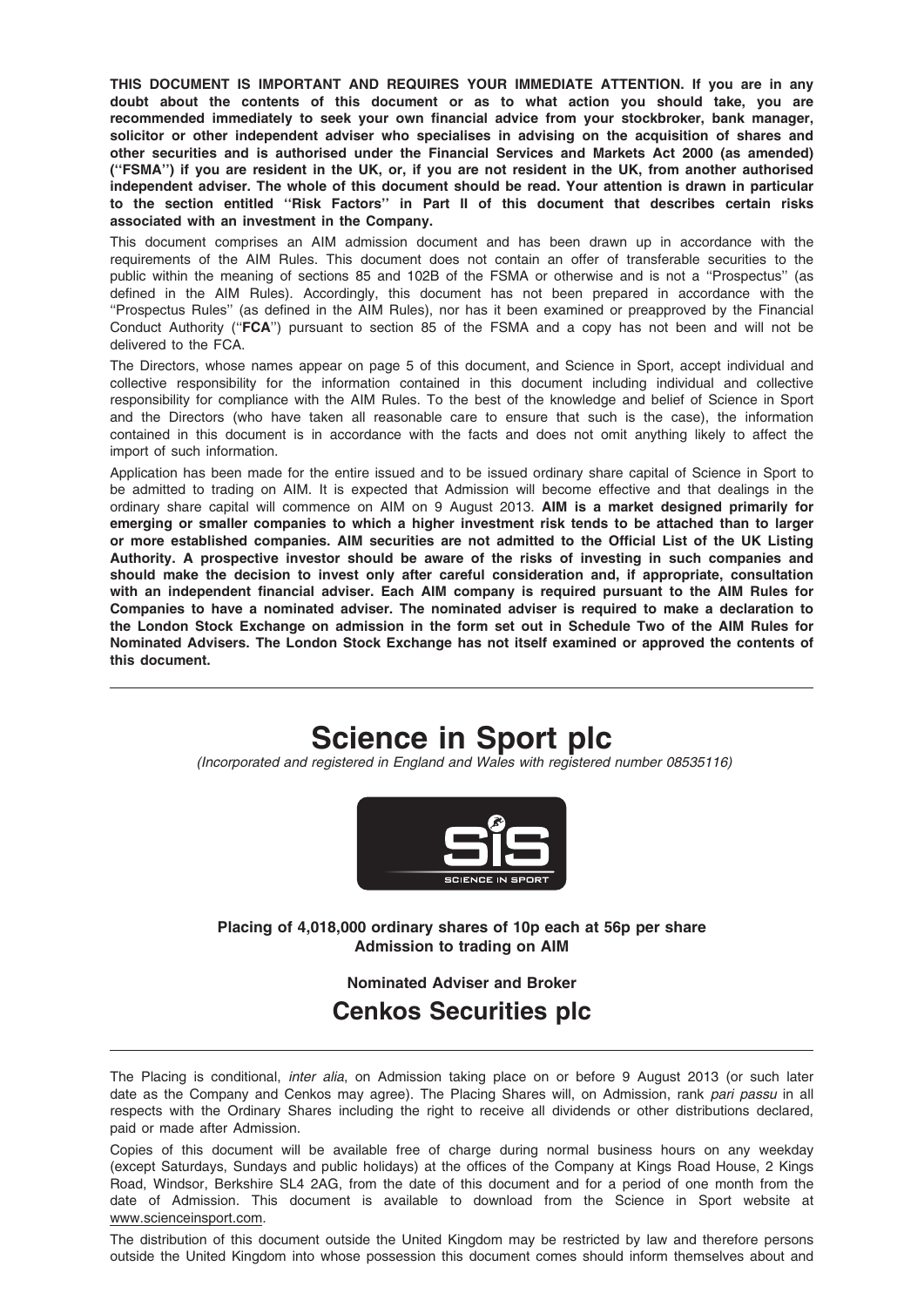observe any restrictions as to the Admission, the Ordinary Shares or the distribution of this document. Failure to comply with those restrictions may constitute a violation of the securities laws of such jurisdiction.

This document does not constitute an offer to sell or issue, or the solicitation of an offer to buy or an invitation to subscribe for, Ordinary Shares in any jurisdiction in which such offer, solicitation or invitation is unlawful. This document should not to be copied or distributed by recipients and, in particular, should not be taken, distributed, published, reproduced, sent or otherwise made available by any means, directly or indirectly, including electronic transmission, in, into or from the United Stated of America, Canada, Australia, the Republic of Ireland, the Republic of South Africa, or Japan or any other jurisdiction where to do so would be in breach of any other law and/or regulation. The Ordinary Shares have not been, and will not be, registered in the United States of America under the US Securities Act or under the securities laws of any state of the United States of America or under the applicable securities laws of Canada, Australia, the Republic of Ireland, the Republic of South Africa, or Japan and, subject to certain exemptions, may not be offered or sold, directly or indirectly, within or into the United States of America, Canada, Australia, the Republic of Ireland, the Republic of South Africa, or Japan or to, or for the account or benefit of, US persons (as such term is defined in Regulation S under the US Securities Act) or to any national, resident or citizen of Canada, Australia, the Republic of Ireland, the Republic of South Africa, or Japan. In addition, the securities to which this document relates must not be marketed into any jurisdiction where to do so would be unlawful.

The information contained in this document has been prepared solely for the purposes of the Admission and is not intended to inform or be relied upon by any subsequent purchaser of shares in Science in Sport and accordingly no duty of care is accepted in relation to them. Cenkos has not authorised the contents of any part of this document, and no liability is accepted by Cenkos for the accuracy of any information or opinions contained in this document, or the omission of any material information from this document, for which the Company and Directors are solely responsible.

No person has been authorised to give any information or to make any representation about Science in Sport and about the matters the subject of this document other than those contained in this document. If any such information or representation is given or made then it must not be relied upon as having been so authorised. The delivery of this document shall not imply that no change has occurred in Science in Sport's affairs since the date of issue of this document or that the information in this document is correct as at any time after the date of this document, save as shall be required to be updated by law or regulation.

Cenkos is authorised and regulated in the United Kingdom by the FCA and is advising the Company and no one else in connection with the Placing and Admission (whether or not a recipient of this document), and is acting exclusively for the Company as nominated adviser and broker for the purpose of the AIM Rules. Cenkos will not be responsible to any person other than the Company for providing the protections afforded to its customers, nor for providing advice in relation to the Placing and Admission or the contents of this document. In particular, the information contained in this document has been prepared solely for the purposes of the Placing and Admission and is not intended to inform or be relied upon by any subsequent purchasers of Ordinary Shares (whether on or off exchange) and accordingly no duty of care is accepted in relation to them. Without limiting the statutory rights of any person to whom this document is issued, no representation or warranty, express or implied, is made by Cenkos as to the contents of this document. No liability whatsoever is accepted by Cenkos for the accuracy of any information or opinions contained in this document, for which the Directors are solely responsible, or for the omission of any information from this document for which it is not responsible.

### FORWARD-LOOKING STATEMENTS

This document contains forward looking statements relating to the Company's future prospects, developments and strategies, which have been made after due and careful enquiry and are based on the Directors' current expectations and assumptions and involve known and unknown risks and uncertainties that could cause actual results, performance or events to differ materially from those expressed or implied in such statements. Forward-looking statements are identified by their use of terms and phrases such as ''believe'', ''could'', ''envisage'', ''estimate'', ''intend'', ''may'', ''plan'', ''will'' or the negative of those, variations or comparable expressions, including references to assumptions. These forward-looking statements are subject to, inter alia, the risk factors described in Part II of this document. The Directors believe that the expectations reflected in these statements are reasonable, but may be affected by a number of variables which could cause actual results or trends to differ materially. Each forward-looking statement speaks only as of the date of the particular statement.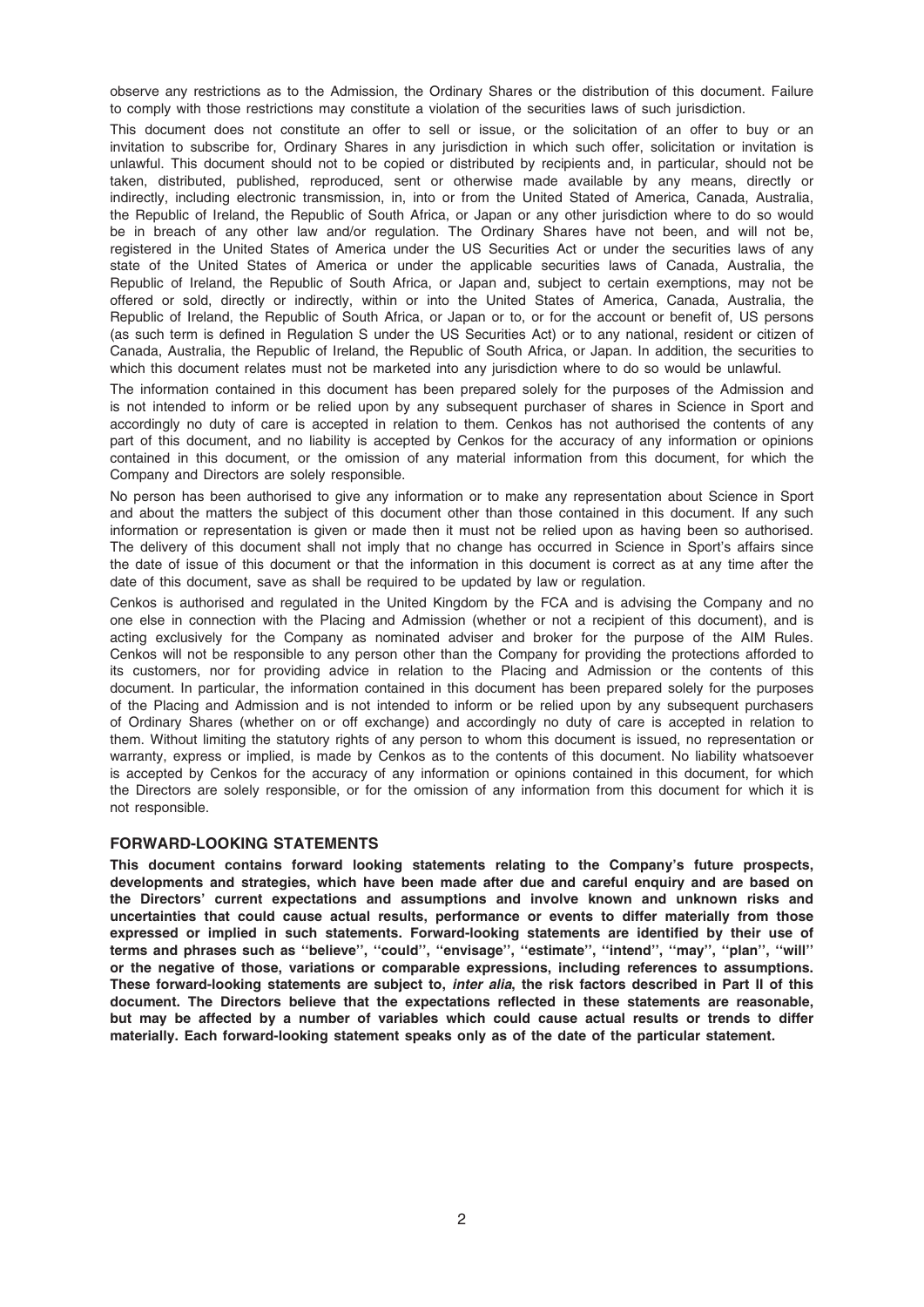# **CONTENTS**

| <b>PLACING STATISTICS</b>                                                                                                                                                                                                                                                            | Page<br>4      |
|--------------------------------------------------------------------------------------------------------------------------------------------------------------------------------------------------------------------------------------------------------------------------------------|----------------|
| EXPECTED TIMETABLE OF PRINCIPAL EVENTS                                                                                                                                                                                                                                               | $\overline{4}$ |
| DIRECTORS, SECRETARY AND ADVISERS                                                                                                                                                                                                                                                    | 5              |
| <b>DEFINITIONS</b>                                                                                                                                                                                                                                                                   | 6              |
| PART I – INFORMATION ON THE SCIENCE IN SPORT GROUP                                                                                                                                                                                                                                   | 9              |
| <b>PART II - RISK FACTORS</b>                                                                                                                                                                                                                                                        | 16             |
| PART III - FINANCIAL INFORMATION                                                                                                                                                                                                                                                     | 22             |
| SECTION A – ACCOUNTANTS' REPORT ON SIS (SCIENCE IN SPORT)<br><b>LIMITED</b><br>SECTION B - FINANCIAL INFORMATION ON SIS (SCIENCE IN SPORT)<br><b>LIMITED</b><br>SECTION C - ACCOUNTANTS' REPORT ON SCIENCE IN SPORT PLC<br>SECTION D - FINANCIAL INFORMATION ON SCIENCE IN SPORT PLC |                |
| PART IV - UNAUDITED PRO FORMA FINANCIAL INFORMATION                                                                                                                                                                                                                                  | 45             |
| SECTION A - ACCOUNTANTS' REPORT ON SCIENCE IN SPORT<br>UNAUDITED PRO FORMA FINANCIAL INFORMATION<br>SECTION B - SCIENCE IN SPORT UNAUDITED PRO FORMA FINANCIAL<br><b>INFORMATION</b>                                                                                                 |                |
| <b>PART V - TAXATION</b>                                                                                                                                                                                                                                                             | 49             |
| PART VI - ADDITIONAL INFORMATION                                                                                                                                                                                                                                                     | 54             |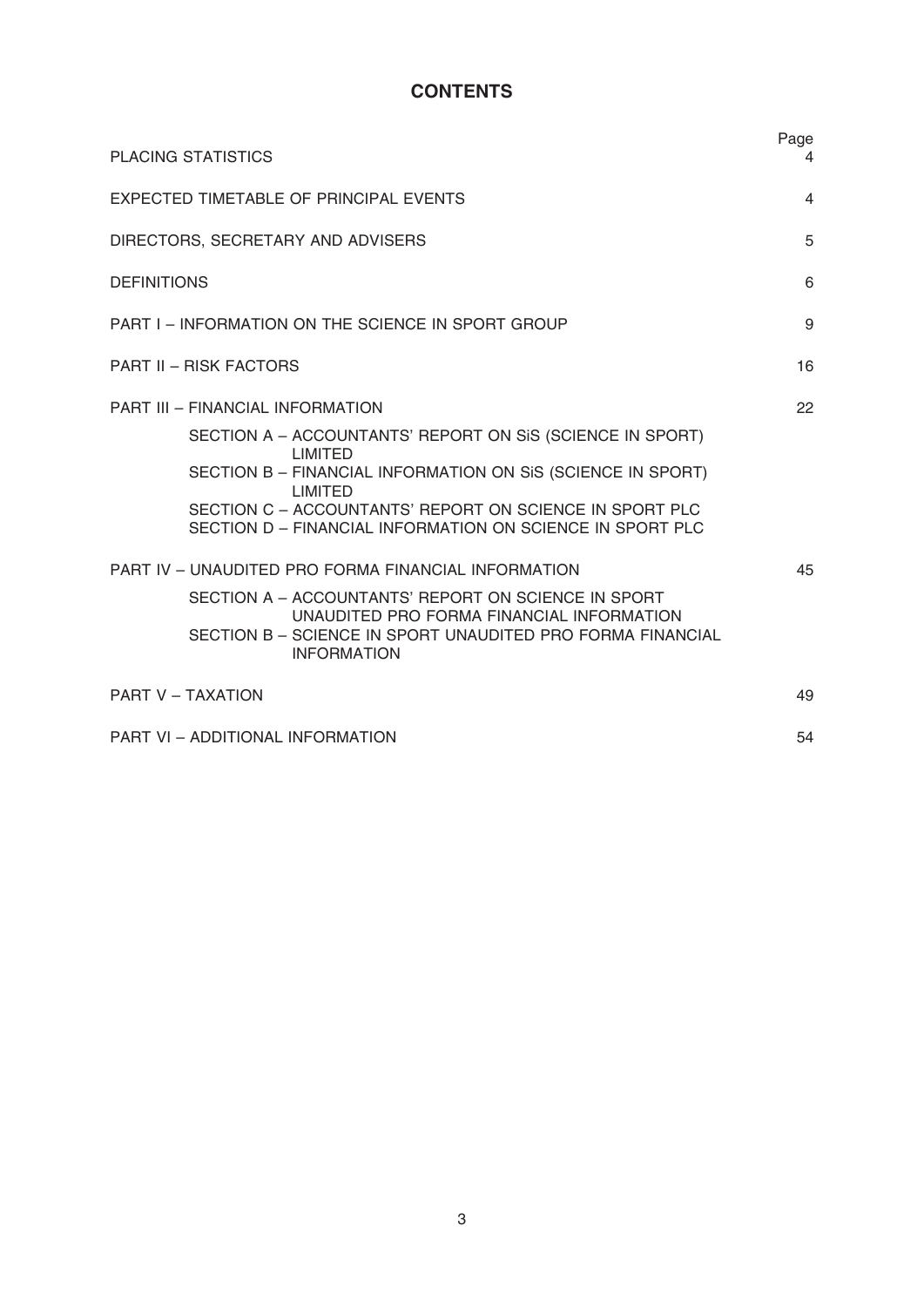# PLACING STATISTICS

| <b>Placing Price</b>                                                                                                                       | 56 pence       |
|--------------------------------------------------------------------------------------------------------------------------------------------|----------------|
| Number of Placing Shares                                                                                                                   | 4,018,000      |
| Number of Ordinary Shares on Admission                                                                                                     | 19,380,225     |
| Percentage of the issued Ordinary Share capital being placed pursuant to the<br>Placing                                                    | 20.7 per cent. |
| Estimated cash proceeds of the Placing receivable by the Company,<br>net of Demerger and Placing expenses and a loan repayment to Provexis | £1.7 million   |
| Market capitalisation on Admission (approximately)                                                                                         | £10.9 million  |
| AIM 'ticker'                                                                                                                               | <b>SIS</b>     |
| <b>ISIN</b> number                                                                                                                         | GB00BBPV5329   |
| Ordinary Shares in public hands                                                                                                            | 80.2 per cent. |

# EXPECTED TIMETABLE OF PRINCIPAL EVENTS

| Publication of this document                                      | 28 June 2013   |
|-------------------------------------------------------------------|----------------|
| Admission and dealings in the Ordinary Shares to commence on AIM  | 9 August 2013  |
| CREST accounts credited for Placing Shares in uncertificated form | 9 August 2013  |
| Despatch of definitive share certificates, where applicable       | 23 August 2013 |

References to time are to London time unless otherwise stated. Each of the dates in the above timetable is subject to change without further notice.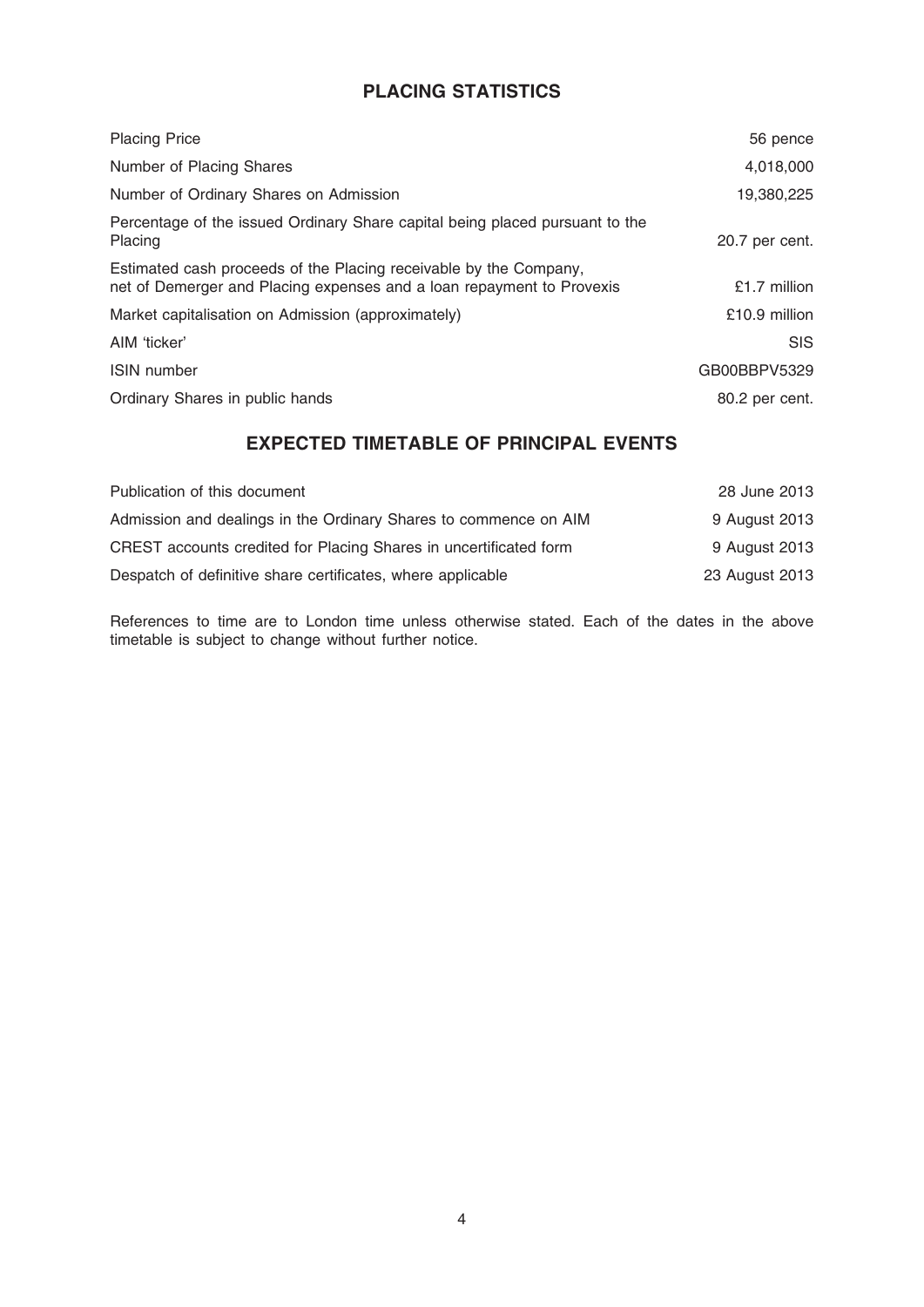# DIRECTORS, SECRETARY AND ADVISERS

| <b>Directors</b>                                                | John Clarke<br>Stephen Moon<br>Dawson Buck                                                           | Non-Executive Chairman<br><b>Chief Executive Officer</b><br><b>Non-Executive Director</b> |
|-----------------------------------------------------------------|------------------------------------------------------------------------------------------------------|-------------------------------------------------------------------------------------------|
| <b>Company Secretary</b>                                        | <b>Matthew Holloway</b>                                                                              |                                                                                           |
| <b>Registered Office of the Company</b>                         | Kings Road House<br>2 Kings Road<br>Windsor<br>Berkshire SL4 2AG<br>United Kingdom                   |                                                                                           |
| <b>Nominated Adviser and Broker</b>                             | Cenkos Securities plc<br>6.7.8 Tokenhouse Yard<br>London EC2R 7AS                                    |                                                                                           |
| <b>Reporting Accountants</b>                                    | Chantrey Vellacott DFK LLP<br><b>Russell Square House</b><br>10-12 Russell Square<br>London WC1B 5LF |                                                                                           |
| <b>Auditors to the Company</b>                                  | Chantrey Vellacott DFK LLP<br><b>Prospect House</b><br>58 Queens Road<br>Reading RG1 4RP             |                                                                                           |
| <b>Solicitors to the Company</b>                                | Shoosmiths LLP<br>Apex Plaza, Forbury Road<br>Reading RG1 1SH                                        |                                                                                           |
| <b>Solicitors to the Nominated</b><br><b>Adviser and Broker</b> | Causeway Law<br>Third Floor, Tower 42<br>25 Old Broad Street<br>London EC2N 1HQ                      |                                                                                           |
| <b>Financial PR</b>                                             | <b>Haggie Partners LLP</b><br>4 Sun Court<br>66-67 Cornhill<br>London EC3V 3NB                       |                                                                                           |
| <b>Registrars</b>                                               | Equiniti Limited<br><b>Aspect House</b><br>Spencer Road<br>Lancing<br>West Sussex BN99 6DA           |                                                                                           |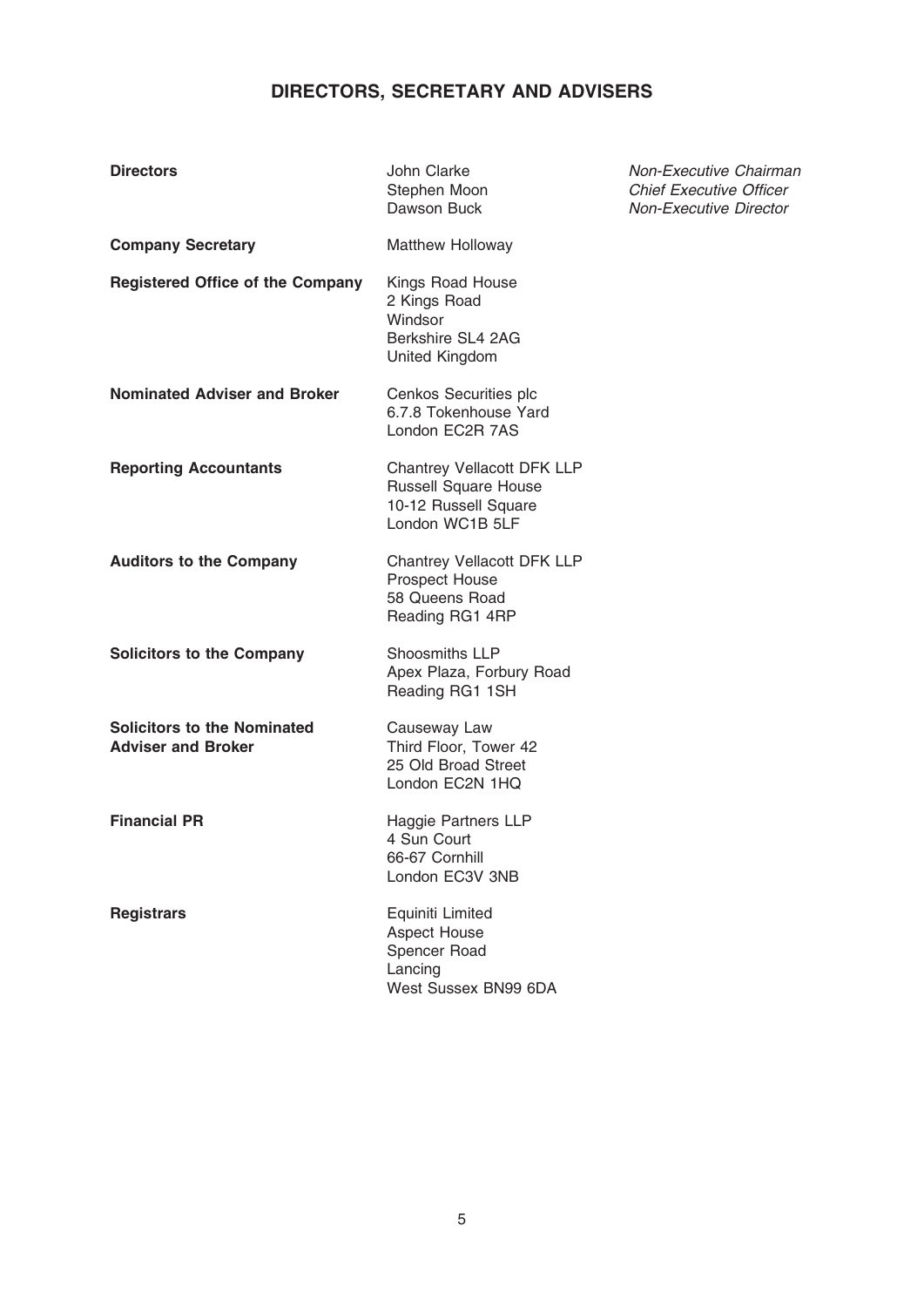# **DEFINITIONS**

In this document, where the context permits, the expressions set out below shall bear the following meaning:

| "Act"                                      | the Companies Act 2006                                                                                                                                                                                                                                                                               |
|--------------------------------------------|------------------------------------------------------------------------------------------------------------------------------------------------------------------------------------------------------------------------------------------------------------------------------------------------------|
| "Admission"                                | the admission to trading on AIM of the Ordinary Shares                                                                                                                                                                                                                                               |
| "Admission Document" or<br>"this document" | this document dated 28 June 2013 relating to the Placing and<br>Admission                                                                                                                                                                                                                            |
| "AIM"                                      | the market of that name operated by London Stock Exchange                                                                                                                                                                                                                                            |
| "AIM Rules"                                | the AIM Rules for Companies setting out the rules and<br>responsibilities in relation to AIM companies published by the<br>London Stock Exchange as amended from time to time                                                                                                                        |
| "AIM Rules for Nominated<br>Advisers"      | the AIM Rules for Nominated Advisers setting out the eligibility,<br>ongoing obligations and certain disciplinary matters in relation to<br>nominated advisers published by the London Stock Exchange as<br>amended from time to time                                                                |
| "Articles"                                 | the articles of association of Science in Sport in force at the date<br>of this document                                                                                                                                                                                                             |
| "Business Day"                             | a day other than a Saturday or Sunday on which banks are open<br>for commercial business in the City of London                                                                                                                                                                                       |
| "certificated" or "certificated form"      | in the description of a share or other security which is not in<br>uncertificated form (that is not in CREST)                                                                                                                                                                                        |
| "Company" or "Science in Sport"            | Science in Sport plc, a company incorporated in England and<br>Wales with registered number 08535116                                                                                                                                                                                                 |
| "CREST"                                    | the relevant system (as defined in the CREST Regulations) for<br>paperless settlement of share transfers and the holding of shares<br>in uncertificated form which is administered by Euroclear UK &<br><b>Ireland Limited</b>                                                                       |
| "CREST Manual"                             | the Compendium of documents entitled CREST Manual issued by<br>CRESTCo from time to time and comprising the CREST<br>Reference Manual, the CREST Central Counterparty Service<br>Manual, the CREST International Manual, the CREST Rules,<br>CCSS Operations Manual, and the CREST Glossary of Terms |
| "CREST Regulations"                        | the Uncertificated Securities Regulations 2001 (SI 2001/3755), as<br>amended                                                                                                                                                                                                                         |
| "CREST Rules"                              | the rules from time to time issued by CRESTCo governing the<br>admission of securities to and the operation of the CREST UK<br>System                                                                                                                                                                |
| "CREST UK System"                          | the facilities and procedures of the relevant systems of which<br>CRESTCo is the Approved Operator pursuant to the CREST<br>Regulations                                                                                                                                                              |
| "CRESTCo"                                  | Euroclear UK and Ireland Limited, the operator of the CREST UK<br>System or such other person as may for the time being be<br>approved by HM Treasury as operator under the CREST<br>Regulations                                                                                                     |
| "Demerger"                                 | the proposed demerger of SiS from the Provexis Group                                                                                                                                                                                                                                                 |
| "Demerger Agreement"                       | the agreement between Provexis and Science in Sport relating to<br>the Demerger entered into on 28 June 2013, a summary of the<br>principal terms of which is set out in paragraph 10.1 of Part VI of<br>this document                                                                               |
| "Demerger Effective Date"                  | the time at which the Demerger becomes effective, expected<br>9 August 2013                                                                                                                                                                                                                          |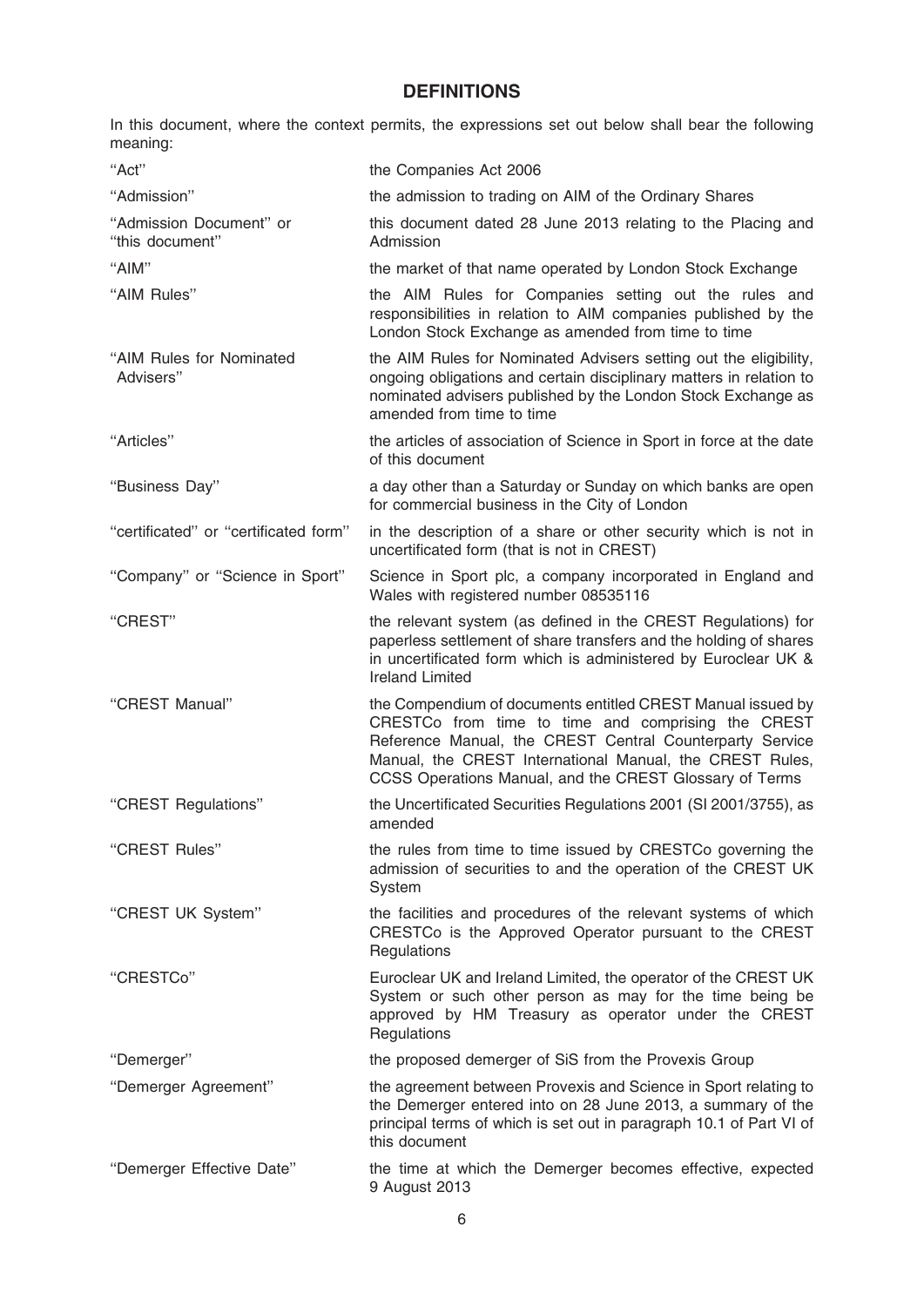| "Directors" or "Board"                      | the directors of the Company whose names appear on page 5 of<br>this document                                                                                                                                                                                                                                                                                                        |
|---------------------------------------------|--------------------------------------------------------------------------------------------------------------------------------------------------------------------------------------------------------------------------------------------------------------------------------------------------------------------------------------------------------------------------------------|
| "HMRC"                                      | HM Revenue & Customs                                                                                                                                                                                                                                                                                                                                                                 |
| "IFRS"                                      | International Financial Reporting Standards, as adopted for use in<br>the European Union                                                                                                                                                                                                                                                                                             |
| "London Stock Exchange"                     | London Stock Exchange plc                                                                                                                                                                                                                                                                                                                                                            |
| "Nelson Facility"                           | the manufacturing facilities of Science in Sport Group, located in<br>Nelson, Lancashire                                                                                                                                                                                                                                                                                             |
| "Nominated Adviser", "Nomad" or<br>"Cenkos" | Cenkos Securities plc, a company incorporated in England and<br>Wales with registered number 05210733 and having its registered<br>office at 6.7.8. Tokenhouse Yard, London EC2R 7AS                                                                                                                                                                                                 |
| "Overseas Shareholders"                     | Shareholders with registered addresses outside the UK or who<br>are incorporated in, registered in or otherwise resident or located<br>in, countries outside the UK                                                                                                                                                                                                                  |
| "Ordinary Shares" or "Shares"               | ordinary shares of 10 pence each in the capital of the Company                                                                                                                                                                                                                                                                                                                       |
| "Placees"                                   | purchasers of the Placing Shares, as procured by Cenkos on<br>behalf of the Company pursuant to the Placing Agreement                                                                                                                                                                                                                                                                |
| "Placing"                                   | the conditional placing of the Placing Shares to the Placees<br>pursuant to the Placing Agreement                                                                                                                                                                                                                                                                                    |
| "Placing Agreement"                         | the conditional agreement dated 28 June 2013 between (i)<br>Cenkos; (ii) the Company; and (iii) the Directors; relating to the<br>Placing, further details of which are set out in paragraph 10.2 of<br>Part VI of this document                                                                                                                                                     |
| "Placing Price"                             | 56 pence per Placing Share                                                                                                                                                                                                                                                                                                                                                           |
| "Placing Shares"                            | the Ordinary Shares to be issued pursuant to the Placing                                                                                                                                                                                                                                                                                                                             |
| "Provexis"                                  | Provexis plc registered with company number 05102907                                                                                                                                                                                                                                                                                                                                 |
| "Provexis Group"                            | in respect of any period prior to the Demerger Effective Date,<br>Provexis and its subsidiaries and subsidiary undertakings<br>including those companies which form part of the Science in<br>Sport Group and, in respect of any period following the Demerger<br>Effective Date, the Provexis Group excluding those companies<br>which will form part of the Science in Sport Group |
| "Redeemable Shares"                         | the 50,000 redeemable shares of £1 each to be allotted and<br>issued in the Company                                                                                                                                                                                                                                                                                                  |
| "Registrar"                                 | Equiniti Limited, Aspect House, Spencer Road, Lancing, West<br>Sussex BN99 6DA                                                                                                                                                                                                                                                                                                       |
| "Regulations"                               | the Uncertificated Securities Regulations 2001 (SI 2001 No. 01/<br>3755)                                                                                                                                                                                                                                                                                                             |
| "Regulatory Information Services"           | has the same meaning as defined in the AIM Rules                                                                                                                                                                                                                                                                                                                                     |
| "Science in Sport Group"                    | Science in Sport and its subsidiaries and subsidiary undertakings<br>following the completion of the Demerger, excluding those<br>companies which form part of the Provexis Group                                                                                                                                                                                                    |
| "SiS"                                       | S i S (Science in Sport) Limited, a company incorporated in<br>England and Wales registered with company number 02742833                                                                                                                                                                                                                                                             |
| "SDRT"                                      | stamp duty reserve tax                                                                                                                                                                                                                                                                                                                                                               |
| "Shareholders"                              | holders of Ordinary Shares from time to time                                                                                                                                                                                                                                                                                                                                         |
|                                             |                                                                                                                                                                                                                                                                                                                                                                                      |
| "Takeover Panel"                            | the Panel on Takeovers and Mergers                                                                                                                                                                                                                                                                                                                                                   |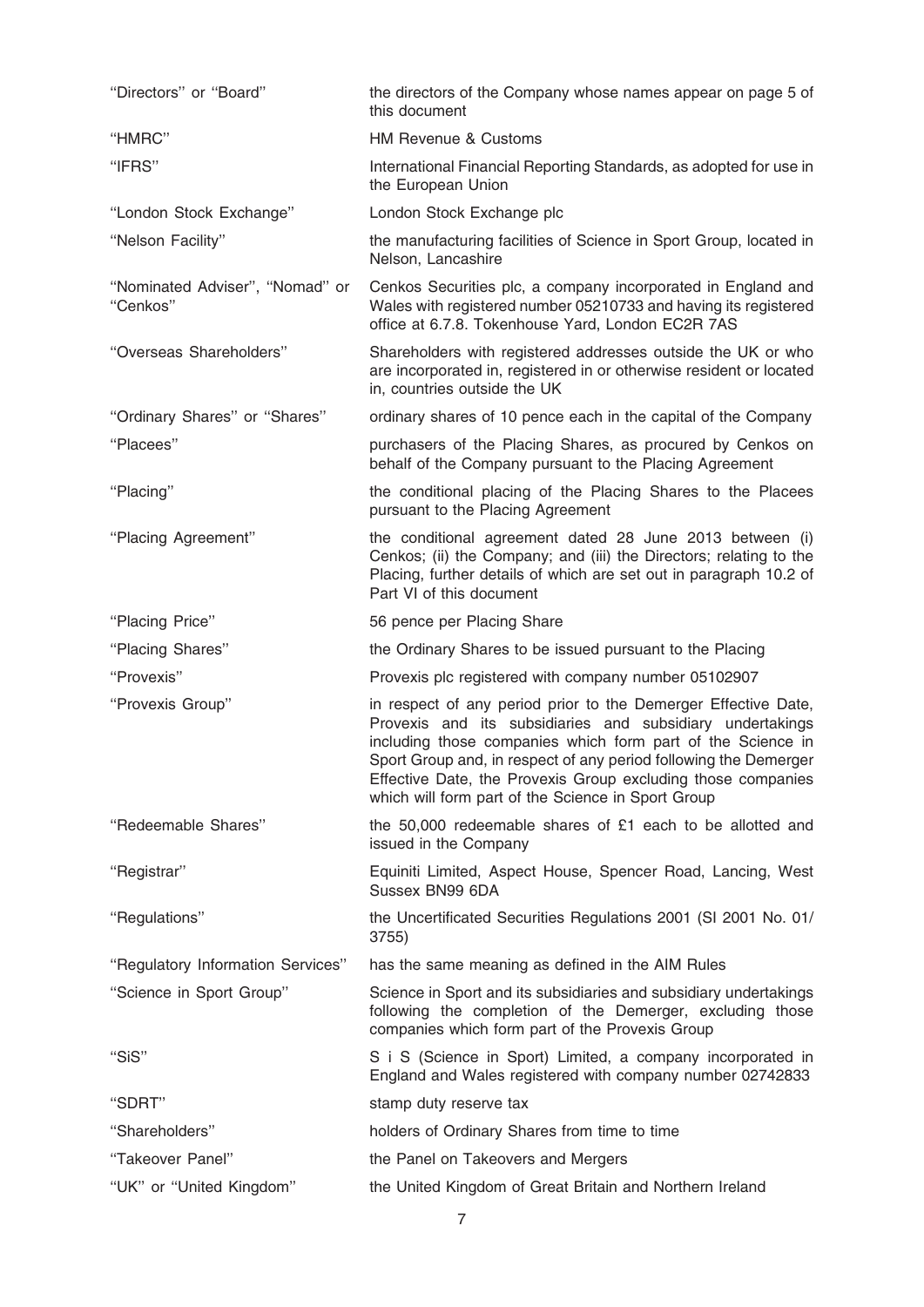| "uncertificated" or "in"<br>uncertificated form" | an ordinary share recorded on a company's share register as<br>being held in uncertificated form in CREST and title to which, by<br>virtue of the Uncertificated Securities Regulations 2001, as<br>amended, may be transferred by means of CREST |
|--------------------------------------------------|---------------------------------------------------------------------------------------------------------------------------------------------------------------------------------------------------------------------------------------------------|
| "US" or "United States"                          | the United States of America, its territories and possessions, any<br>state of the United States and the District of Columbia                                                                                                                     |
| "US Securities Act"                              | the US Securities Act of 1933, as amended                                                                                                                                                                                                         |
| "VAT"                                            | value added tax.                                                                                                                                                                                                                                  |

All quoted share prices contained in this document have been rounded to the nearest pence.

All references to share premium amounts in this document have been rounded to the nearest pound sterling.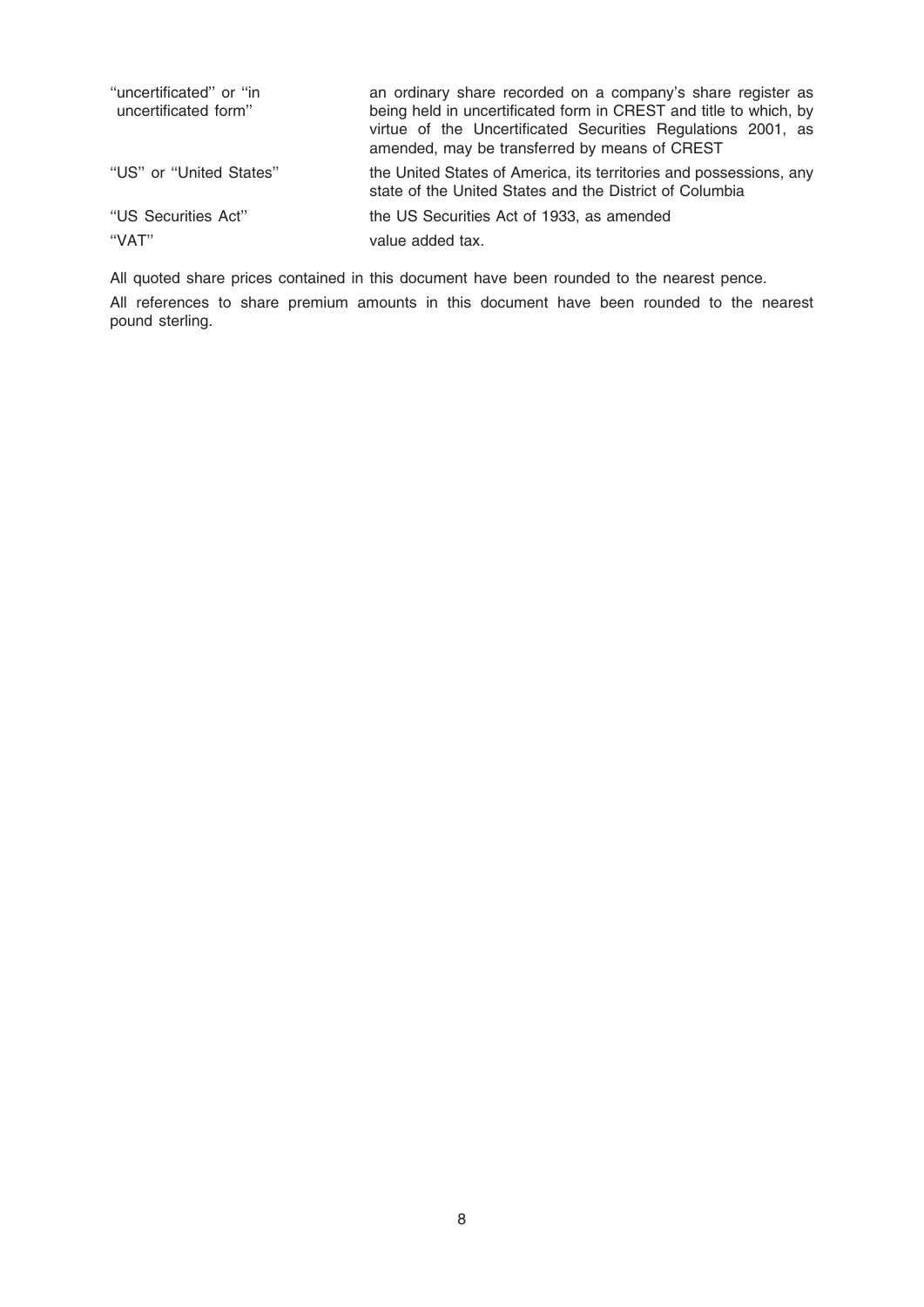# PART I

# INFORMATION ON THE SCIENCE IN SPORT GROUP

#### Introduction

SiS is a manufacturer of sports nutrition products for use by consumers and professional and elite athletes. SiS products seek to provide nutrition, to enhance athletic performance and adaptation to exercise. SiS has four core product ranges: SiS GO isotonic powders and gels; SiS GO hydration powders and tablets; SiS GO food bars; and SiS REGO recovery powders. SiS products are sold in a range of retail channels, including specialist sport retailers, major grocers, high street retailers and e-commerce websites.

SIS is currently the official sports nutrition supplier to Rapha Condor JLT, Belkin Pro Cycling, Madison Genesis, Pro Team Astana and Team Katusha. SiS is also currently the official supplier of sports drinks and sports nutrition to the GB Rowing Team. In addition, SiS currently has Sir Chris Hoy and GB Triathlete Helen Jenkins as official brand ambassadors. SiS is recognised as a leader in endurance nutrition for professional and serious sports participants.

For the financial year ended 31 March 2013, SiS had net turnover of £5.5 million and an underlying operating profit of £0.1 million. As at 31 March 2013, SiS had total net assets of £0.7 million.

SiS has been a wholly-owned and controlled subsidiary of Provexis since June 2011. The Science in Sport Group will be formed pursuant to the Demerger of SiS from the Provexis Group and will be comprised of the Company and SiS. Further information regarding the Demerger can be found in the Provexis circular dated 28 June 2013 available from www.provexis.com.

#### SiS Product Overview

SiS products are focused on two broad areas: products for energy and hydration before and during exercise; and products for recovery and muscle repair after exercise and during rest periods between training and competition sessions.

The current main categories of products produced by SiS are:

- SiS GO isotonic powders and gels. These seek to deliver an easily digestible and quick supply of carbohydrates for athletes during exercise, via either powders which are mixed with water, or through a gel format. SiS GO Gel is SiS's lead product by revenue.
- SiS hydration products, including SiS GO Hydro tablets and SiS GO Electrolyte powders. The SiS hydration products have been designed for elite athletes undertaking strenuous exercise requiring electrolytes, to fit in with their training and race schedules.
- SiS GO Bars. SiS GO Bars offer a range of cereal based food bars, designed to provide sustenance and energy before, during and after exercise.
- SiS REGO. The SiS REGO range is focused on the provision of a blend of carbohydrate and protein and is dedicated to recovery, rebuilding and supporting the body's adaptation to training.

SiS also sells a number of ancillary products, such as drinks bottles and accessories, alongside its main product categories.

#### Business Model

SiS seeks to maximise its product sales by undertaking the following actions:

- working closely with elite athletes and research partners to develop advocacy of SiS products by the elite sports community;
- investing in and developing SiS products with superior performance characteristics and quality;
- making SiS products available through both traditional retailers and e-commerce sales;
- effective marketing of SiS products, including advertising, sponsorship and social media; and
- efficiency of production in terms of both low cost and high customer service levels.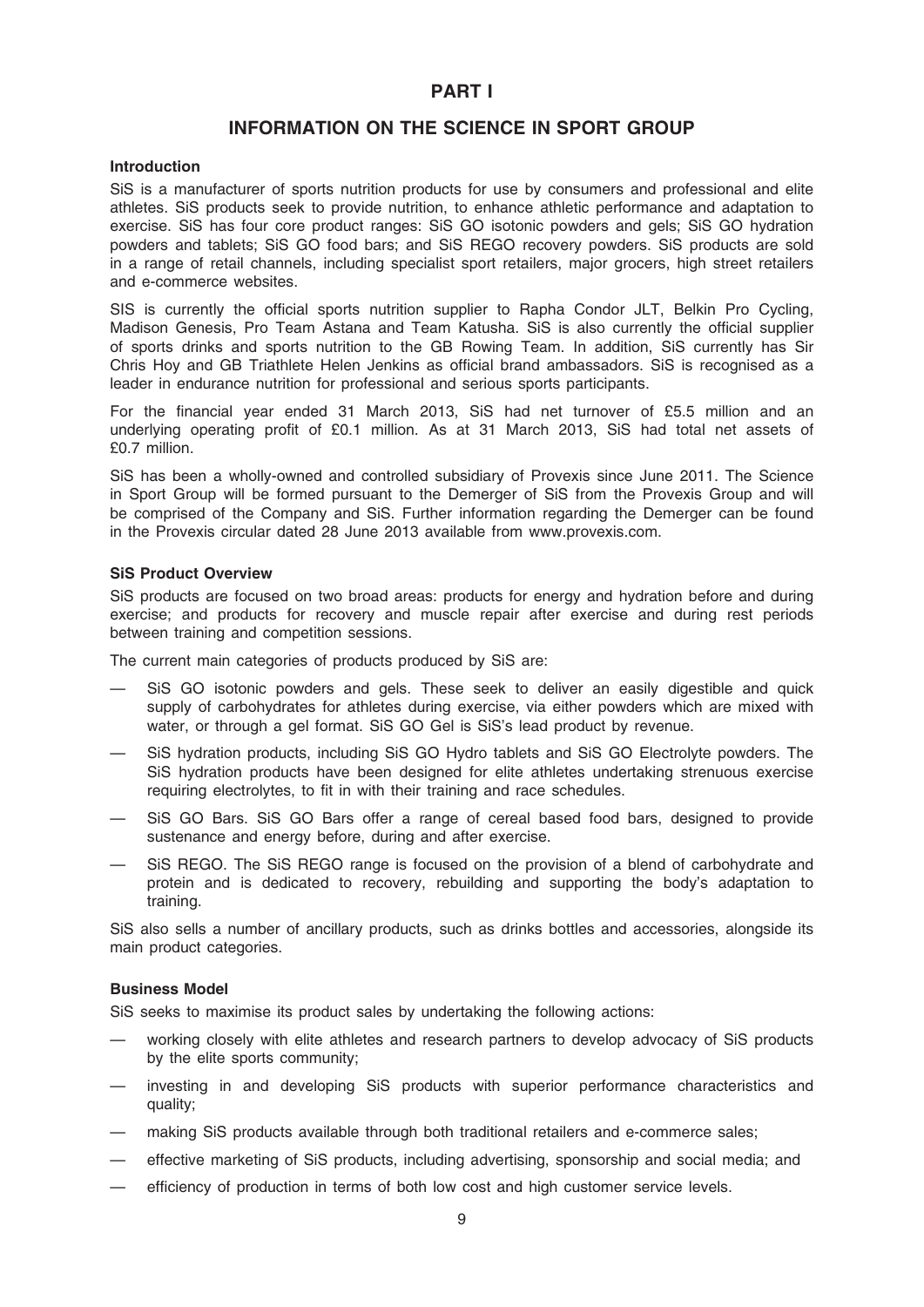In maximising product sales, the Board closely monitors marketing and advertising spend in order to ensure any revenue growth is profitable and sustainable. The Board also seeks to maintain stringent controls on its manufacturing costs to maintain industry competitive operating margins.

#### Market Opportunity

The Global Market for Sports Performance and Energy Products report by Leatherhead Food Research (April 2011) indicated the market for sports nutrition was worth £19.6bn globally in 2010 and £320m in the UK. Growth in the supplement category grew in the UK by 25 per cent. in the five years to 2010, with sports foods growing 300 per cent. and sports drinks growing 41 per cent. in the same period. This strong UK growth represents an opportunity for SiS. The US, the largest global sports nutrition market, grew 24 per cent. over the same period in sports supplements, 54 per cent. in sports foods and 16 per cent. in sports drinks.

The Directors believe that despite the downturn in the consumer spending environment since 2010, sports nutrition continues to show strong growth compared to traditional food categories.

#### Key Business Strengths

The Directors believe that the key strengths of the Science in Sport Group will be:

- a strong management team and Board, with both the Chief Executive Officer and Chairman having extensive previous experience in sports nutrition;
- SiS has a strong brand within the elite athlete community and SiS supported athletes have achieved significant sporting success, for example, 24 SiS supported athletes or teams won medals at the 2012 London Olympics;
- SIS has a product range which the Directors believe is superior to its competitors in improving performance and adaptation to exercise through training;
- a healthy pipeline of new products underpinned by the scientific expertise within SiS;
- a strong and growing distribution network in specialist sport retailers, major grocers, e-commerce and high street outlets; and
- an established, low cost manufacturing capability with established quality systems and accreditations.

#### Sales, Manufacturing and Distribution of SiSProducts

#### Sales

The commercial team of SiS is based in Windsor and comprises a sales team, marketing team and e-commerce team. SiS's sales team deal with customers through all channels including the wholesale sector, multiple grocers, high street retailers and e-commerce retailers. The majority of SiS sales are within the UK, however focus is being given to expanding current international markets such as Benelux, Denmark, France, Australia, Italy, Spain and Estonia, in addition to seeking partners in other markets.

A growing proportion of sales are made through the SiS's own e-commerce website www.scienceinsport.com.

#### Manufacturing

SiS's manufacturing facilities are located within a 38,000 square foot manufacturing facility in Nelson. SiS has three years remaining on its lease at the Nelson Facility. SiS manufactures over 90 per cent. of its product by revenue using equipment located within the factory, with the remainder manufactured by a contractor. The Directors believe SiS's capability of manufacturing its own products allows a competitive cost of manufacture which in turn allows SiS to generate attractive gross margins.

The Directors believe maintaining high quality standards is crucial when supplying products to elite and professional athletes, including a well recognised banned substance regime. SiS has its own product development unit and staff on site, and this together with the range of manufacturing plant available, enables SiS to effectively develop innovative products for both elite athletes and the wider consumer base.

The Directors have recently been in discussions with the freehold owner of the Nelson Facility concerning potential subsidence at the Nelson Facility. The landlord has committed to a ground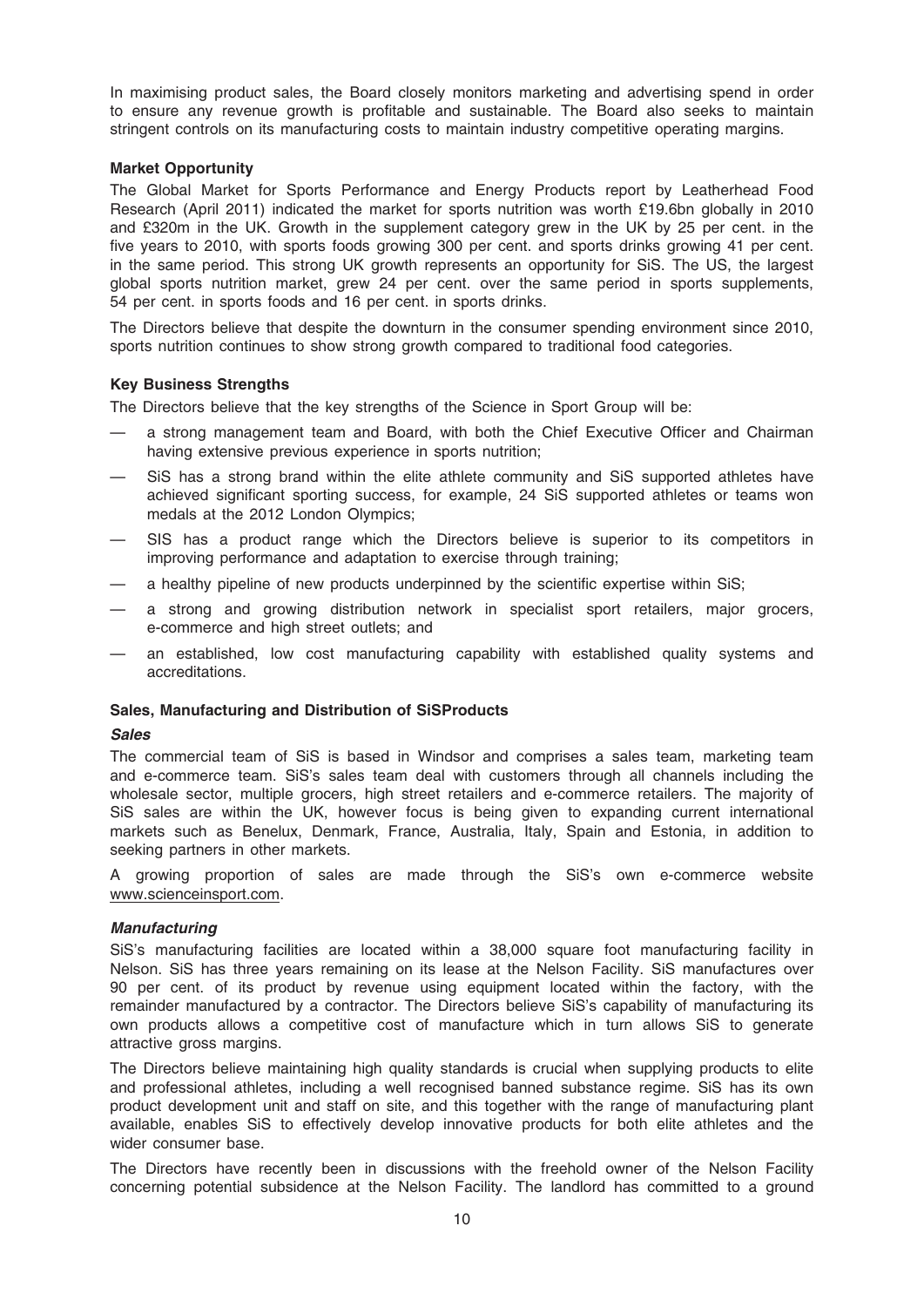investigation in order to determine the remedial measures that would be required to stabilise the position. The Directors do not believe any remedial action to remedy the subsidence will disrupt the day to day operations of the Nelson Facility. In the event that the landlord is unable to resolve the subsidence issue at the Nelson Facility to the satisfaction of the Company, the Directors believe there are number of alternative buildings in the local area available at competitive rates where the manufacturing facilities can be moved. The Directors anticipate that the cost of moving factory would be at the expense of the landlord.

# **Distribution**

The Nelson Facility handles all distribution for SiS.

In the UK, the Board believe there are growth opportunities for selling SiS products in a variety of retail channels, including independent retailers, major grocers and high street retailers. In addition, e-commerce is seen as a significant opportunity, both through direct sales from SiS's e-commerce platform and via indirect e-commerce retailers which are serviced through existing wholesale customers. SiS is working closely with its existing international distributors to develop the businesses in markets such as Benelux, Denmark, Australia, France, Italy, Spain and Estonia. The Company intends to explore the other potential international markets, including South Africa and the US.

#### **Customers**

SiS believes that it has a strong relationships with its largest customers. On 1 May 2013 it was announced that SiS had been awarded the Tesco 2013 Healthcare Category Supplier of the Year. The ten largest customers by revenue accounted for 65 per cent. of revenues for the year ended 31 March 2013, with the largest customer accounting for 12 per cent.

For the year ended 31 March 2013, 87 per cent. of SiS's revenues were derived from UK based customers.

#### **Competition**

The UK market for sports nutrition is broadly segmented into three areas: mass market sports drinks; protein-based products for strength sports; and products targeted at endurance sports, which is where the SiS range is targeted.

The endurance sector of the sports nutrition market is populated by a number of brands similar in size to SiS. Independently commissioned research, on behalf of SiS in August 2011, indicated that consumers regard SiS products as having a high benefit and being targeted effectively at elite athletes when compared to other brands in the market.

The Directors believe that the SiS brand is strongly competitive in the market versus the competition, as evidenced by recent sales growth. Advertising investment by competitors is monitored closely and management are satisfied that SiS allocates sufficient resources to advertising in order to compete effectively with similar brands.

#### Financial Information

The table below summarises the audited financial results of SiS for the year ended 31 December 2010, the 15 months ended 31 March 2012 and the year ended 31 March 2013. The information set out below has been extracted or derived from the Financial Information on SiS set out in Section B Part III of this document. The Company will be the holding company for SiS and has not traded since its date of incorporation on 17 May 2013.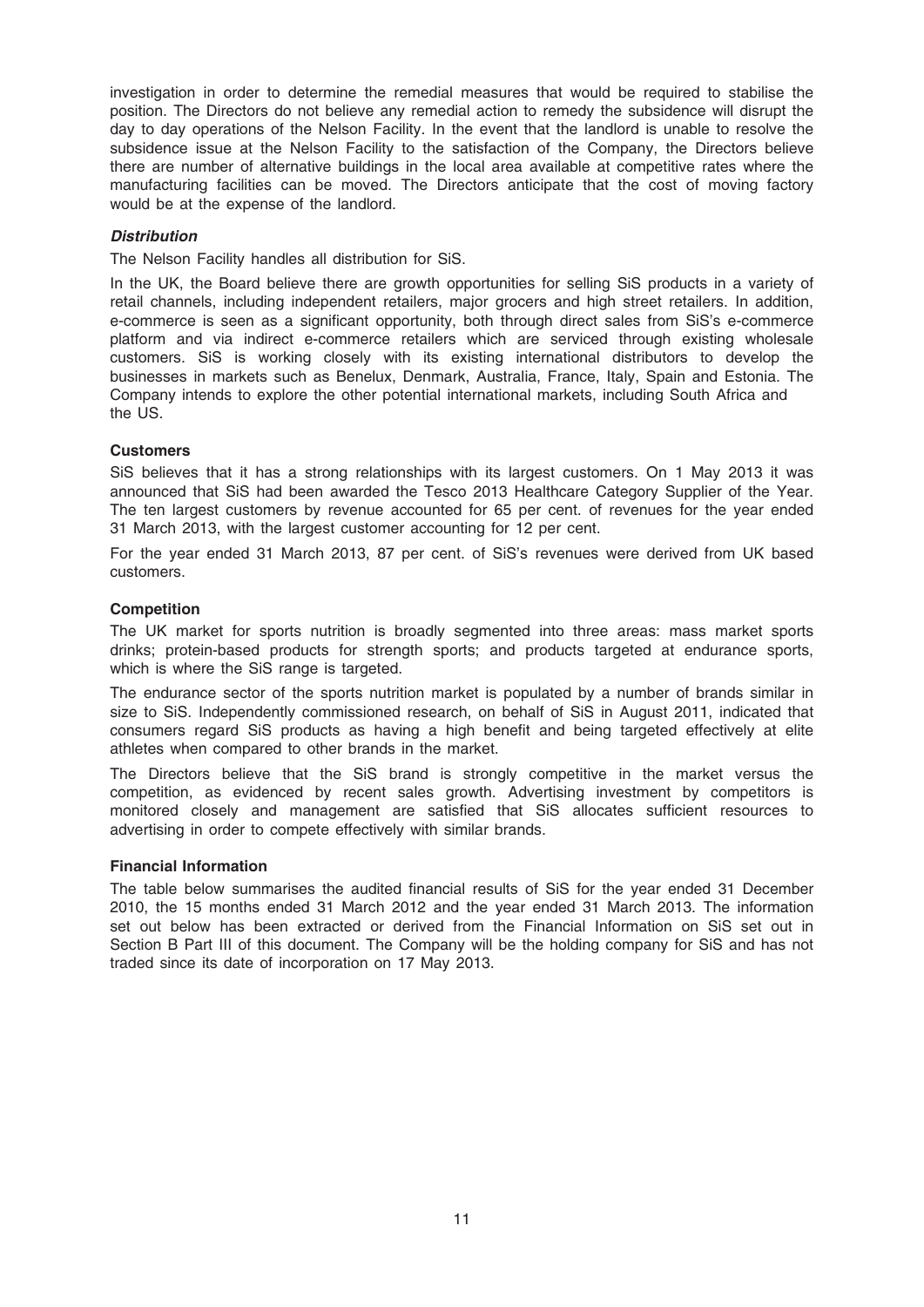Prospective investors should read the whole of the information set out in this document and not rely solely on the summary information set out below.

|                                                                        |             | Year ended 15 Months ended | Year ended |
|------------------------------------------------------------------------|-------------|----------------------------|------------|
|                                                                        | 31 December | 31 March                   | 31 March   |
|                                                                        | 2010        | 2012                       | 2013       |
|                                                                        | £           | £                          |            |
| Revenues                                                               | 4,633,318   | 6,113,880                  | 5,522,240  |
| Underlying operating profit                                            | 136,816     | 47,168                     | 74,329     |
| Profit/(loss) before taxation<br>Profit/(loss) and total comprehensive | 126.490     | (282, 635)                 | (185, 855) |
| income/(expense) for the period                                        | 109,673     | (189, 824)                 | (97, 238)  |
| Total net assets                                                       | 961,206     | 771,382                    | 674,144    |

This information refers to past performance. Past performance is not a reliable indicator of future results.

# Current Trading and Prospects

Revenue for the financial year ended 31 March 2013 was £5.5 million, representing like for like revenue growth of 11 per cent. compared to the same period last year. Growth was constrained to 7 per cent. in the first half due to poor weather and adverse trading conditions. However trading in the second half of the financial year was much stronger as a range of initiatives took effect, resulting in second half revenue growth of 17 per cent. and final quarter revenue growth of 25 per cent. This momentum has been carried into the new financial year.

The outlook for SiS is positive as it continues to invest in marketing, sales and direct selling to drive revenue growth, underpinned by an increasingly effective supply chain. With current sales momentum and the continued resilience in the sports nutrition category, the Board believes SiS is well placed for strong growth in the coming year and beyond.

#### Use of Proceeds and Reasons for Admission

The net proceeds of the Placing receivable by the Company are approximately £1.7 million. The net proceeds receivable by the Company will be used for the following purposes:

- increased working capital requirement as SiS revenues grow;
- capital investment in the factory to improve efficiencies and increase gross margin;
- costs related to the Demerger of SiS and admission of Science in Sport to market; and
- absorption of year one costs related to Science in Sport's plc status.

Alongside the Demerger and Placing expenses, SiS will be making a repayment of outstanding intercompany balances of £0.25 million to Provexis on Admission. Following this repayment, the Science in Sport Group will have no indebtedness to Provexis.

The Board believe that Admission will benefit the Company by:

- raising the Science in Sport Group's general profile;
- assisting the recruitment, retention and incentivising of skilled employees;
- providing the suppliers to the Company with added confidence;
- enabling the Science in Sport Group to access a wide range of investors and to be valued as a standalone business; and
- providing the Science in Sport Group with flexibility for further growth.

#### The Placing and Admission

On Admission the Company will have 19,380,225 Ordinary Shares in issue and a market capitalisation of approximately £10.8 million. The Placing comprises the issue of 4,018,000 Placing Shares by the Company to raise (gross) £2.25 million.

Cenkos has agreed, pursuant to the Placing Agreement and conditional, inter alia, on Admission, to use its reasonable endeavours to place the Placing Shares, with institutional investors. The Placing, which is not being underwritten, is conditional, *inter alia*, upon: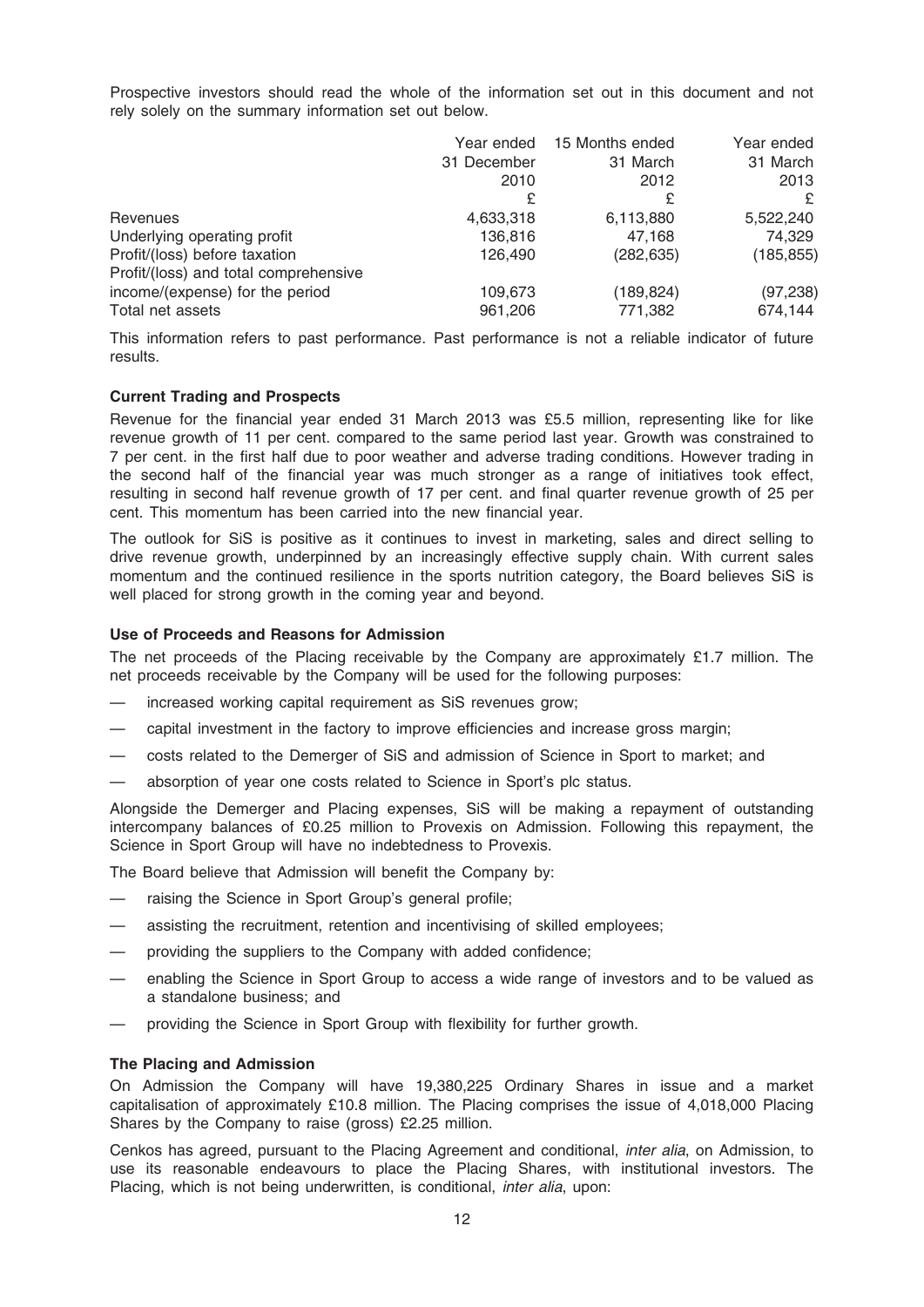- Admission having become effective in accordance with the AIM Rules for Companies by no later than 8.00 a.m. on 9 August 2013 (or by such later date as the Company and Cenkos may agree in writing but not later than 30 August 2013);
- the performance by the Company of its obligations under the Placing Agreement; and
- the satisfaction or, where appropriate, the waiver of certain other conditions set out in the Placing Agreement, including inter alia completion of the Demerger.

As part of the Placing each of the Directors will be subscribing for 178,500 Placing Shares. Further details on the Directors interests on the Ordinary Shares is set out in paragraph 5.2 of Part VI.

The Placing Shares rank pari passu in all respects with the Ordinary Shares including the right to receive all dividends and other distributions declared, paid or made after the date of issue.

None of the Placing Shares have been marketed to or will be made available in whole or in part to the public in conjunction with the application for Admission. Application has been made to the London Stock Exchange for the Ordinary Shares to be admitted to trading on AIM. Admission is expected to become effective and dealings in the issued Ordinary Shares are expected to commence on 9 August 2013.

Further details of the Placing Agreement are set out in paragraph 10.2 of Part VI of this document.

#### Lock-Ins and Orderly Market Agreements

Each of the Directors has undertaken not to sell, transfer or dispose of any Ordinary Shares held by them at Admission for a period of 12 months following Admission. These restrictions are subject to certain exceptions including any sale or disposal with the prior consent of Cenkos.

In addition, each of the Directors has agreed not to dispose of any Ordinary Shares during the period of 12 months from the first anniversary of Admission other than through Cenkos, with a view to the maintenance of an orderly market for the Ordinary Shares.

At Admission, these restrictions will apply in respect of 685,172 Ordinary Shares, representing 3.5 per cent. of the issued Ordinary Share capital as at Admission.

#### Directors, Senior Management and Employees

#### The Board

At Admission, the Board of the Company shall comprise one executive Director, and two independent, non-executive Directors. The biographical details of the Board are set out below:

#### Executive Director

Stephen Moon, Chief Executive Officer, age 56

Stephen has over 25 years' senior cross-functional experience in the grocery brands industry. Stephen was formerly the Strategy Planning and Worldwide Business Development Director for GlaxoSmithKline's Nutritional Healthcare business. Since 2005, Stephen has been a director of Provexis and since 2006 its Chief Executive Officer.

#### Non-Executive Directors

John Clarke, Chairman, age 64

John Clarke became a Non-Executive Director of Provexis on 1 April 2012. John has extensive experience of the functional food and sports nutrition sectors, having worked at GlaxoSmithKline for more than 35 years. John was global President of GSK Consumer Healthcare from 2006 to 2011, and was a member of the GlaxoSmithKline plc Corporate Executive Team until March 2012.

Under John's leadership GSK Consumer Healthcare was the fastest-growing business in the industry, growing by 60 per cent. and reaching sales of £5 billion despite recessionary environments in the majority of the business' markets. The business added £2 billion in turnover from 2006. John was responsible for the Lucozade brand including strategy, innovation programme, portfolio and global expansion for 15 years from 1996 to 2011, Lucozade achieved growth of 13 per cent. CAGR throughout this period.

Dawson Buck, Non-Executive Director, age 66

Dawson has over twenty years' senior international experience within the electronic security, property, retail and IT industries. Dawson was a founder and the CEO of Automated Loss Prevention Ltd, which he led from its inception to its sale to the Sensormatic Electronic Corporation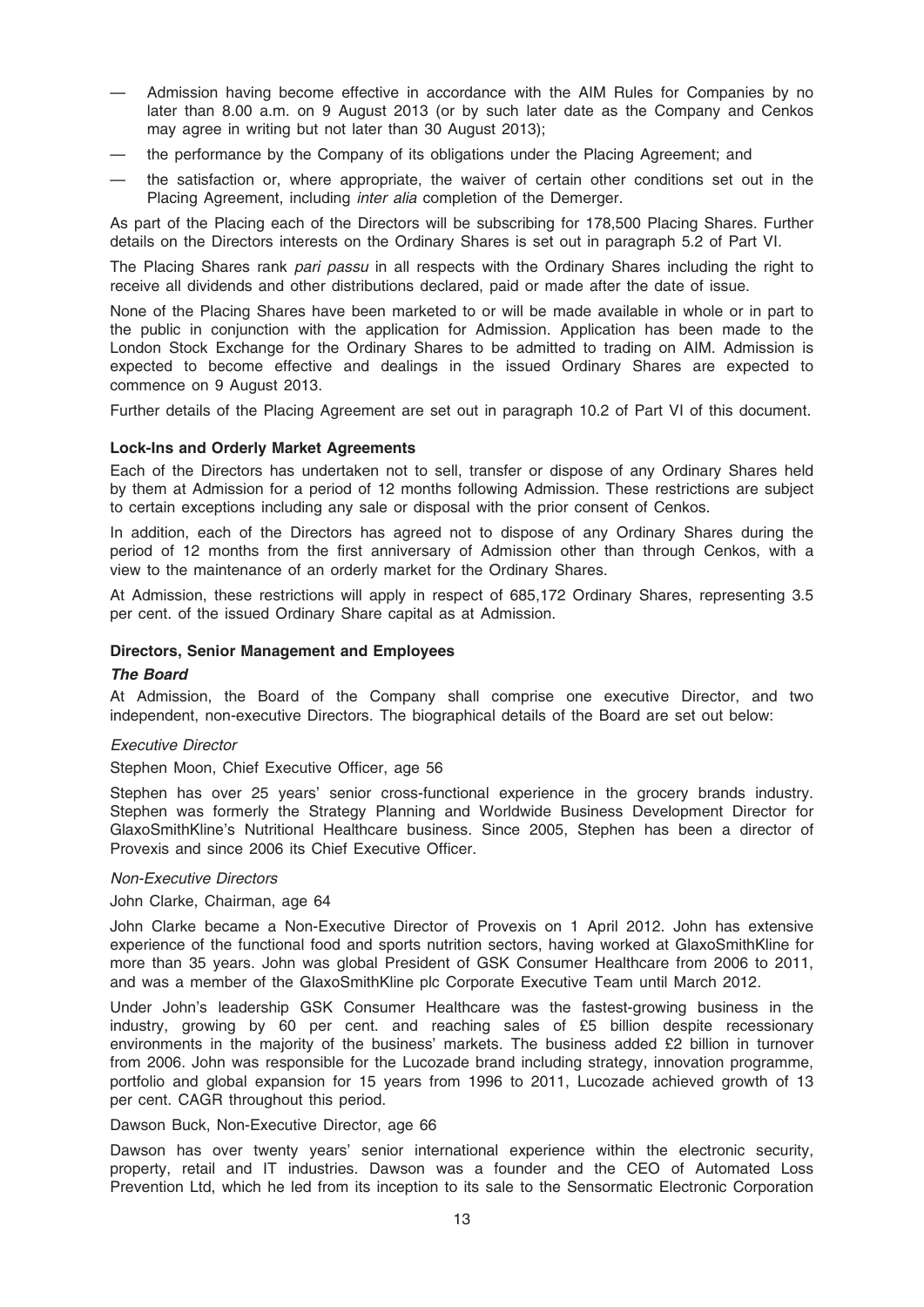Inc. in 1992. Until 2005 Dawson was Deputy Chief Executive of ANGLE plc. Since 2005, Dawson has been the non-executive Chairman of Provexis.

# Employees

As at 31 March 2013, SiS had 51 employees.

#### Share Option Plan

The Company intends to adopt a share option plan following Admission to incentivise and reward the Directors and other senior executives. The share option plan will also assist with key senior executive retention and the alignment of their interests with those of the Shareholders. To ensure that the share option plan is effective in all these respects, it will be administered and kept under review by the Remuneration Committee. Each option granted under the share option plan will be subject to detailed performance conditions, which will be linked to short-term, mid-term and longterm targets including sales growth, long term operating profits, and other targets specific to each individual.

The options granted will be a mixture of Enterprise Management Incentive options up to the maximum permitted by statute and to the extent that the maximum is exceeded that excess will be unapproved. No cash will be payable to exercise the options and acquire Ordinary Shares (subject to the attainment of the performance conditions). The maximum number of Ordinary Shares over which options may be granted is 3,876,045.

Further details of the share option plans of the Company are set out in paragraph 11 of Part VI of this document.

#### Corporate Governance

The Company intends, following Admission, so far as is practicable and appropriate for a company of its size and nature, to comply with the provisions of the UK Corporate Governance Code. The Company has appointed two independent non-executive Directors to bring an independent view to the Board.

The Board is responsible for formulating, reviewing and approving the Science in Sport Group's strategy, budgets and corporate actions. The Directors intend to hold meetings of the Board four times per annum, and at other times as and when required. Conditional on Admission, the Science in Sport Group has established audit, remuneration and nomination committees with formally delegated duties and responsibilities.

#### (a) Audit Committee

The audit committee will have the primary responsibility of monitoring the quality of internal controls and ensuring that the financial performance of the Science in Sport Group is properly measured and reported on. It will receive and review reports from the Science in Sport Group's management and external auditors relating to the interim and annual accounts and the accounting and internal control systems in use throughout the Science in Sport Group. The audit committee will meet not less than twice in each financial year and will have unrestricted access to the Science in Sport Group's external auditors. At Admission, the audit committee shall be chaired by John Clarke and shall also include Dawson Buck.

#### (b) Remuneration Committee

The remuneration committee will review the performance of the executive directors and make recommendations to the Board on matters relating to their remuneration and terms of service. The remuneration committee will also make recommendations to the Board on proposals for the granting of share options and other equity incentives pursuant to any employee share option scheme or equity incentive plans in operation from time to time. The remuneration committee will meet as and when necessary. In exercising this role, the Directors shall have regard to the recommendations put forward in the UK Corporate Governance Code. At Admission, the remuneration committee shall be chaired by John Clarke and shall also include Dawson Buck.

#### (c) Nomination Committee

The nomination committee will consist of a committee chaired by John Clarke. The nomination committee will consider the selection and re-appointment of Directors. It will identify and nominate candidates to fill Board vacancies and review regularly the structure, size and composition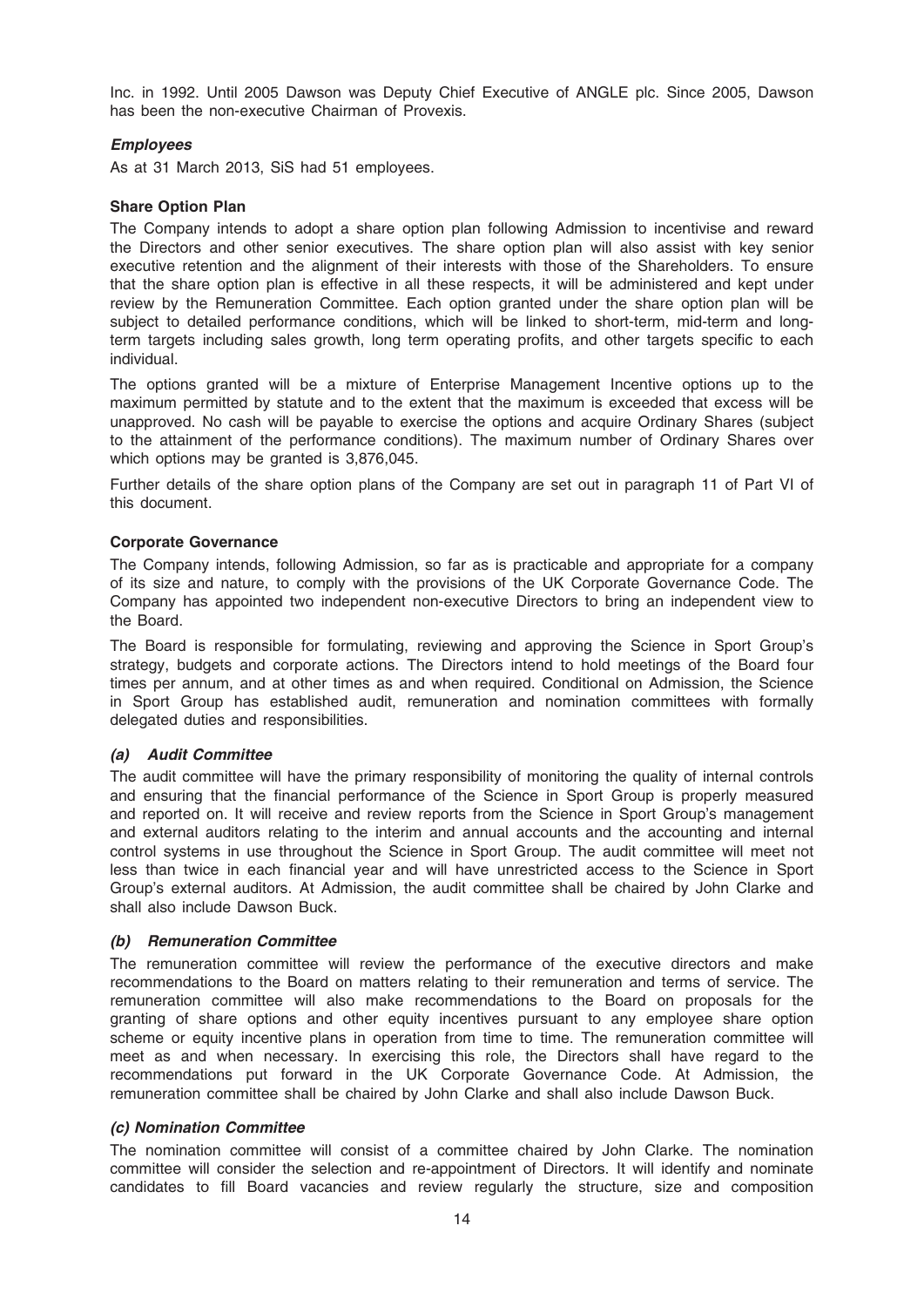(including the skills, knowledge and experience) of the Board and make recommendations to the Board with regard to any changes.

### (d) Share Dealing Code

The Board intends to comply, and to procure compliance, with Rule 21 of the AIM Rules for Companies relating to dealings in the Company's securities by the Directors and other applicable employees. To this end, the Company has adopted a code for directors' dealings appropriate for a company whose shares are admitted to trading on AIM and will take all reasonable steps to ensure compliance by the Directors and any relevant employees. The form of this code is substantially the same as the model code contained in the rules of the Official List.

#### Dividend Policy

The Directors do not anticipate declaring any dividends in the foreseeable future but may recommend distributions at some future date depending upon the generation of sustainable profits.

#### Settlement and CREST

Application has been made for all of the Ordinary Shares to be eligible for admission to CREST with effect from Admission. Accordingly, settlement of transactions in the Ordinary Shares following Admission may take place in CREST if the relevant Shareholder so wishes. CREST is a paperless settlement procedure enabling securities to be evidenced otherwise than by a share certificate and transferred otherwise than by written instrument. The Articles permit the holding and transfer of Ordinary Shares under the CREST system. CREST is a voluntary system and Shareholders who wish to receive and retain share certificates will be able to do so. Persons acquiring shares as a part of the Placing may elect to receive Ordinary Shares in uncertificated form if, but only if, that person is a ''system-member'' (as defined in the CREST Regulations) in relation to CREST.

It is expected that, subject to the satisfaction of the conditions of the Placing, the Placing Shares will be registered in the names of the placees subscribing for them and issued either in certificated form, where the placee so elects, with the relevant share certificate expected to be dispatched by post, at the placee's risk, or in CREST, where the placee so elects and only if the placee is a ''system member'' (as defined in the CREST Regulations) in relation to CREST, with delivery (to the designated CREST account) of the Ordinary Shares subscribed for expected to take place on 9 August 2013. Notwithstanding the election by placees as to the form of delivery of the Placing Shares, no temporary documents of title will be issued. All documents or remittances sent by or to a placee, or as they may direct, will be sent through the post at their risk. Pending the dispatch of definitive share certificates (as applicable), instruments of transfer will be certified against the Company's register of members.

#### **Taxation**

Your attention is drawn to the taxation section contained in Part V of this document. If you are in any doubt as to your tax position, you should consult your own independent financial adviser immediately.

#### EIS and VCT Schemes

The Company has applied for and obtained provisional advance assurance from HMRC that the Placing Shares placed with VCT Schemes are expected to constitute a qualifying holding for such VCT Schemes. HMRC has also confirmed that the Placing Shares should satisfy the requirements for tax relief under EIS. However, eligibility is also dependent on a Shareholder's own position and not just that of the Company. Accordingly, you should take your own independent advice and you are referred to Part V of this document.

#### Further information

Your attention is drawn to the additional information set out in Part VI of this document.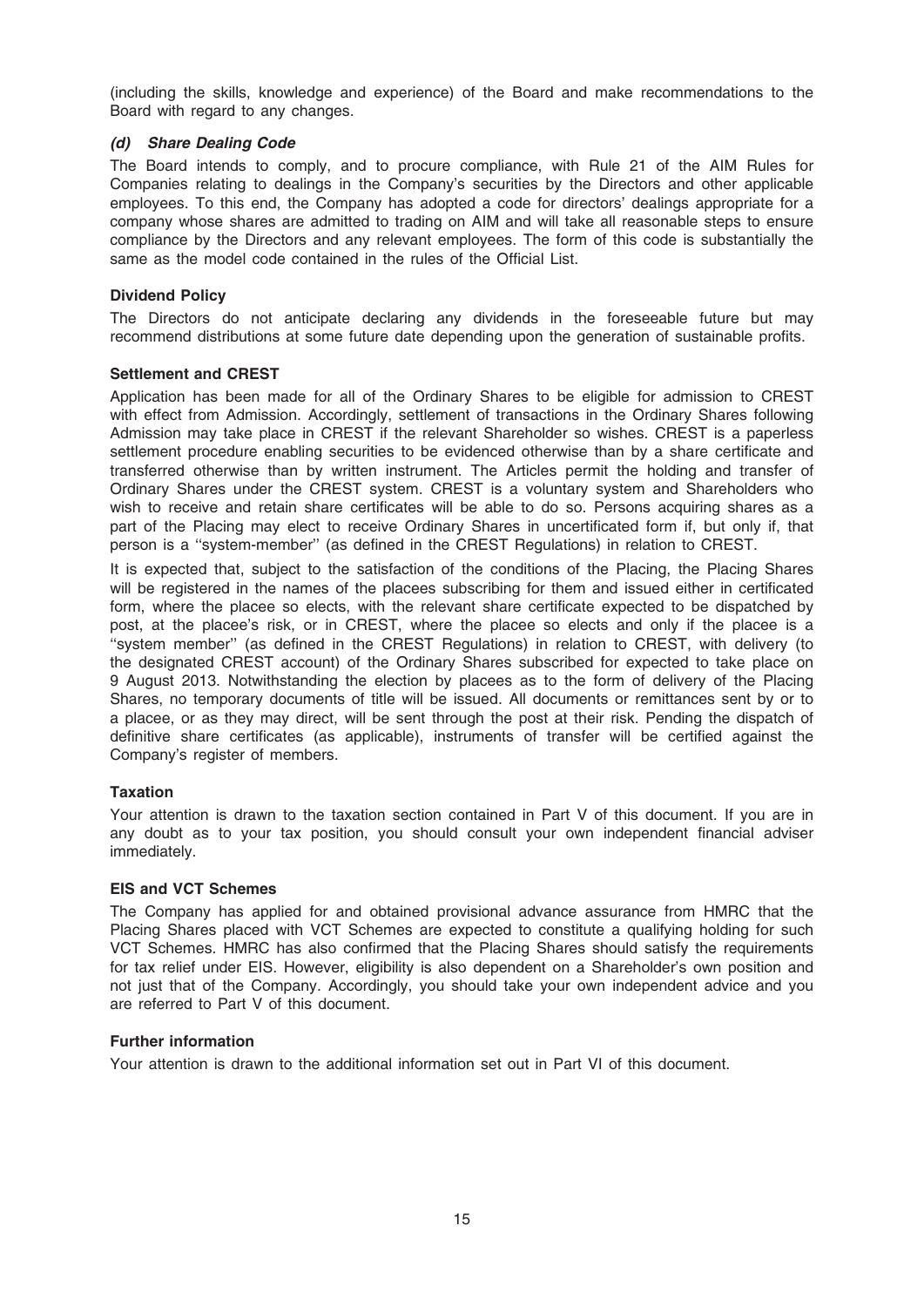# PART II

# RISK FACTORS

The Directors consider the following risks and other factors to be most significant for potential investors, but the risks listed below do not necessarily comprise all those associated with an investment in the Ordinary Shares and are not set out in any particular order of priority, and do not relate exclusively to the heading under which they appear. Potential investors should carefully consider the risks described below before making a decision to invest in the Ordinary Shares. If any of the following risks actually occurs, the Science in Sport Group's business, financial condition, results or future operations could be materially adversely affected. In such a case, the price of the Ordinary Shares could decline and investors may lose all or part of their investment.

# 1. RISKS RELATING TO THE COMPANY AND ITS BUSINESS

# Reliance on key customers

The ten largest customers by revenue accounted for 65 per cent. of revenues for the year ended 31 March 2013, with the largest customer accounting for 12 per cent. The risks associated with the reliance on these main customers are recognised by the Directors and it is intended that SiS will continue to expand the number of retail outlets where SiS products can be bought and drive sales from e-commerce. Although no single retailer accounts for more than 12 per cent. of sales of SiS, the dominance of the large retail multiples could force an erosion of prices and, subsequently, profit margins.

# Supply of faulty or contaminated products could have a material adverse effect on SiS

SiS has control measures and systems in place to ensure that maximum safety and quality of its products is maintained. The consequences of not being able to do so, due to accidental or malicious ingredient or raw material contamination, or due to supply chain contamination caused by human error or equipment fault or due to manufacturing or design faults, could be severe. Such consequences may include adverse effects on consumer health, loss of market share, financial costs and loss of turnover.

Where there is a product recall as a result of accidental or malicious ingredient or raw material contamination, or due to supply chain contamination caused by human error or equipment fault or due to manufacturing or design faults, a subsequent product relaunch may not successfully return the relevant brand to its previous market position. This could result in a loss of market share and loss of turnover

to SiS.

# SiS relies on its brand ambassadors and elite athletes to promote its products

SiS has entered into a number of brand ambassador agreements with elite athletes. As a result of these arrangements, SiS relies on the reputation and image of the elite athletes to promote its products to consumers. If any elite athlete associated with the SiS brand suffers reputational damage, for instance through drug use or adverse media, this could adversely affect SiS's results of operations, financial condition and/or prospects.

The Directors seek to associate the SiS product range only with elite athletes who have the highest levels of personal and sporting integrity in order to protect the SiS brand.

# Banned substances

If it was found that an athlete had consumed a banned substance through the consumption of a SiS product, the Directors would expect this to have a material effect on SiS's financial results, reputation and/or prospects.

# Substantially all of SiS's revenue is generated from sales in the UK

For the year ended 31 March 2013, 87 per cent. of SiS's revenues were to UK based customers. Demand for products in the UK is influenced by a number of factors, including the strength of the economy, the weather, the level of consumer spending, competitive challenges and regulatory changes. Any negative change in economic conditions, weather patterns, the level of consumer spending, competitive challenges or regulatory changes in the UK may result in a lower growth rate or lower sales which may result in a material adverse effect on SiS's financial results and/or prospects.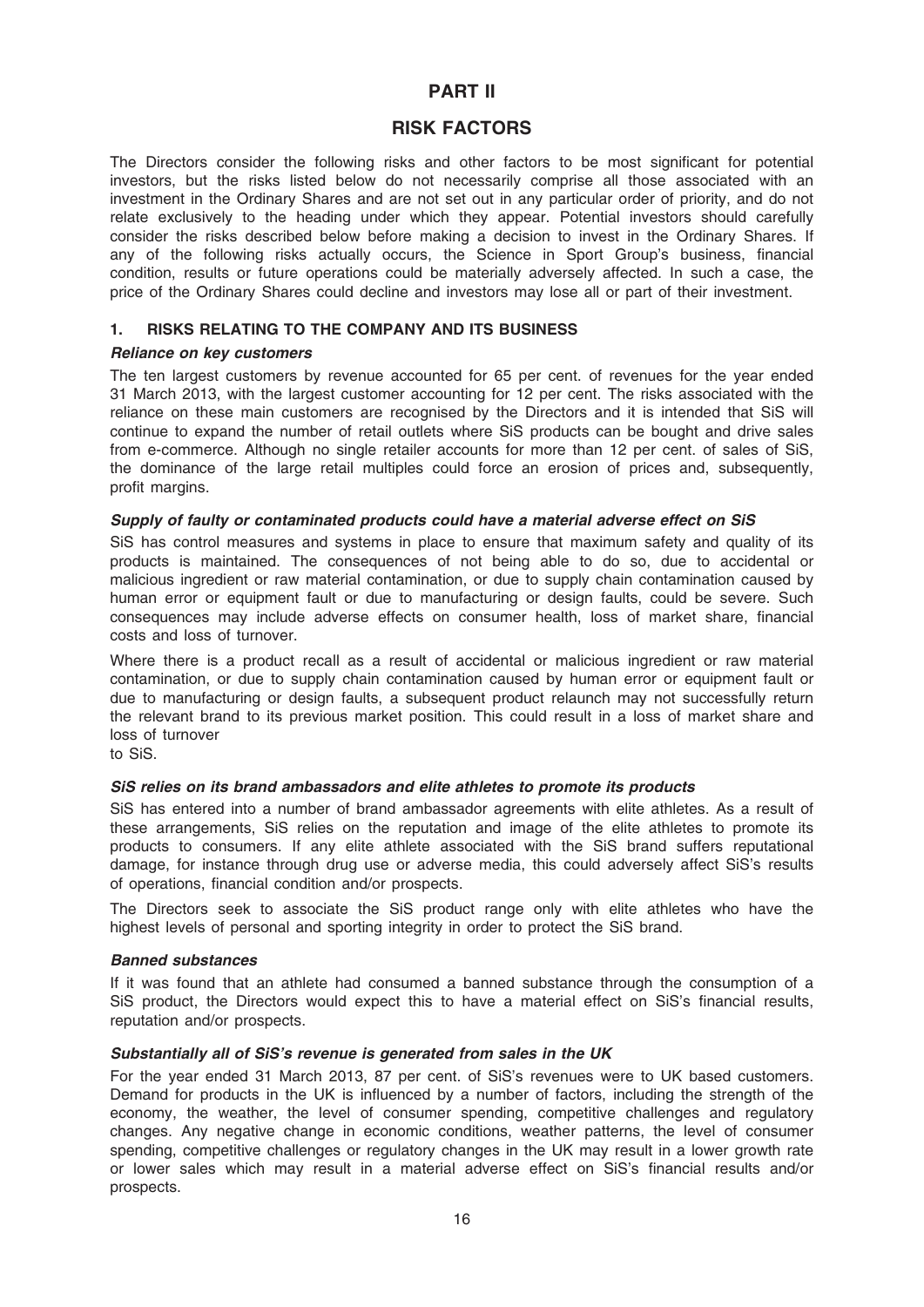#### Effect of Demerger

The Demerger may result in additional overhead costs and disruption to the day-to-day administration of the Science in Sport Group. Demerging SiS and the proposed Admission may result in increased administrative and regulatory costs and burdens that are not reflected in the historical financial statements of SiS. Further, the Science in Sport Group's infrastructure and dayto-day corporate governance regime will be required to operate on a stand-alone basis. Although the Demerger is being structured with a view to ensuring that the transition to a stand-alone entity will go smoothly, all the above could adversely affect SiS.

### SiS has no history operating as a plc and will experience increased costs after the Demerger which could adversely affect overall profitability

Historically, Provexis performed and provided support for a number of important corporate functions for SiS's operations.

The Science in Sport Group will need to replicate certain facilities, systems, infrastructure and personnel to which the Science in Sport Group may no longer have access after the Demerger. The Science in Sport Group will incur costs associated with developing and implementing its own support functions in these areas. In addition, there may be an operational impact on the Science in Sport Group's business as a result of the significant time of the directors of the Science in Sport Group, senior management and other employees and internal resources that will need to be dedicated to building these capabilities during the period following the Demerger that otherwise would be available for other business initiatives and opportunities. If the Science in Sport Group does not have in place adequate systems and business functions, or obtain them from other providers, the Science in Sport Group may not be able to operate effectively and profitability may be affected as a consequence.

#### The occurrence of major operational problems or failure or unavailability of the Nelson Facility could have a material adverse effect on the financial performance of SiS

The revenues of SiS are dependent on the continued operation of its manufacturing facility. There are a number of operational risks, associated with operating a facility, which may disrupt production, including fire or other natural disasters, equipment failure (including any failure of information technology systems), ineffective production planning and raw material processes, failure to comply with applicable regulations and standards, raw material supply disruptions, labour force shortages or work stoppages, and events impeding, or increasing the cost of transport. The occurrence of major operational problems may adversely affect the SiS business, results of operations, financial condition and/or prospects.

The Directors have recently been in discussions with the freehold owner of the Nelson Facility concerning potential subsidence at the Nelson Facility. The landlord has committed to a ground investigation in order to determine the remedial measures that would be required to stabilise the position. The Directors do not believe any remedial action to remedy the subsidence will disrupt the day to day operations of the Nelson Facility. In the event that the landlord is unable to resolve the subsidence issue at the Nelson Facility to the satisfaction of the Company, the Directors believe there are number of alternative buildings in the local area available at competitive rates where the manufacturing facilities can be moved. The Directors anticipate that the cost of moving factory would be at the expense of the landlord.

#### Future legislative restrictions

Although not currently anticipated by the Directors, it may be the case that SiS products (now or in the future) could become subject to regulatory, legislative or other restrictions from regulatory or governmental bodies in particular industry sectors or with respect to particular applications Should this occur, SiS may incur further research and/or development costs, or be required to apply for regulatory approvals, that could have a material adverse effect on its financial position or prospects. Further, any regulatory, legislative or other restrictions may cause consumers to negatively view SiS products and/or similar sports nutritional products and supplements which could have a material adverse effect on the Company's financial position or prospects.

### Reliance and focus of key personnel and management

The success of the Science in Sport Group will be dependent on the services of key management and operating personnel.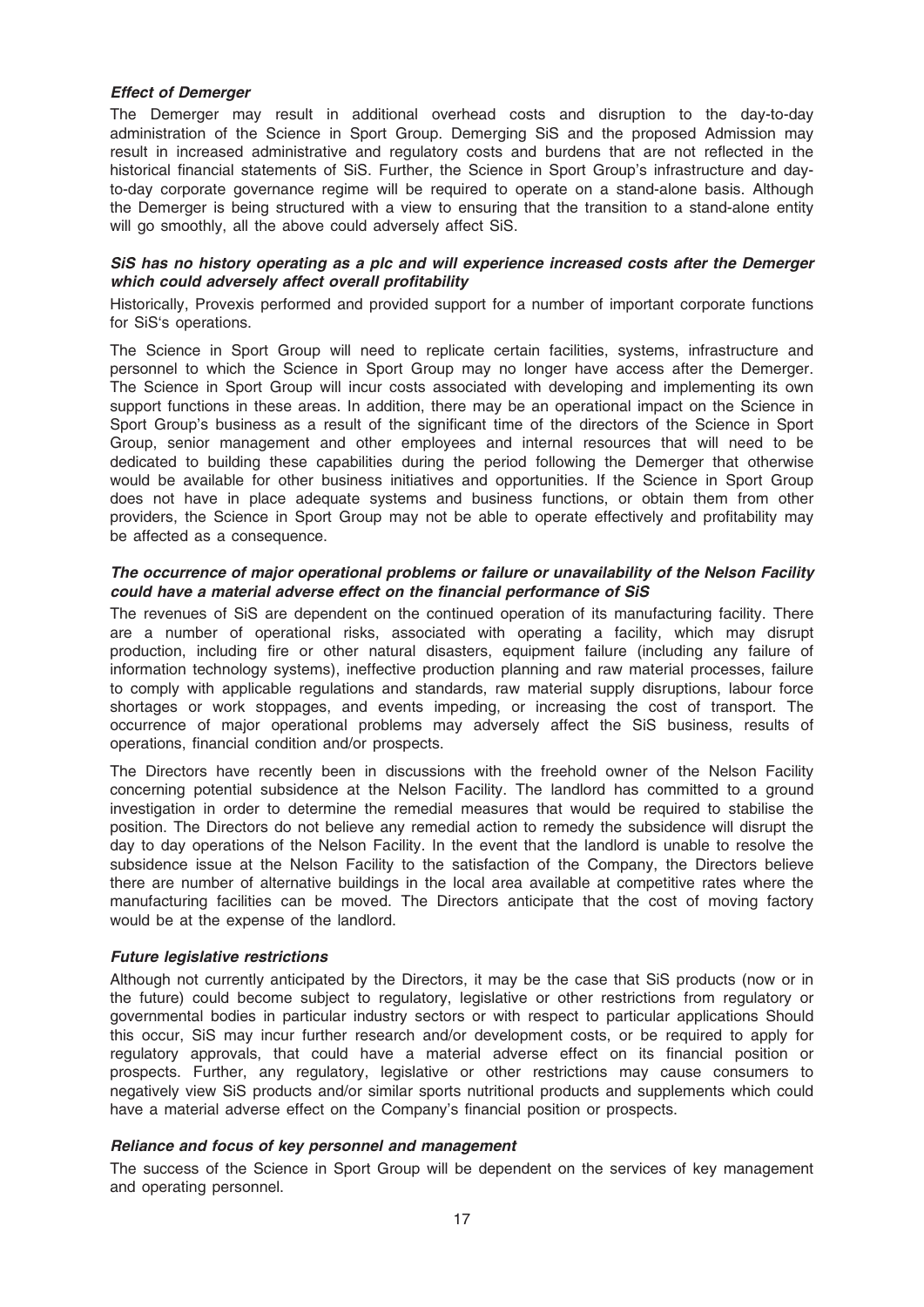The Directors believe that the Science in Sport Group's future success will depend largely on its ability to retain and attract highly skilled and qualified personnel, and to expand, train and manage its employee base. There can be no guarantee that suitably skilled and qualified individuals will be retained or identified and employed. If the Science in Sport Group fails to retain or recruit the necessary personnel, or if the Science in Sport Group loses the services of any of its key executives, its business could be materially and adversely affected.

Further to the above, if the Directors and senior management become distracted from the day to day management of the business, for instance due to a takeover approach or the management of overseas expansion, the business could be materially and adversely affected.

#### VAT on sports nutrition products

In August 2012, HMRC released a VAT Notice that clarified VAT liability on sales of sports nutrition drinks following changes announced in the 2012 budget. The changes became effective on and after 1 October 2012. The VAT notice stated that certain sports products are not designed to be made into drinks and therefore no VAT is payable by consumers at the point of sale. If HMRC chooses to amend its position on the VAT liability of certain sports products this could have a material effect on the sales price of SiS products or the sales margin achievable by the Company if the Board choose not to pass on any VAT payable on the sale of a SiS product. The Directors anticipate that either of these two actions would negatively affect the financial performance of the Company.

#### Overseas expansion

The Directors believe there are a number of growth opportunities for the Company overseas. While these opportunities could be significant, the Board recognises they present a number of financial and operational risks to the Company, including but not limited to distracting management focus on the UK operations of the business, stock control, working capital and the overall financial performance of the Group.

#### Future acquisitions

The Board believes that there may be attractive acquisition opportunities for the Science in Sport Group. There can be no assurance that the Science in Sport Group will be able to conclude successfully agreements with any of the target businesses which may be identified. Further, there is no certainty that any acquisitions conducted will prove successful.

#### **Competition**

SiS's competitors and potential competitors include companies which may have substantially greater resources than those of the Science in Sport Group. These competitors include multinational companies with product promotional and advertising budgets that are multiples of that spent by SiS. Competitors and potential competitors may also develop new products that are less costly and/or more effective than the SiS product range which may make those of SiS obsolete or uncompetitive. SiS's products may face competition from companies that have greater research, development, marketing, financial and personnel resources than SiS. In the event that a competitor brand to SiS decides to dedicate significant resources to promote a brand in the endurance sports market or, more generally, the sports nutrition market it could materially affect the financial performance of the Science in Sport Group.

Further to the above, the business model of SiS is based upon winning additional market share from competitors or maintaining an existing market share in a growing sports nutrition market. Competitors to SiS may be able to respond more quickly to opportunities within the sports nutrition sector or the general consumer environment, this could lead SiS losing key customers or reducing the price of its products which could adversely affect SiS's business, financial condition and operating results.

#### Promotional and marketing expenditure required to promote SiS may be more than currently anticipated

There is a risk that the advertising and promotional investment that the Science in Sport Group anticipates will be needed to fund its growth will be insufficient or that the anticipated timing of such investment may prove incorrect. If the Science in Sport Group is unable to fund its growth then the Science in Sport Group may not be able to generate revenues at the times targeted or at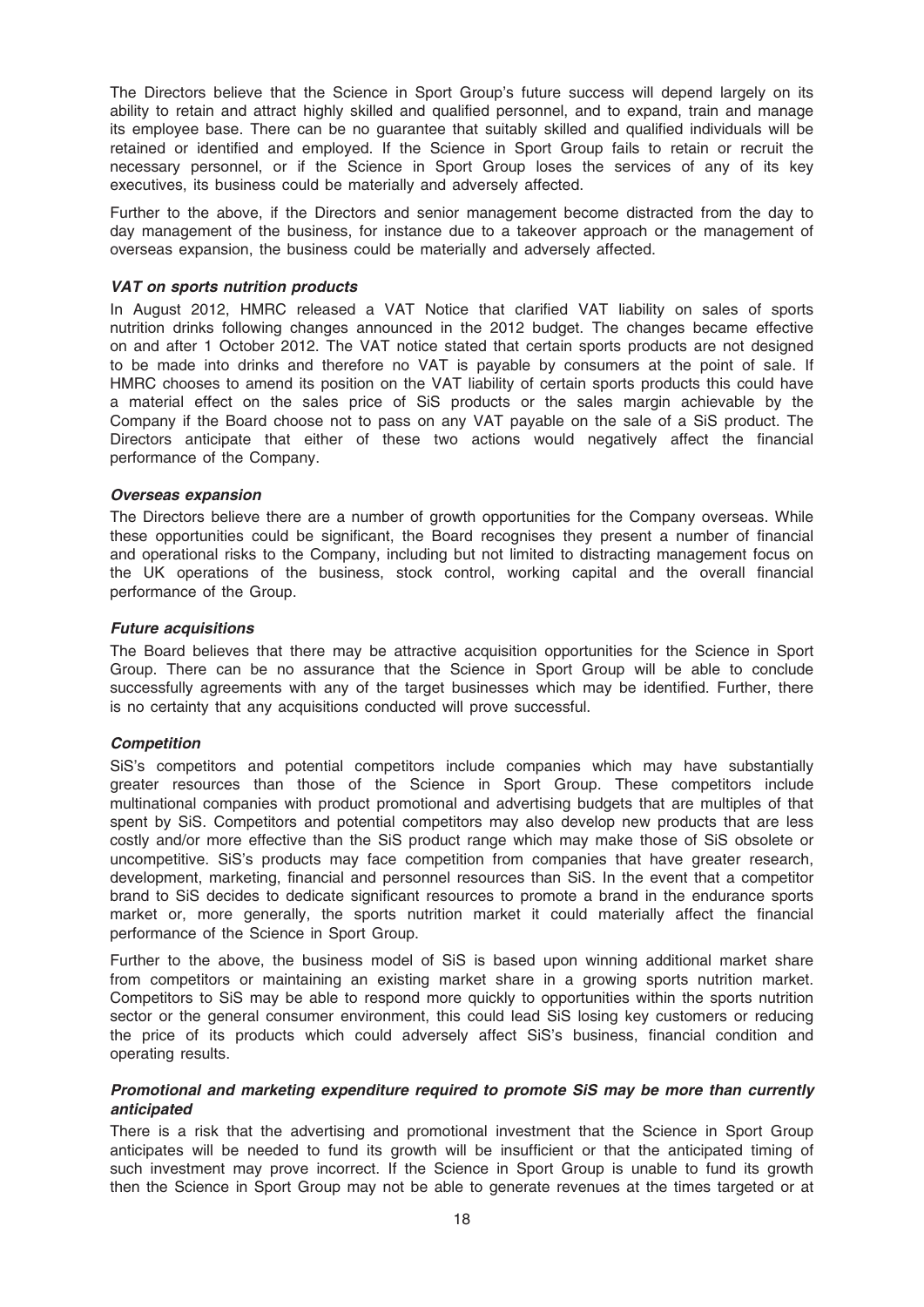levels in line with the Board's forecasts. Costs may be greater than planned, or timings may vary from those targeted.

### Commodity pricing risk

The SiS products are derived from various food and drink ingredients. All of these ingredients are subject to fluctuations in price due to uncontrollable factors. In some cases, due to the basis for pricing in sales contracts, or due to competitive markets, SiS may not be able to pass on to its customers the full amount of ingredient price increases or higher energy, freight or other operating costs and this could negatively impact profitability.

#### RISKS RELATING TO THE ORDINARY SHARES

#### **Suitability**

Investment in the Ordinary Shares may not be suitable for all readers of this document. Readers are accordingly advised to consult a person authorised under FSMA who specialises in investments of this nature before making any investment decisions.

#### Investment in AIM-traded securities

Investment in shares traded on AIM involves a higher degree of risk, and such shares may be less liquid, than shares in companies which are listed on the Official List. The AIM Rules for Companies are less demanding than those of the Official List. It is emphasised that no application is being made for the admission of the Company's securities to the Official List. An investment in the Ordinary Shares may be difficult to realise. Prospective investors should be aware that the value of an investment in the Company may go down as well as up and that the market price of the Ordinary Shares may not reflect the underlying value of the Science in Sport Group. Investors may therefore realise less than, or lose all of, their investment.

#### Share price volatility and liquidity

The share price of quoted companies can be highly volatile and shareholdings can be illiquid. The price at which the Ordinary Shares are quoted and the price which investors may realise for their Ordinary Shares will be influenced by a large number of factors, some specific to the Science in Sport Group and its operations and others which may affect quoted companies generally. These factors could include the performance of the Science in Sport Group, large purchases or sales of the Ordinary Shares, currency fluctuations, legislative changes and general economic, political, regulatory or social conditions.

#### Access to further capital

The Science in Sport Group may require additional funds to respond to business challenges or to enhance existing products and services. Accordingly, the Science in Sport Group may need to engage in equity or debt financings to secure additional funds. If the Company raises additional funds through further issues of equity or convertible debt securities, existing shareholders could suffer significant dilution, and any new equity securities could have rights, preferences and privileges superior to those of current shareholders. Any debt financing secured by the Science in Sport Group in the future could involve restrictive covenants relating to its capital raising activities and other financial and operational matters, which may make it more difficult for the Science in Sport Group to obtain additional capital and to pursue business opportunities, including potential acquisitions. In addition, the Company may not be able to obtain additional financing on terms favourable to it, if at all. If the Science in Sport Group is unable to obtain adequate financing or financing on terms satisfactory to it, when the Science in Sport Group requires it, the Science in Sport Group's ability to continue to support its business growth and to respond to business challenges could be significantly limited or could affect its financial viability.

# Future sale of Ordinary Shares

The Company is unable to predict when and if substantial numbers of Ordinary Shares will be sold in the open market following Admission. Any such sales, or the perception that such sales might occur, could result in a material adverse effect on the market price of the Ordinary Shares. The Science in Sport Group may require additional capital in the future which may not be available to it. If available, future financings to provide this capital may dilute shareholders' proportionate ownership in the Company. The Company may raise capital in the future through public or private equity financings or by raising debt securities convertible into Ordinary Shares, or rights to acquire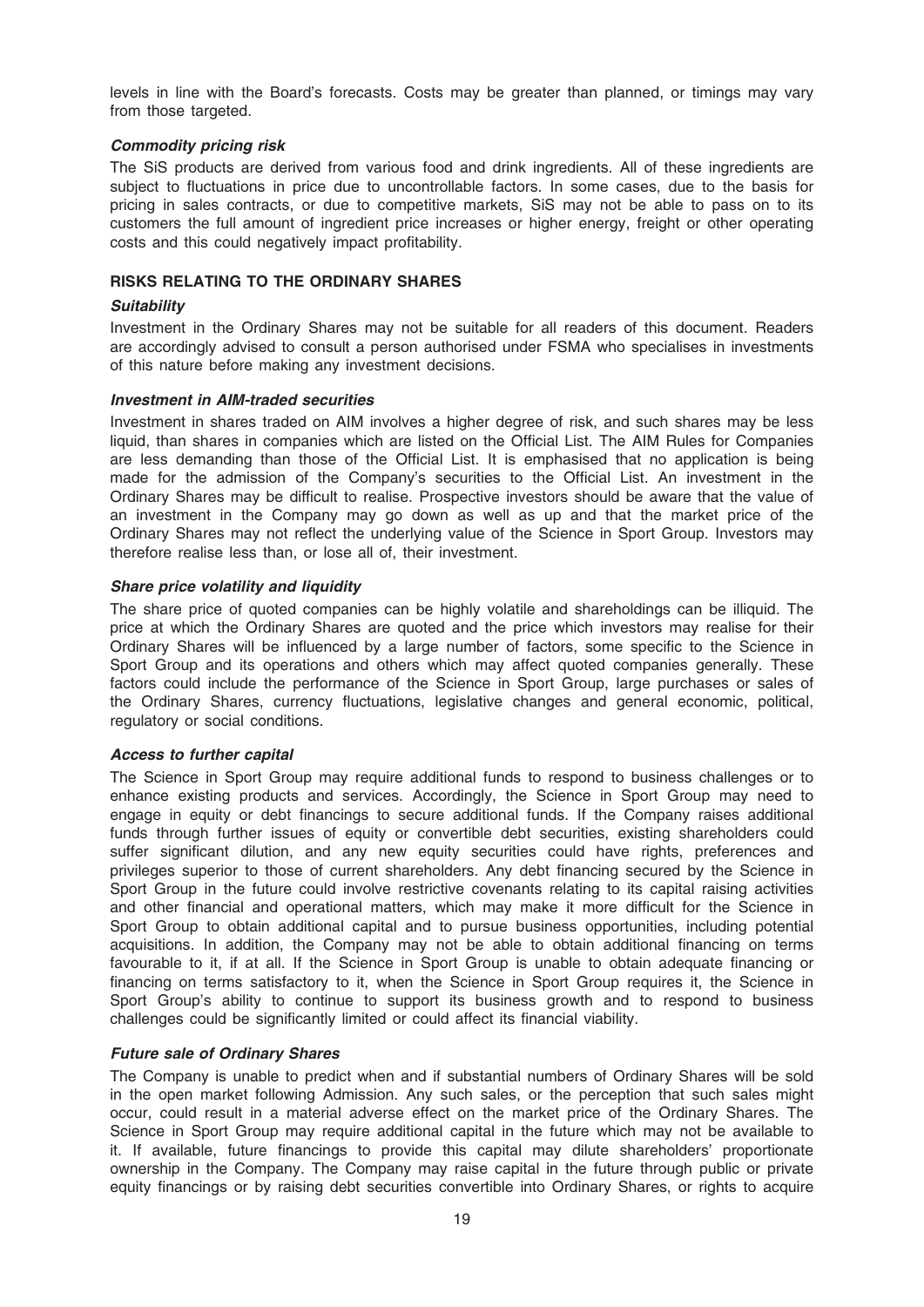these securities. Any such issues may exclude the pre-emption rights pertaining to the then outstanding shares. If the Company raises significant amounts of capital by these or other means, it could cause dilution for the Company's existing shareholders. Moreover, the further issue of Ordinary Shares could have a negative impact on the trading price and increase the volatility of the market price of the Ordinary Shares. The Company may also issue further Ordinary Shares, or create further options over Ordinary Shares, as part of its employee remuneration policy, which could in aggregate create a substantial dilution in the value of the Ordinary Shares and the proportion of the Company's share capital in which investors are interested.

#### Forward-looking statements

Some of the statements in this document include forward-looking statements which reflect the Company's or, as appropriate, the Directors' current views with respect to financial performance, business strategy, plans and objectives of management for future operations (including development plans relating to the Science in Sport Group's business). These statements include forward-looking statements both with respect to the Science in Sport Group and the sectors and industry in which the Science in Sport Group operates. All forward-looking statements address matters that involve risks and uncertainties. Accordingly, there are or will be important factors that could cause the Science in Sport Group's actual results to differ materially from those indicated in these statements. These factors include, but are not limited to, those described in this Part II of this document which should be read in conjunction with the other cautionary statements that are included in this document. Any forward-looking statements in this document reflect the Company's or, as appropriate, the Directors' current views with respect to future events and are subject to these and other risks, uncertainties and assumptions relating to the Company's operations, results of operations, growth strategy and liquidity.

These forward-looking statements speak only as at the date of this document. Subject to any applicable obligations, the Company undertakes no obligation to update publicly or review any forward-looking statement, whether as a result of new information, future developments or otherwise, unless required by the Prospectus Rules, AIM Rules for Companies and Disclosure Rules and Transparency Rules, as appropriate. All subsequent written and oral forward-looking statements attributable to the Company or individuals acting on behalf of the Company are expressly qualified in their entirety by this paragraph. Prospective investors should specifically consider the factors identified in this document which could cause actual results to differ before making an investment decision.

#### No prior trading market for Ordinary Shares

Prior to the admission to trading on AIM, there was no public market for the Ordinary Shares. There can be no assurance that an active market for (and hence strong liquidity in the trading of) the Ordinary Shares will develop upon the Company's admission to trading on AIM, or if developed, that such market will be sustained.

#### EIS and Venture Capital Trust (VCT) Schemes

Advance assurance has been sought and obtained from HMRC that the Company should be a qualifying company and the Ordinary Shares are eligible shares for the purposes of EIS provisions. Advance assurance has also been sought and obtained that the Ordinary Shares may form part of a qualifying holding for VCT Scheme purposes. The actual availability of relief under the EIS and qualifying status for VCT Scheme purposes will be contingent upon certain conditions being met by both the Company and the relevant investors. Neither the Company nor the Company's advisers give any warranties or undertakings that EIS relief or VCT Scheme qualifying status will be available or that, if initially available, such relief or status will not be withdrawn. Should the law regarding EIS or the VCT Scheme change then any reliefs or qualifying status previously obtained may be lost. Additional information on the EIS and on VCT Scheme qualifying status is included in Part V of this document.

Circumstances may arise (which may include sale of the Company) where the Directors believe that the interests of the Company are not best served by acting in a way that preserves EIS tax relief (including capital gains tax reliefs) or VCT Scheme qualifying status. In such circumstances, the Company cannot undertake to conduct its activities in a way designed to secure or preserve any such relief or status claimed by any Shareholder. If the Company does not employ the proceeds of an EIS/VCT Scheme share issue for qualifying purposes within 24 months, the EIS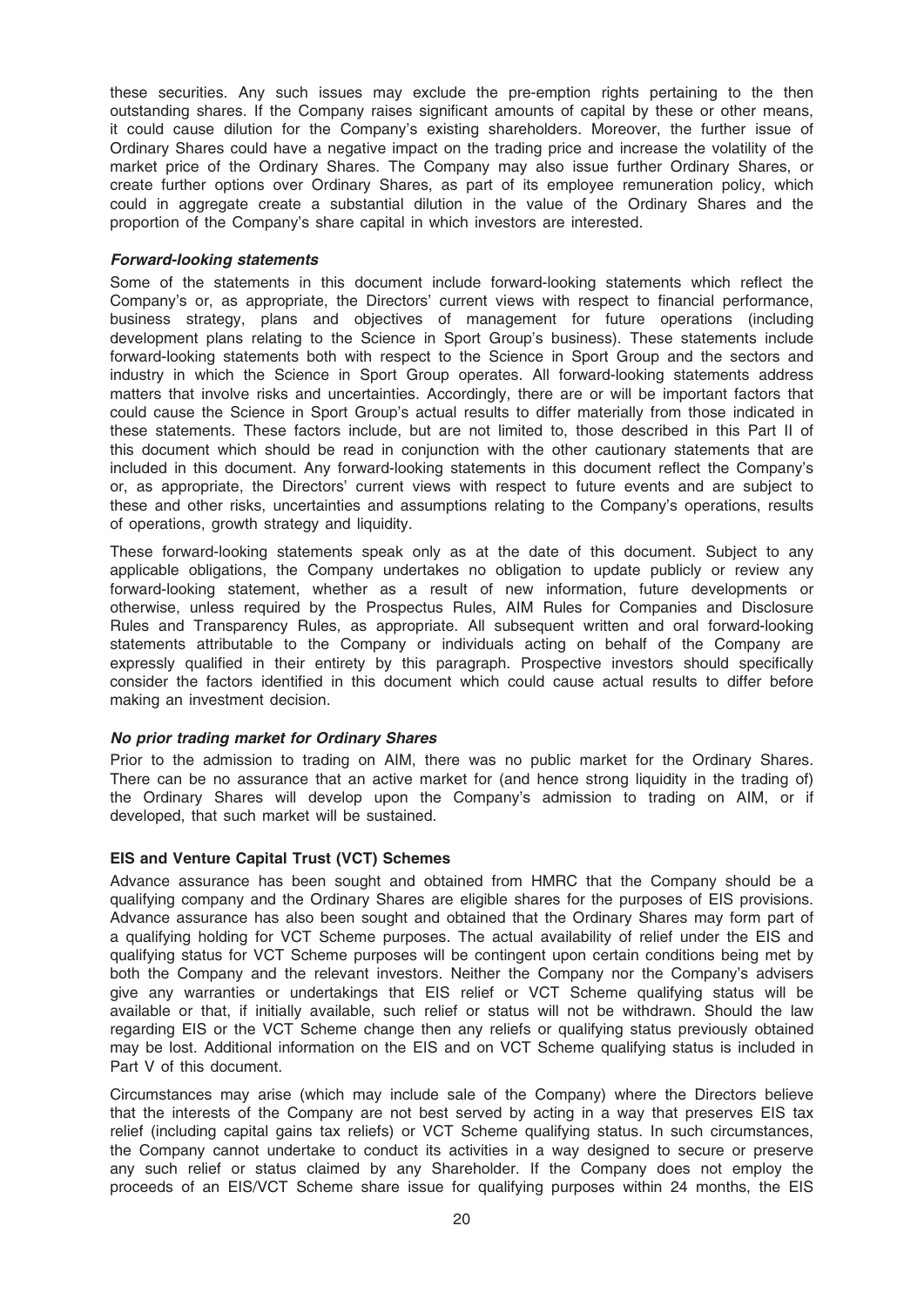shares would cease to be eligible shares and all of the EIS tax reliefs of investors in respect of the Ordinary Shares would be withdrawn.

In respect of share subscriptions made by a VCT, the funds invested by the VCT would be apportioned pro rata and its qualifying holding would be equal to the VCT's funds that had been employed for qualifying trading purposes within the above time limits. Any remaining element of the VCT's investment would comprise part of its non-qualifying holdings.

The information in this document is based upon current tax law and practice and other legislation and any changes in the legislation or in the levels and bases of, and reliefs from, taxation may affect the value of an investment in the Company. If the Company or any qualifying subsidiary ceases to carry on the business outlined in this document or acquires or commences a business which is not insubstantial to the Company's activities and which is a non-qualifying trade for EIS and VCT Scheme purposes, this could prejudice the qualifying status of the Company (as referred to above) under the VCT Scheme or under the EIS if this occurred during the three year period from the last issue of shares to EIS investors. This situation will be monitored by the Directors with a view to preserving the Company's qualifying status but this cannot be guaranteed.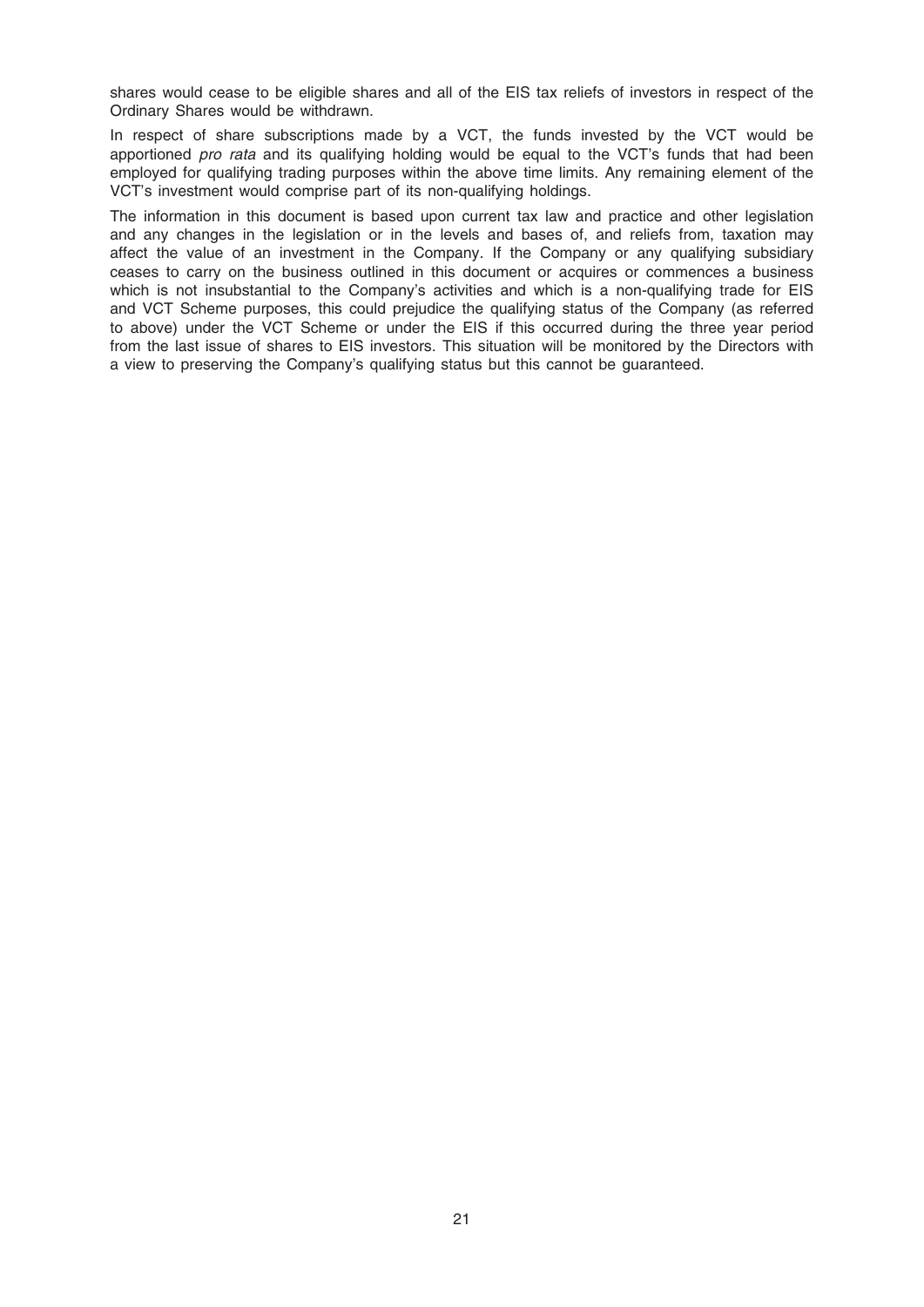# PART III

# FINANCIAL INFORMATION

# SECTION A – ACCOUNTANTS' REPORT ON S i S (SCIENCE IN SPORT) LIMITED

The following is the full text of a report on SiS (Science in Sport) Limited from Chantrey Vellacott DFK LLP, the Reporting Accountants, to the Directors of Science in Sport plc.

28 June 2013

The Directors Science in Sport plc Kings Road House 2 Kings Road **Windsor** Berkshire SL4 2AG

The Directors Cenkos Securities plc 6.7.8 Tokenhouse Yard London EC2R 7AS

Dear Sirs

# S i S (Science in Sport) Limited (''SiS'')

#### Introduction

We report on the financial information set out in Section B of Part III relating to SiS. This financial information has been prepared for inclusion in the admission document dated 28 June 2013 (the ''Admission Document'') relating to the proposed placing of 4,018,000 Ordinary Shares of 10 pence each in Science in Sport plc (the ''Company'') at 56 pence per share and the admission of the Company's enlarged share capital to trading on AIM and on the basis of the accounting policies set out in note 1 to the financial information. This report is given for the purpose of complying with Paragraph (a) of Schedule Two of the AIM Rules for Companies and for no other purpose.

# **Responsibility**

The Directors of the Company are responsible for preparing the financial information on the basis of preparation set out in the notes to the financial information and in accordance with International Financial Reporting Standards as adopted by the European Union (''IFRS'').

It is our responsibility to form an opinion as to whether the financial information gives a true and fair view, for the purposes of the Admission Document, and to report our opinion to you.

Save for any responsibility arising under Paragraph (a) of Schedule Two of the AIM Rules for Companies to any person as and to the extent there provided, and save for any responsibility that we have expressly agreed in writing to assume, to the fullest extent permitted by law we do not assume any responsibility and will not accept any liability to any other person for any loss suffered by any such other person as a result of, arising out of, or in connection with this report or our statement, required by and given solely for the purposes of complying with Schedule Two of the AIM Rules for Companies.

#### Basis of opinion

We conducted our work in accordance with the Standards for Investment Reporting issued by the Auditing Practices Board in the United Kingdom. Our work included an assessment of evidence relevant to the amounts and disclosures in the financial information. It also included an assessment of significant estimates and judgements made by those responsible for the preparation of the financial information and whether the accounting policies are appropriate to SiS's circumstances consistently applied and adequately disclosed.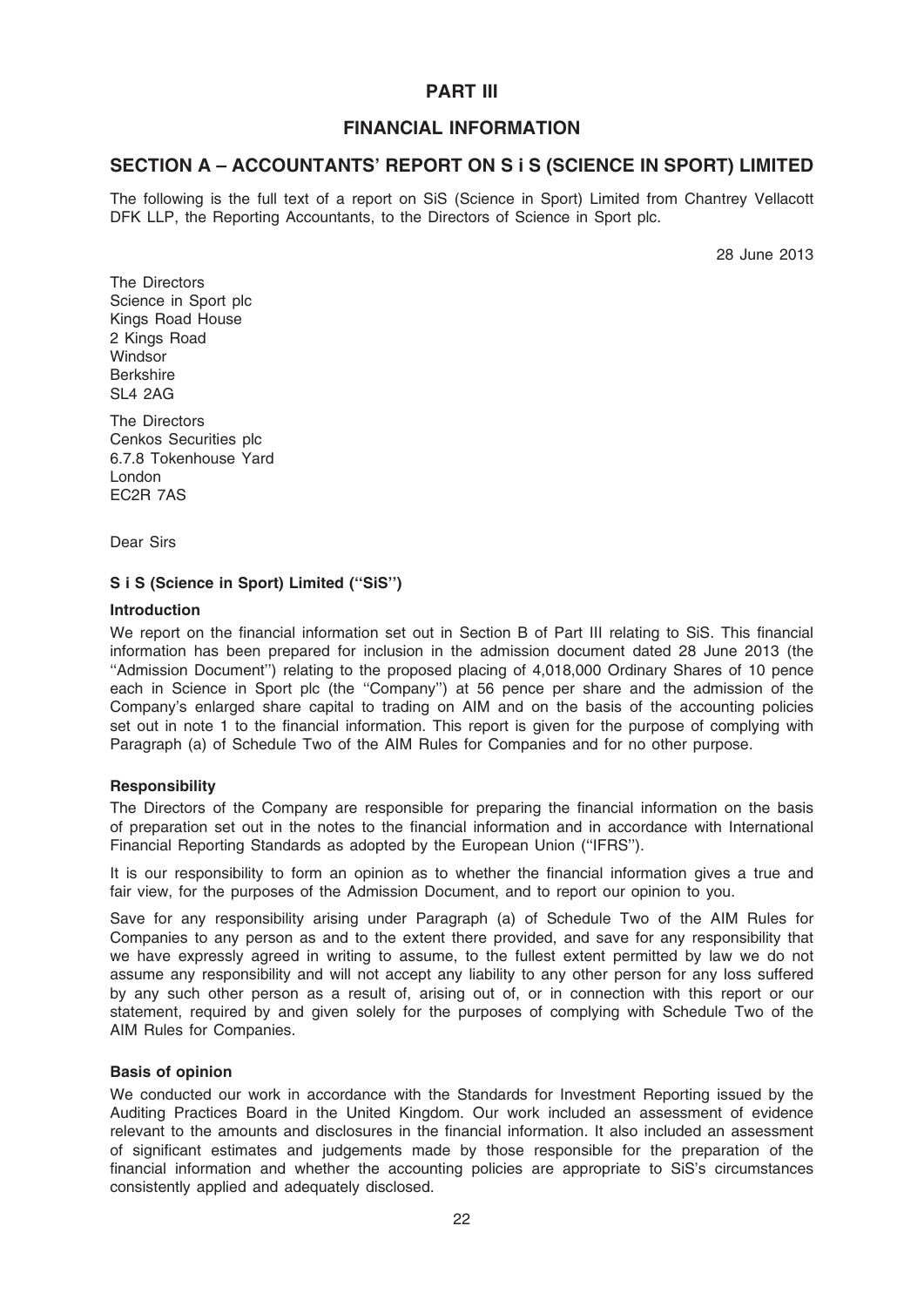We planned and performed our work so as to obtain all the information and explanations which we considered necessary in order to provide us with sufficient evidence to give reasonable assurance that the financial information is free from material misstatement whether caused by fraud or other irregularity or error.

### Opinion

In our opinion, the financial information set out in Section B of Part III of this document gives, for the purposes of the Admission Document, a true and fair view of the state of affairs of SiS as at 31 March 2013 and of its comprehensive income, cash flows and changes in equity for the periods then ended in accordance with the basis of preparation and applicable financial reporting framework as set out in the notes to the financial information.

#### **Declaration**

For the purposes of Paragraph (a) of Schedule Two of the AIM Rules for Companies, we are responsible for this report as part of the Admission Document and declare that we have taken all reasonable care to ensure that the information contained in this report is, to the best of our knowledge, in accordance with the facts and contains no omission likely to affect its import. This declaration is included in the Admission Document in compliance with Schedule Two of the AIM Rules for Companies.

Yours faithfully

CHANTREY VELLACOTT DFK LLP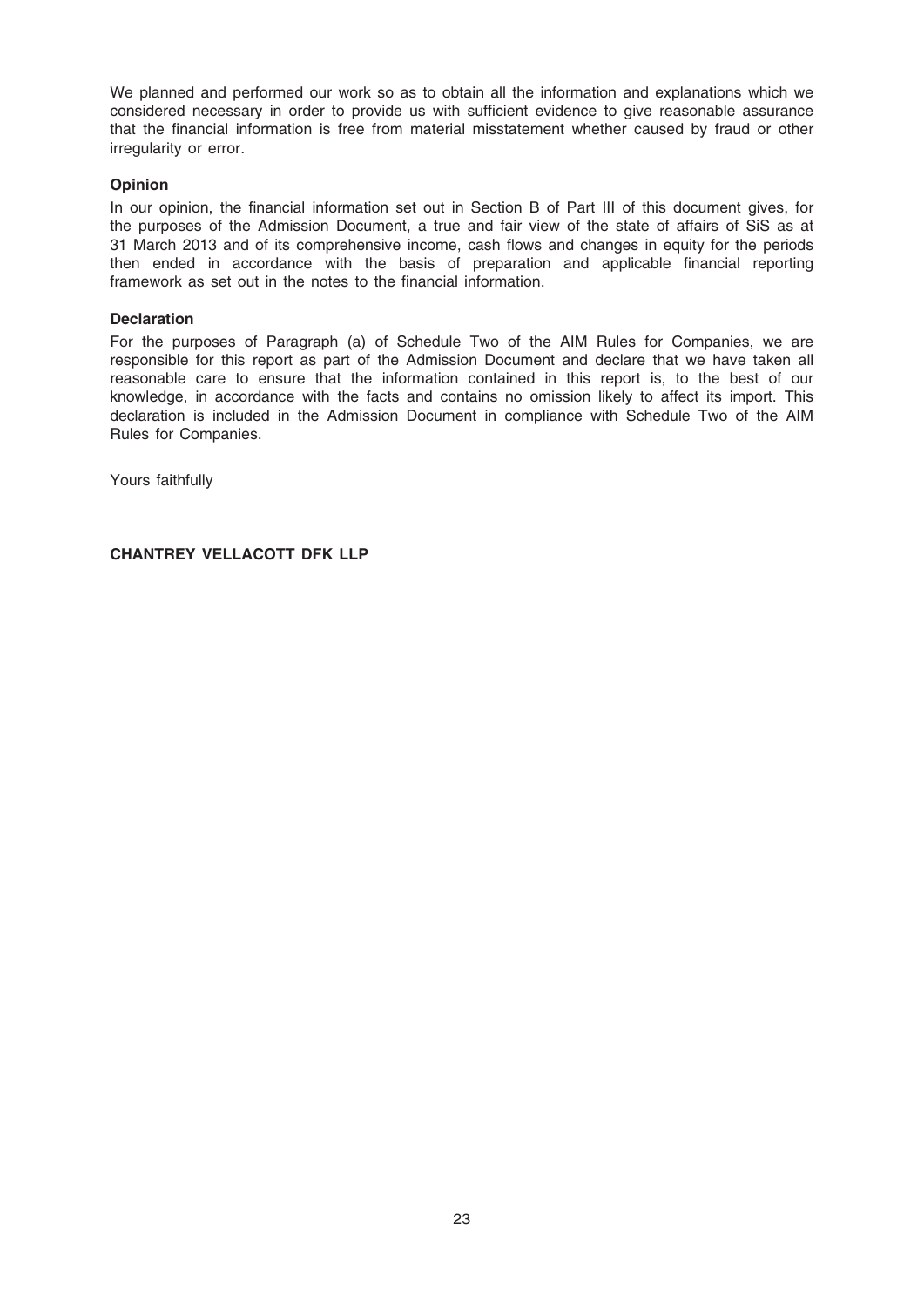# PART III

# FINANCIAL INFORMATION

# SECTION B – FINANCIAL INFORMATION ON S i S (SCIENCE IN SPORT) LIMITED

# STATEMENTS OF COMPREHENSIVE INCOME

| <b>Revenue</b><br>Cost of goods                                              | <b>Note</b> | Year ended<br>31 December<br>2010<br>£<br>4,633,318<br>(2, 115, 551) | <b>15 Months ended</b><br>31 March<br>2012<br>£<br>6,113,880<br>(2,814,561) | Year ended<br>31 March<br>2013<br>£<br>5,522,240<br>(2,441,621) |
|------------------------------------------------------------------------------|-------------|----------------------------------------------------------------------|-----------------------------------------------------------------------------|-----------------------------------------------------------------|
|                                                                              |             | 2,517,767                                                            | 3,299,319                                                                   | 3,080,619                                                       |
| Selling and distribution costs                                               |             | (1,320,415)                                                          | (1,477,482)                                                                 | (1,792,232)                                                     |
| Administrative costs                                                         |             | (1,071,551)                                                          | (2, 102, 946)                                                               | (1,470,967)                                                     |
| Other operating income                                                       |             | 6,568                                                                |                                                                             |                                                                 |
| <b>Underlying operating profit</b>                                           |             | 136,816                                                              | 47,168                                                                      | 74,330                                                          |
| Amortisation and impairment charges                                          |             | (4, 447)                                                             | (7, 510)                                                                    | (17, 224)                                                       |
| Restructuring costs                                                          |             |                                                                      | (320, 767)                                                                  | (239, 686)                                                      |
| Profit / (loss) from operations                                              | 3           | 132,369                                                              | (281, 109)                                                                  | (182, 580)                                                      |
| Finance costs                                                                | 6           | (5,879)                                                              | (1,526)                                                                     | (3,275)                                                         |
| Profit / (loss) before taxation                                              |             | 126,490                                                              | (282, 635)                                                                  | (185, 855)                                                      |
| Taxation                                                                     | 7           | (16, 817)                                                            | 92,811                                                                      | 88,617                                                          |
| Profit / (loss) and total comprehensive<br>income / (expense) for the period |             | 109,673                                                              | (189, 824)                                                                  | (97, 238)                                                       |
| Profit / (loss) per share<br><b>Basic and diluted</b>                        |             | 0.73                                                                 | (1.25)                                                                      | (0.64)                                                          |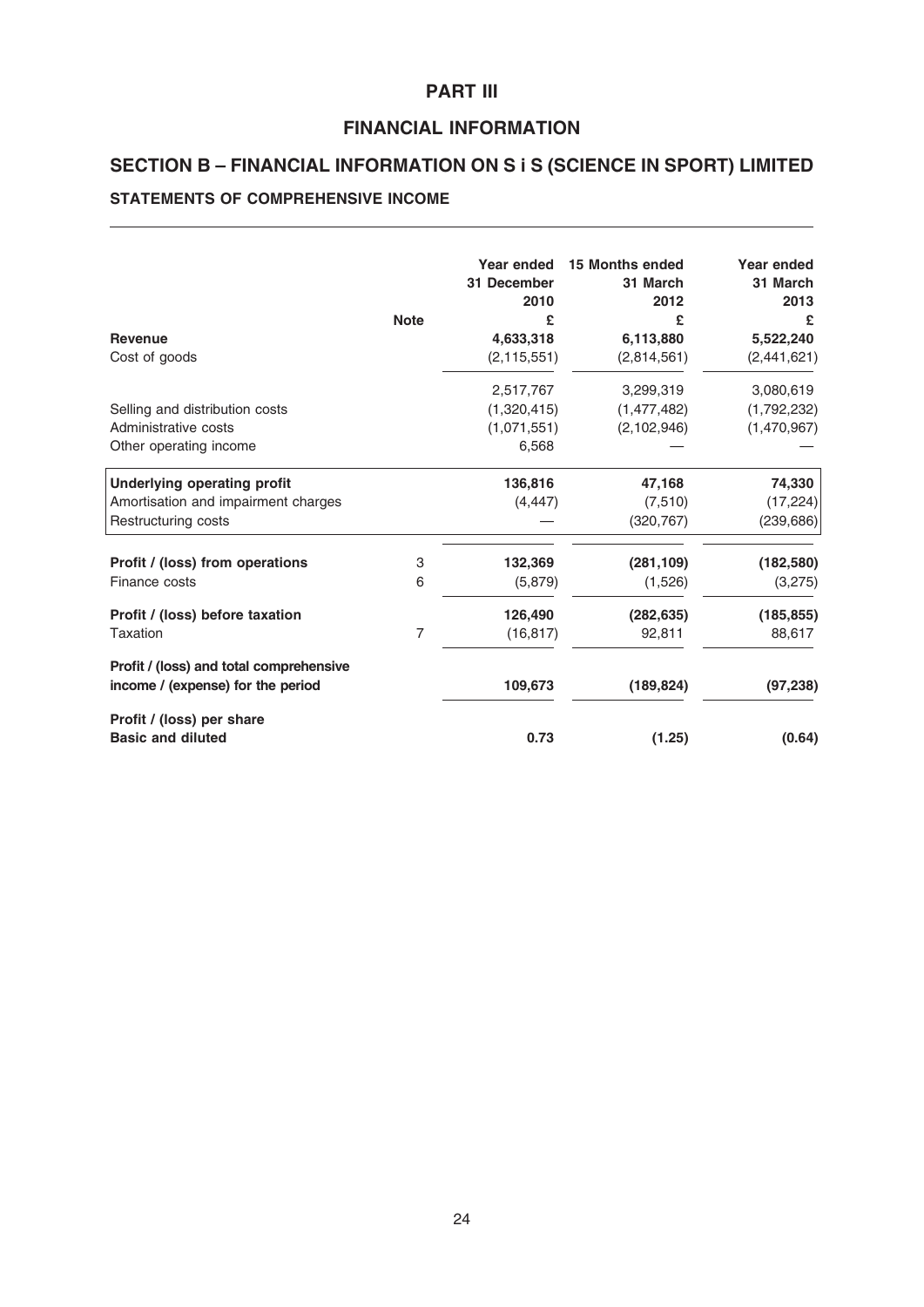# STATEMENTS OF FINANCIAL POSITION

|                                                     |             | At<br>31 December<br>2010 | At<br>31 March<br>2012 | At<br>31 March<br>2013 |
|-----------------------------------------------------|-------------|---------------------------|------------------------|------------------------|
|                                                     | <b>Note</b> | £                         | £                      | £                      |
| <b>Assets</b>                                       |             |                           |                        |                        |
| <b>Non-current assets</b>                           |             |                           |                        |                        |
| Intangible assets                                   | 8           | 19,051                    | 7,297                  | 155,558                |
| Property, plant and equipment<br>Deferred tax asset | 9<br>13     | 117,630                   | 519,142<br>128,948     | 625,782<br>110,348     |
|                                                     |             |                           |                        |                        |
| <b>Total non-current assets</b>                     |             | 136,681                   | 655,387                | 891,688                |
| <b>Current assets</b>                               |             |                           |                        |                        |
| Inventories                                         | 10          | 496,008                   | 635,771                | 913,387                |
| Trade and other receivables                         | 11          | 455,471                   | 763,178                | 1,080,854              |
| Current tax asset                                   |             |                           |                        | 68,084                 |
| Cash and cash equivalents                           |             | 226,464                   | 250,363                | 138,841                |
| <b>Total current assets</b>                         |             | 1,177,943                 | 1,649,312              | 2,201,166              |
| <b>Total assets</b>                                 |             | 1,314,624                 | 2,304,699              | 3,092,854              |
| <b>Liabilities</b>                                  |             |                           |                        |                        |
| <b>Current liabilities</b>                          |             |                           |                        |                        |
| Trade and other payables                            | 12          | (300, 730)                | (1,494,184)            | (2, 192, 065)          |
| Hire purchase liabilities and bank loans            |             | (6,640)                   |                        | (64, 774)              |
| Current tax liabilities                             |             | (40, 137)                 | (39, 133)              |                        |
| <b>Total current liabilities</b>                    |             | (347, 507)                | (1,533,317)            | (2, 256, 839)          |
| Net current assets                                  |             | 830,436                   | 115,995                | (55, 673)              |
| <b>Non-current liabilities</b>                      |             |                           |                        |                        |
| <b>Bank loans</b>                                   |             |                           |                        | (161, 871)             |
| Deferred tax liabilities                            | 13          | (5, 911)                  |                        |                        |
| <b>Total non-current liabilities</b>                |             | (5, 911)                  |                        | (161, 871)             |
| <b>Total liabilities</b>                            |             | (353, 418)                | (1,533,317)            | (2, 418, 710)          |
| <b>Total net assets</b>                             |             | 961,206                   | 771,382                | 674,144                |
| <b>Equity</b>                                       |             |                           |                        |                        |
| Share capital                                       |             | 151,220                   | 151,220                | 151,220                |
| Retained earnings                                   |             | 809,986                   | 620,162                | 522,924                |
| Shareholder's funds                                 |             | 961,206                   | 771,382                | 674,144                |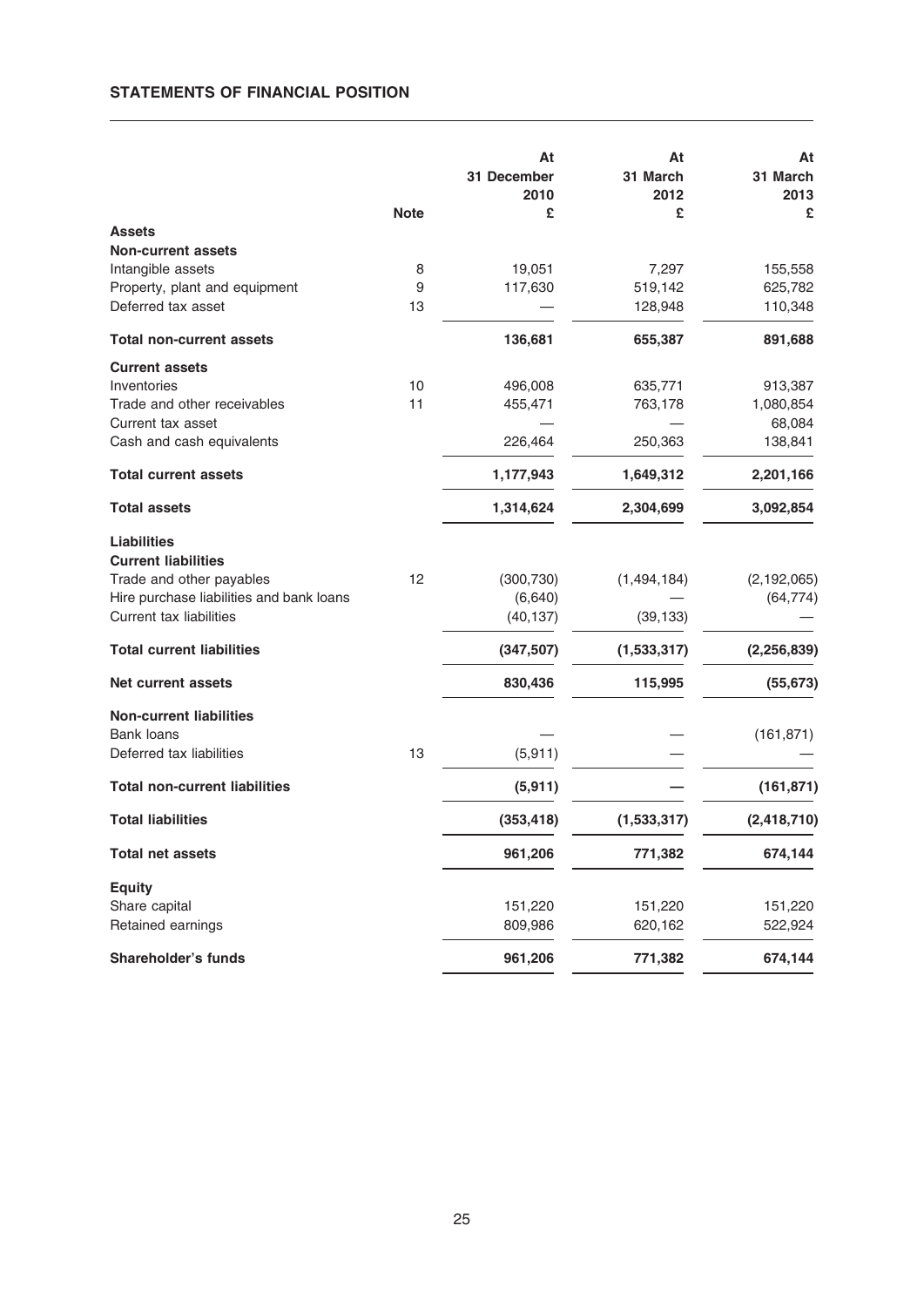### STATEMENTS OF CHANGES IN EQUITY

|                             |         | Share capital Retained earnings | <b>Total equity</b> |
|-----------------------------|---------|---------------------------------|---------------------|
|                             | £       | £                               | £                   |
| At 1 January 2010           | 151,220 | 750,313                         | 901,533             |
| Total comprehensive income  |         | 109,673                         | 109,673             |
| Dividends paid              |         | (50,000)                        | (50,000)            |
| At 31 December 2010         | 151,220 | 809,986                         | 961,206             |
| Total comprehensive expense |         | (189, 824)                      | (189, 824)          |
| At 31 March 2012            | 151,220 | 620,162                         | 771,382             |
| Total comprehensive expense |         | (97, 238)                       | (97,238)            |
| <b>At 31 March 2013</b>     | 151,220 | 522,924                         | 674,144             |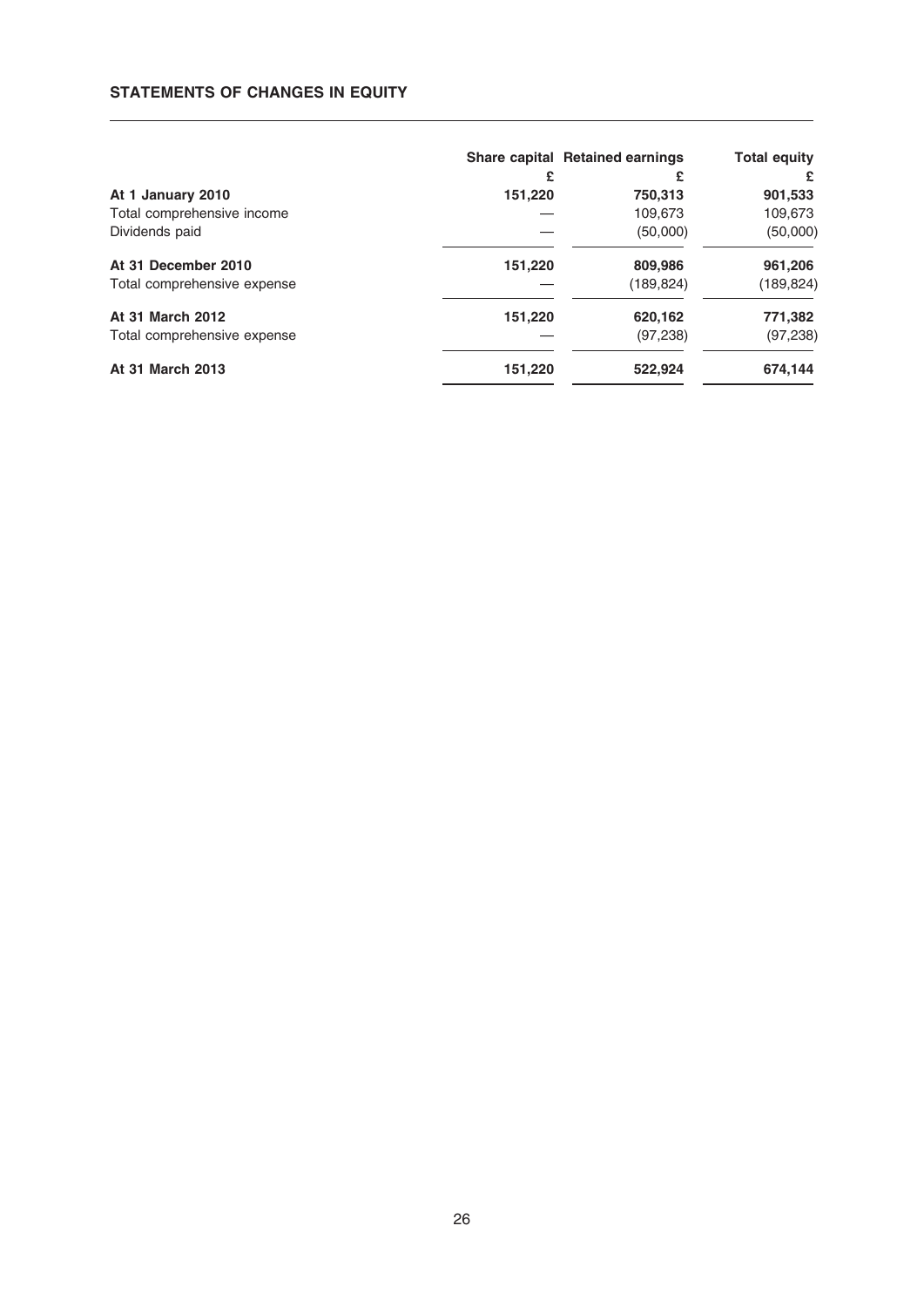# STATEMENTS OF CASH FLOWS

|                                             | Year ended<br>31 December<br>2010<br>£ | 15 Months ended<br>31 March<br>2012<br>£ | Year ended<br>31 March<br>2013<br>£ |
|---------------------------------------------|----------------------------------------|------------------------------------------|-------------------------------------|
| Cash flows from operating activities        |                                        |                                          |                                     |
| Profit / (loss) after taxation              | 109,673                                | (189, 824)                               | (97, 238)                           |
| <b>Adjustments for:</b>                     |                                        |                                          |                                     |
| Amortisation                                | 4,447                                  | 7,510                                    | 17,224                              |
| Depreciation                                | 71,483                                 | 82,351                                   | 152,684                             |
| Profit / (loss) on disposal of fixed assets | 227                                    | (4,750)                                  | (4,077)                             |
| Loss on disposal of intangible assets       |                                        | 9,872                                    |                                     |
| Finance costs                               | 5,879                                  | 1,526                                    | 3,275                               |
| Taxation                                    | 16,817                                 | (92, 811)                                | (88, 617)                           |
| Operating profit / (loss) before changes in |                                        |                                          |                                     |
| working capital                             | 208,526                                | (186, 126)                               | (16, 749)                           |
| Changes in inventories                      | 54,165                                 | (139, 763)                               | (277, 616)                          |
| Changes in receivables                      | 4,890                                  | (307, 707)                               | (317, 676)                          |
| Changes in payables                         | 28,882                                 | 1,193,452                                | 697,881                             |
| Cash generated from operations              | 296,463                                | 559,856                                  | 85,840                              |
| Tax paid                                    | (75, 692)                              | (43,051)                                 |                                     |
| Tax credits received                        | 12,146                                 |                                          |                                     |
| Net cash inflow from operating activities   | 232,917                                | 516,805                                  | 85,840                              |
| Cash flows from investing activities        |                                        |                                          |                                     |
| Purchase of property, plant and equipment   | (79, 699)                              | (483, 863)                               | (260, 597)                          |
| Proceeds from sale of property, plant and   |                                        |                                          |                                     |
| equipment                                   | 8,500                                  | 4,750                                    | 5,350                               |
| Purchase of intangible assets               | (10, 875)                              | (5,627)                                  | (165, 485)                          |
| Cash outflow from investing activities      | (82,074)                               | (484, 740)                               | (420, 732)                          |
| <b>Cashflows from financing activities</b>  |                                        |                                          |                                     |
| HP Finance and bank loans                   | (27, 505)                              | (6, 640)                                 | 226,645                             |
| <b>Dividends</b>                            | (50,000)                               |                                          |                                     |
| Interest paid                               | (5,879)                                | (1,526)                                  | (3,275)                             |
| Cash (used in) / generated by financing     |                                        |                                          |                                     |
| activities                                  | (83, 384)                              | (8, 166)                                 | 223,370                             |
| Increase / (decrease) in cash and cash      |                                        |                                          |                                     |
| equivalents                                 | 67,459                                 | 23,899                                   | (111, 522)                          |
| Opening cash and cash equivalents           | 159,005                                | 226,464                                  | 250,363                             |
| Closing cash and cash equivalents           | 226,464                                | 250,363                                  | 138,841                             |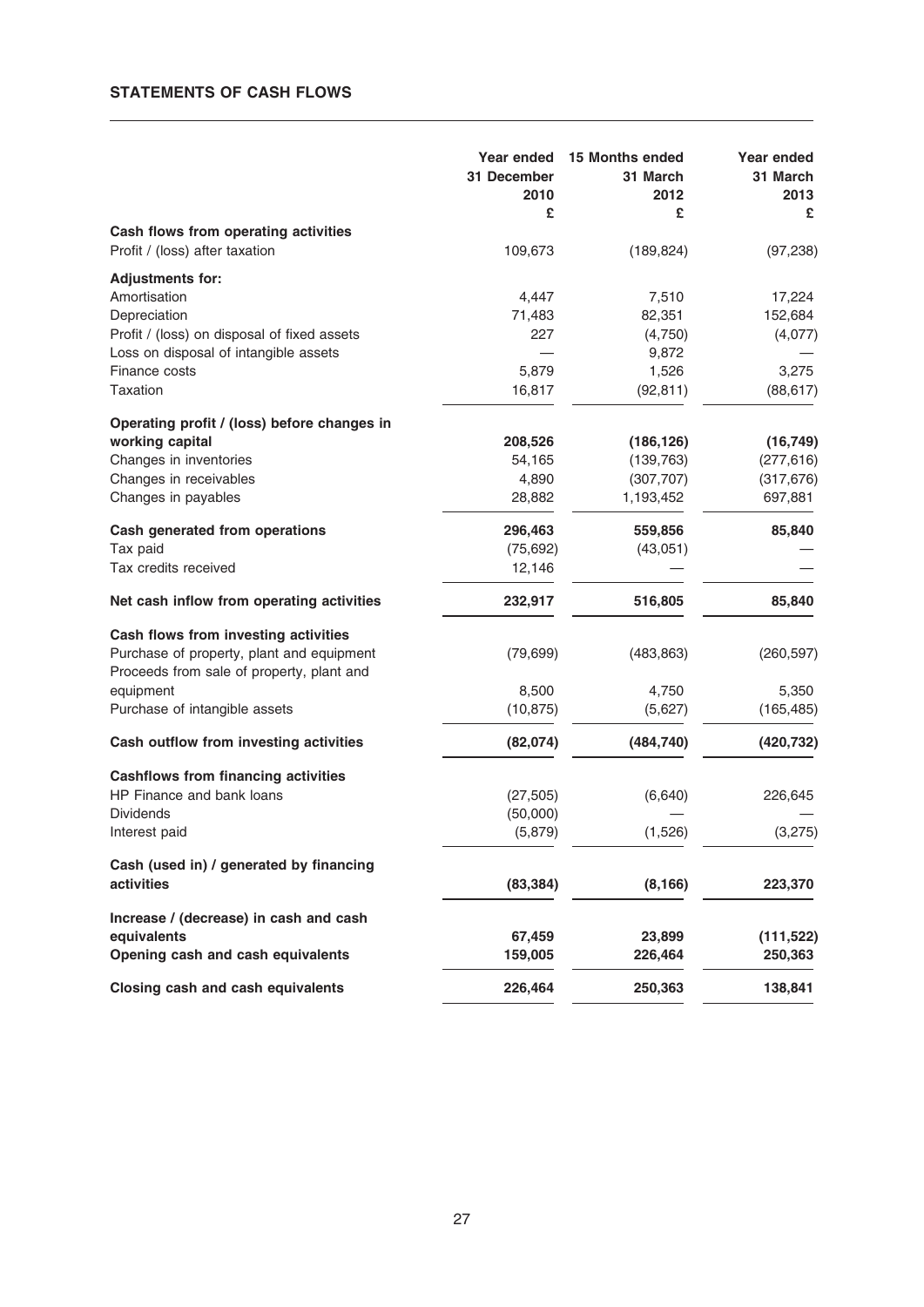#### 1. Accounting policies

The financial information has been prepared In accordance with International Financial Reporting Standards and Interpretations (collectively IFRS) issued by the International Accounting Standards Board (IASB) as adopted by the European Union and those parts of the Companies Act 2006 that are applicable to financial statements prepared in accordance with IFRS. The financial information does not constitute statutory accounts within the meaning of the Companies Act 2006.

The accounting policies set out below have been applied to all periods presented in this financial information:

#### Revenue

Revenue comprises (i) sales to external customers at invoiced amounts and (ii) the fair value received or receivable for exclusivity arrangements and collaboration agreements. Revenue is shown net of value added tax or local taxes on sales.

Revenue from sales to external customers is recognised when the significant risks and rewards of ownership have been transferred to the buyer in accordance with the customer terms. This is normally when goods are dispatched to export customers and when the goods are delivered for UK customers. Sales rebates and discount reserves are established based on management's best estimate of the amounts necessary to meet claims by the company's customers in respect of these rebates and discounts. The provision is made at the time of sale and released, if unutilised, after assessment that the likelihood of such a claim being made has become remote. Exclusivity arrangements and related services are recognised as revenue in the accounting period in which the related services are rendered, or activities performed, by reference to completion of the specific transaction.

All revenue originates in the United Kingdom.

#### Use of non-GAAP profit measure – underlying operating profit

The directors believe that the operating profit before amortisation and impairment of acquired intangibles and exceptional items measure provides additional useful information for shareholders on underlying trends and performance. This measure is used for internal performance analysis. Underlying operating profit is not defined by IFRS and therefore may not be directly comparable with other companies' adjusted profit measures. It is not intended to be a substitute for, or superior to IFRS measurements of profit.

Exceptional items are those material items which, by virtue of their size or incidence, are presented separately in the Statement of Comprehensive Income to give a full understanding of the company's underlying financial performance. Transactions which may give rise to exceptional items include the restructuring of business activities. A reconciliation of underlying operating profit to statutory operating profit is set out on the face of the Statements of Comprehensive Income on page 24 of this document.

#### Research and development

Expenditure on research and development is written off as incurred and includes a proportion of salaries and other expenses relating thereto.

#### Leased assets

Leases, which contain terms whereby the company does not assume substantially all the risks and rewards incidental to ownership of the leased item are classified as operating leases. Operating lease rentals are charged to the Statement of Comprehensive Income on a straight line basis over the lease term. The company does not hold any assets under finance leases.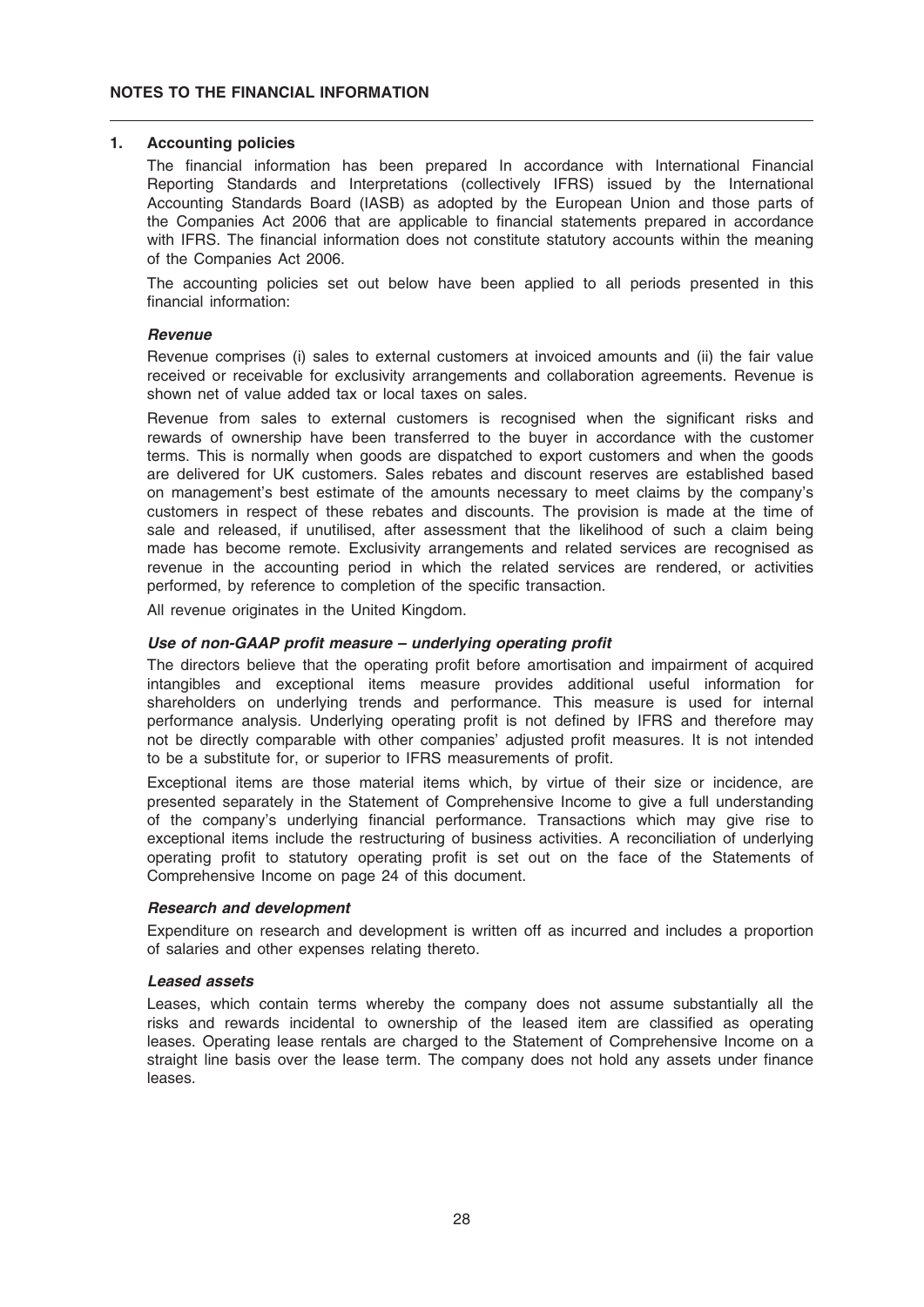#### Intangible assets

Externally acquired intangible assets are initially recognised at cost and subsequently amortised on a straight line basis over their expected useful economic lives as follows:

| Website design costs | 5 years |
|----------------------|---------|
| Computer software    | 5 years |

#### Property, plant and equipment

Plant and equipment assets are stated at cost. Cost includes expenditure that is directly attributable to the acquisition of the items. Depreciation is charged to Statement of Comprehensive Income on all plant and equipment at rates calculated to write off the cost or valuation, less estimated residual value, of each asset on a straight line basis over their estimated useful lives, which is:

|                          | Over the length of the lease |
|--------------------------|------------------------------|
| $-$                      | 8 years                      |
| $\overline{\phantom{0}}$ | 4 years                      |
| $\overline{\phantom{0}}$ | 4 years                      |
|                          |                              |

The assets' residual values and useful lives are determined by the directors and reviewed and adjusted if appropriate at each balance sheet date in accordance with the company policy for impairment of assets.

#### Impairment of assets

Assets that have a finite useful life but that are not yet in use and are therefore not subject to amortisation or depreciation are tested annually for impairment. Assets that are subject to amortisation are reviewed for impairment annually and when events or circumstances suggest that the carrying amount may not be recoverable, an impairment loss is recognised for the amount by which the asset's carrying amount exceeds its recoverable amount.

If the recoverable amount of an asset is estimated to be less than its carrying amount, the carrying amount of the asset is reduced to its recoverable amount. An impairment loss is recognised immediately in the Statement of Comprehensive Income, unless the relevant asset is carried at a revalued amount, in which case the impairment loss is treated as a revaluation decrease.

Where an impairment loss subsequently reverses, the carrying amount of the asset is increased to the revised estimate of its recoverable amount, but so that the increased carrying amount that would have been determined had no impairment loss been recognised for the asset in prior periods. A reversal of an impairment loss is recognised immediately in the Statement of Comprehensive Income, unless the relevant asset is carried at a revalued amount in which case the reversal of the impairment loss is treated as a revaluation increase.

The gain or loss on the disposal of an asset is accounted for in the Statement of Comprehensive Income of the period in which the disposal occurs as the difference between the net sale proceeds and the carrying amount.

#### Inventories

Inventories are stated at the lower of cost and net realisable value. Cost is calculated as follows:

Raw materials – cost of purchase on first in, first out basis.

Work in progress and finished goods – cost of raw materials and labour, together with attributable overheads based on the normal level of activity.

Net realisable value is based on estimated selling price less further costs to completion and disposal. A charge is made to the income statement for slow moving inventories. The charge is reviewed at each balance sheet date.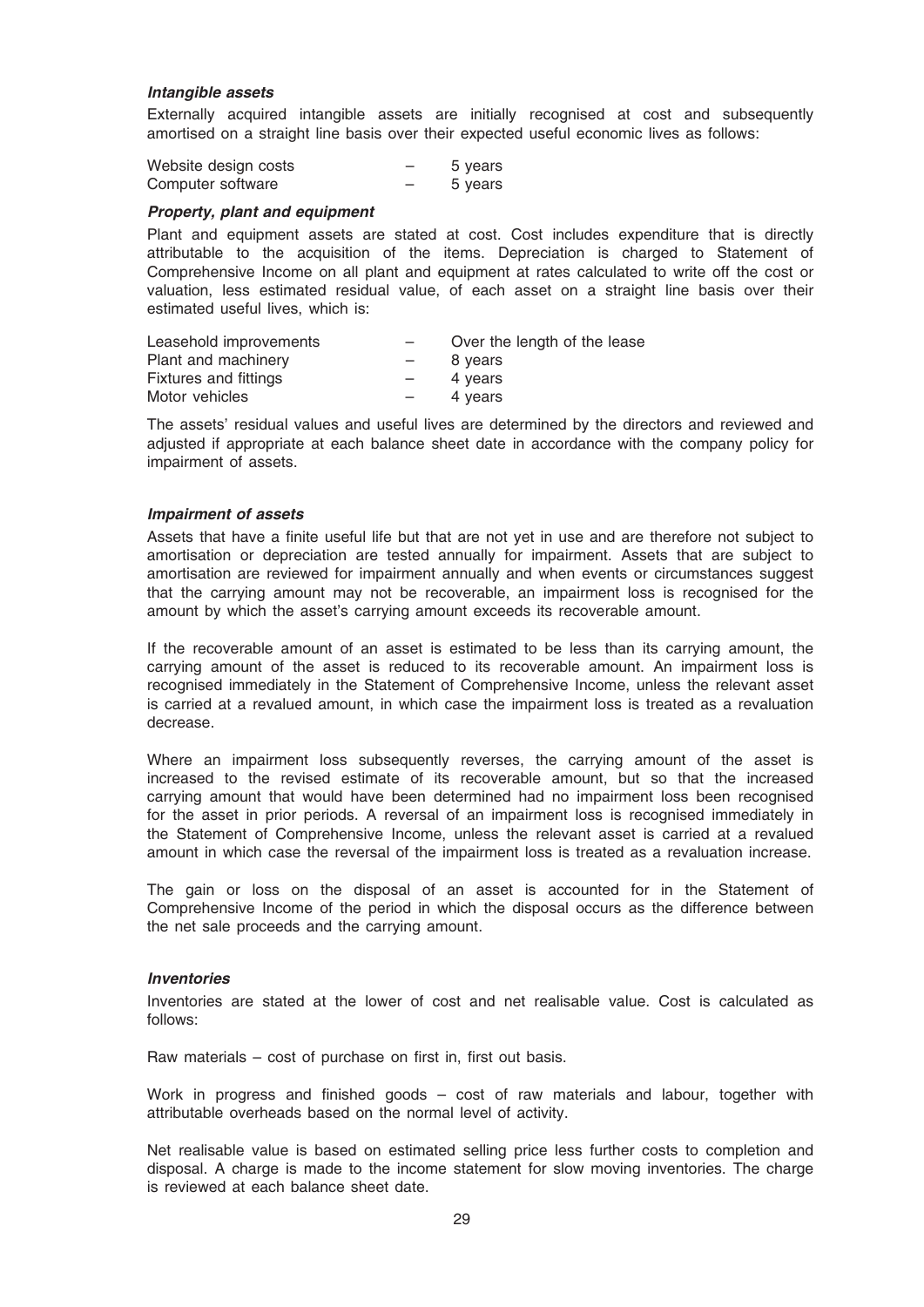### Financial instruments

#### Financial assets

The company's financial assets are comprised of 'trade and other receivables' and 'cash and cash equivalents'. They are recognised at their fair value. The company will assess at each balance sheet date whether there is objective evidence that the financial asset is impaired. If an asset is judged to be impaired the carrying amount of the asset will be adjusted to its impaired valuation

#### Financial liabilities

The company's financial liabilities comprise 'trade and other payables'. These are recognised at their fair value.

#### Cash and cash equivalents

Cash and cash equivalents comprise cash at bank and in hand.

#### Government grants

Government grants are recognised when there is reasonable assurance that the grant will be received and the company will comply with all attached conditions. Government grants are recognised in the Statement of Comprehensive Income in the same period to which the costs that they are intended to compensate are expensed.

#### **Taxation**

Current tax is provided at amounts expected to be recovered or to be paid using the tax rates and tax laws that have been enacted or substantively enacted at the balance sheet date. When research and development tax credits are claimed they are recognised on an accruals basis and are included as a taxation credit.

Deferred tax assets and liabilities are recognised where the carrying amount of an asset or liability on the balance sheet differs from its tax base, except for differences arising on:

- The initial recognition of goodwill
- The initial recognition of an asset or liability in a transaction which is not a business combination and at the time of the transaction affects neither accounting or taxable profit; and

Recognition of deferred tax assets is restricted to those instances where it is probable that taxable profits will be available against which the difference can be utilised.

The amount of the asset or liability is determined using tax rates that have been enacted or substantively enacted by the balance sheet date and are expected to apply when the deferred tax liabilities/(assets) are settled/(recovered). Deferred tax balances are not discounted.

#### Foreign currency translation

Foreign currency transactions are translated into the functional currency using the exchange rates prevailing at the dates of the transactions. Foreign exchange gains and losses resulting from the settlement of such transactions and from the translation at period end exchange rates of monetary assets and liabilities denominated in foreign currencies are recognised in the statement of comprehensive income.

#### Employee benefits

#### (i) Defined contribution plans

The company provides retirement benefits to all employees and Executive directors. The assets of these schemes are held separately from those of the company in independently administered funds. Contributions made by the company are charged to the Statement of Comprehensive Income in the period in which they become payable.

#### (ii) Accrued holiday pay

Provision has been made at the balance sheet date for holidays accrued but not taken at the salary of the relevant employee at that date.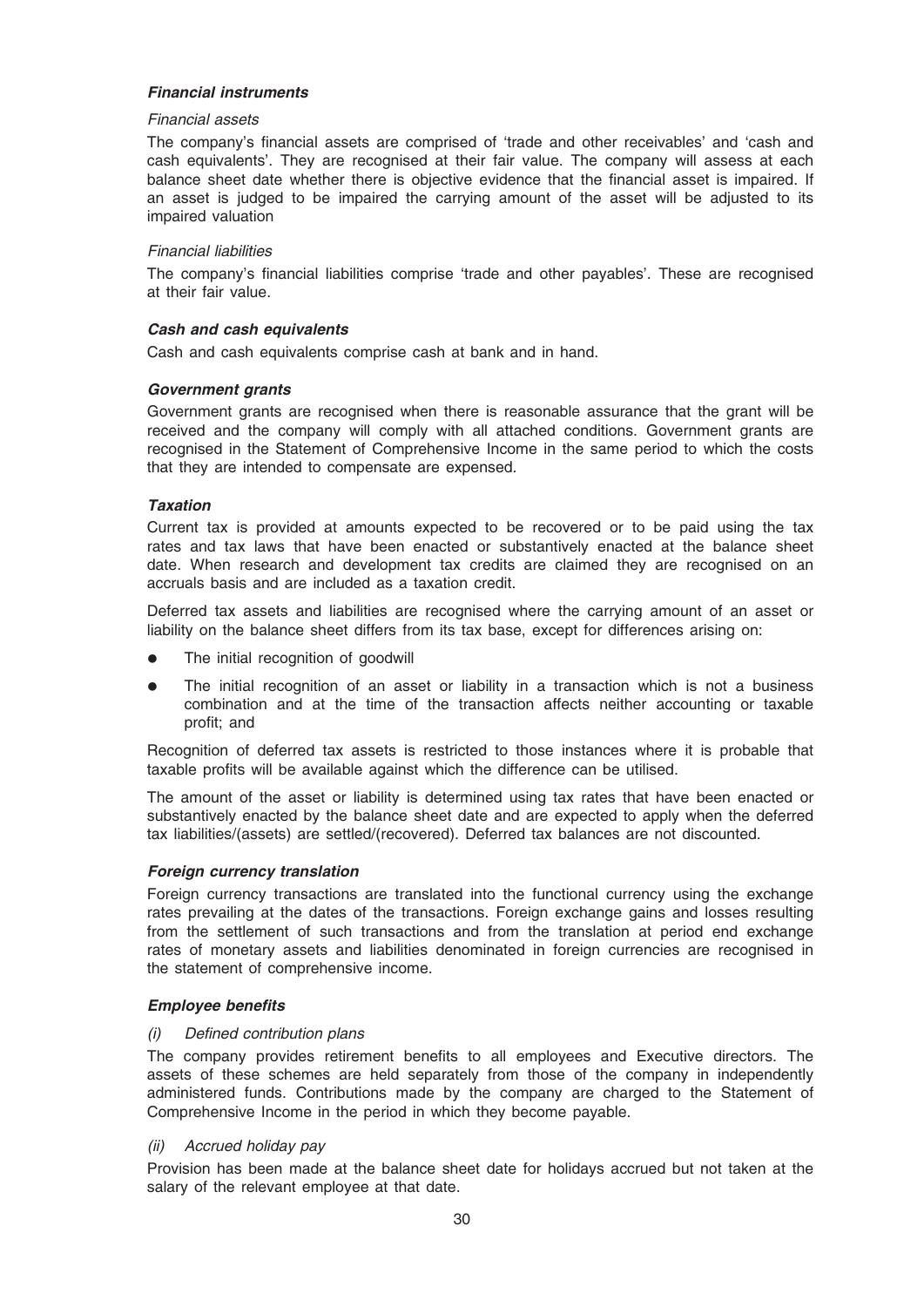#### Interest income

Interest income is recognised on a time-proportion basis using the effective interest rate method.

#### Critical accounting estimates and judgements

The preparation of financial statements in conformity with IFRS requires the use of certain critical accounting estimates and assumptions that affect the reported amounts of assets and liabilities at the date of the financial statements and the reported amounts of revenues and expenses during the reporting period.

Estimates and judgements are continually made and are based on historic experience and other factors, including expectations of future events that are believed to be reasonable in the circumstances.

As the use of estimates is inherent in financial reporting, actual results could differ from these estimates. The directors believe the following to be the key areas of estimation and judgement:

#### (i) Valuation of inventories

Inventories are valued at the lower of cost and net realisable value. Cost comprises direct materials, labour and, where appropriate, overheads that have been incurred in bringing the inventory to its present location and condition. Net realisable value is the estimated selling price in the ordinary course of business, less the estimated costs of completion and selling expenses.

(ii) Useful economic lives of intangible asset and property, plant and equipment

In relation to the company's finite life intangible assets and property, plant and equipment, useful economic lives and residual values of assets have been established using historical experience and an assessment of the nature of the assets involved. Assets are assessed on an ongoing basis to determine whether circumstances exist that could lead to potential impairment of the carrying value of such assets.

#### 2. Financial risk management

#### 2.1 Financial risk factors

The company's activities inevitably expose it to a variety of financial risks: market risk (including currency risk, cash flow interest rate risk and fair value interest rate risk), credit risk and liquidity risk.

It is company policy not to enter into speculative positions using complex financial instruments. The company's primary treasury objective is to minimise exposure to potential capital losses whilst at the same time securing favourable market rates of interest on company cash deposits using money market deposits with banks. Cash balances used to settle the liabilities from operating activities are also maintained in current accounts which earn interest at variable rates.

#### (a) Market risk

#### Foreign exchange risk

The company primarily enters into contracts which are to be settled in UK pounds. However, some contracts involve other major world currencies including the US Dollar and the Euro. Where large contracts of more than £50,000 total value are to be settled in foreign currencies consideration is given to converting the appropriate amounts to or from UK pounds at the outset of the contract to minimise the risk of adverse currency fluctuations.

The company incurred minimal expenditure in foreign currencies during the year, and the prior year, and consequently there is no material exposure to foreign currency rate risk.

#### Cash flow and fair value interest rate risk

The company's interest rate risk arises from medium term and short term money market deposits. Deposits which earn variable rates of interest expose the company to cash flow interest rate risk. Deposits at fixed rates expose the company to fair value interest rate risk.

The company analyses its interest rate exposure on a dynamic basis throughout the year.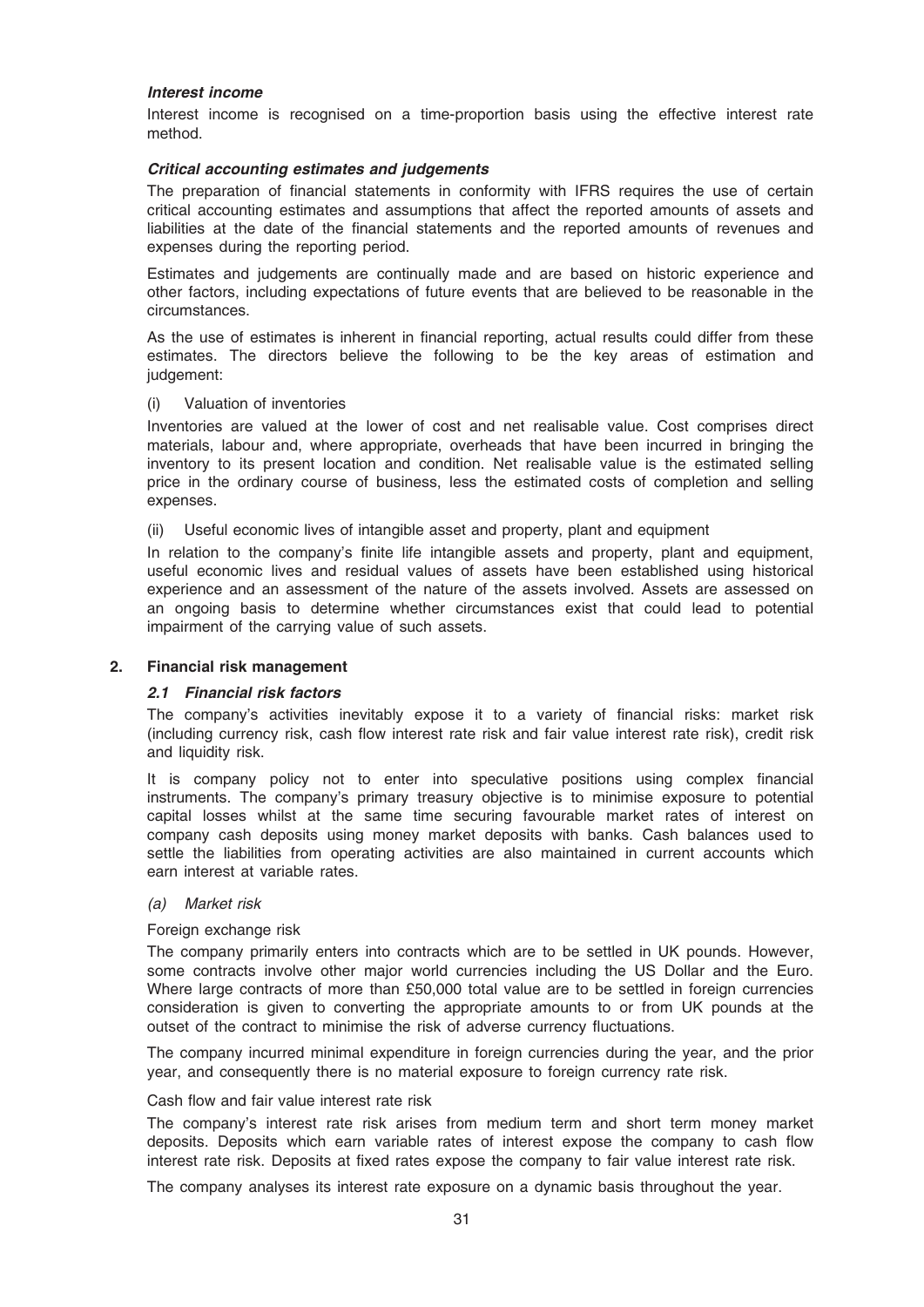#### (b) Credit risk

Credit risk arises from cash and cash equivalents and deposits with banks and financial institutions as well as credit exposure in relation to outstanding receivables. Company policy is to place deposits with institutions with investment grade A2 or better (Moody's credit rating) and deposits are made in sterling only. The company does not expect any losses from nonperformance by these institutions. Management believes that the carrying value of outstanding receivables and deposits with banks represents the company's maximum exposure to credit risk.

#### (c) Liquidity risk

Liquidity risk arises from the company's management of working capital, it is the risk that the company will encounter difficulty in meeting its financial obligations as they fall due. Prudent liquidity risk management implies maintaining sufficient cash and cash equivalents and management monitors rolling forecasts of the company's liquidity on the basis of expected cash flow.

The company had trade and other payables at 31 March 2013 of £2,192,065 (2012: £1,494,184; 2010: £300,730) as disclosed in note 12.

#### 2.2 Capital risk management

The Company considers its capital to comprise its ordinary share capital and accumulated retained earnings as disclosed in the statement of financial position.

The Company remains funded primarily by equity capital. The Company's objectives when managing capital are to safeguard the Company's ability to continue as a going concern in order to provide returns for equity holders of the Company and benefits for other stakeholders and to maintain an optimal capital structure to reduce the cost of capital.

#### 3. Profit / (loss) from operations

|                                                | 2010   | 2012    | 2013    |
|------------------------------------------------|--------|---------|---------|
|                                                | £      | £       | £       |
| Profit / (loss) from operations is stated      |        |         |         |
| after charging:                                |        |         |         |
| Depreciation of plant and equipment            | 65,093 | 82,351  | 152,684 |
| Depreciation of plant and equipment on hire    |        |         |         |
| purchase contracts                             | 6,390  |         |         |
| Loss / (profit) on disposal of property, plant |        |         |         |
| and equipment                                  | 227    | (4,750) | (4,077) |
| Amortisation of intangible assets              | 4,447  | 7.509   | 17,224  |
| Operating lease costs                          | 75,585 | 128,565 | 124,045 |
| Research and development costs                 | 13,345 | 19,779  | 151,085 |
| Forex (gains)                                  |        | (785)   | (5,054) |
| Auditor's remuneration - audit services        |        | 15,000  | 10,000  |
| - non audit services                           |        | 3,000   | 2,000   |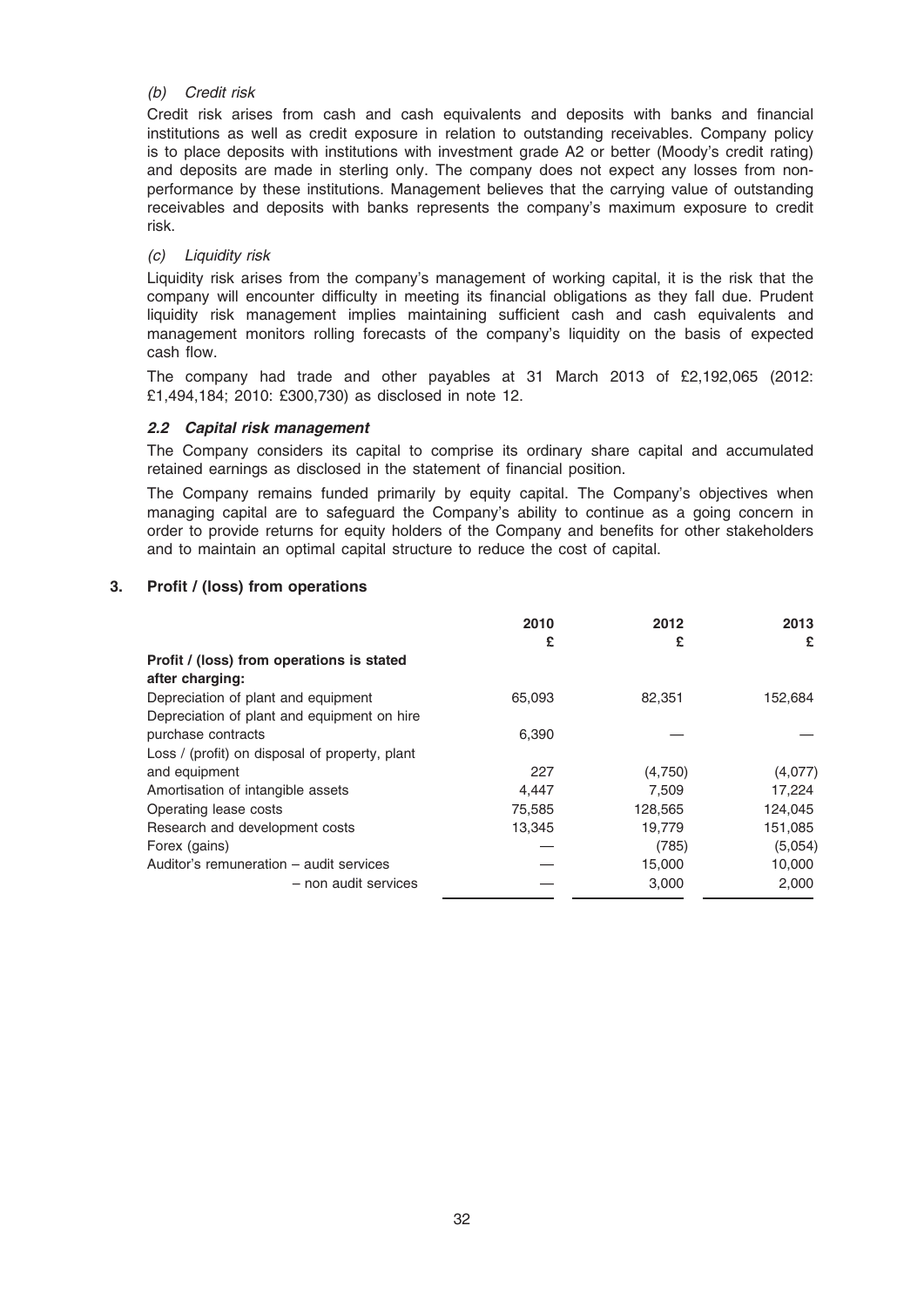### 4. Wages and salaries

|                                 | 2010      | 2012      | 2013      |
|---------------------------------|-----------|-----------|-----------|
|                                 | £         | £         | £         |
| Staff costs consist of:         |           |           |           |
| Wages and salaries              | 991,016   | 1,431,686 | 1,309,994 |
| Social security costs           | 117,997   | 134,541   | 122,444   |
| Pension costs                   |           | 10,627    | 20,180    |
| Accrued holiday pay             |           | 8,880     |           |
| <b>Total wages and salaries</b> | 1,109,013 | 1,585,734 | 1,452,618 |
| Average number of employees     | 49        | 48        | 48        |

#### 5. Key management remuneration

|                                 | 2010    | 2012    | 2013    |
|---------------------------------|---------|---------|---------|
|                                 | £       |         | £       |
| Aggregate emoluments            | 214.658 | 268,740 | 158,554 |
| Compensation for loss of office |         | 105,820 | 30,000  |
| Company pension contributions   |         | 8.877   | 7.021   |
| <b>Total emoluments</b>         | 214,658 | 383,437 | 195,575 |

During the year ended 31 March 2013 2 directors (2012: 3 directors, 2010: NIL directors) participated in defined contribution pension schemes.

Emoluments to the highest paid director during the year ended 31 March 2013 amounted to £82,404 (2012: £83,333, 2010: £46,578), excluding company contributions to the highest paid director's defined contribution pension scheme. Company contributions to the defined contribution pension scheme for the highest paid director amounted to £4,116 (2012: £4,286, 2010: £NIL).

#### 6. Finance costs

 $\overline{7}$ .

|                                              | 2010      | 2012      | 2013     |
|----------------------------------------------|-----------|-----------|----------|
|                                              | £         | £         | £        |
| Hire purchase contracts and bank loans       | 5,879     | 1,526     | 3,275    |
| <b>Total finance costs</b>                   | 5,879     | 1,526     | 3,275    |
| <b>Taxation</b>                              |           |           |          |
|                                              | 2010      | 2012      | 2013     |
|                                              | £         | £         | £        |
| <b>Current tax</b>                           |           |           |          |
| United Kingdom corporation tax               | (40, 131) |           |          |
| Adjustment in respect of prior period        |           |           |          |
| United Kingdom corporation tax               | 33,586    | (36, 137) | 107,217  |
| Total current tax (charge) / credit          | (6, 545)  | (36, 137) | 107,217  |
| Deferred tax                                 |           |           |          |
| Origination and reversal of temporary        |           |           |          |
| differences                                  | (10, 272) | 128,948   | (18,600) |
| Tax credit on profit / (loss) for the period | (16, 817) | 92,811    | 88,617   |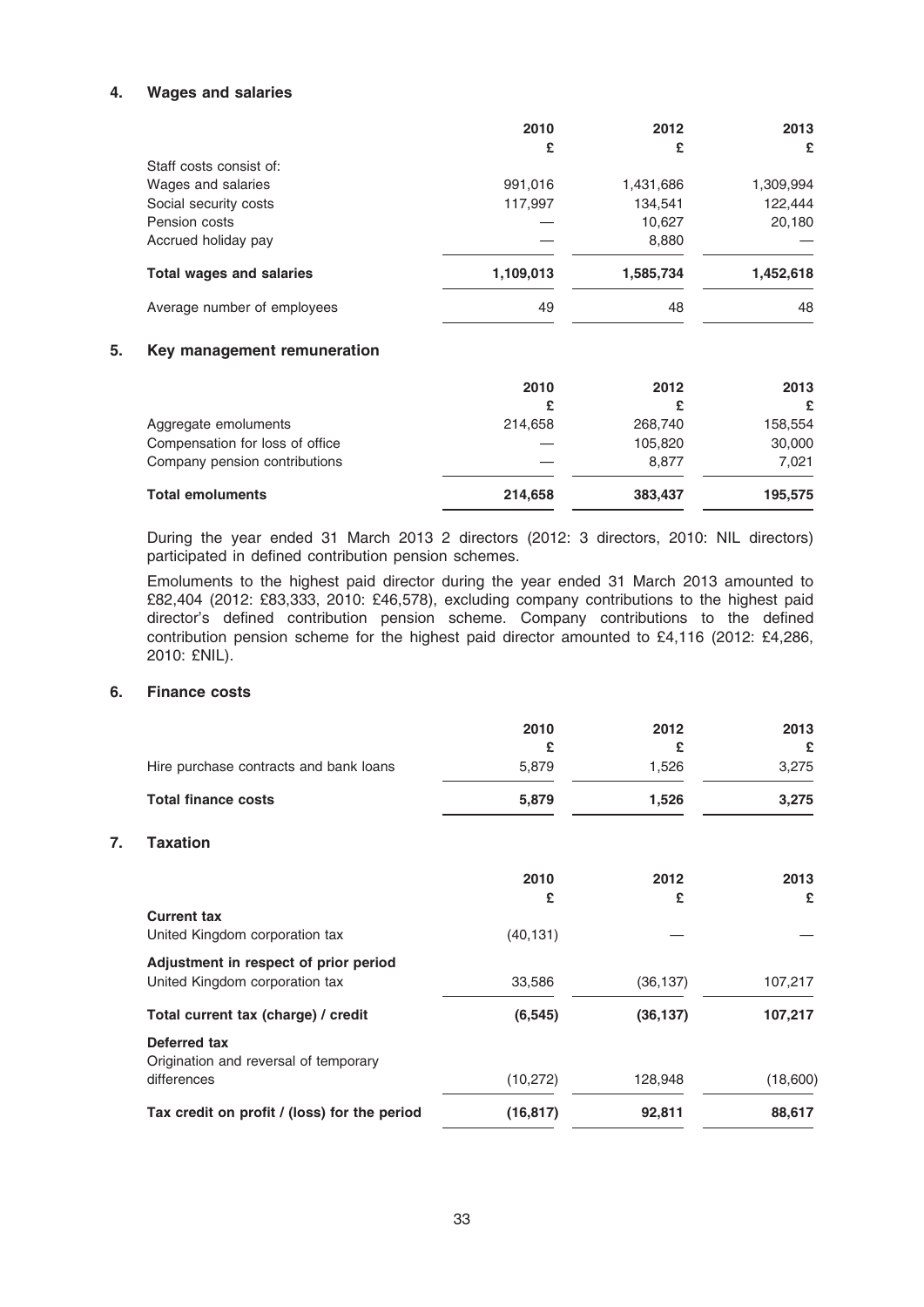The tax assessed for the period is different from the standard rate of corporation tax in the UK. The differences are explained below:

|                                                                                                                          | 2010<br>£ | 2012<br>£  | 2013<br>£  |
|--------------------------------------------------------------------------------------------------------------------------|-----------|------------|------------|
| Profit / (loss) before taxation                                                                                          | 126,490   | (282, 635) | (185, 855) |
| Profit / (loss) before taxation at the standard<br>rate of corporation tax in the UK of 24%<br>$(2012: 26\%; 2010 28\%)$ | (35, 417) | 73,485     | 44,605     |
| <b>Effects of:</b>                                                                                                       |           |            |            |
| Expenses not deductible for tax purposes                                                                                 | (28, 306) | 392        | (750)      |
| Difference between depreciation and capital                                                                              |           |            |            |
| allowances                                                                                                               | 8,316     | 26,873     | 11,435     |
| Unutilised tax losses and other deductions                                                                               |           |            |            |
| arising in the period                                                                                                    | (11, 997) | (128, 948) | (129, 892) |
| Additional deduction for R&D expenditure                                                                                 | 12,003    | 39,727     | 74,602     |
| Adjustments in respect of prior periods                                                                                  | 33,586    | (36, 137)  | 107,217    |
| Rate change                                                                                                              | 15,270    | (11,529)   |            |
| Current tax (charge) / credit for the period                                                                             | (6, 545)  | (36, 137)  | 107,217    |

# Factors that may after future tax charge

Unrelieved trading losses of £566,393 (2012: £25,175, 2010: £NIL) are carried forward and are available to reduce the tax liability in respect of future profits.

# 8. Intangible assets

|                        | 2010<br>£ | 2012<br>£ | 2013<br>£ |
|------------------------|-----------|-----------|-----------|
| Cost                   |           |           |           |
| At start of the period | 18,610    | 29,485    | 19,187    |
| Additions              | 10,875    | 5,627     | 165,485   |
| Disposals              |           | (15, 925) |           |
| At end of the period   | 29,485    | 19,187    | 184,672   |
| <b>Depreciation</b>    |           |           |           |
| At start of the period | 5,987     | 10,434    | 11,890    |
| Charge for period      | 4,447     | 7,509     | 17,224    |
| Disposals              |           | (6,053)   |           |
| At end of the period   | 10,434    | 11,890    | 29,114    |
| Net book value         |           |           |           |
| At end of the period   | 19,051    | 7,297     | 155,558   |
| At start of the period | 12,623    | 19,051    | 7,297     |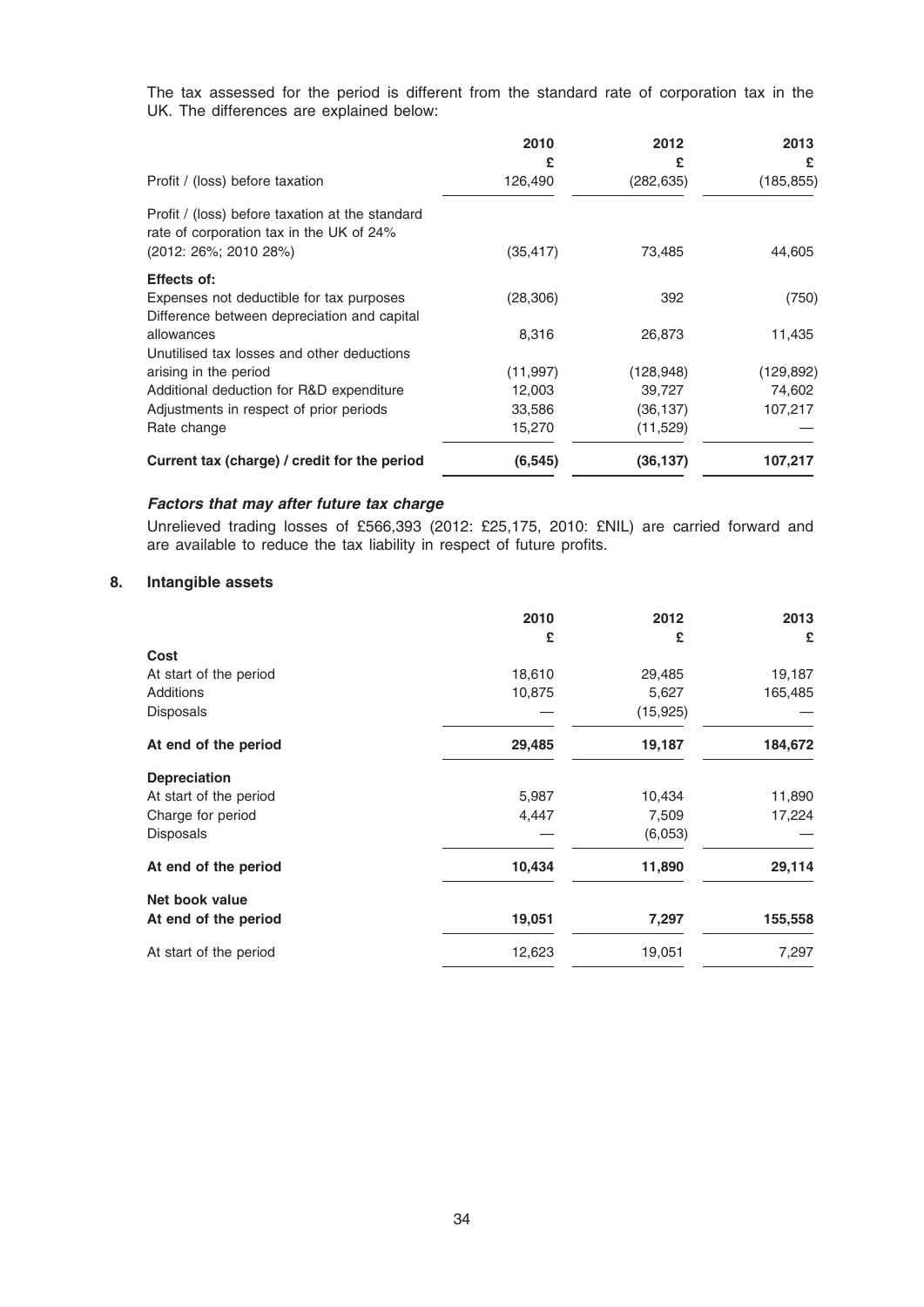# 9. Property, plant and equipment

|                        |              |                  | Fixtures,<br>fittings and |              |              |
|------------------------|--------------|------------------|---------------------------|--------------|--------------|
|                        | Leasehold    | <b>Plant and</b> | computer                  | <b>Motor</b> |              |
|                        | improvements | machinery        | equipment                 | vehicles     | <b>Total</b> |
|                        | £            | £                | £                         | £            | £            |
| Cost                   |              |                  |                           |              |              |
| At 1 January 2010      |              | 266,983          | 105,904                   | 172,729      | 545,616      |
| Additions              |              | 33.040           | 46,659                    |              | 79,699       |
| Disposals              |              | (8,616)          |                           | (20, 946)    | (29, 562)    |
| At 31 December 2010    |              | 291,407          | 152,563                   | 151,783      | 595,753      |
| <b>Depreciation</b>    |              |                  |                           |              |              |
| At 1 January 2010      |              | 234,900          | 76,606                    | 115,969      | 427,475      |
| Charge for period      |              | 21,818           | 21,789                    | 27,876       | 71,483       |
| Disposals              |              | (8,616)          |                           | (12, 219)    | (20, 835)    |
| At 31 December 2010    |              | 248,102          | 98,395                    | 131,626      | 478,123      |
| Net book value         |              |                  |                           |              |              |
| At 31 December 2010    |              | 43,305           | 54,168                    | 20,157       | 117,630      |
| At 31 December 2009    |              | 32,083           | 29,298                    | 56,760       | 118,141      |
| NBV of assets under HP |              |                  |                           |              |              |
| At 31 December 2010    |              | 8,313            |                           | 3,784        | 12,097       |
| At 31 December 2009    |              | 19,977           |                           | 18,189       | 38,166       |

|                         |              |                  | Fixtures,<br>fittings and |              |           |
|-------------------------|--------------|------------------|---------------------------|--------------|-----------|
|                         | Leasehold    | <b>Plant and</b> | computer                  | <b>Motor</b> |           |
|                         | improvements | machinery        | equipment                 | vehicles     | Total     |
|                         | £            | £                | £                         | £            | £         |
| Cost                    |              |                  |                           |              |           |
| At 1 January 2011       |              | 291,407          | 152,563                   | 151,783      | 595,753   |
| Additions               | 219,247      | 246,595          | 18,021                    |              | 483,863   |
| Disposals               |              |                  |                           | (48, 612)    | (48, 612) |
| <b>At 31 March 2012</b> | 219,247      | 538,002          | 170,584                   | 103,171      | 1,031,004 |
| <b>Depreciation</b>     |              |                  |                           |              |           |
| At 1 January 2011       |              | 248,102          | 98,395                    | 131,626      | 478,123   |
| Charge for period       | 10,707       | 31,520           | 27,288                    | 12,836       | 82,351    |
| Disposals               |              |                  |                           | (48, 612)    | (48, 612) |
| At 31 March 2012        | 10,707       | 279,622          | 125,683                   | 95,850       | 511,862   |
| Net book value          |              |                  |                           |              |           |
| At 31 March 2012        | 208,540      | 258,380          | 44,901                    | 7,321        | 519,142   |
| At 31 December 2010     |              | 43,305           | 54,168                    | 20,157       | 117,630   |
| NBV of assets under HP  |              |                  |                           |              |           |
| <b>At 31 March 2012</b> |              |                  |                           |              |           |
| At 31 December 2010     |              | 8,313            |                           | 3,784        | 12,097    |
|                         |              |                  |                           |              |           |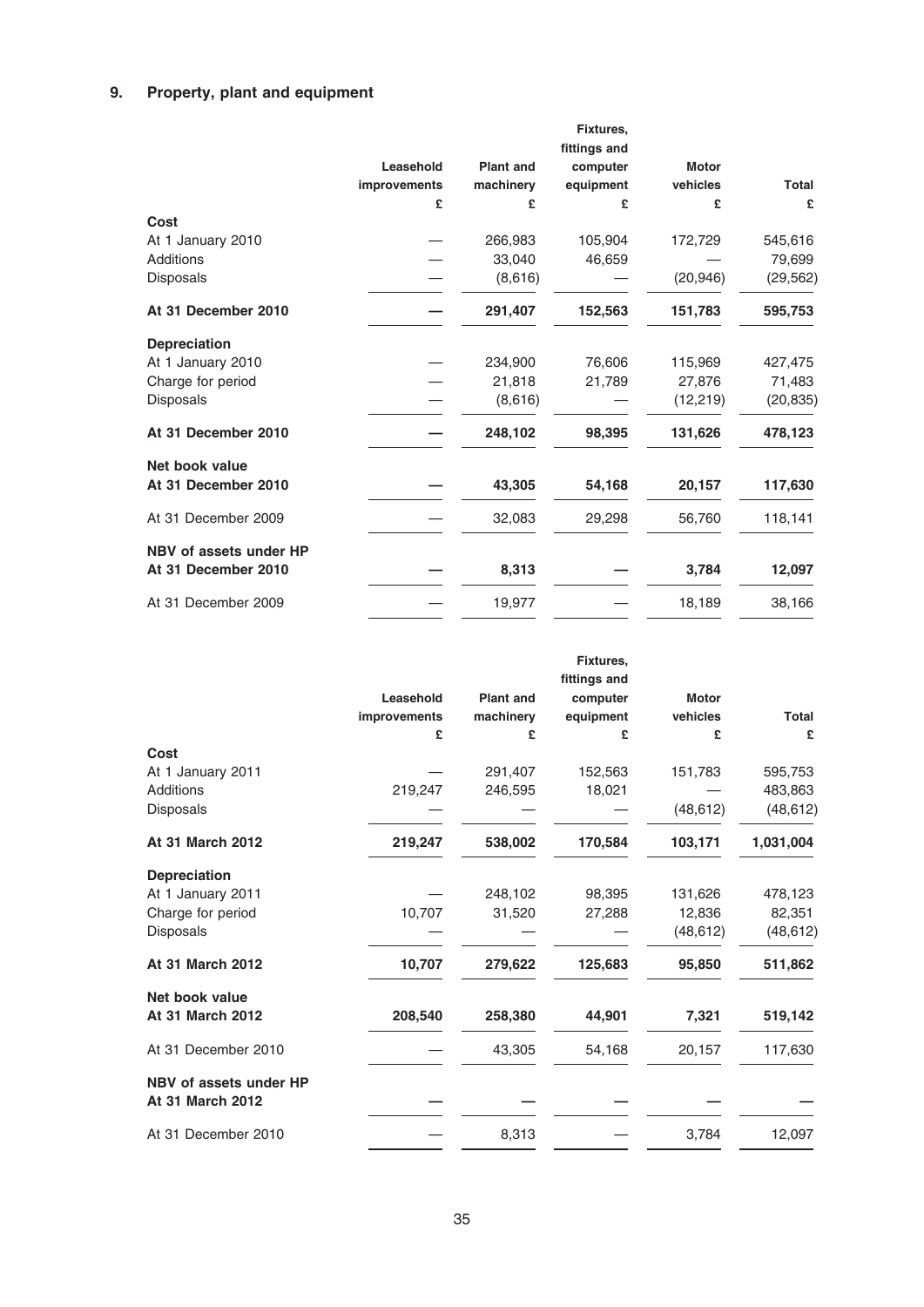|                        |              |                  | Fixtures,    |              |              |
|------------------------|--------------|------------------|--------------|--------------|--------------|
|                        |              |                  | fittings and |              |              |
|                        | Leasehold    | <b>Plant and</b> | computer     | <b>Motor</b> |              |
|                        | improvements | machinery        | equipment    | vehicles     | <b>Total</b> |
|                        | £            | £                | £            | £            | £            |
| Cost                   |              |                  |              |              |              |
| At 1 April 2012        | 219,247      | 538,002          | 170,584      | 103,171      | 1,031,004    |
| Additions              | 11,709       | 146,626          | 102,262      |              | 260,597      |
| Disposals              |              | (4,700)          |              | (59, 332)    | (64, 032)    |
| At 31 March 2013       | 230,956      | 679,928          | 272,846      | 43,839       | 1,227,569    |
| <b>Depreciation</b>    |              |                  |              |              |              |
| At 1 April 2012        | 10,707       | 279,622          | 125,683      | 95,850       | 511,862      |
| Charge for period      | 48,000       | 71,047           | 28,469       | 5,168        | 152,684      |
| Disposals              |              | (3, 427)         |              | (59, 332)    | (62, 759)    |
| At 31 March 2013       | 58,707       | 347,242          | 154,152      | 41,686       | 601,787      |
| Net book value         |              |                  |              |              |              |
| At 31 March 2013       | 172,249      | 332,686          | 118,694      | 2,153        | 625,782      |
| At 31 March 2012       | 208,540      | 258,380          | 44,901       | 7,321        | 519,142      |
| NBV of assets under HP |              |                  |              |              |              |
| At 31 March 2013       |              |                  |              |              |              |
| At 31 March 2012       |              |                  |              |              |              |

### 10. Inventories

|                                     | 2010    | 2012    | 2013<br>£ |
|-------------------------------------|---------|---------|-----------|
| Raw materials and consumables       | 282.084 | 351.744 | 503,093   |
| Finished goods and goods for resale | 213.924 | 284.027 | 410.294   |
| <b>Total inventories</b>            | 496,008 | 635,771 | 913,387   |

As at 31 March 2013 there is a provision of £27,328 included within inventories in relation to the impairment of inventories (2012 – £Nil; 2010 – £Nil). During the year inventories of £1,798,486 were recognised as an expense within cost of sales (2012 – £2,175,525; 2010 £1,511,403)

#### 11. Trade and other receivables

|                                             | 2010      | 2012      | 2013      |
|---------------------------------------------|-----------|-----------|-----------|
|                                             | £         | £         | £         |
| Amounts receivable within one year:         |           |           |           |
| Trade receivables                           | 278,482   | 600.649   | 755,106   |
| Less: provision for the impairment of trade |           |           |           |
| receivables                                 | (32, 101) | (32, 101) | (32, 233) |
| Trade receivables - net                     | 246,381   | 568,548   | 722,873   |
| Other receivables                           | 56,457    | 131,347   | 72,596    |
| Total financial assets other than cash and  |           |           |           |
| cash equivalents classified as loans and    |           |           |           |
| receivables                                 | 302,838   | 699,895   | 795,469   |
| Prepayments and accrued income              | 152,633   | 63,283    | 285,385   |
| <b>Total debtors</b>                        | 455,471   | 763,178   | 1,080,854 |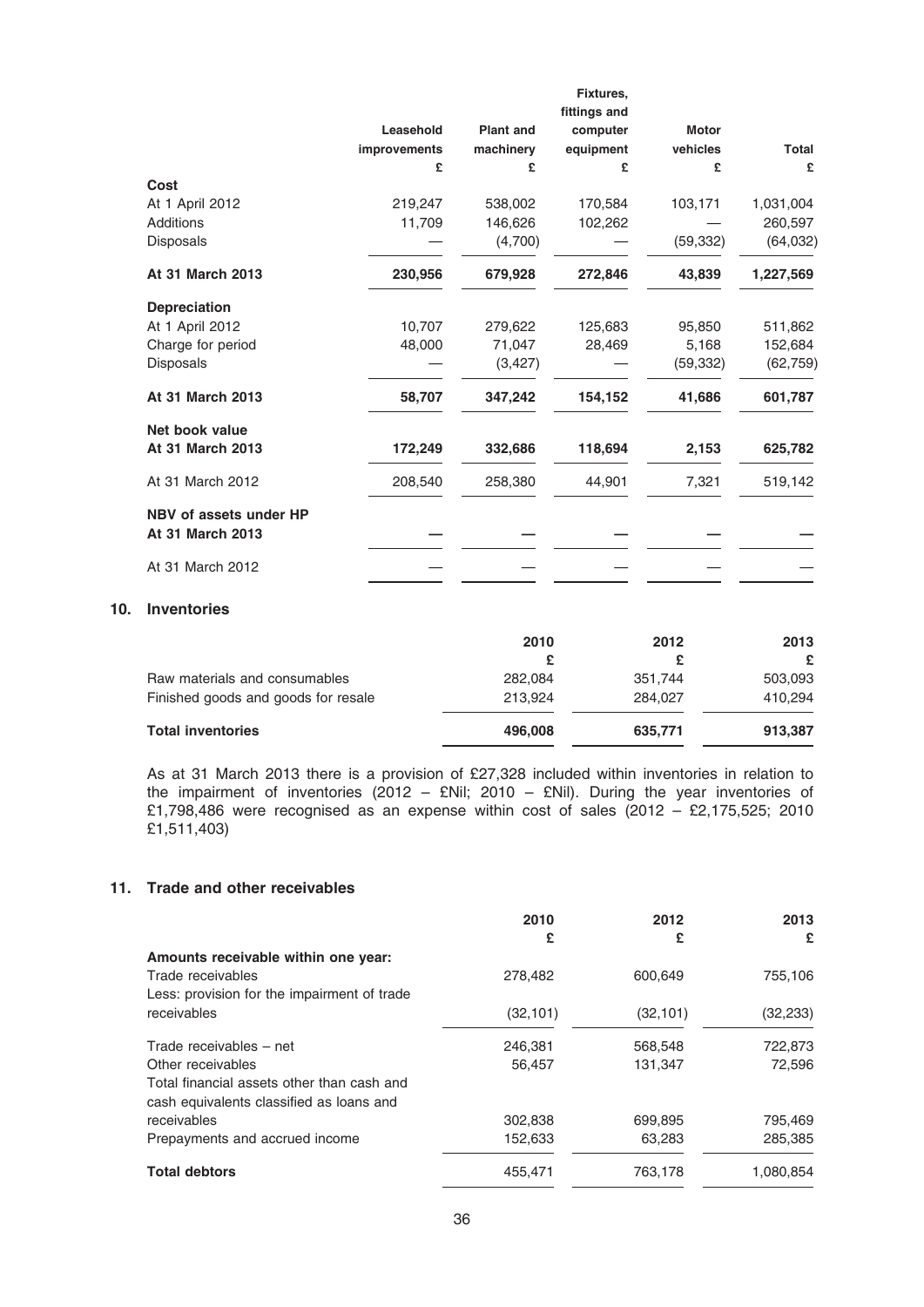Trade receivables represent debts due for the sale of goods to customers. The provision for impairment of receivables is estimated by the Company's management based on prior experience.

Trade receivables are denominated in Sterling. The directors consider that the carrying amount of these receivables approximates to their fair value. Trade and other receivables are categorised as loans and receivables under IAS 39.

All amounts shown under receivables fall due for payment within one year.

At 31 March 2013 none of the trade receivables had been sold to a provider of invoice discounting and debt factoring services (March 2012 – £476,551; December 2010: £163,542). This facility was ceased in September 2012.

The Company does not hold any collateral as security.

As at 31 March 2013 trade receivables of £125,319 (March 2012: £154,902 December 2010: £133,539) were past due but not impaired. They relate to customers with no default history.

As at 31 March 2013 trade receivables of £32,233 (March 2012: £32,101; December 2010: £32,101) were past due and impaired. The amount of the provision as at 31 March 2013 was £32,223 (March 2012: £32,101; December 2010: £32,101).

Movements on the Company provision for impairment of trade receivables are as follows:

|                                        | 2010   | 2012   | 2013    |
|----------------------------------------|--------|--------|---------|
|                                        | £      |        | £       |
| At beginning of the year               | 450    | 32,101 | 32,101  |
| Provided during the year               | 31,651 |        | 5,750   |
| Receivable written off during the year |        |        |         |
| as uncollectible                       |        |        | (5,618) |
|                                        | 32,101 | 32,101 | 32,233  |

The movement on the provision for impaired receivables has been included in administrative expenses in the consolidated statement of comprehensive income.

Other classes of financial assets included within trade and other receivables do not contain impaired assets.

### 12. Trade and other payables

|                                    | 2010    | 2012      | 2013      |
|------------------------------------|---------|-----------|-----------|
|                                    | £       | £         | £         |
| Trade payables                     | 151,403 | 820,053   | 889,541   |
| Other payables                     | 33,696  | 315,745   | 742,573   |
| Accruals                           | 92,352  | 330,847   | 523,540   |
| <b>Total financial liabilities</b> | 277,451 | 1,466,645 | 2,155,654 |
| Other taxes and social security    | 23,279  | 27,539    | 36,411    |
|                                    | 300,730 | 1,494,184 | 2,192,065 |

The directors consider that the carrying amount of these liabilities approximates to their fair value.

All amounts shown fall due within one year.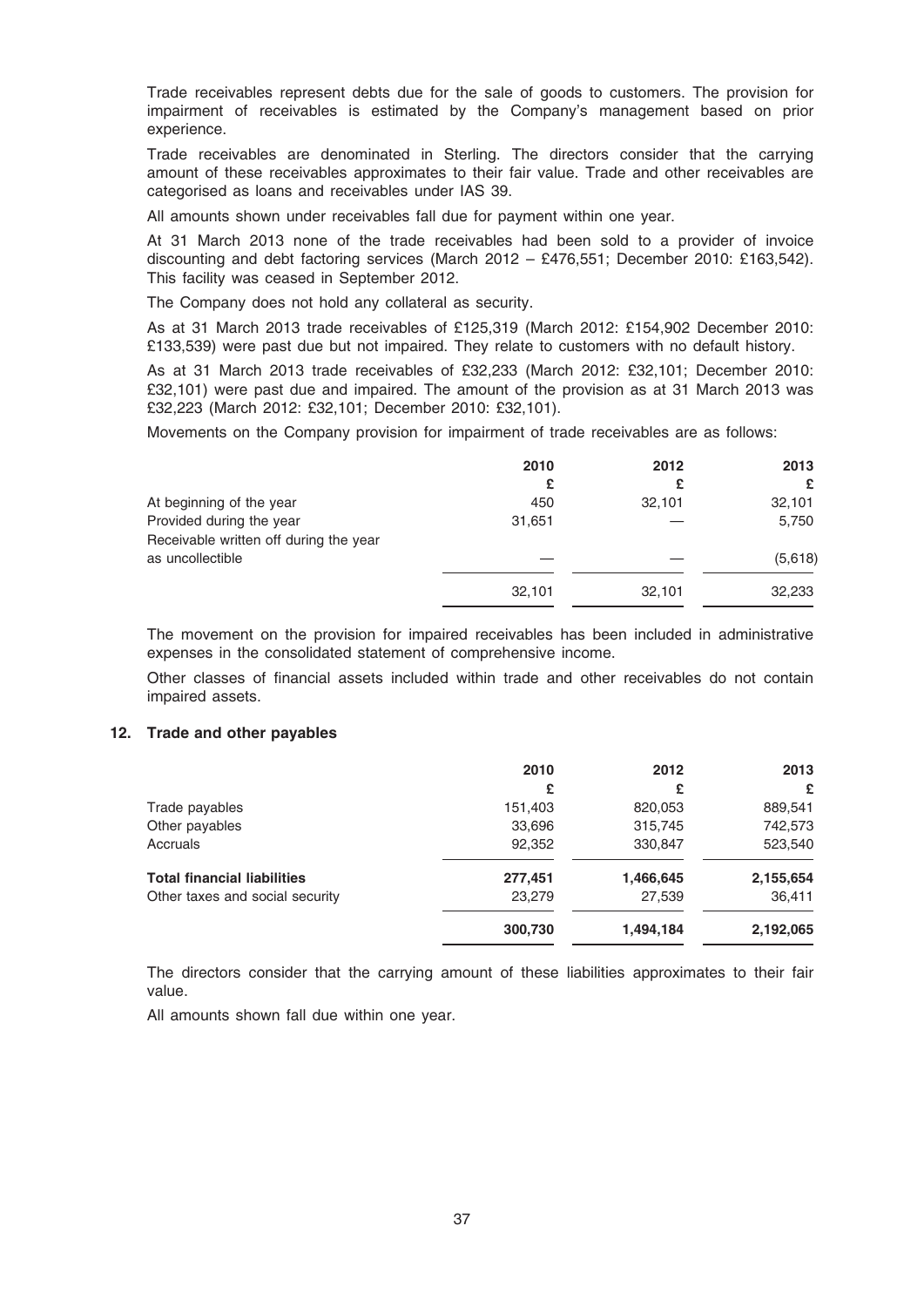# 13. Deferred taxation

Deferred taxation is calculated in full on temporary differences under the liability method using a tax rate of 24% (2012: 24%; 2010; 28%).

|                                              | 2010     | 2012    | 2013      |
|----------------------------------------------|----------|---------|-----------|
|                                              | £        |         | £         |
| At start of the year                         |          | (5,911) | 128,948   |
| Depreciation in excess of capital allowances | (5, 911) | 5,911   | (34, 696) |
| Other short term timing differences          |          |         | 13,547    |
| Unutilised tax losses                        |          | 128,948 | 2.549     |
| Deferred taxation                            | (5, 911) | 128,948 | 110,348   |

# 14. Share capital

| <b>Class</b>                    |               |               |               |         |         |         |
|---------------------------------|---------------|---------------|---------------|---------|---------|---------|
|                                 | 2010          | 2012          | 2013          | 2010    | 2012    | 2013    |
|                                 | <b>Number</b> | <b>Number</b> | <b>Number</b> | £       | £       | £       |
| Ordinary shares                 |               |               |               |         |         |         |
| of £1 each                      | 151,215       | 151,215       | 151,215       | 151,215 | 151,215 | 151,215 |
| C Ordinary                      |               |               |               |         |         |         |
| shares                          |               |               |               |         |         |         |
| of £1 each                      |               |               |               |         |         |         |
| D Ordinary                      |               |               |               |         |         |         |
| shares                          |               |               |               |         |         |         |
| of £1 each                      |               |               |               |         |         | 1.      |
| E Ordinary                      |               |               |               |         |         |         |
| shares                          |               |               |               |         |         |         |
| of £1 each                      |               |               |               |         |         | 1       |
| F Ordinary shares<br>of £1 each |               |               |               |         |         |         |
| G Ordinary                      |               |               |               |         |         |         |
| shares                          |               |               |               |         |         |         |
| of £1 each                      |               |               |               |         |         |         |
|                                 |               |               |               |         |         |         |
|                                 | 151,220       | 151,220       | 151,220       | 151,220 | 151,220 | 151,220 |

The rights of the different classes of shares are detailed in SiS's articles of association. As part of the Demerger process, on 27 June 2013 the C, D, E, F and G ordinary shares were cancelled, and Provexis converted intercompany debt of £448,168 into share capital..

## 15. Pension costs

The pension charge represents contributions payable by the company to independently administered funds which during the period ended 31 March 2013 amounted to £23,351 (2012: £10,627; 2010: £Nil). Pension contributions payable but not yet paid at 31 March 2013 totalled £2,363, in respect of pension contribution entitlements where employees had not yet provided details of the funds to which the contributions should be made (2012: £Nil; 2010: £Nil).

## 16. Operating lease commitments

Future minimum rentals payable under non-cancellable operating leases are as follows:

|                                          | 2010   | 2012    | 2013    |
|------------------------------------------|--------|---------|---------|
|                                          | £      |         | £       |
| Due within one year                      | 46.360 | 84.087  | 152,406 |
| Due between one year and two years       |        | 135.962 | 143.175 |
| Due between two years and five years     |        | 302.981 | 186,762 |
| <b>Total operating lease commitments</b> | 46.360 | 523,030 | 482,343 |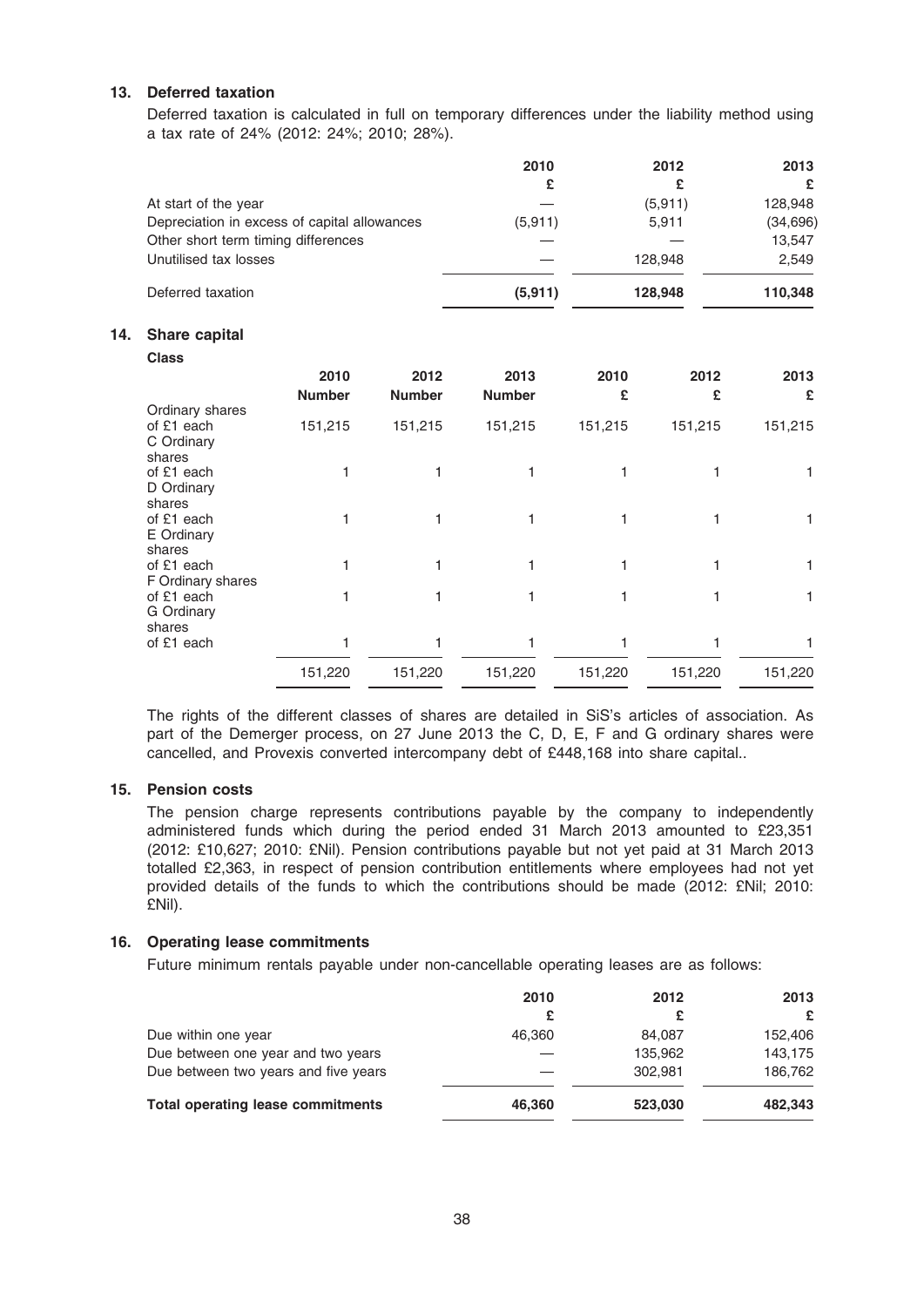## 17. Related party disclosures

## Key management compensation

The Directors represent the key management personnel. Details of their compensation and share options are given in note 5 of this section B of Part III.

SiS was a wholly owned and controlled subsidiary of Provexis from 24 June 2011.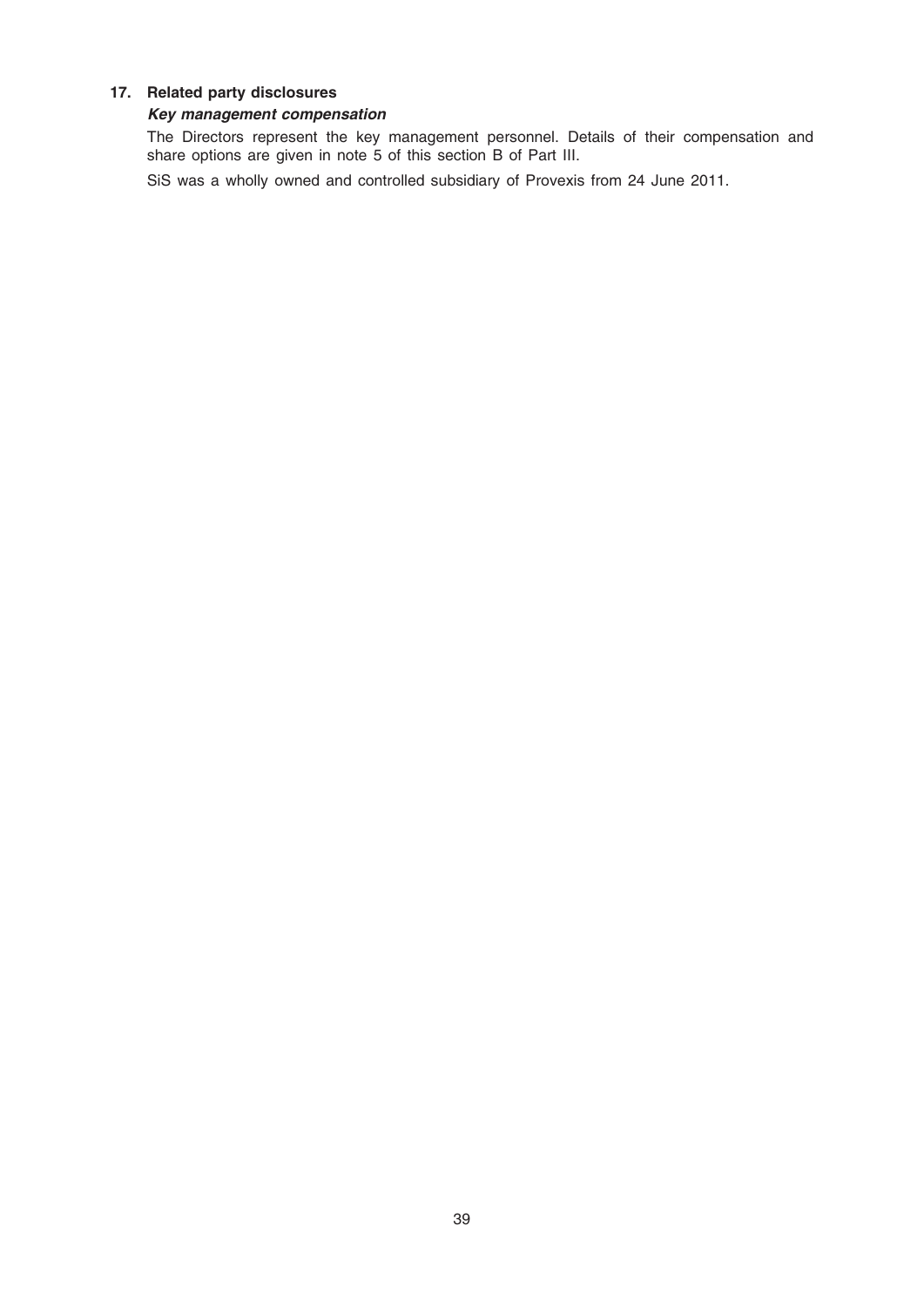# PART III

# FINANCIAL INFORMATION

# SECTION C – ACCOUNTANTS' REPORT ON SCIENCE IN SPORT PLC

The following is the full text of a report on Science in Sport plc from Chantrey Vellacott DFK LLP, the Reporting Accountants, to the Directors of Science in Sport plc.

28 June 2013

The Directors Science in Sport plc Kings Road House 2 Kings Road **Windsor** Berkshire SL4 2AG

The Directors Cenkos Securities plc 6.7.8 Tokenhouse Yard London EC2R 7AS

Dear Sirs

## Science in Sport plc (the ''Company'' or ''Science in Sport'')

### Introduction

We report on the financial information set out in Section D of Part III relating to Science in Sport. This financial information has been prepared for inclusion in the admission document dated 28 June 2013 (the ''Admission Document'') relating to the proposed placing of 4,018,000 Ordinary Shares of 10 pence each in Science in Sport at 56 pence per share and the admission of the Company's enlarged share capital to trading on AIM and on the basis of the accounting policies set out in note 1 to the financial information. This report is given for the purpose of complying with Paragraph (a) of Schedule Two of the AIM Rules for Companies and for no other purpose.

### Responsibility

The Directors of the Company are responsible for preparing the financial information on the basis of preparation set out in the notes to the financial information and in accordance with International Financial Reporting Standards as adopted by the European Union (''IFRS'').

It is our responsibility to form an opinion as to whether the financial information gives a true and fair view, for the purposes of the Admission Document, and to report our opinion to you.

Save for any responsibility arising under Paragraph (a) of Schedule Two of the AIM Rules for Companies to any person as and to the extent there provided, and save for any responsibility that we have expressly agreed in writing to assume, to the fullest extent permitted by law we do not assume any responsibility and will not accept any liability to any other person for any loss suffered by any such other person as a result of, arising out of, or in connection with this report or our statement, required by and given solely for the purposes of complying with Schedule Two of the AIM Rules for Companies.

### Basis of opinion

We conducted our work in accordance with the Standards for Investment Reporting issued by the Auditing Practices Board in the United Kingdom. Our work included an assessment of evidence relevant to the amounts and disclosures in the financial information. It also included an assessment of significant estimates and judgements made by those responsible for the preparation of the financial information and whether the accounting policies are appropriate to the Company's circumstances consistently applied and adequately disclosed.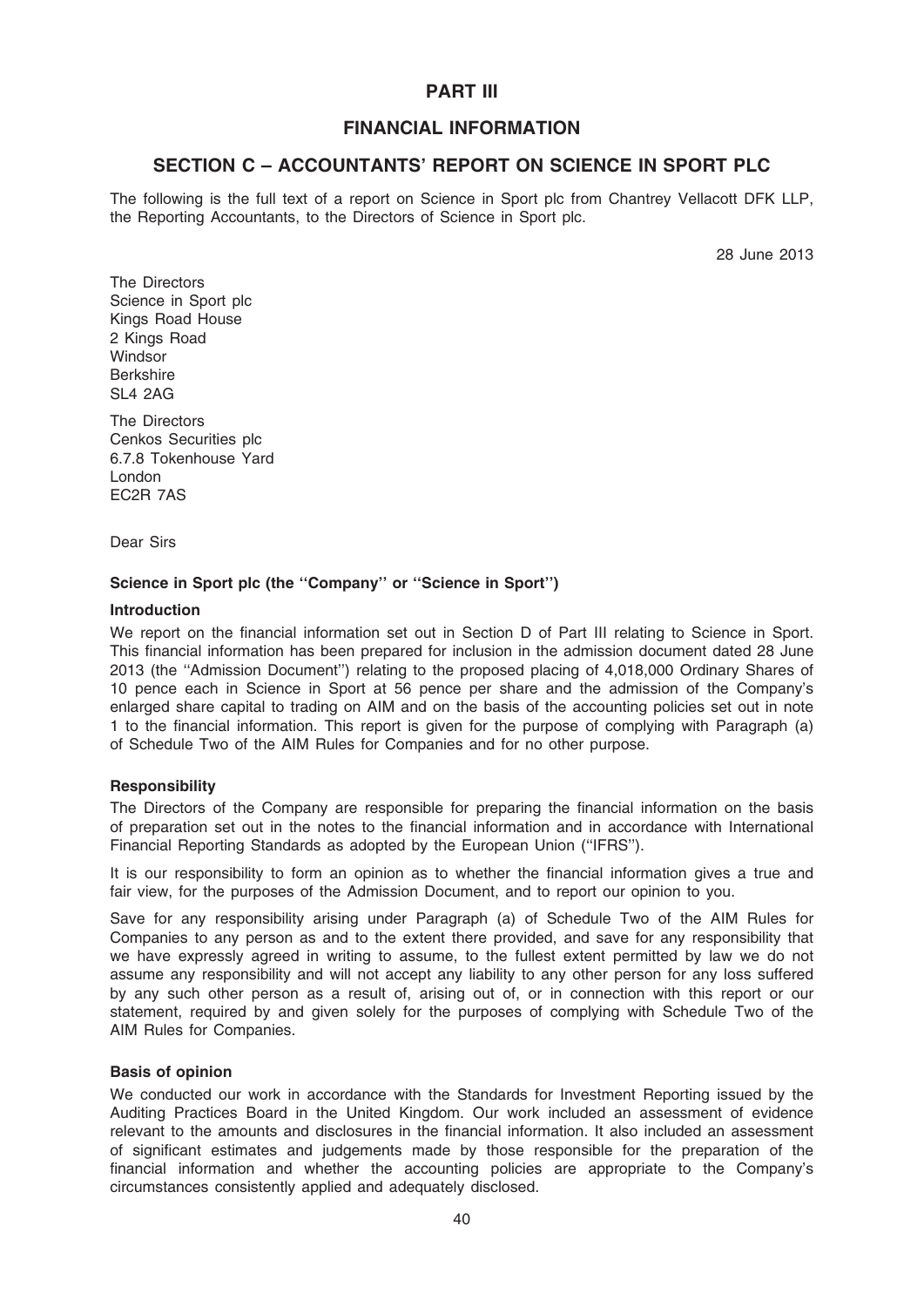We planned and performed our work so as to obtain all the information and explanations which we considered necessary in order to provide us with sufficient evidence to give reasonable assurance that the financial information is free from material misstatement whether caused by fraud or other irregularity or error.

## Opinion

In our opinion, the financial information set out in Section D of Part III gives, for the purposes of the Admission Document, a true and fair view of the state of affairs of Science in Sport as at 31 May 2013 in accordance with the basis of preparation and applicable financial reporting framework as set out in the notes to the financial information.

### **Declaration**

For the purposes of Paragraph (a) of Schedule Two of the AIM Rules for Companies, we are responsible for this report as part of the Admission Document and declare that we have taken all reasonable care to ensure that the information contained in this report is, to the best of our knowledge, in accordance with the facts and contains no omission likely to affect its import. This declaration is included in the Admission Document in compliance with Schedule Two of the AIM Rules for Companies.

Yours faithfully

CHANTREY VELLACOTT DFK LLP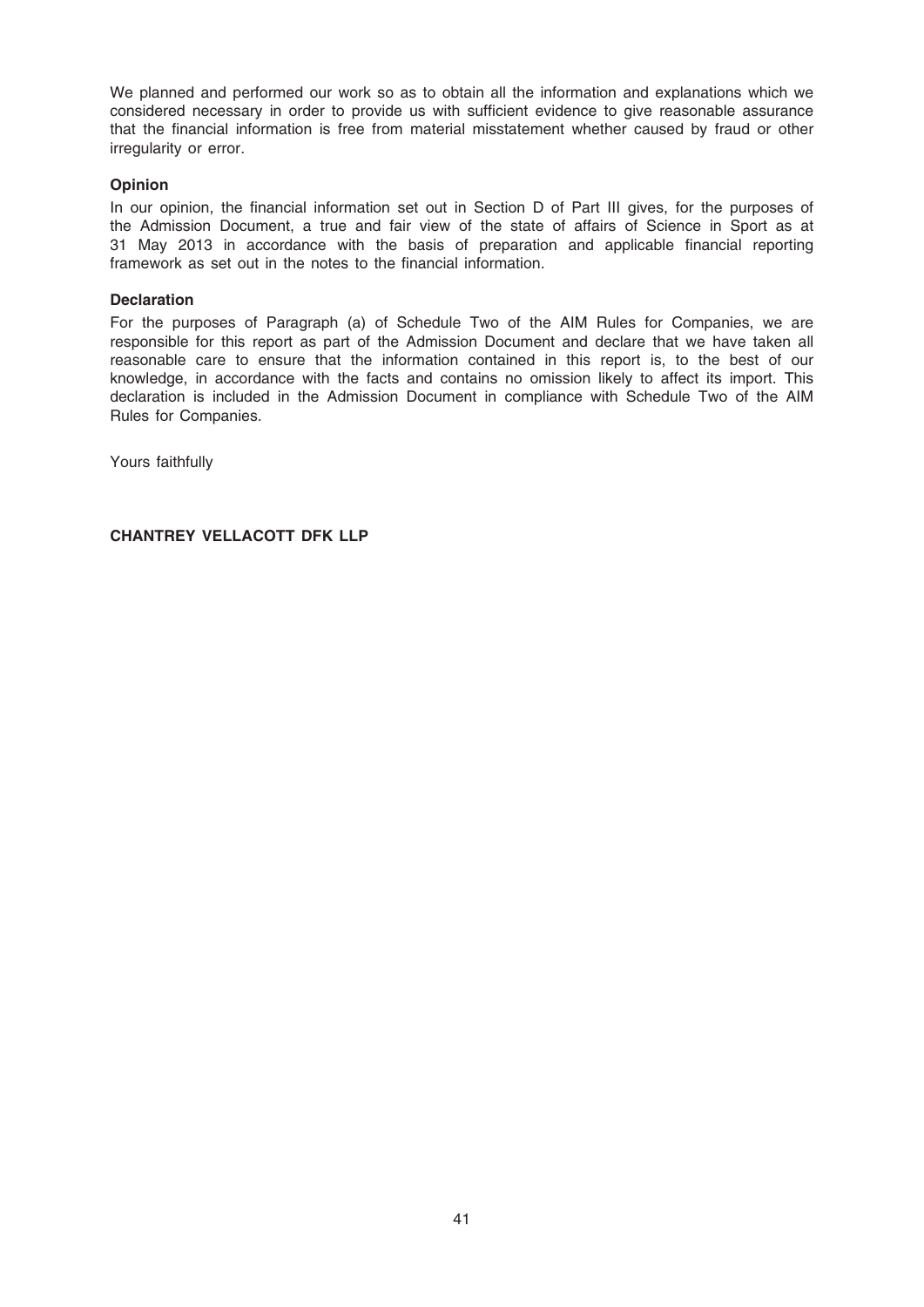# PART III

# SECTION D – FINANCIAL INFORMATION ON SCIENCE IN SPORT PLC

# STATEMENT OF FINANCIAL POSITION

|                             |                | At 26 June<br>2013 |
|-----------------------------|----------------|--------------------|
|                             | <b>Note</b>    | £                  |
| <b>Assets</b>               |                |                    |
| <b>Current assets</b>       |                |                    |
| Trade and other receivables | $\overline{c}$ | 12,501             |
| <b>Total current assets</b> |                | 12,501             |
| <b>Total assets</b>         |                | 12,501             |
| <b>Total net assets</b>     |                | 12,501             |
| <b>Equity</b>               |                |                    |
| Share capital               | 3              | 12,501             |
| Retained earnings           |                |                    |
| <b>Shareholders' funds</b>  |                | 12,501             |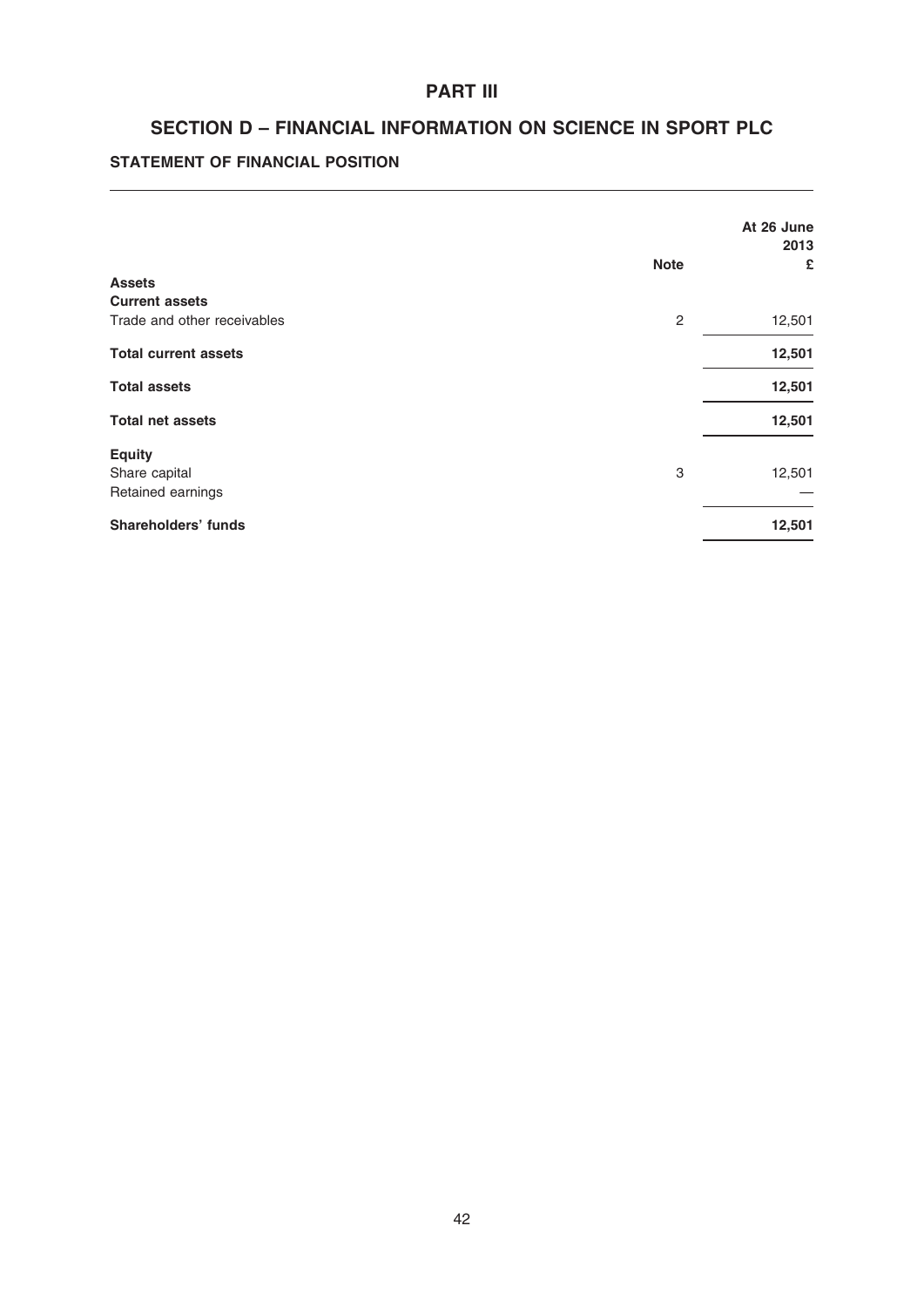## STATEMENTS OF CHANGES IN EQUITY

|                                 | <b>Share capital</b><br>£ | <b>Retained</b><br>earnings<br>£ | <b>Total equity</b><br>£ |
|---------------------------------|---------------------------|----------------------------------|--------------------------|
| On incorporation at 17 May 2013 |                           |                                  |                          |
| Redeemable shares issued        | 12.500                    |                                  | 12,500                   |
| Total comprehensive income      |                           |                                  |                          |
| At 26 June 2013                 | 12.501                    |                                  | 12,501                   |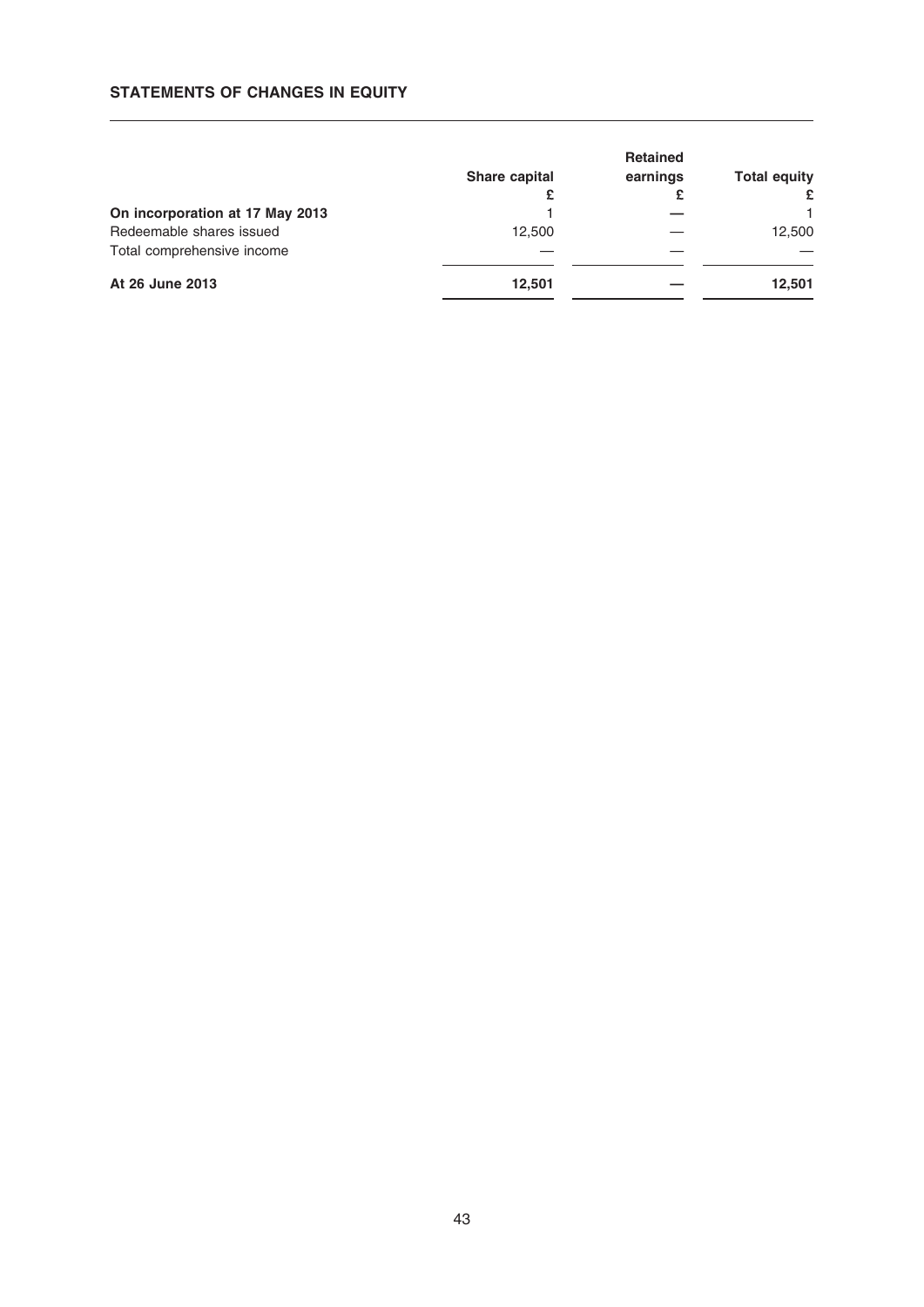### 1 Accounting policies

The Company was incorporated on 17 May 2013.

The financial information has been prepared In accordance with International Financial Reporting Standards and Interpretations (collectively IFRS) issued by the International Accounting Standards Board (IASB) as adopted by the European Union and those parts of the Companies Act 2006 that are applicable to financial statements prepared in accordance with IFRS. The financial information does not constitute statutory accounts within the meaning of the Companies Act 2006.

The accounting policies applied by the Company are consistent with those set out in the financial information of SiS in Section B of Part III and have been applied to the whole of the period presented in this financial information.

## 2 Trade and other receivables

|                                     | 26 June<br>2013 |
|-------------------------------------|-----------------|
| Amounts receivable within one year: | £               |
| Other receivables                   | 12,501          |
| <b>Total debtors</b>                | 12,501          |

### 3 Share capital

Class

|                              | 26 June       | 26 June |
|------------------------------|---------------|---------|
|                              | 2013          | 2013    |
|                              | <b>Number</b> | £       |
| Ordinary shares of 10p each  | 10            |         |
| Redeemable shares of £1 each | 50,000        | 12,500  |
|                              | 50,010        | 12,501  |

On incorporation on 17 May 2013 one subscriber £1 Ordinary share was issued and fully paid up.

On 20 June 2013, the Ordinary share was subdivided into ten shares of 10p each and 50,000 £1 Redeemable Shares were issued, of which £12,500 was paid up.

The Redeemable Shares hold no rights other than redemption at par, and £37,500 remains unpaid in respect of these shares at the balance sheet date.

### 4 Related party disclosures

Included in other receivables is an amount of £12,501 receivable from Stephen Moon, a director of the Company.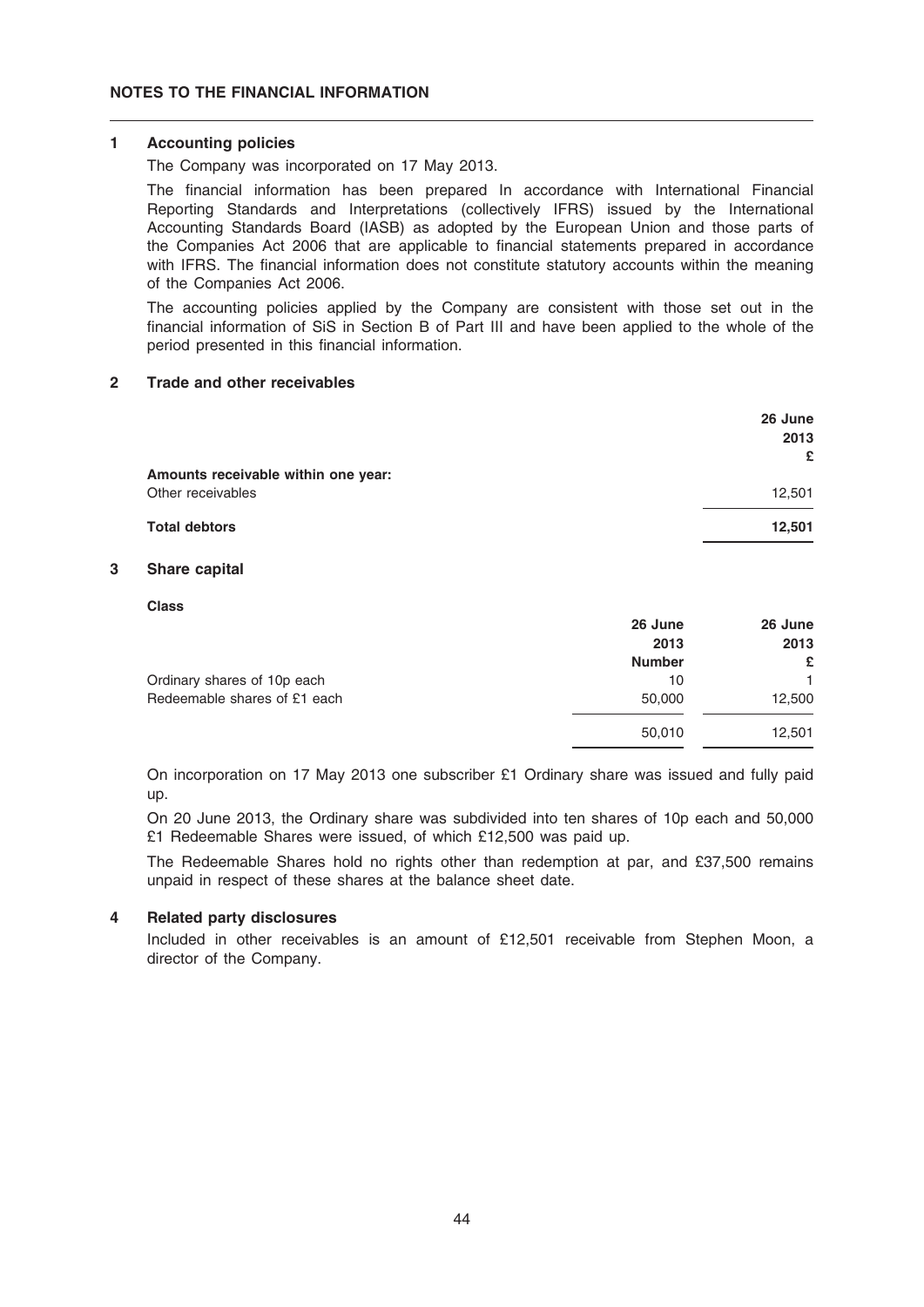# PART IV

# UNAUDITED PRO FORMA FINANCIAL INFORMATION

# SECTION A – ACCOUNTANT'S REPORT ON SCIENCE IN SPORT

# UNAUDITED PRO FORMA FINANCIAL INFORMATION

The following is the full text of a report on Science in Sport from Chantrey Vellacott DFK LLP, the Reporting Accountants to the Directors of Science in Sport

28 June 2013

The Directors Science in Sport plc Kings Road House 2 Kings Road **Windsor** Berkshire SL4 2AG

The Directors Cenkos Securities plc 6.7.8 Tokenhouse Yard London EC2R 7AS

Dear Sirs

## Science in Sport plc (the ''Company'' or ''Science in Sport'')

We report on the unaudited *pro forma* consolidated statement of net assets set out in Section B of this Part IV, which has been prepared for inclusion in the admission document issued by the Company and dated 28 June 2013 (the ''Admission Document'') relating to the proposed placing of 4,018,000 Ordinary Shares of 10 pence at 56 pence per share and the admission of the enlarged share capital to trading on AIM. The statement has been prepared for illustrative purposes only on the basis set out therein to provide information about how the proposed acquisition of SiS by the Company, an additional investment by Provexis plc in SiS and the repayment of a loan owed by SiS to Provexis plc might have affected the financial information on the Company as at 26 June 2013. This report is required by paragraph 20.2 of Annex I of the Prospectus Rules as applied by part (a) of Schedule Two to the AIM Rules and is given for the purpose of complying with the AIM Rules and no other purpose.

### **Responsibilities**

It is the responsibility of the Directors of the Company to prepare the *pro forma* consolidated statement of net assets in accordance with paragraph 20.2 of Annex I of the Prospectus Rules as applied by part (a) of Schedule Two to the AIM Rules.

It is our responsibility to form an opinion, as required by paragraph 7 of Annex II of the Prospectus Rules as applied by part (a) of Schedule Two to the AIM Rules, as to the proper compilation of the pro forma consolidated statement of net assets and to report that opinion to you.

In providing this opinion we are not updating or refreshing any reports or opinions previously made by us on any financial information used in the compilation of the *pro forma* consolidated statement of net assets, nor do we accept responsibility for such reports or opinions beyond that owed to those to whom those reports or opinions were addressed by us at the dates of their issue.

### Basis of opinion

We conducted our work in accordance with the Standards for of Investment Reporting Standards issued by the Auditing Practices Board in the United Kingdom. The work that we performed for the purpose of making this report, which involved no independent examination of any of the underlying financial information, consisted primarily of comparing the unadjusted financial information with the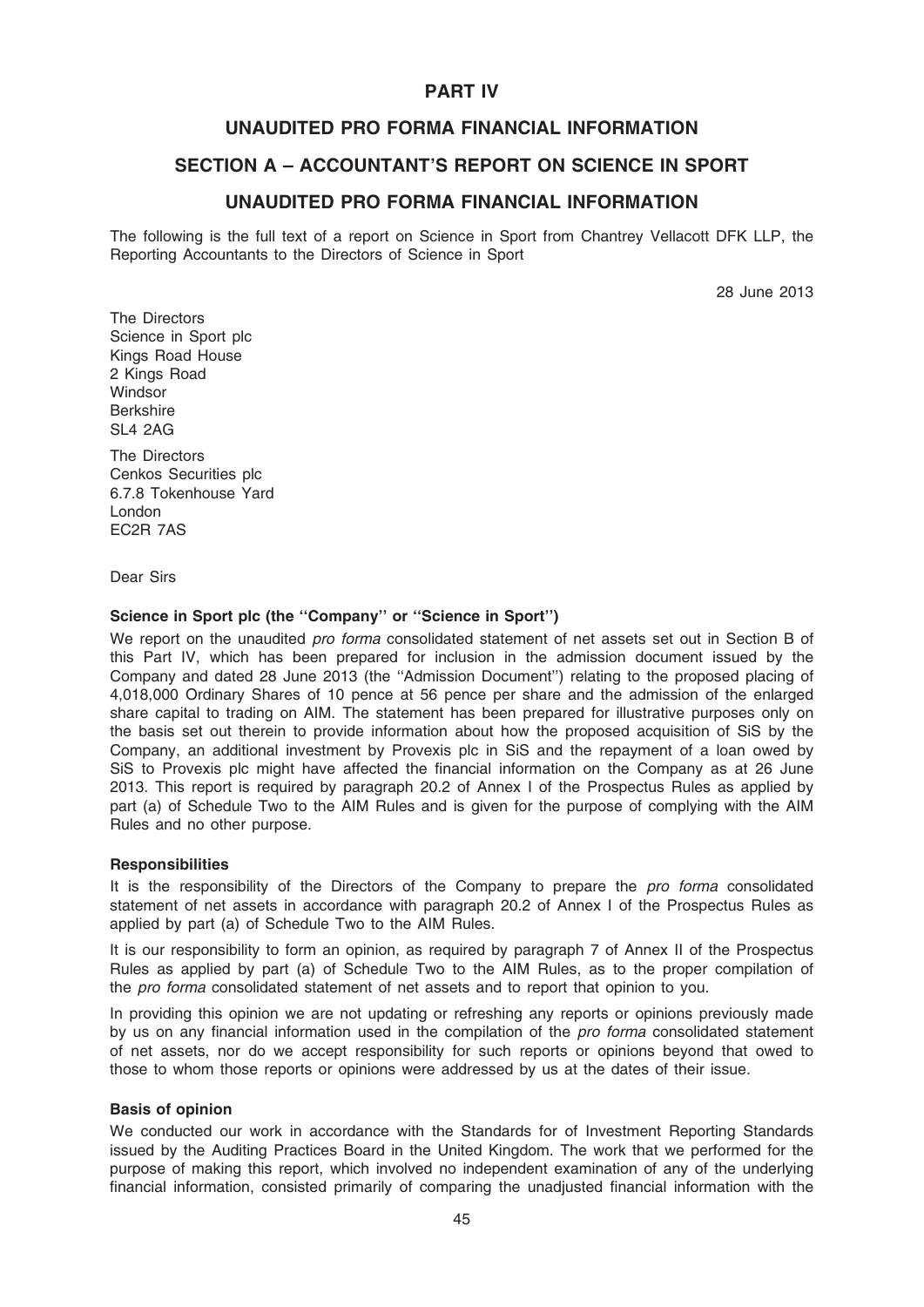source documents, considering the evidence supporting the adjustments and discussing the pro forma consolidated statement of net assets with the Directors of the Company.

We planned and performed our work so as to obtain the information and explanations we considered necessary in order to provide us with reasonable assurance that the pro forma consolidated statement of net assets has been properly compiled on the basis stated and that such basis is consistent with the accounting policies of the Company.

## Opinion

In our opinion:

- (a) the pro forma consolidated statement of net assets has been properly compiled on the basis stated; and
- (b) such basis is consistent with the accounting policies of the Company.

### **Declaration**

For the purposes of part (a) of Schedule Two to the AIM Rules we are responsible for this report as part of the Admission Document and declare that we have taken all reasonable care to ensure that the information contained in this report is, to the best of our knowledge, in accordance with the facts and contains no omission likely to affect its import.

Yours faithfully

CHANTREY VELLACOTT DFK LLP Chartered Accountants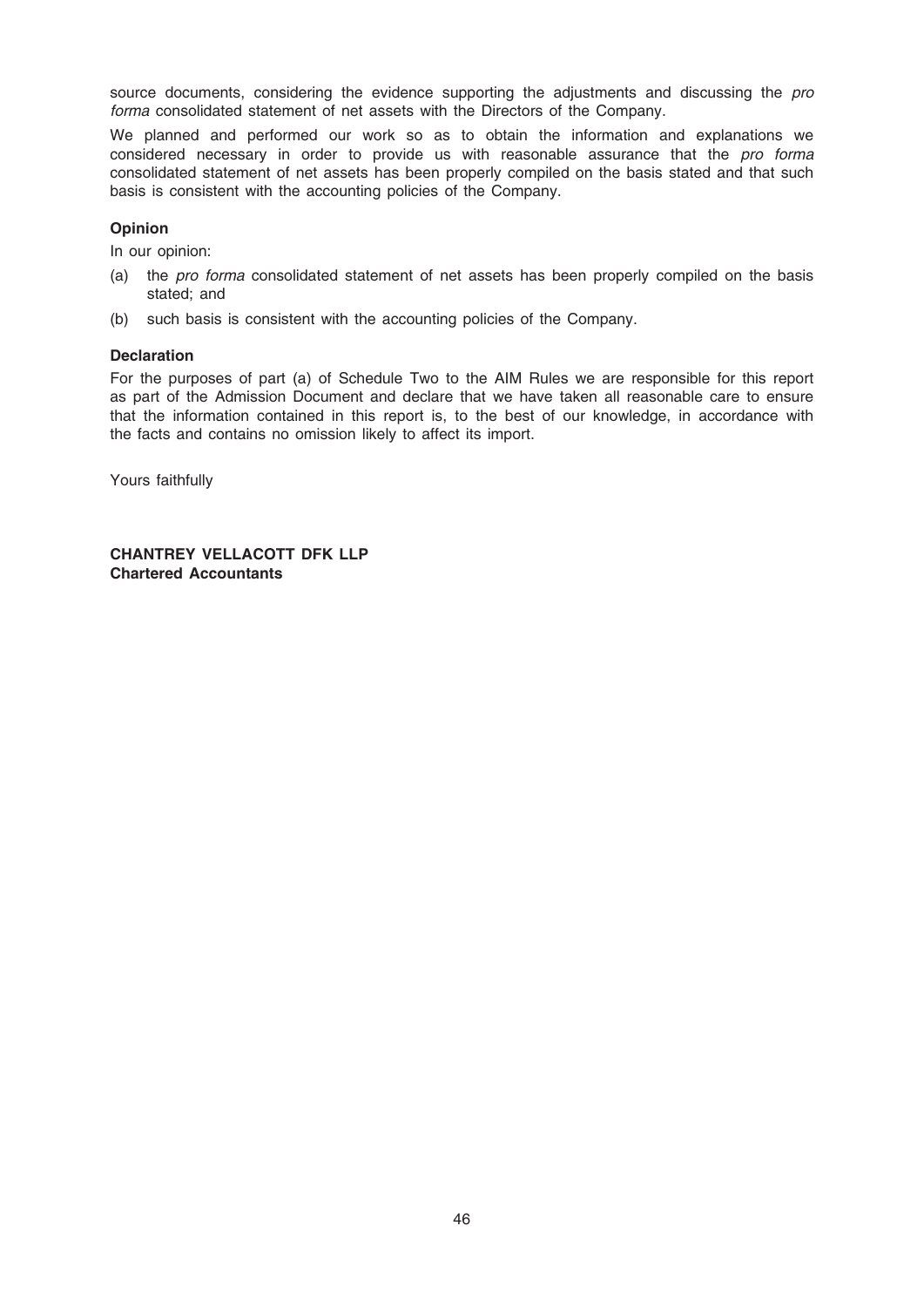# PART IV

# UNAUDITED PRO FORMA FINANCIAL INFORMATION

# SECTION B – SCIENCE IN SPORT

# UNAUDITED PRO FORMA FINANCIAL INFORMATION

Set out below is an unaudited consolidated pro forma statement of net assets of Science in Sport, which has been prepared by the Directors on the basis of the notes set out below.

It is solely the responsibility of the Directors to prepare the consolidated pro forma statement of net assets. The consolidated pro forma statement of net assets has been prepared by the Directors to illustrate how the proposed acquisition of SiS by the Company, an additional investment by Provexis in SiS and the repayment of a loan owed by SiS to Provexis, would have affected the financial information on the Company as at 26 June 2013.

The consolidated *pro forma* statement of net assets has been prepared for illustrative purposes only and, because it addresses a hypothetical situation, does not represent the Company's actual consolidated financial position either prior to or following the proposed transactions.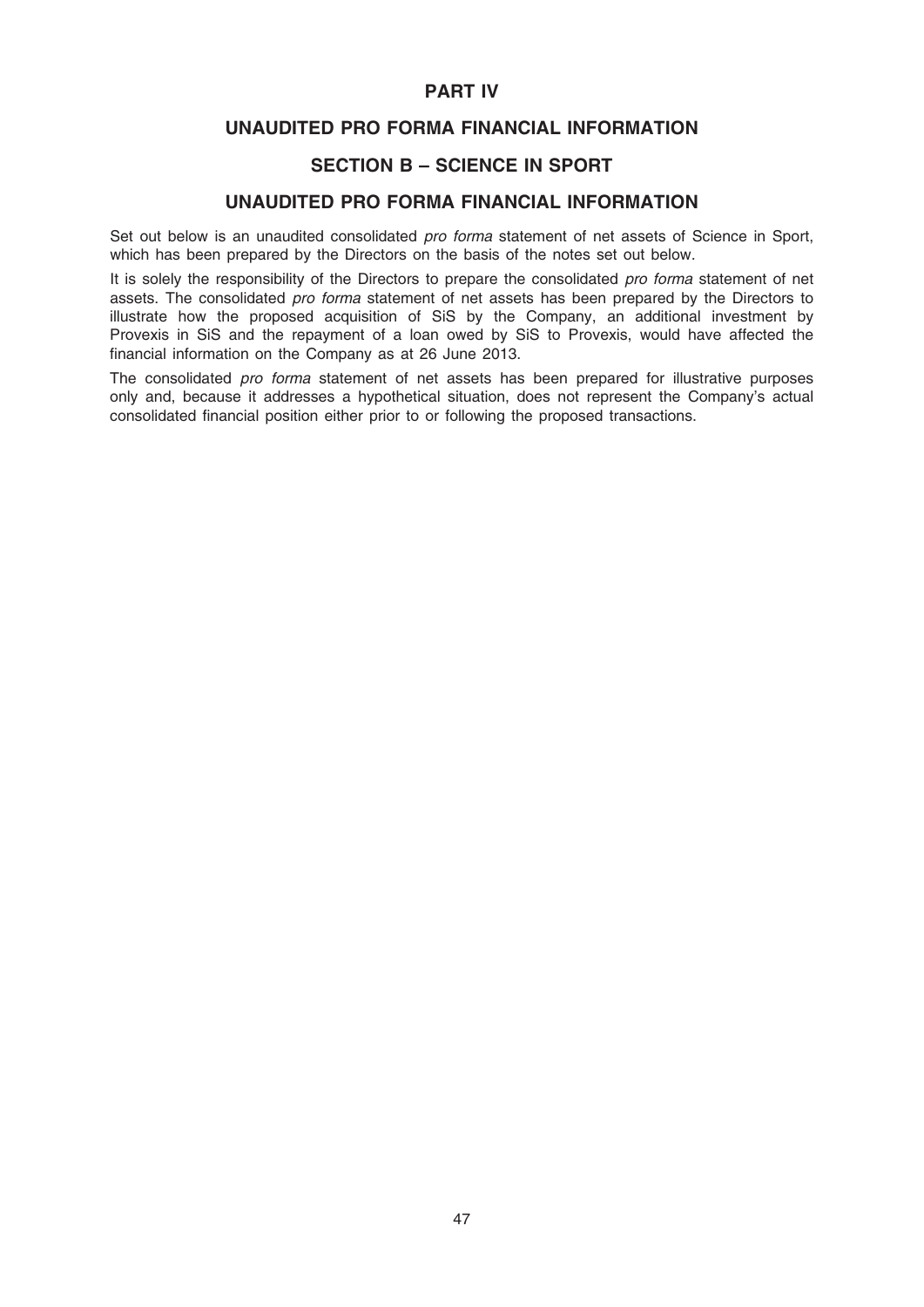|                                  |                         |                   |                   | <b>Adjustment</b>  |                   |             |
|----------------------------------|-------------------------|-------------------|-------------------|--------------------|-------------------|-------------|
|                                  |                         | <b>Adjustment</b> | <b>Adjustment</b> | 3                  | <b>Adjustment</b> |             |
|                                  |                         | 1                 | $\overline{2}$    | <b>Placing and</b> | 4                 |             |
|                                  | <b>Science in Sport</b> | <b>SiS</b>        |                   | Demerger           |                   |             |
|                                  | as at                   | as at             |                   | costs              | <b>Investment</b> |             |
|                                  | 26 June                 | 31 March          |                   | payable            | and inter         |             |
|                                  | 2013                    | 2013              | <b>Placing</b>    | in cash            | company           | Pro forma   |
|                                  | £                       | £                 | £                 | £                  | £                 | £           |
| <b>Assets</b>                    |                         |                   |                   |                    |                   |             |
| <b>Non-current assets</b>        |                         |                   |                   |                    |                   |             |
| Intangible assets                |                         | 155,558           |                   |                    |                   | 155,558     |
| Plant and equipment              |                         | 625,782           |                   |                    |                   | 625,782     |
| Deferred tax                     |                         | 110,348           |                   |                    |                   | 110,348     |
| <b>Total non-current assets</b>  |                         | 891,688           |                   |                    |                   | 891,688     |
| <b>Current assets</b>            |                         |                   |                   |                    |                   |             |
| Inventories                      |                         | 913,387           |                   |                    |                   | 913,387     |
| Trade and other                  |                         |                   |                   |                    |                   |             |
| receivables                      | 12,501                  | 1,080,854         | (12, 501)         |                    |                   | 1,080,854   |
| Inter company receivable         |                         | (738, 168)        |                   |                    | 738,168           |             |
| Corporation tax asset            |                         | 68,084            |                   |                    |                   | 68,084      |
| Cash and cash equivalents        |                         | 138,841           | 2,250,000         | (302,000)          | (250,000)         | 1,836,841   |
| <b>Total current assets</b>      | 12,501                  | 1,462,998         | 2,237,499         | (302,000)          | 488,168           | 3,899,166   |
| <b>Total assets</b>              | 12,501                  | 2,354,686         | 2,237,499         | (302,000)          | 488,168           | 4,790,854   |
| Liabilities                      |                         |                   |                   |                    |                   |             |
| <b>Current liabilities</b>       |                         |                   |                   |                    |                   |             |
| Trade and other payables         |                         | (1,453,897)       |                   |                    |                   | (1,453,897) |
| <b>Borrowings</b>                |                         | (64, 774)         |                   |                    |                   | (64, 774)   |
|                                  |                         |                   |                   |                    |                   |             |
| <b>Total current liabilities</b> |                         | (1,518,671)       |                   |                    |                   | (1,518,671) |
| <b>Net current assets</b>        | 12,501                  | (55, 673)         | 2,237,499         | (302,000)          | 488,168           | 2,380,495   |
| <b>Non-current liabilities</b>   |                         |                   |                   |                    |                   |             |
| <b>Borrowings</b>                |                         | (161, 871)        |                   |                    |                   | (161, 871)  |
| Deferred tax                     |                         |                   |                   |                    |                   |             |
| <b>Total non-current</b>         |                         |                   |                   |                    |                   |             |
| <b>liabilities</b>               |                         | (161, 871)        |                   |                    |                   | (161, 871)  |
| <b>Total liabilities</b>         |                         | (1,680,542)       |                   |                    |                   | (1,680,542) |
| <b>Total net assets</b>          | 12,501                  |                   |                   | (302,000)          | 488,168           |             |
|                                  |                         | 674,144           | 2,237,499         |                    |                   | 3,110,312   |

#### Adjustments

1. Net assets of SiS at 31 March 2013.

2. The Placing which comprises the issue of 4,018,000 Placing Shares by the Company to raise (gross) £2.25 million, as further detailed in Part I of this document.

3. The one-off costs of the Demerger and Placing which are expected to be approximately £399,500 comprising accountancy, legal, financial and corporate broking advice, and other related transaction costs. It is anticipated that £302,000 of these costs will be payable in cash.

4. An additional investment by Provexis in SiS in June 2013, and the proposed repayment of a £250,000 loan owed by SiS to Provexis.

Notes

1. The net assets of the Company as at 26 June 2013 have been extracted without adjustment from the financial information on Science in Sport set out in Section D of Part III of this document.

2. The net assets of SiS as at 31 March 2013 have been extracted without adjustment from the financial information on SiS set out in Section B of Part III of this document.

3. Save as set out above, no account has been taken of trading or other transactions of SiS since 31 March 2013, or the Company since 26 June 2013.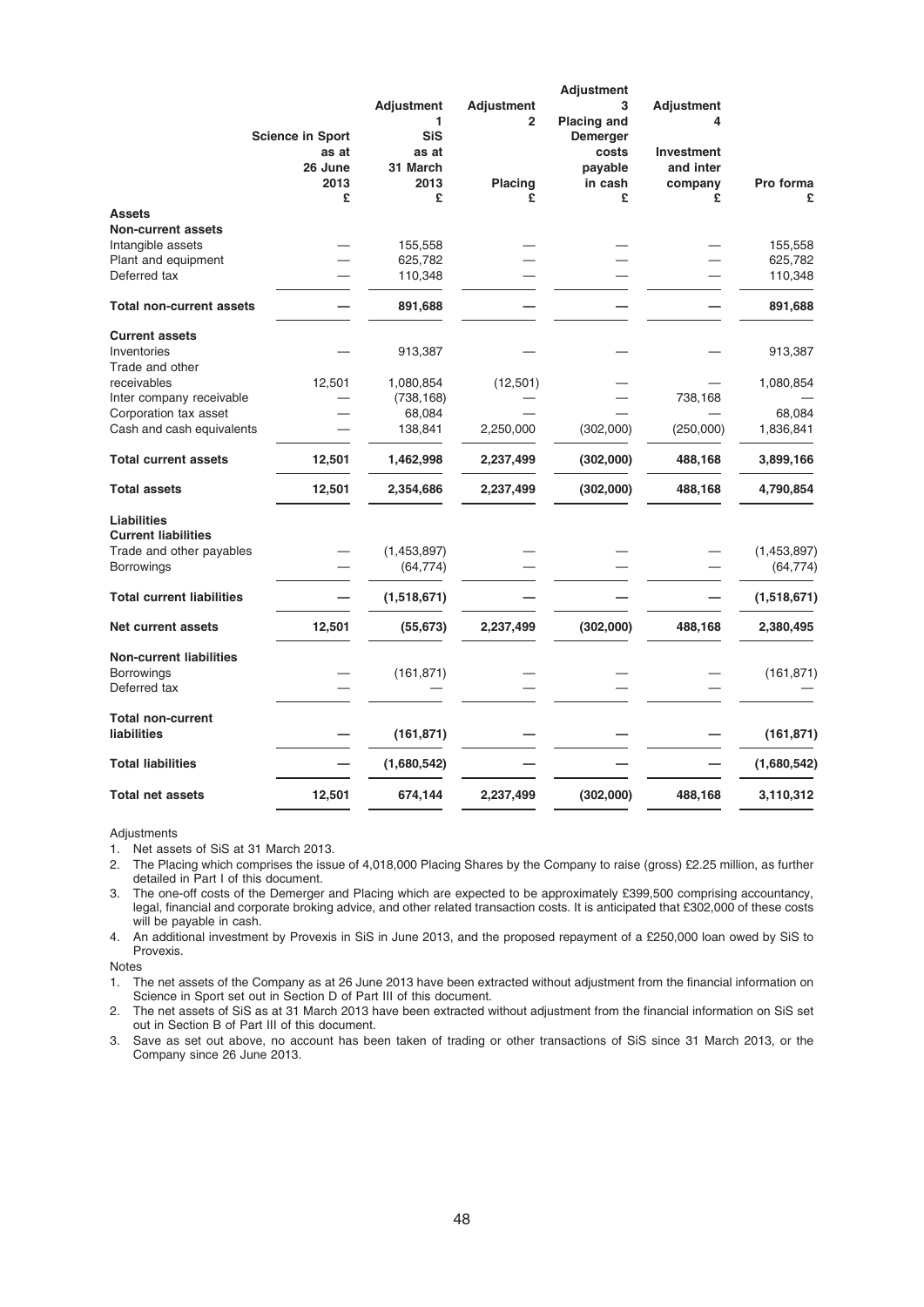# PART V

# TAXATION

## 1. General

The following information is intended only as a general guide to the position under current UK taxation law and HMRC practice as at the date of this Document. It is intended for Shareholders who are beneficial owners of shares, who are resident or ordinarily resident in the UK for UK tax purposes and who hold shares as an investment and not as securities to be realised as an asset in the course of a financial trade. The guidance is not exhaustive and does not consider reliefs or exemptions. This is not a substitute for professional advice. Its applicability will depend upon the particular circumstances of Shareholders and in particular may not apply to Shareholders who are also employees of the Company or persons who may be subject to taxation in a jurisdiction other than the UK. Any person who is any doubt as to their tax position should consult their own professional adviser immediately.

### 2. Dividends

Dividends paid by the Company will carry an associated tax credit of one-ninth of the cash dividend or ten per cent. of the aggregate of the cash dividend and associated tax credit. Individual shareholders resident in the UK receiving such dividends will be liable to income tax on the aggregate of the dividend and associated tax credit at the dividend ordinary rate (10 per cent.) or the dividend upper rate (32.5 per cent.).

The effect will be that taxpayers who are otherwise liable to pay tax at only the lower rate or basic rate of income tax will have no further liability to income tax in respect of such a dividend. Higher rate taxpayers will have an additional tax liability (after taking into account the tax credit) of 22.5 per cent. of the aggregate of the cash dividend and associated tax credit. This will be equivalent to 25 per cent. of the cash dividend received. Individual shareholders whose income tax liability is less than the tax credit will not be entitled to claim a repayment of all or part of the tax credit associated with such dividends.

A tax rate of 37.5 per cent will be imposed on dividend income where the individual's income exceeds £150,000 (and where the dividend comprising the top slice of the shareholders' income, exceeds £150,000). The one-ninth tax credit will continue to be available, resulting in an effective tax rate on a cash dividend received of approximately 30.6 per cent.

A UK resident corporate shareholder will not generally be liable to corporation tax or income tax in respect of dividends received from the Company. However, the tax treatment of a dividend received by a corporate shareholder from the Company may vary depending on whether the recipient is a ''small'' company (broadly, a small company is one that has fewer than 50 employees and whose annual balance sheet total does not exceed  $\epsilon$ 10m) or is some other company. Dividends received from the Company may be taxable in the hands of a corporate shareholder if they do not fall within one of the exempt categories set out in Corporation Tax Act 2009 S931E-S931I, or they fall within specific anti-avoidance provisions.

Trustees who are liable to account for income tax at the rate applicable to trusts on the trust's income and are required to account for tax at the dividend trust rate of 37.5 per cent. against which they can get the tax credit.

Persons who are not resident in the UK should consult their own tax advisers on the possible application of such provisions and on what relief or credit may be claimed for any such tax credit in the jurisdiction in which they are resident. These comments are intended only as a general guide to the current tax position in the UK as at the date of this document. The comments assume that Ordinary Shares are held as an investment and not as an asset of financial trade.

If you are in any doubt as to your tax position, or are subject to tax in a jurisdiction other than the UK, you should consult your professional adviser.

### 3. Chargeable Gains

A chargeable gain may accrue to a person who disposes of shares. The amount of the gain is the difference between the proceeds from the disposal and the cost of the shares disposed of. The cost of the shares disposed for this purpose is a proportion of the aggregate cost of all shares of the same class held by the same person in the same capacity prior to the disposal, the proportion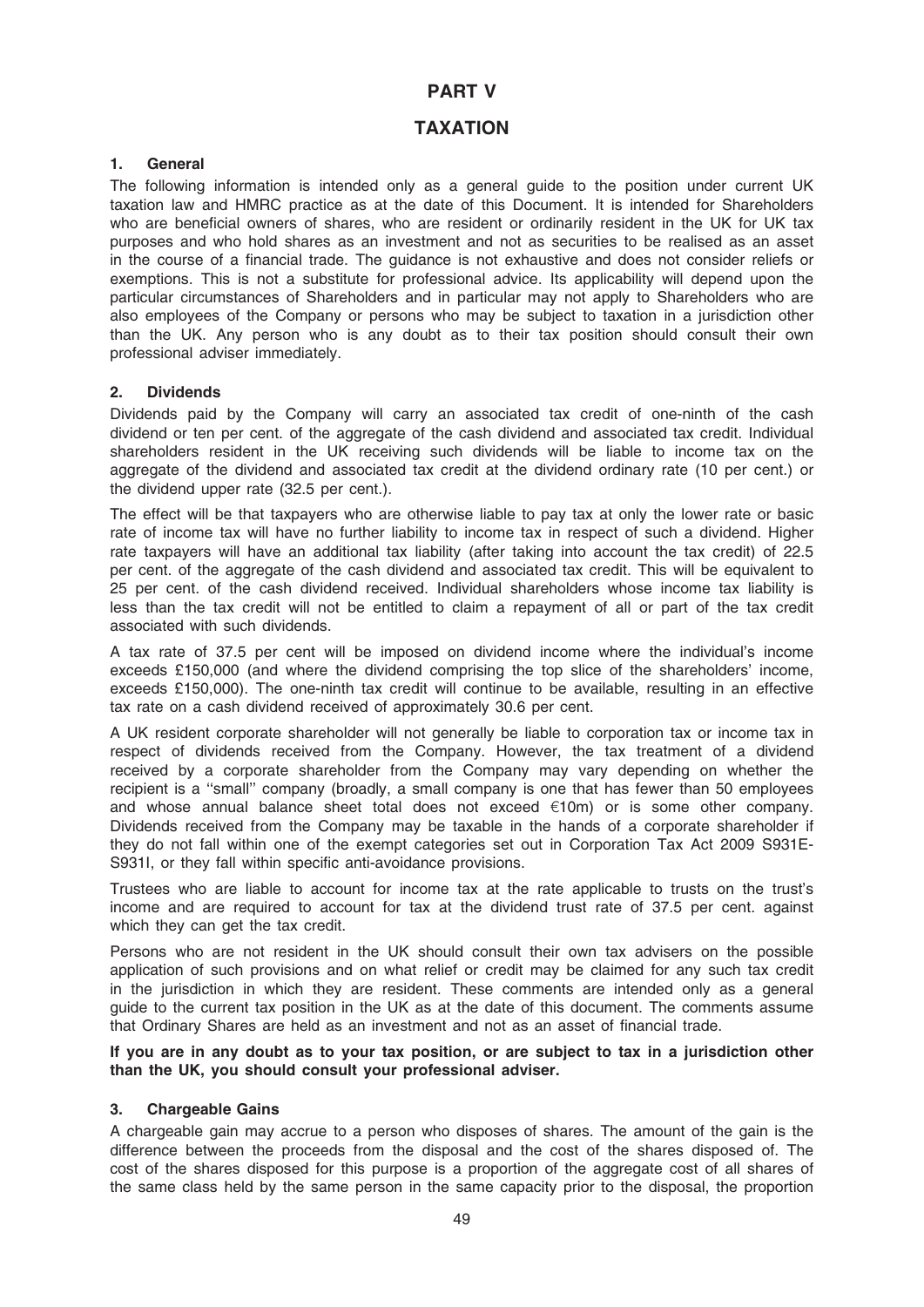being equal to the number of shares disposed divided by the total number of shares held prior to the disposal. A flat rate of tax of 28 per cent.(or 18 per cent. if a basic rate tax payer) will be payable on a gain realised by individuals. A gain realised by a company is included as part of that company's profits chargeable to corporation tax and charged to Corporation Tax at the rate at which the company is charged for the accounting period in which the gain arose. A company may benefit from indexation allowance which broadly increases the amount of the cost in accordance with the retail prices index. Losses incurred on a disposal of shares by individual shareholders may be offset against other capital gains arising to them in the same tax year or may be carried forward to offset against future capital gains. Corporate investors may offset a loss arising on a disposal of their investment against other chargeable gains arising in the same accounting period or also carry the loss forward to offset against future chargeable gains. Indexation allowance for a company will not create nor increase a loss.

### UK tax resident shareholders:

A disposal or deemed disposal of shares in the Company by a shareholder, who is resident, or in the case of an individual, ordinarily resident in the UK for tax purposes may give rise to a chargeable gain (or allowable loss) for the purposes of UK capital gains tax (where the shareholder is an individual) and UK corporation tax on chargeable gains (where the shareholder is within the charge to UK corporation tax), depending on their circumstances and subject to any available exemption or relief.

As regards an individual shareholder, the principal factors that will determine the extent to which a gain will be subject to UK capital gains tax are the extent to which he or she realises any other capital gains in the tax year of assessment in which the gain arises, the extent to which he or she has incurred capital losses in that on or any earlier tax year of assessment and the level of the annual allowance of tax-free gains in the tax year of assessment in which the disposal takes place. Chargeable gains are currently taxed at 28 per cent. for higher and top rate income tax payers (basic rate tax payers rate remains at 18 per cent.).

Any individual shareholders who are employees of the Science in Sport Group and also hold more than 5 per cent. of the Company's ordinary share capital may qualify for Entrepreneurs' Relief if they have held those shares for more than 1 year at the date of disposal. Entrepreneurs' Relief will currently reduce the effective rate of capital gains tax to 10 per cent. for the first £10 million of gain for those who qualify. Shareholders who believe they may qualify for Entrepreneurs' Relief are advised to seek independent tax advice.

As regards a corporate shareholder, the principal factors that will determine the extent to which a gain will be subject to UK corporation tax on chargeable gains are the extent to which it realises any other chargeable gains in the accounting period in which the gain arises and to the extent to which it has incurred capital losses in that or any earlier accounting period. A UK resident corporate shareholder disposing of its shares in the Company may be liable to corporation tax on chargeable gains in relation thereto at the usual rates of corporation tax applicable to it (currently 20 per cent. to 23 per cent. depending on the taxable profits of the corporate shareholder). In computing the chargeable gain liable to corporation tax, the corporate shareholder is entitled to deduct from the disposal proceeds, the cost to it of the shares, together with the incidental costs of acquisition, as increased by indexation allowance and disposal costs. A corporate shareholder owning 10 per cent. of the Company's ordinary share capital for more than 1 year at the date of disposal may qualify for the Substantial Shareholding Exemption which exempts qualifying disposals from being chargeable gains. Corporate shareholders who believe they may qualify for the Substantial Shareholding Exemption are advised to seek independent tax advice.

### Temporary non-UK tax resident shareholders

An individual shareholder who ceases to be resident or ordinarily resident in the UK for a period of less than five years and who disposes of shares in the Company during that period of temporary non-residence may, under anti-avoidance legislation, depending on his or her circumstances, be liable to UK capital gains tax on his or her return to the UK (subject to available exemptions or reliefs).

### Non-UK tax resident shareholders

A shareholder who is not resident or, in the case of an individual, also not ordinarily resident for tax purposes in the UK (and is not temporarily non-resident as described above) will not be liable for UK tax on capital gains realised on the sale of other disposal of his or her shares in the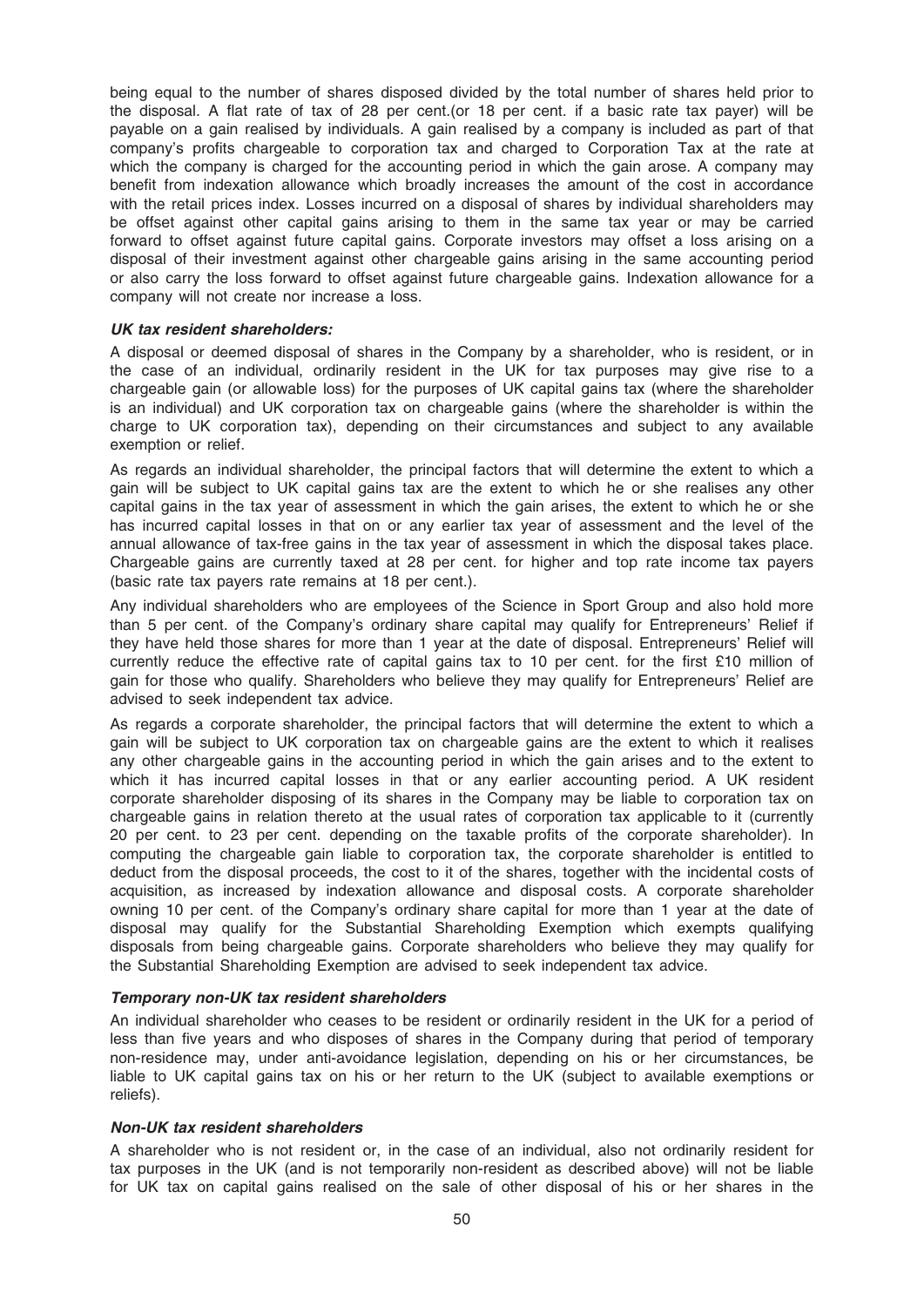Company unless such shares are used, held of acquired for the purposes of a trade, profession or vocation carried on in the UK through a branch or agency, or in the case of a corporate shareholder, through a permanent establishment. Such shareholders may be subject to foreign taxation on any gain under local law subject to the terms of any applicable double tax treaty.

If you are in any doubt as to your tax position, or are subject to tax in a jurisdiction other than the UK, you should consult your professional adviser.

## 4. Stamp Duty and SDRT

No stamp duty or stamp duty reserve tax (''SDRT'') will generally be payable on the issue of the new Ordinary Shares. Stamp duty and SDRT treatment will be as follows:

- in relation to Ordinary Shares, no liability to stamp duty or SDRT will arise on their issue or on the issue of definitive share certificates by the Company (provided that the Ordinary Shares are not issued to, or to a nominee or agent for, a person whose business is or includes the provision of clearance services or issuing depository receipts- however please see below for a recent development);
- the transfer of Ordinary Shares outside the CREST system will generally be liable to stamp duty on the instrument of transfer at the rate of 0.5 per cent. of the amount or value of the consideration given (rounded up to the nearest multiple of £5). Stamp duty is normally paid by the purchaser or transferee of the Ordinary Shares. An agreement to transfer Ordinary Shares will generally be subject to SDRT at 0.5 per cent. of the agreed consideration. If however, within the period of six years of the date of the agreement or, in the case of a conditional agreement, the date on which it becomes unconditional, an instrument of transfer is executed pursuant to the agreement and stamp duty is paid on that instrument, any liability to SDRT will be repaid or cancelled. SDRT is normally the liability of the purchaser or transferee of the Ordinary Shares;
- no stamp duty or SDRT will arise on a transfer of Ordinary Shares into CREST for conversion into uncertified form, unless such transfer is made for a consideration in money or money's worth, in which case a liability to stamp duty or SDRT will arise, usually at the rate set out above;
- a transfer of Ordinary Shares effected on a paperless basis within CREST will generally be subject to SDRT at the rate of 0.5 per cent. of the amount or value or the consideration. CREST is obliged to collect SDRT from the purchaser of the Ordinary Shares on relevant transactions settled within the system;
- where Ordinary Shares are issued or transferred: (i) to, or to a nominee for, a person whose business is or includes the provision of clearance services; or (ii) to, or to a nominee or agent for, a person whose business is or includes issuing depositary receipts, stamp duty (in the case of a transfer only to such persons) or SDRT may be payable at a rate of 1.5 per cent. of the amount or value of the consideration payable or, in certain circumstances, the value of the Ordinary Shares or, in the case of an issue to such persons, the issue price of the Ordinary Shares.

Following the decision of HSBC Holdings Plc and Vidaros Nominees Ltd v CRC (case C-569/0) the 1.5 per cent. charge no longer applies to the issue of shares to a depositary receipt issuer or clearance service which is located within the European Union. Operators of depositaries and clearance systems should seek specific professional advice on this matter.

# 5. EIS Relief

This summary has been prepared on the basis of current legislation and HMRC practice. Relevant legislation, regulation and HMRC practice may change, as may the rates of tax and tax relief available. The tax relief's referred to are those currently available, and are personal to the investor. Their value and availability depends on the individual circumstances of the investor.

Investors wishing to claim EIS relief are advised to consult their own professional advisers.

Investment under the Enterprise Investment Scheme provides an investor with a number of tax benefits. In summary, these are: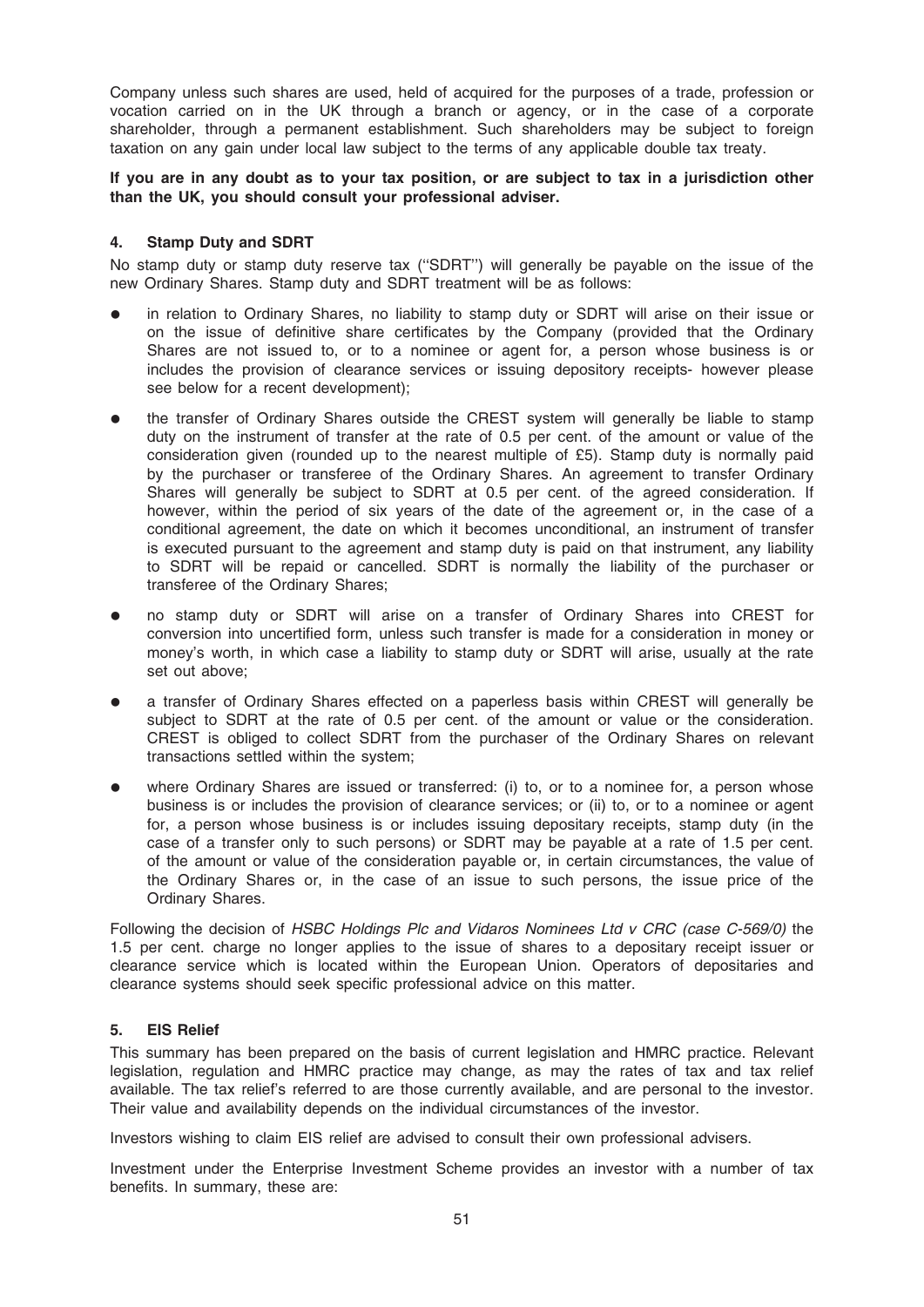## a. Income Tax Relief

Individuals can obtain income tax relief on the amount subscribed for shares (up to £1,000,000 in 2013/14) in one or more qualifying companies provided they are not connected with the issuing company. Husbands and wives can each subscribe up to £1,000,000, however, when considering whether an individual's shareholding exceeds the maximum proportion allowed under the EIS (30 per cent), that individual's shareholdings will be aggregated with shares held by his spouse, lineal ancestors and lineal descendants. To calculate the relief the amount subscribed is multiplied by 30 per cent. The relief is given against, and cannot exceed, the individual's income tax liability for the tax year in which the shares are issued unless the individual makes a carry back claim.

An investor will not be eligible for EIS income tax relief if he is connected with the company. Connection is by either acquiring or entitlement to acquire more than 30 per cent of the shares or by being an employee or paid director of the company.

However there is an exception for directors who are ''Business Angels''. Where an investor's only connection with the company is as director who receives no remuneration (and is not entitled to such remuneration) and the investor has not previously been involved in carrying on the trade the company is carrying on, an investment may qualify for income tax relief.

That relief is not withdrawn if the investor *subsequently* becomes a paid director, providing the remuneration is reasonable.

## b. Exemption from Capital Gains Tax (CGT)

Any capital gains realised on disposal after the three year period of the shares on which EIS income tax relief has been given and not withdrawn, are tax-free.

This relief is in addition to the initial income tax relief described in a. above

## c. Loss Relief against Income or Gains

Tax relief is available where there is a loss on a disposal of shares on which EIS income tax relief (see a. above) or CGT hold-over relief (see d. below) has been given. The amount of the loss (after taking account of any income tax relief initially obtained) can be set against the individual's gains or taxable income in the tax year in which disposal occurs.

### d. CGT Deferral Relief

To the extent to which a UK resident investor (including individuals and certain trustees) subscribes for qualifying shares, he can claim to defer paying tax on all or part of a chargeable gain. The gain may have arisen on the disposal of any asset or a previously deferred gain may have become chargeable to tax. Although under current legislation there is a limit of £1,000,000 for income tax relief and the exemption from CGT (see a. and b. above), there is no limit on the amount of gain which can be deferred. The subscription must be made and the shares issued within one year before or three years after the date of disposal which gives rise to the gain or the date when a previously deferred gain crystallises. The gain is deferred until there is a chargeable event such as a disposal of shares or an earlier breach of the EIS rules.

### e. Inheritance Tax

Provided a shareholder has owned shares in a qualifying trading company for at least two years and certain conditions are met, at the time of the transfer, 100 per cent. business property relief is available, which reduces the potential inheritance tax liability on such an investment to nil.

### f. Qualifying Company

In order for investors to be able to claim and keep EIS tax reliefs the company (or group, if applicable) issuing the shares must:

- not have gross assets in excess of £15,000,000 immediately before the share issue and £16,000,000 immediately after; and
- have fewer than 250 full time employees (or equivalent) at the time the shares are issued; and
- be carrying on a qualifying activity, or intend to carry on such an activity and commence to carry on the activity within 2 years of the time the shares are issued.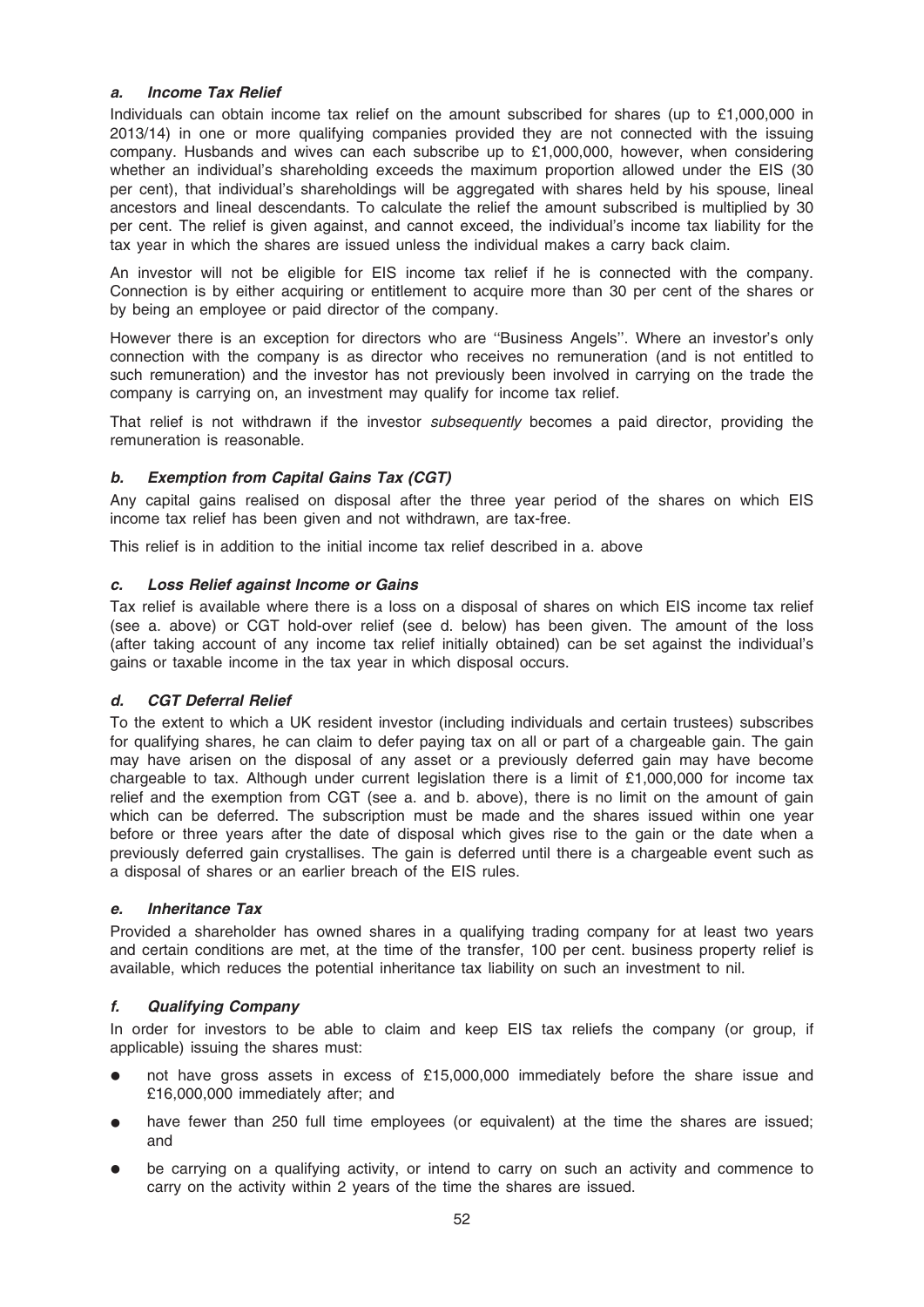Certain activities such as dealing in land, shares or securities, financial, leasing or letting, providing legal or accountancy services, developing property, farming and managing hotels or nursing homes do not qualify.

It should be noted that companies are not allowed to raise more than £5m in any 12 month period from EIS and VCTs. Investments from any or all of these schemes must fall within the £5m limit.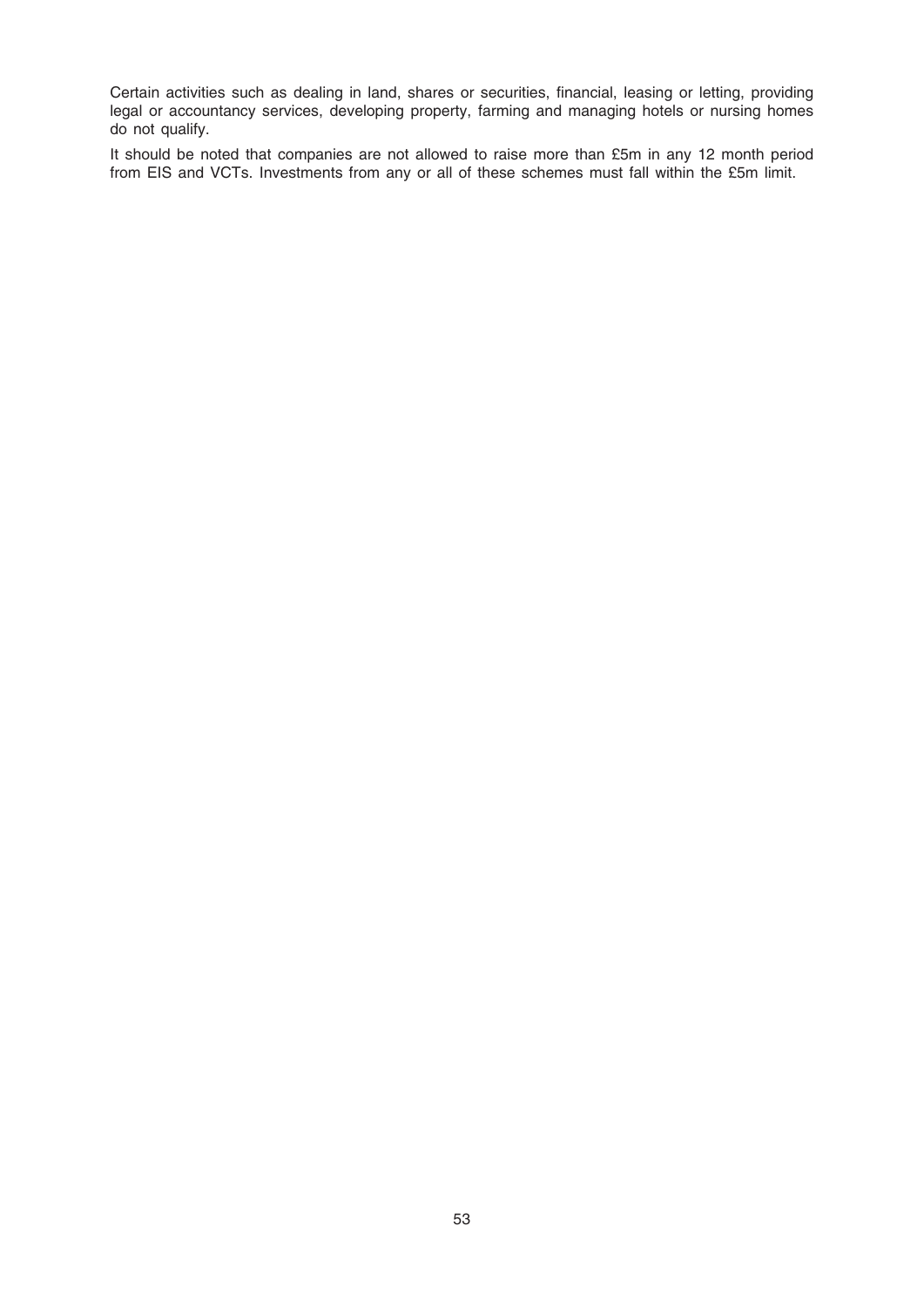# PART VI

# ADDITIONAL INFORMATION

### 1. Responsibility Statement

The Directors, whose names appear on page 5 of this document, and the Company, accept individual and collective responsibility for the information contained in this document including individual and collective responsibility for compliance with the AIM Rules. To the best of the knowledge and belief of the Company and the Directors (who have taken all reasonable care to ensure that such is the case), the information contained in this document is in accordance with the facts and does not omit anything likely to affect the import of such information.

In connection with this document, no person is authorised to give any information or make any representations other than as contained in this document and, if given or made, such information or representations must not be relied upon as having been so authorised.

#### 2. The Company

- 2.1. The Company was incorporated and registered in England and Wales, where it is domiciled, on 17 May 2013 with registered number 08535116 as a private limited company in the name of SHOO 773A Limited.
- 2.2. The registered office of the Company is at Kings Road House, 2 Kings Road, Windsor, Berkshire, SL4 2AG (Tel: +44(0) 1753 861777).
- 2.3. The accounting reference date of the Company is 31 March.
- 2.4. By special resolution dated 20 June 2013, the Company resolved to re-register as a public limited company and to change its name to Science in Sport plc.
- 2.5. The re-registration of the Company as a public limited company and its change of name to Science in Sport plc became effective on 25 June 2013.
- 2.6. The principal legislation under which the Company operates is the Act and the regulations made thereunder.
- 2.7. The liability of the Shareholders of the Company is limited.

### 3. Share Capital

- 3.1. The Company's shares are in registered form and are capable of transfer in both certificated form and uncertificated form.
- 3.2. The register of members for the Company will be maintained by the Company's registrars, Equiniti Limited, Aspect House, Spencer Road, Lancing, West Sussex, BN99 6DA.
- 3.3. As permitted under the Act, the Company does not have an authorised share capital.
- 3.4. At the date of incorporation, 1 Ordinary Share was issued to the subscriber, Shoosmiths Nominees Limited.
- 3.5. On 20 June 2013 Shoosmiths Nominees Limited transferred its 1 Ordinary Share to Stephen Moon.
- 3.6. On 20 June 2013, the Company passed the following resolutions:
	- 3.6.1. Resolution 1 as an ordinary resolution to authorise the Directors to allot shares in the Company up to £2,210,000 in nominal value provided that such authority shall (subject to limited exceptions), expire five years from the passing of the resolution save that the Company may before such expiry make an offer or agreement which would or might require shares to be allotted or rights to be granted after such expiry and the Directors may pursuant to such an offer or agreement, allot shares or grant rights to subscribe for or to convert any security into shares after such authority has expired in pursuance of such offer or agreement as if the authority had not expired;
	- 3.6.2. Resolution 2 as a special resolution which dis-applied Shareholders' pre-emption rights in relation to the allotment of shares for cash on a non pre-emptive basis up to an aggregate nominal amount of £2,210,000 provided that such authority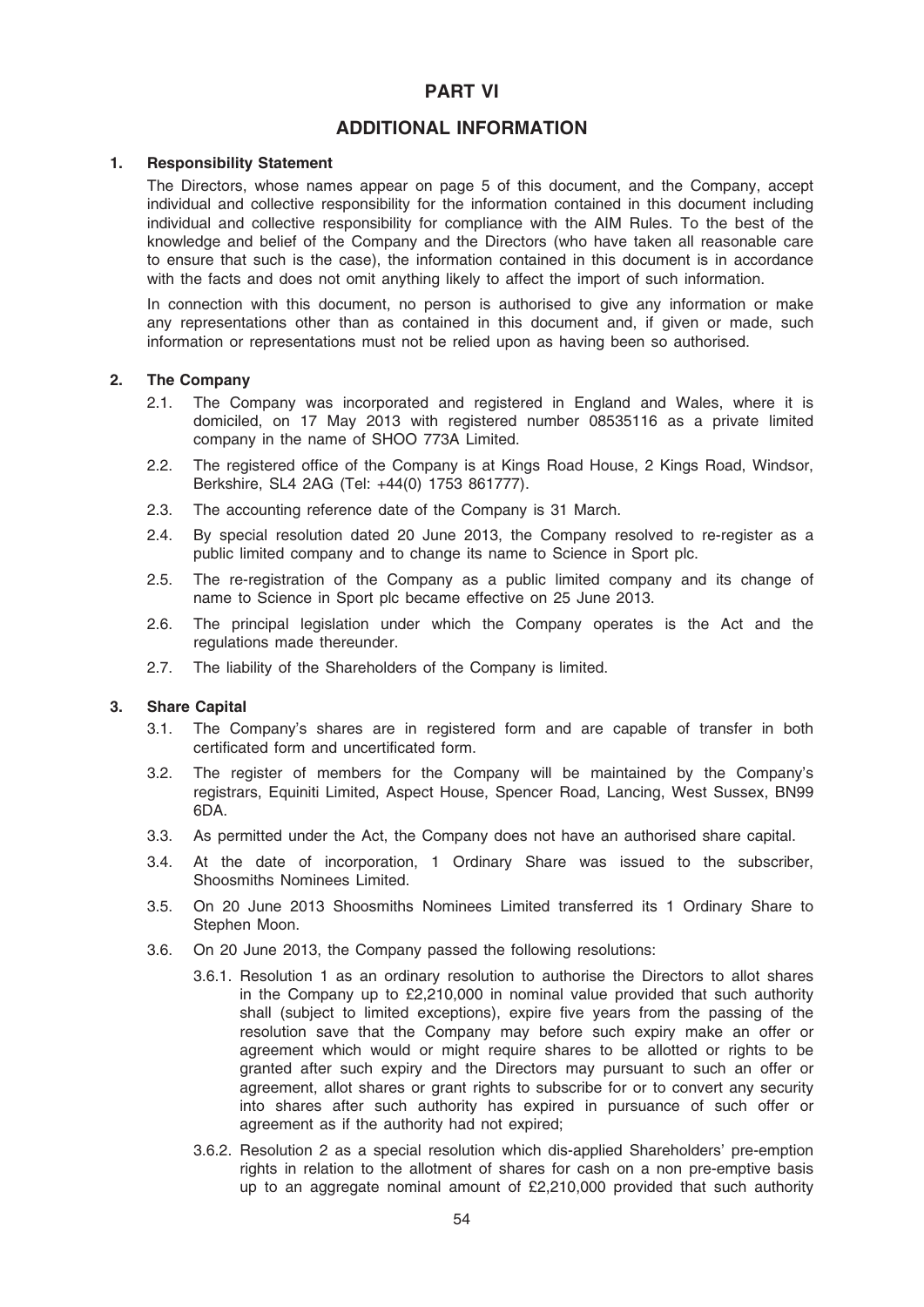shall (subject to limited exceptions), expire five years from the passing of the resolution save that the Company may before such expiry make an offer or agreement which would or might require shares to be allotted or rights to be granted after such expiry and the Directors may pursuant to such an offer or agreement, allot shares or grant rights to subscribe for or to convert any security into shares after such authority has expired in pursuance of such offer or agreement as if the authority had not expired;

- 3.6.3. Resolution 3 as a special resolution to adopt new articles of association of the Company;
- 3.6.4. Resolution 4 as a special resolution to re-register the Company as a public company under the Act; and
- 3.6.5. Resolution 5 as a special resolution to change the name of the Company to Science in Sport plc.
- 3.7 On 27 June 2013, the Company passed the following resolutions:
	- 3.7.1 Resolution 1 as an ordinary resolution to authorise the Directors to allot shares in the Company up to £3,255,877.8 in nominal value provided that such authority shall (subject to limited exceptions), expire five years from the passing of the resolution save that the Company may before such expiry make an offer or agreement which would or might require shares to be allotted or rights to be granted after such expiry and the Directors may pursuant to such an offer or agreement, allot shares or grant rights to subscribe for or to convert any security into shares after such authority has expired in pursuance of such offer or agreement as if the authority had not expired; and
	- 3.7.2 Resolution 2 as a special resolution which dis-applied Shareholders' pre-emption rights in relation to the allotment of shares for cash on a non pre-emptive basis up to an aggregate nominal amount of £3,255,877.8 provided that such authority shall (subject to limited exceptions), expire five years from the passing of the resolution save that the Company may before such expiry make an offer or agreement which would or might require shares to be allotted or rights to be granted after such expiry and the Directors may pursuant to such an offer or agreement, allot shares or grant rights to subscribe for or to convert any security into shares after such authority has expired in pursuance of such offer or agreement as if the authority had not expired.
- 3.8. On 20 June 2013, the Company allotted and issued 50,000 Redeemable Shares to Stephen Moon at a price of £1 per share.
- 3.9. As at 27 June 2013 (being the latest practicable date prior to the date of this document), the issued share capital of the Company was as follows:

|                                 |        | Nominal<br>Value     |
|---------------------------------|--------|----------------------|
|                                 |        | Number (£ per share) |
| <b>Issued and Fully Paid:</b>   |        |                      |
| <b>Ordinary Shares</b>          | 10     | 0.1                  |
| Issued and one quarter paid up: |        |                      |
| Redeemable Shares               | 50,000 | 1.0                  |

3.10. Pursuant to the terms of the Demerger Agreement and conditional upon the completion of the Demerger, the Company will on the Demerger Effective Date allot and issue to the holders of Ordinary Shares in the capital of Provexis up to 15,188,000 Ordinary Shares in consideration of the transfer to the Company by Provexis of the whole of the issued share capital of SiS which shall be issued to the holders of ordinary shares in the capital of Provexis in the same proportion in which they held such shares in Provexis.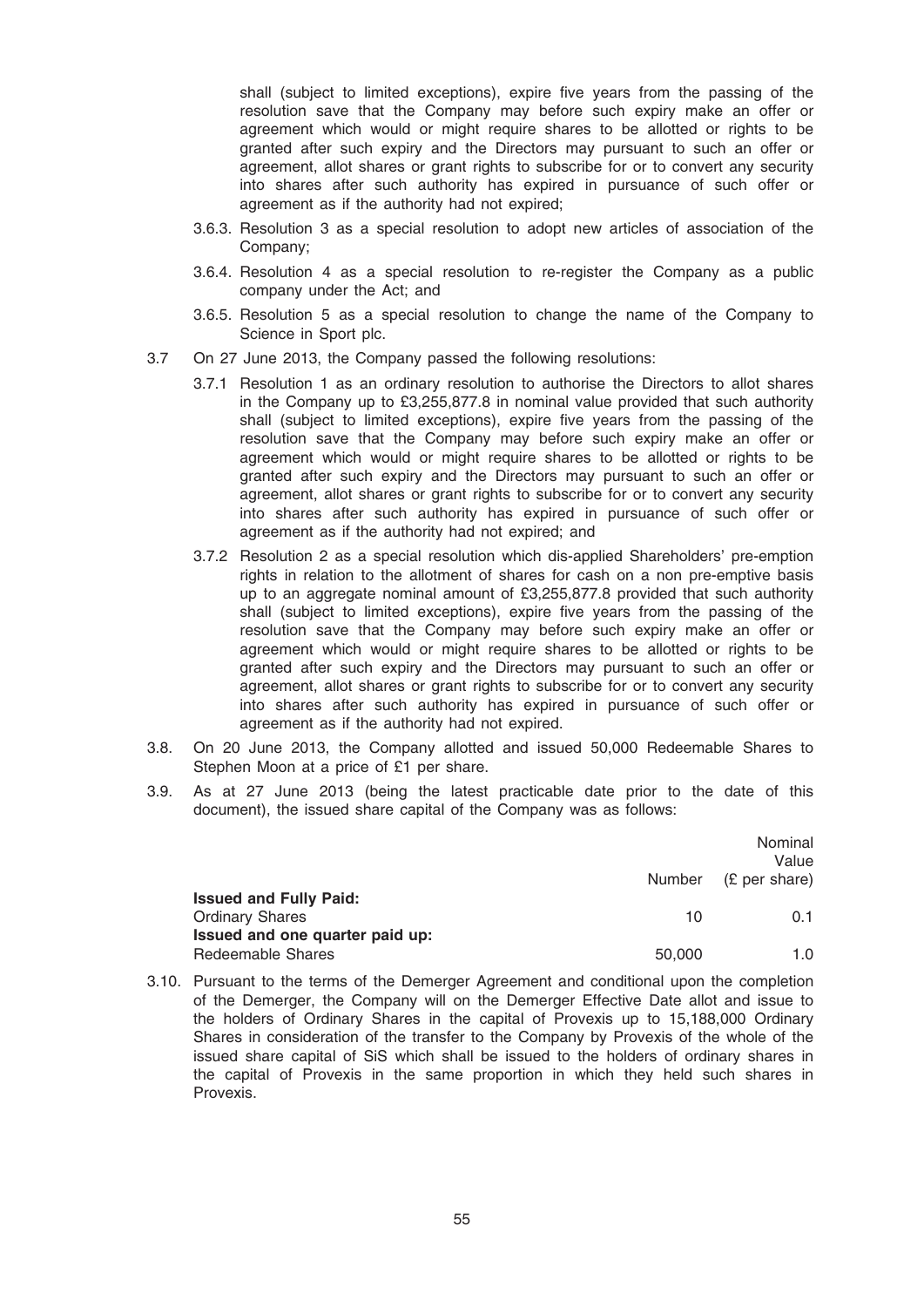3.11. The issued share capital of the Company immediately following Admission will be as follows:

> Number Nominal Value (£ per share)

### Issued and Fully Paid:

Ordinary 19,380,225 1,938,022.50

This assumes the redemption of the Redeemable Shares immediately following completion of the Demerger and prior to Admission.

- 3.12. As at 27 June 2013 (being the last practicable date prior to publication of this document), there are no options over Ordinary Shares. Details on options over Ordinary Shares that will be in place as at Admission or shortly thereafter are set out in paragraph 11 of this Part VI.
- 3.13. The Company has not issued any convertible loan notes.
- 3.14. Save as disclosed in paragraphs 3.4, 3.8, 3.10 and 3.12 of this Part VI and pursuant to the Placing Agreement described in paragraph 10.2 of this Part VI:
	- 3.14.1. no share or loan capital of the Company has been issued or been agreed to be issued fully or partly paid, either for cash or for consideration other than cash; and
	- 3.14.2. the Company has not granted any options, warrants or convertible loan notes over its shares or loan capital which remains outstanding or has agreed, conditionally or unconditionally, to grant any such options, warrants or convertible loan notes.
- 3.15. The provisions of section 561 of the Act (which confer on shareholders rights of preemption in respect of the allotment of equity securities which are, or are to be, paid up in cash other than by way of allotment to employees under an employee's share scheme as defined in section 1166 of the Act) will apply to the share capital of the Company to the extent not disapplied by a special resolution of the Company.
- 3.16. The Ordinary Shares will, on issue, rank for all dividends and other distributions (if any) declared or made or paid in respect of Ordinary Shares after the date of issue and will otherwise rank pari passu in all respects with the existing Ordinary Shares.
- 3.17. There are no Ordinary Shares which are held by, or on behalf of, the Company.
- 3.18. The International Security Identification Number for the Ordinary Shares to be admitted to trading on AIM is GB00BBPV5329.

### 4. Articles of Association

The Articles contain provisions, inter alia, to the following effect:

#### 4.1. Objects

4.1.1. The Articles contain no specific restriction on the Company's objects and therefore, by virtue of section 31(1) of the Act, the Company's objects are unlimited.

#### 4.2. General Meetings

4.2.1. The Board may convene a general meeting whenever it thinks fit and general meetings shall also be convened by the board on a members' requisition in accordance with section 303 and 304 of the Act or, in default, may be convened by the members requisitioning such a meeting in accordance with section 305 of the Act. All business that is transacted at a general meeting shall be deemed as special, with the exception of declaring a dividend, the consideration of the annual accounts and the reports of the directors and auditors on those accounts, the appointment of directors in place of those retiring, and the appointment (when special notice of the resolution for such appointment is not required by the Act) and the fixing of the remuneration of the Auditors or the determination of the manner in which such remuneration is to be fixed.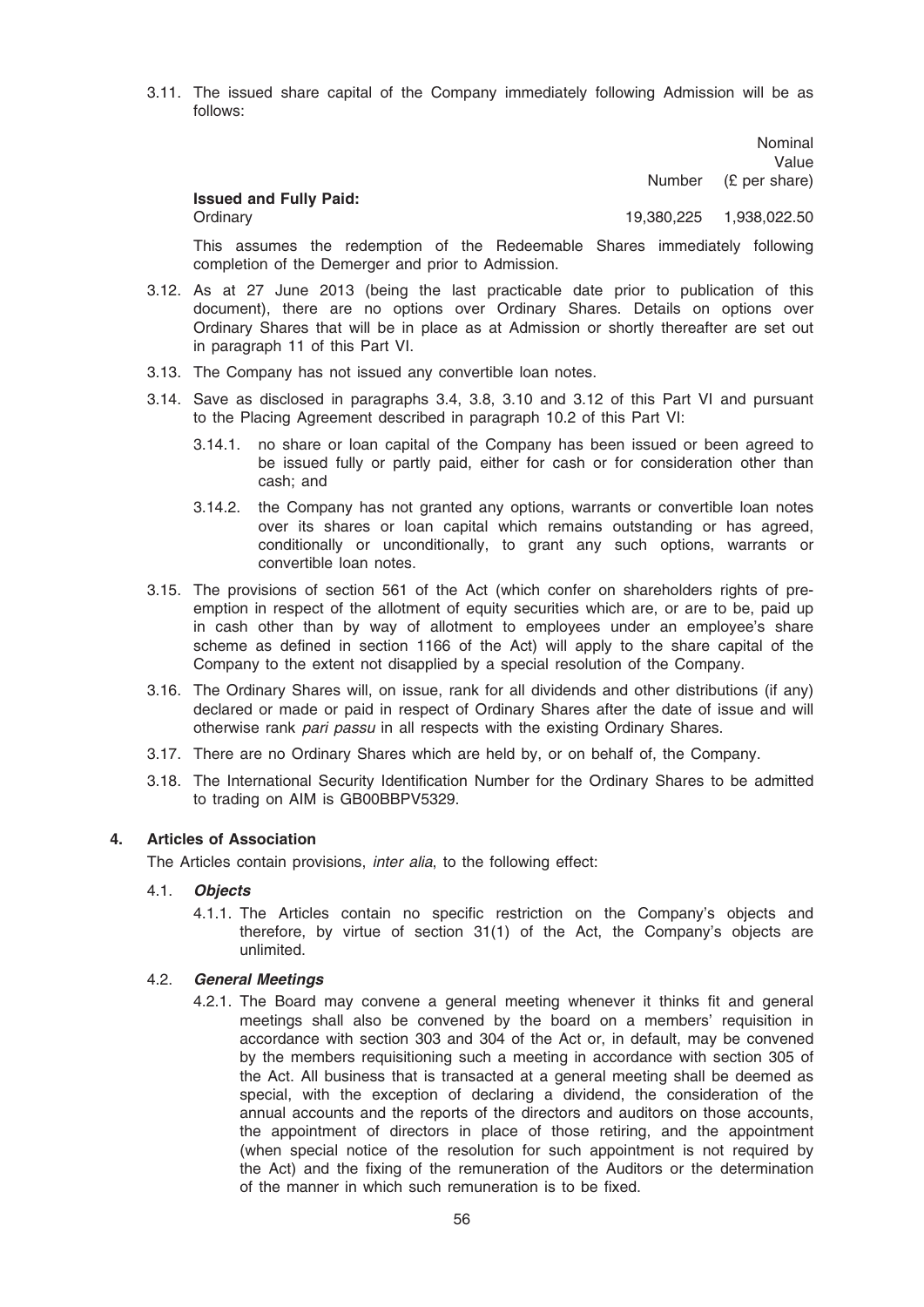- 4.2.2. A general meeting of the Company shall be called by notice of:
	- 4.2.2.1. in the case of an annual general meeting, at least twenty-one clear days; or
	- 4.2.2.2. in any other case, at least fourteen clear days.
- 4.2.3. Notwithstanding that a meeting of the Company is convened by shorter notice than that specified in the Articles, it shall be deemed to have been properly convened if it is so agreed:
	- 4.2.3.1. in the case of an annual general meeting, by all the members entitled to attend and vote at the meeting; and
	- 4.2.3.2. in the case of any other meeting, by a majority in number of the members having a right to attend and vote at the meeting, being a majority together holding not less than 95 per cent. in nominal value of the shares giving that right.
- 4.2.4. The accidental omission to give any notice of a meeting or the accidental omission to send any document relating to any meeting to, or the non-receipt of any such notice or document by, any person entitled to receive the notice or document shall not invalidate the proceedings at that meeting.
- 4.2.5. If the Board, in its absolute discretion, considers that it is impractical or unreasonable for any reason to hold a general meeting on the date or at the time or place specified in the notice calling the general meeting, it may postpone the general meeting to another date, time and/or place. When a meeting is so postponed, notice of the date, time and place of the postponed meeting shall be placed in at least two national newspapers in the United Kingdom. Notice of the business to be transacted at such postponed meeting shall not be required.
- 4.2.6. No business shall be transacted at any general meeting unless a quorum is present when the meeting proceeds to business, but the absence of a quorum shall not preclude the choice or appointment of a chairman which shall not be treated as part of the business of the meeting. Save as otherwise provided by the Articles, two members present in person or by proxy and entitled to vote shall be a quorum for all purposes.
- 4.2.7. The chairman (if any) of the Board shall preside as chairman at every general meeting. If there is no chairman, or if at any general meeting the chairman is not present within five minutes after the time appointed for the commencement of the meeting, or if the chairman is unwilling to act as chairman, the directors present shall choose one of their number to act, or if one director only is present he shall preside as chairman if willing to act. If no director is present, or if each of the directors present declines to take the chair, the persons present and entitled to vote shall appoint one of their number to be chairman.
- 4.2.8. Each Director shall be entitled to attend and speak at any general meeting of the Company and at any separate general meeting of the holders of any class of shares in the Company. The chairman of the general meeting may invite any person to attend and speak at any general meeting of the Company whom the chairman of the general meeting considers to be equipped by knowledge or experience of the Company's business to assist in the deliberations of the meeting.

### 4.3. Share capital

- 4.3.1. The rights of the Ordinary Shares and the limitations and restrictions to which each are subject are as follows:
	- 4.3.1.1. subject to the rights of any other class of shares and to the provisions of the Act the profits of the Company available for distribution and resolved to be distributed shall be paid as a dividend to the holders of the Ordinary Shares according to the number of shares held by each such holder; and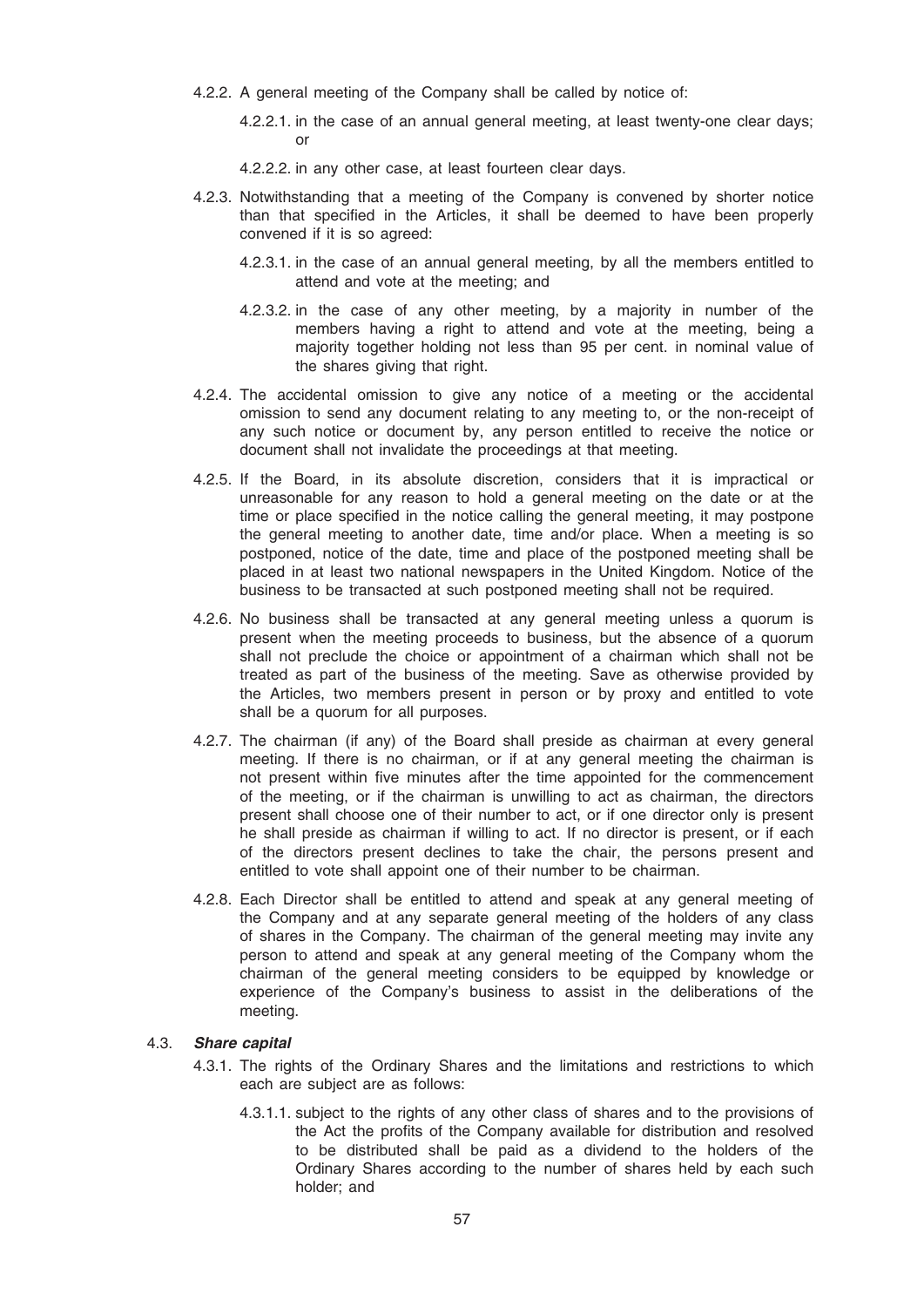4.3.1.2. on a return of capital (except on a purchase of shares), the assets of the Company available for distribution amongst the members shall be used to repay to the holders of the Ordinary Shares the amounts paid up on those shares. The assets remaining after such repayment shall belong to and be distributed amongst the holders of the Ordinary Shares in proportion to the number of such shares held by them respectively.

## 4.4. Rights attached to shares

4.4.1. Subject to the provisions of the Act and to any rights conferred on the holders of any other shares, any share may be issued with or have attached to it such rights (including preferred, deferred or other special rights) and restrictions, whether in regard to dividend, voting, return of capital or otherwise as the Company may by ordinary resolution decide or, if no such resolution has been passed or so far as the resolution does not make specific provision, as the Board may decide.

## 4.5. Redeemable shares

4.5.1. Subject to the provisions of the Act and to any rights conferred on the holders of any other shares, the Company may issue shares which are to be redeemed at the option of the Company or the holder, and the Board may determine the terms, conditions and manner of the redemption of any such shares.

## 4.6. Voting rights

- 4.6.1. Subject to any special terms as to voting upon which any shares may be issued or may for the time being be held and to any other provisions of the Articles, on a show of hands every member who is present in person at a general meeting of the Company shall have one vote, and on a poll every member who is present in person or by proxy shall have one vote for every share of which he is the holder.
- 4.6.2. At any general meeting a resolution put to the vote of the meeting shall be decided on a show of hands unless a poll is properly demanded. A poll may not be demanded on a vote to elect a chairman of a meeting nor on a vote to adjourn a meeting, unless the chairman of the meeting demands a poll. Subject to the Act, a poll may be demanded by:
	- 4.6.2.1. the chairman of the meeting;
	- 4.6.2.2. at least five members present in person or by proxy and entitled to vote;
	- 4.6.2.3. any member or members present in person or by proxy and representing in the aggregate not less than one-tenth of the total voting rights of all the members having the right to attend and vote at the meeting; or
	- 4.6.2.4. any member or members present in person or by proxy and holding shares conferring a right to attend and vote at the meeting on which there have been paid up sums in the aggregate equal to not less than one-tenth of the total sum paid up on all the shares conferring that right.

# 4.7. Suspension of rights

- 4.7.1. Where the holder of any shares in the Company, or any other person appearing to be interested in those shares, fails to comply within the relevant period with any statutory notice in respect of those shares, the Company may give the holder of those shares a further notice (a ''restriction notice'') to the effect that from the service of the restriction notice those shares in relation to which the failure to comply relates, or such of them as the Board may determine (''the restricted shares'') will be subject to some or all of the relevant restrictions, and from service of the restriction notice those restricted shares shall, notwithstanding any other provision of the Articles, be subject to those relevant restrictions accordingly.
- 4.7.2. If after the service of a restriction notice in respect of any restricted shares the Board is satisfied that all information required by any statutory notice relating to those restricted shares or any of them from their holder or any other person appearing to be interested in the restricted shares has been supplied, the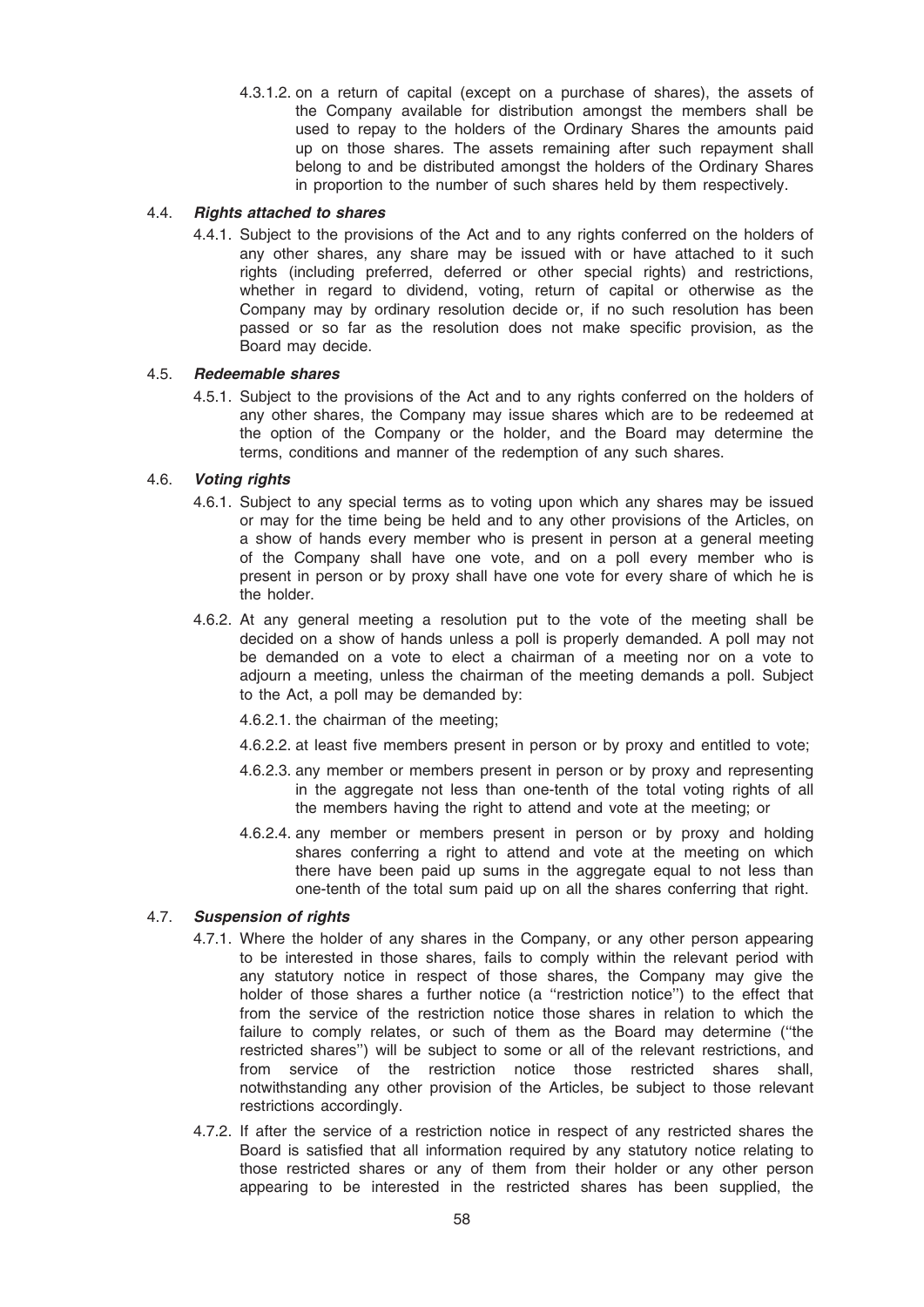Company shall, within seven days, cancel the restriction notice. The Company may at any time at its discretion cancel any restriction notice whether in whole or in part or exclude any of the restricted shares from it. A restriction notice shall automatically cease to have effect in respect of any restricted shares transferred where the transfer is pursuant to an arm's length sale of those shares.

- 4.7.3. Where any restriction notice is cancelled or ceases to have effect in relation to any restricted shares, any moneys relating to those shares which were withheld by reason of that notice shall be paid without interest to the person who would but for the notice have been entitled to them or as he may direct.
- 4.7.4. Any new shares in the Company issued in respect of any restricted shares shall also be subject to the restriction notice, and the Board may make any right to an allotment of the new shares subject to restrictions corresponding to those which will apply to those shares by reason of the restriction notice when such shares are issued.
- 4.7.5. Any holder of shares on whom a restriction notice has been served may at any time request the Company to give in writing the reason why the restriction notice has been served, or why it remains uncancelled, and within fourteen days of receipt of such a notice the Company shall give that information accordingly.
- 4.7.6. If a statutory notice is given by the Company to a person appearing to be interested in any share, a copy shall at the same time be given to the holder, but the failure or omission to do so or the non-receipt of the copy by the holder shall not invalidate such notice.

## 4.8. Variation of rights

4.8.1. If, at any time, the share capital of the Company is divided into different classes of shares, all or any of the rights attached to any class of shares issued may, subject to the provisions of the Act, from time to time (whether or not the Company is being wound-up) be modified, abrogated or varied either with the consent in writing of the holders of not less than three-fourths in nominal value of the issued shares of that class or with the sanction of a resolution passed at a separate general meeting of the holders of those shares.

### 4.9. Transfer of shares

4.9.1. Subject to such of the restrictions of the Articles as may be applicable:

- 4.9.1.1. any member may transfer all or any of his uncertificated shares by means of a relevant system in such manner provided for, and subject as provided in the Uncertificated Securities Regulations and the rules of any relevant system, and accordingly no provision of the Articles shall apply in respect of an uncertificated share to the extent that it requires or contemplates the effecting of a transfer by an instrument in writing or the production of a certificate for the share to be transferred; and
- 4.9.1.2. any member may transfer all or any of his certificated shares by an instrument of transfer in writing in any usual form or in any other form which the Board may approve.

## 4.10. Uncertificated shares

4.10.1. Pursuant and subject to the Uncertificated Securities Regulations, the Board may permit title to shares of any class to be evidenced otherwise than by a certificate and title to shares of such a class to be transferred by means of a relevant system and may make arrangements for a class of shares (if all shares of that class are in all respects identical) to become a participating class. Title to shares of a particular class may only be evidenced otherwise than by a certificate where that class of shares is for the time being a participating class. The Board may also, subject to compliance with the Uncertificated Securities Regulations and the rules of any relevant system, determine at any time that title to any class of shares may from a date specified by the Board no longer be evidenced otherwise than by a certificate or that title to such a class shall cease to be transferred by means of any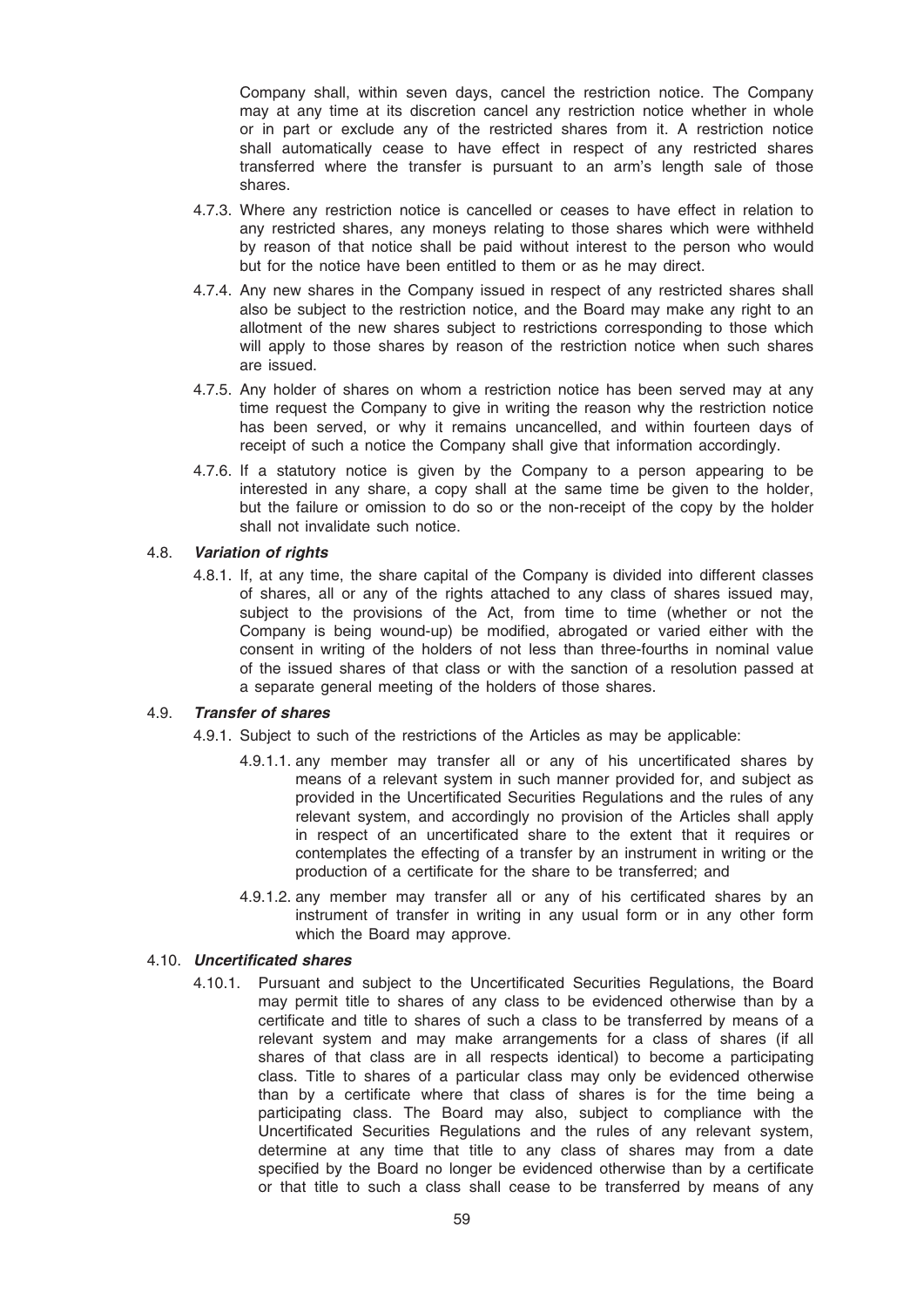particular relevant system. For the avoidance of doubt, shares which are uncertificated shares shall not be treated as forming a class which is separate from certificated shares with the same rights.

- 4.10.2. In relation to a class of shares which is, for the time being, a participating class and for so long as it remains a participating class, no provision of the Articles shall apply or have effect to the extent that it is inconsistent in any respect with:
	- 4.10.2.1. the holding of shares of that class in uncertificated form;
	- 4.10.2.2. the transfer of title to shares of that class by means of a relevant system; and
	- 4.10.2.3. any provision of the Uncertificated Securities Regulations.
- 4.10.3. Shares of a class which is for the time being a participating class may be changed from uncertificated to certificated form, and from certificated to uncertificated form, in accordance with and subject as provided in the Uncertificated Securities Regulations and the rules of any relevant system, and the Board shall record on the register that the shares are held in certificated or uncertificated form as appropriate, provided that the Company may, by notice in writing to the holder concerned, require the holder of a particular uncertificated share or shares to change such share or shares into certificated form within such period, being not less than 7 days, specified in the notice or take such other steps in the name of the holder as may be necessary to transfer the share.

## 4.11. Alteration of share capital

- 4.11.1. The Company may from time to time by ordinary resolution:
	- 4.11.1.1. increase its share capital by such sum to be divided into shares of such amount as the resolution shall prescribe. All new shares shall be subject to the provisions of the Articles with reference to allotment, payment of calls, forfeiture, lien, transfer and transmission and otherwise;
	- 4.11.1.2. consolidate and divide all or any of its share capital into shares of larger amount than its existing shares:
	- 4.11.1.3. sub-divide its shares or any of them into shares of smaller amount provided that:
		- 4.11.1.3.1. in the sub-division the proportion between the amount paid and the amount, if any, unpaid on each reduced share shall be the same as it was in the case of the share from which the reduced shares is derived; and
		- 4.11.1.3.2. the resolution whereby any share is sub-divided may determine that, as between the shares resulting from the sub-division, any of them may be given any preference or advantage or be subject to any restriction as regards dividend, capital, voting or otherwise over the others or any other of such shares; and
	- 4.11.1.4. cancel any shares which, at the date of the passing of the resolution, have not been taken or agreed to be taken by any person and diminish the amount of its share capital by the amount of the shares so cancelled.
- 4.11.2. Subject to any direction by the Company in general meeting, whenever, as a result of a consolidation or division of shares, any members would become entitled to fractions of a share, the Board may deal with the fractions as it thinks fit and in particular may sell the shares representing the fractions for the best price reasonably obtainable to any person (including, subject to the provisions of the Act, the Company) and pay and distribute the net proceeds of sale in due proportion among those members entitled to such shares (except that if the amount due to a person is less than £3, or such other sum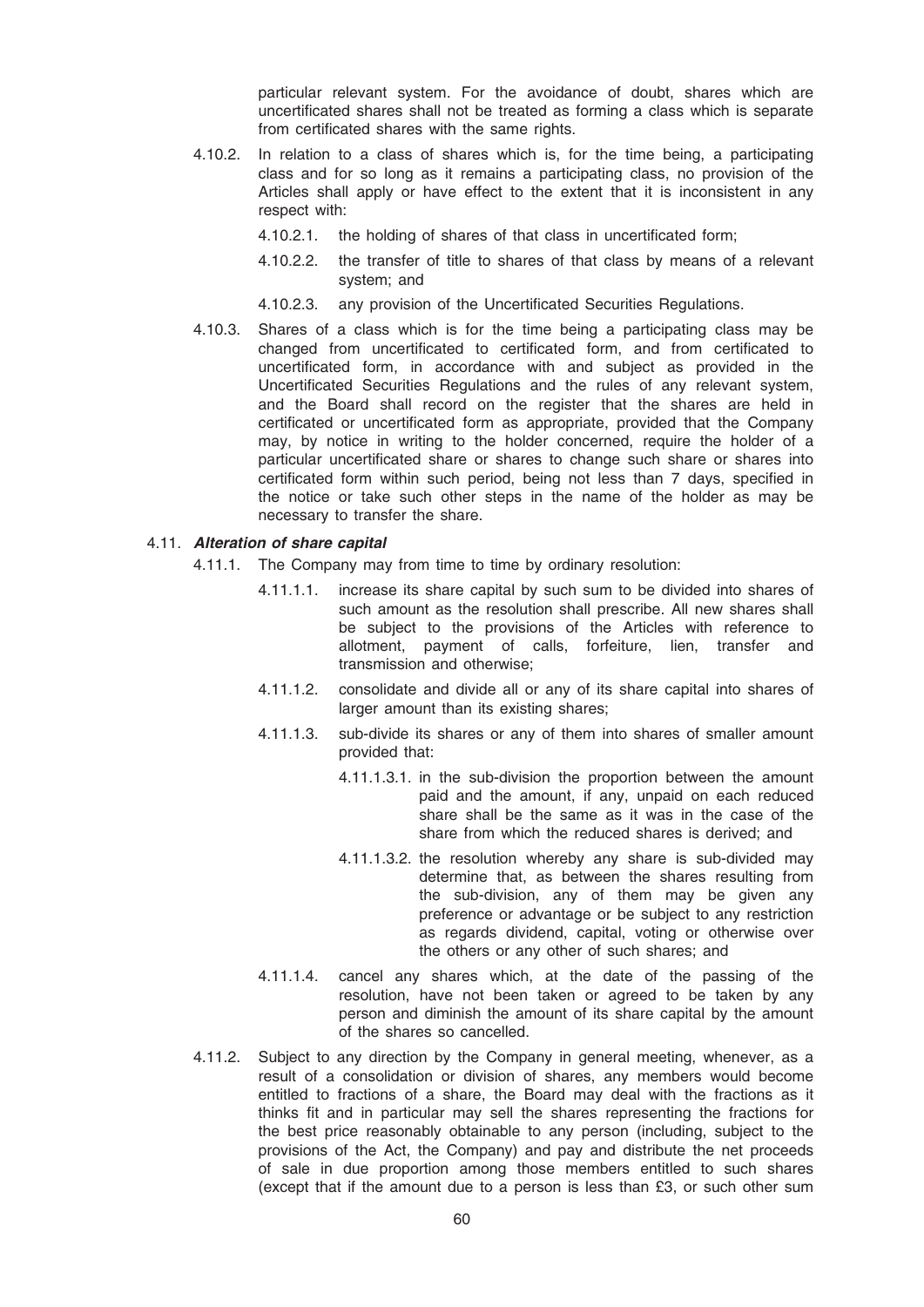as the Board may decide, the sum may be retained for the benefit of the Company). The Board may, in respect of certificated shares, authorise some person to execute a transfer in respect of or deliver the shares sold on behalf of the members so entitled, or, in respect of uncertificated shares, nominate any person to transfer such shares in accordance with the facilities and requirements of the relevant system concerned or, in either case, in accordance with the directions of the purchaser thereof and may cause the name of the transferee(s) to be entered in the register as the holder(s) of the shares comprised in such transfer. The person(s) to whom any shares are transferred or delivered shall not be bound to see to the application of the purchase money nor shall his title to the shares be affected by any irregularity in, or invalidity of, the proceedings relating to the sale

4.11.3. Subject to the provisions of the Act, the Company may by special resolution reduce its share capital, any capital redemption reserve, any share premium account or any other undistributable reserve in any way.

## 4.12. Dividends

- 4.12.1. Subject to the provisions of the Act, the Company may by ordinary resolution from time to time declare dividends in accordance with the respective rights of the members, but no dividend shall exceed the amount recommended by the Board.
- 4.12.2. Except in so far as the rights attaching to, or the terms of issue of, any shares otherwise provide:
	- 4.12.2.1. all dividends shall be declared and paid according to the amounts paid up on the shares in respect of which the dividend is paid, but no amount paid up on a share in advance of calls shall be treated as paid up on the share;
	- 4.12.2.2. all dividends shall be apportioned and paid pro rata according to the amounts paid up on the shares during any portion or portions of the period in respect of which the dividend is paid; and
	- 4.12.2.3. dividends may be declared or paid in any currency.
- 4.12.3. The Board may agree with any member that dividends which may at any time or from time to time be declared or become due on his shares in one currency shall be paid or satisfied in another, and may agree the basis of conversion to be applied and how and when the amount to be paid in the other currency shall be calculated and paid and for the Company or any other person to bear any costs involved.

### 4.13. Appointment of directors

- 4.13.1. Unless otherwise determined by ordinary resolution of the Company, the directors (disregarding alternate directors) shall be not less than two nor more than twelve in number.
- 4.13.2. No person shall be disqualified from being appointed a director, and no director shall be required to vacate that office, by reason only of the fact that he has attained the age of seventy years or any other age nor shall it be necessary by reason of his age to give special notice under the Act of any resolution. Where the Board convenes any general meeting of the Company at which (to the knowledge of the Board) a director will be proposed for appointment or re-appointment who at the date for which the meeting is convened will have attained the age of seventy years or more, the Board shall give notice of his age in years in the notice convening the meeting or in any document accompanying the notice, but the accidental omission to do so shall not invalidate any proceedings, or any appointment or re-appointment of that director, at that meeting.
- 4.13.3. No shareholding qualification for directors shall be required. A director who is not a member shall nevertheless be entitled to receive notice of and attend and speak at all general meetings of the Company and all separate general meetings of the holders of any class of shares in the capital of the Company.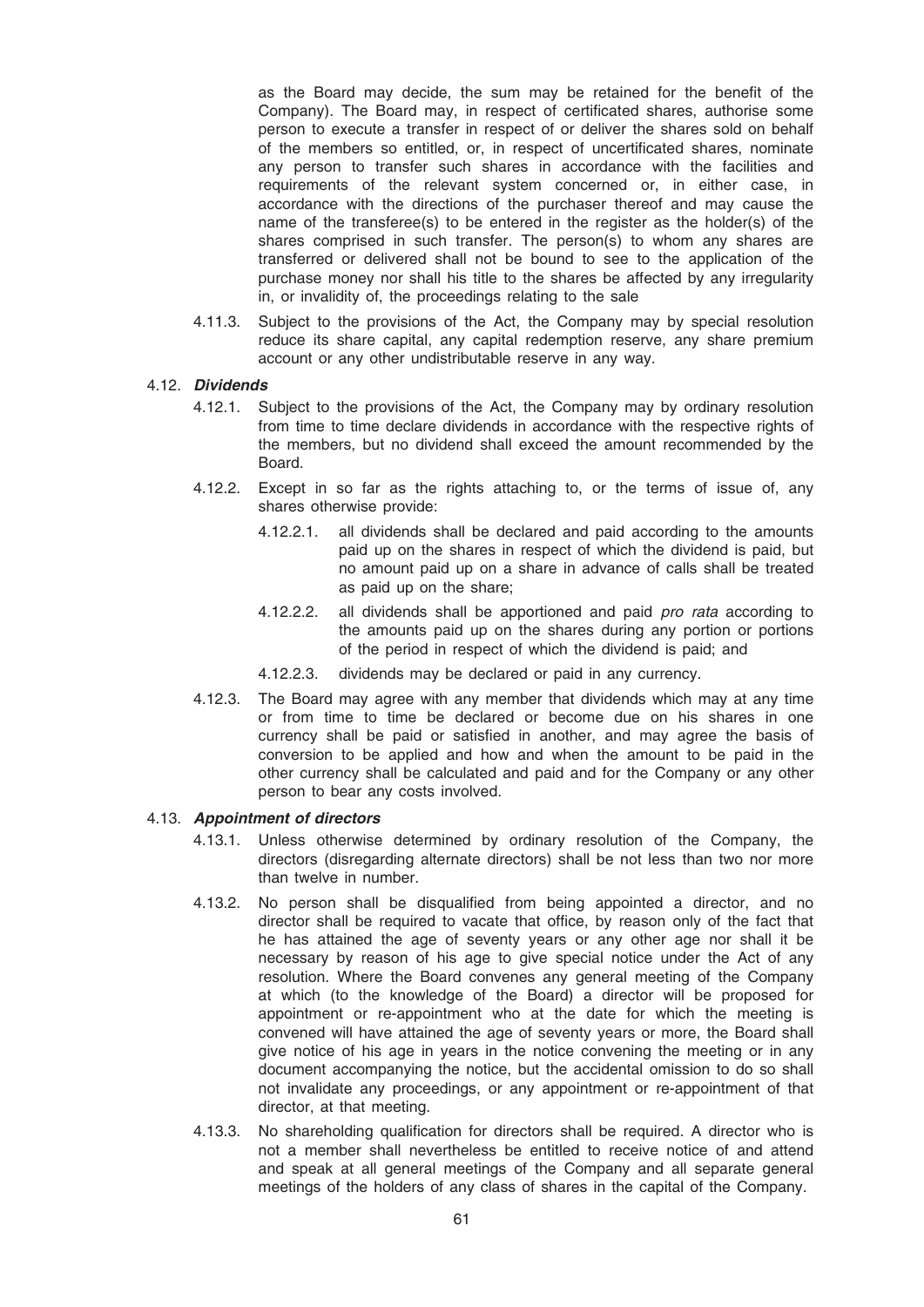- 4.13.4. Subject to the provisions of the Articles, the Company may by ordinary resolution appoint any person who is willing to act to be a director, either to fill a vacancy or as an addition to the existing board, but so that the total number of directors shall not at any time exceed any maximum number fixed by or in accordance with the Articles.
- 4.13.5. Without prejudice to the power of the Company in general meeting pursuant to any of the provisions of the Articles to appoint any person to be a director, the Board may appoint any person who is willing to act to be a director, either to fill a vacancy or as an addition to the existing board, but so that the total number of directors shall not at any time exceed any maximum number fixed by or in accordance with the Articles. Any director so appointed shall hold office only until the next annual general meeting and shall then be eligible for election but shall not be taken into account in determining the directors or the number of directors who are to retire by rotation at that meeting.

## 4.14. Remuneration of directors

- 4.14.1. The directors shall be paid out of the funds of the Company fees for their services as directors such sums (if any) as may from time to time be determined by the Board, provided that the aggregate of all fees so paid to directors (excluding amounts payable under any other provision of the Articles) shall not exceed £250,000 per annum or such higher amount as may from time to time be decided by ordinary resolution of the Company and such remuneration shall be divided between the directors as they shall agree or, failing agreement, equally. Such remuneration shall be deemed to accrue from day to day.
- 4.14.2. Any director who performs services which in the opinion of the Board or any committee authorised by the Board go beyond the ordinary duties of a director may be paid such extra remuneration (whether by way of salary, commission, participation in profits or otherwise) as the Board or any committee authorised by the Board may in its discretion decide in addition to any remuneration provided for by or pursuant to the Articles.
- 4.14.3. Each director may be paid his reasonable travelling, hotel and incidental expenses properly incurred by him in attending and returning from meetings of the Board or committees of the Board or general meetings of the Company or any other meeting which as a director he is entitled to attend and shall be paid all other costs and expenses properly and reasonably incurred by him in the conduct of the Company's business or in the discharge of his duties as a director.
- 4.14.4. The Board or any committee authorised by the Board may exercise all the powers of the Company to provide benefits, either by the payment of gratuities or pensions or by insurance or in any other manner whether similar to the foregoing or not, for any director or former director or the relations, connected persons or dependants of any director or former director provided that no benefits (except such as may be provided for by any other article) may be granted to or in respect of a director or former director who has not been employed by, or held an executive office or place of profit under, the Company or any body corporate which is or has been its subsidiary undertaking or any predecessor in business of the Company or any such body corporate without the approval of an ordinary resolution of the Company. No director or former director shall be accountable to the Company or the members for any benefit provided and the receipt of any such benefit shall not disqualify any person from being or becoming a director of the Company.

### 4.15. Removal of directors

4.15.1. At every annual general meeting one-third of the directors or, if their number is not three or any multiple of three, then the number nearest to and less than one-third shall retire from office but, if there are fewer than three directors they shall all retire.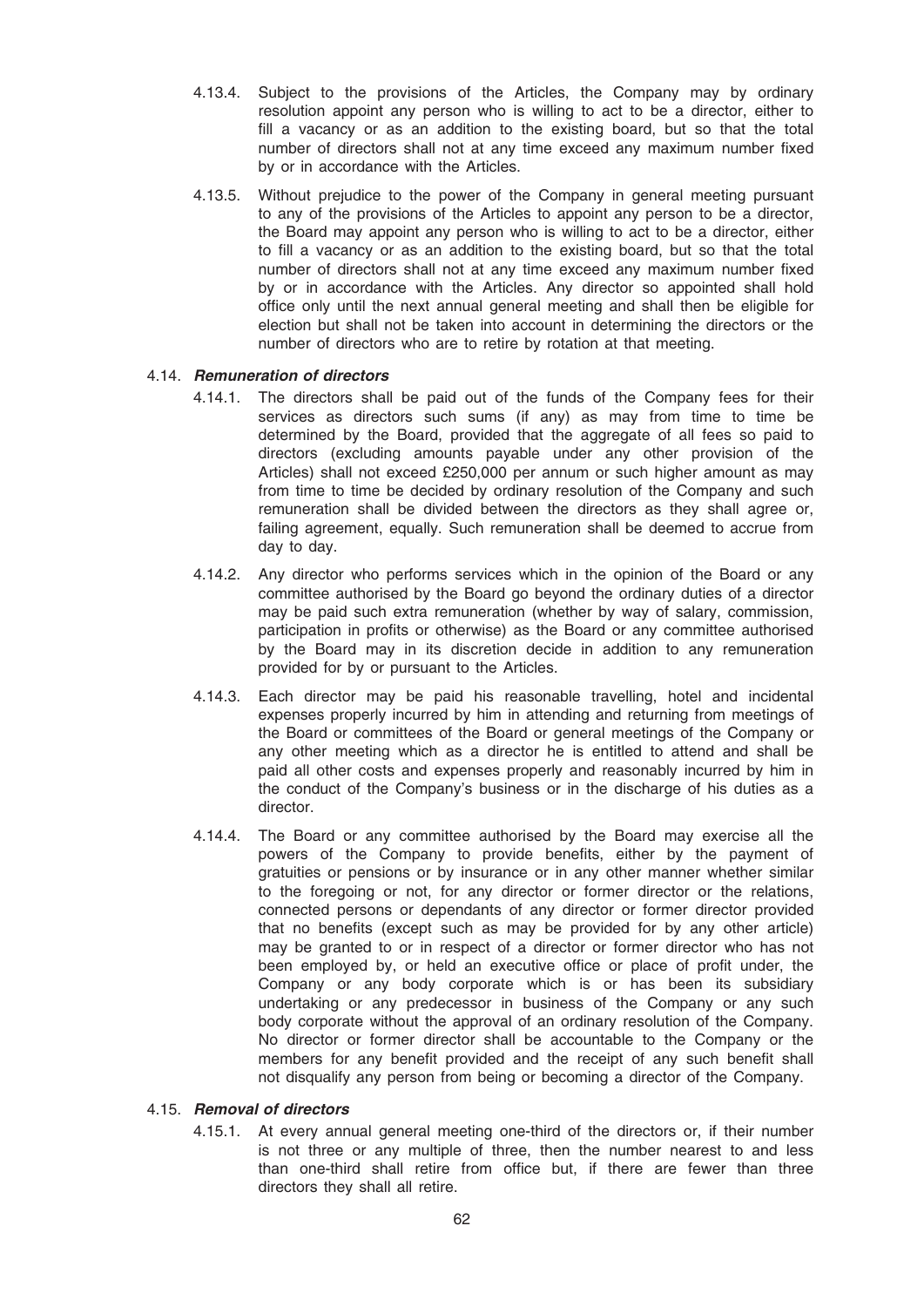- 4.15.2. Subject to the provisions of the Act and of the Articles, the directors to retire by rotation on each occasion shall be those who have been directors for three years and subject thereto, those who have been longest in office since their last appointment or reappointment but, as between persons who became or were last reappointed directors on the same day, those to retire shall (unless they otherwise agree among themselves) be determined by lot. The directors to retire on each occasion (both as to number and identity) shall be determined by the composition of the Board at start of business on the date of the notice convening the annual general meeting and no director shall be required to retire or be relieved from retiring by reason of any change in the number or identity of the directors after that time on the date of the notice but before the close of the meeting.
- 4.15.3. Subject to the provisions of the Articles, the Company at the meeting at which a director retires by rotation may fill the vacated office and in default the retiring director shall, if willing to continue to act, be deemed to have been reappointed, unless at such meeting it is expressly resolved not to fill the vacated office or unless a resolution for the re-appointment of that director has been put to the meeting and lost.
- 4.15.4. The Company may by ordinary resolution, of which special notice has been given in accordance with the provisions of the Act, remove any director before the expiration of his period of office notwithstanding the Articles and any agreement between the Company and the director. Such removal shall be without prejudice to any claim such director may have for damages for breach of any contract of service between him and the Company. The Company may (notwithstanding the Articles and any agreement between the Company and the director) by ordinary resolution appoint another person who is willing to act to be a director in place of a director removed from office under this article. Any person so appointed shall be treated, for the purpose of determining the time at which he or any other director is to retire, as if he had become a director on the day on which the person in whose place he is appointed was last appointed or re-appointed a director.

#### 4.16. Directors interest and conflicts

- 4.16.1. The Board may, in accordance with the Articles, authorise a matter proposed to it which would, if not authorised, involve a breach by a director of his duty under section 175 of the Act to avoid a situation in which he has, or can have, a direct or indirect interest that conflicts, or possibly may conflict, with the Company's interests.
- 4.16.2. Any authorisation shall be effective only if:
	- 4.16.2.1. it is given in accordance with the requirements of the Act;
	- 4.16.2.2. in the case of an authorisation given at a meeting of the Board:
		- 4.16.2.2.1. any requirement as to quorum at the meeting at which the matter is considered is met without counting the director in question or any other director who has a direct or indirect interest in the matter being authorised (each such other director being an ''Other Interested director''); and
		- 4.16.2.2.2. the matter has been agreed to without the director in question or any Other Interested director voting or would have been agreed to if their votes had not been counted; and
	- 4.16.2.3. in the case of an authorisation given by resolution in writing:
		- 4.16.2.3.1. the resolution is signed by all the directors; and
		- 4.16.2.3.2. the number of directors that sign the resolution (disregarding the director in question and any Other Interested director) is not less than the number required to form a quorum.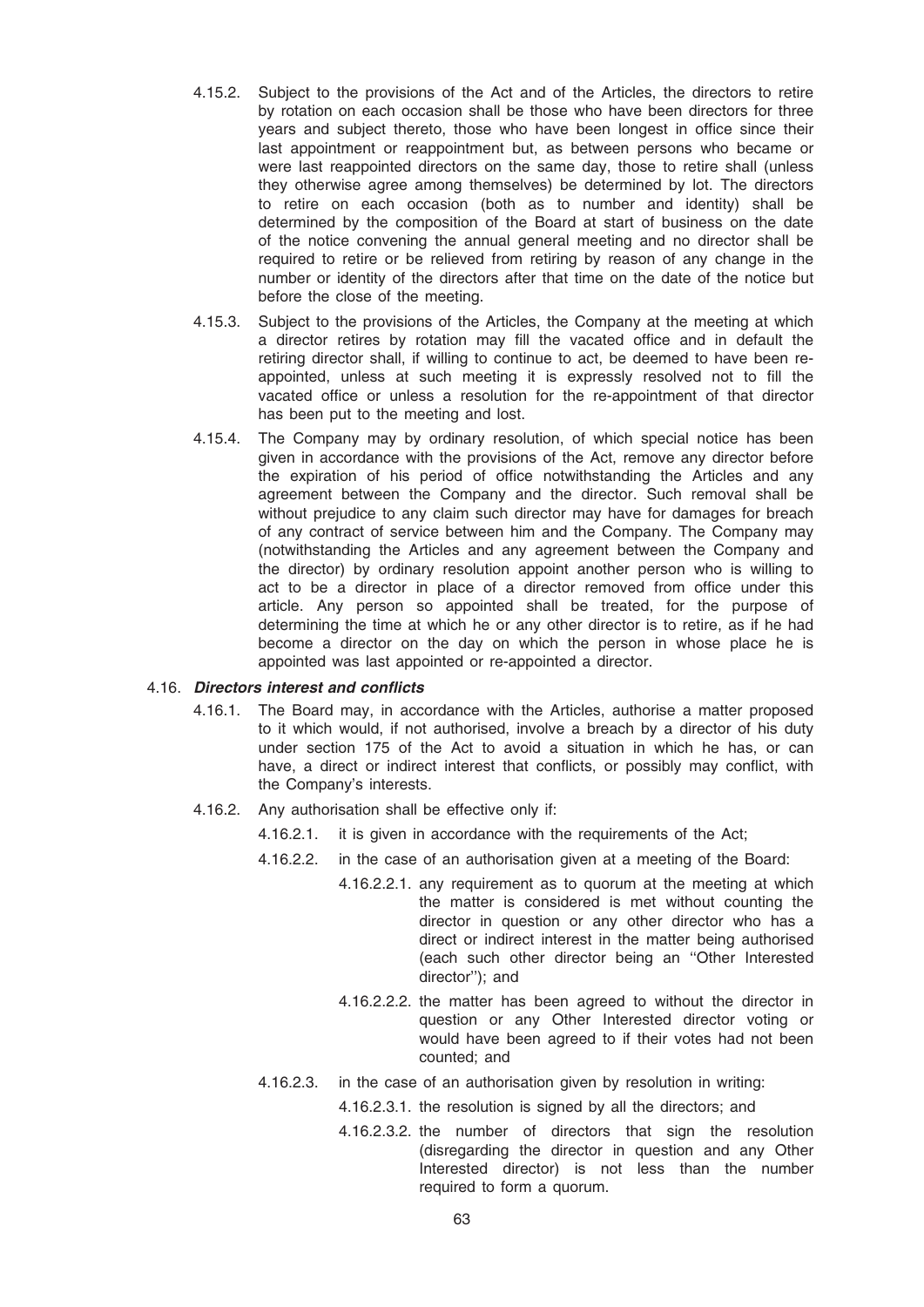- 4.16.3. The Board may:
	- 4.16.3.1. authorise a matter on such terms and for such duration, or impose such limits or conditions on it, as it may decide; and
	- 4.16.3.2. vary the terms or duration of such authorisation (including any limits or conditions imposed on it) or revoke it.
- 4.16.4. Any terms, limits or conditions imposed by the Board in respect of its authorisation of a director's conflict of interest or possible conflict of interest, may provide (without limitation) that:
	- 4.16.4.1. if the relevant director has (other than through his position as director) information in relation to the relevant matter in respect of which he owes a duty of confidentiality to another person, he is not obliged to disclose that information to the Company or to use or apply it in performing his duties as a director;
	- 4.16.4.2. the director is to be excluded from discussions in relation to the relevant matter whether at a meeting of the Board or any committee or sub-committee of the Board or otherwise;
	- 4.16.4.3. the director is not to be given any documents or other information in relation to the relevant matter; and
	- 4.16.4.4. the director may or may not vote (or may or may not be counted in the quorum) at a meeting of the Board or any committee or sub-committee of the Board in relation to any resolution relating to the relevant matter.
- 4.16.5. A director does not infringe any duty he owes to the Company by virtue of Sections 171 to 177 of the Act if he acts in accordance with such terms, limits and conditions (if any) as the Board imposes in respect of its authorisation of the director's conflict of interest or possible conflict of interest.
- 4.16.6. A director must not be counted in the quorum at a meeting of the Board or any committee or sub-committee of the Board in relation to any resolution on which he is not entitled to vote.

## 4.17. General powers of company vested in Board

- 4.17.1. Subject to the provisions of the Act, the memorandum of association of the Company and the Articles and to any directions given by the Company in general meeting by special resolution, the business of the Company shall be managed by the Board which may exercise all the powers of the Company whether relating to the management of the business of the Company or not. No alteration of the memorandum of association or the Articles and no special resolution shall invalidate any prior act of the Board which would have been valid if that alteration had not been made or that resolution had not been passed.
- 4.17.2. The Board may exercise all the powers of the Company to borrow money and to mortgage or charge all or any part of the undertaking, property and assets (present and future) and uncalled capital of the Company and, subject to the Act, to issue debentures and other securities, whether outright or as collateral security for any debt, liability or obligation of the Company or of any third party.

### 4.18. Distribution of assets otherwise than in cash

- 4.18.1. If the Company commences liquidation, the liquidator may, with the sanction of a special resolution of the Company and any other sanction required by the Act:
	- 4.18.1.1. divide among the members in kind the whole or any part of the assets of the Company (whether they shall consist of property of the same kind or not) and, for that purpose, set such values as he deems fair upon any property to be divided and determine how the division shall be carried out as between the members or different classes of members; or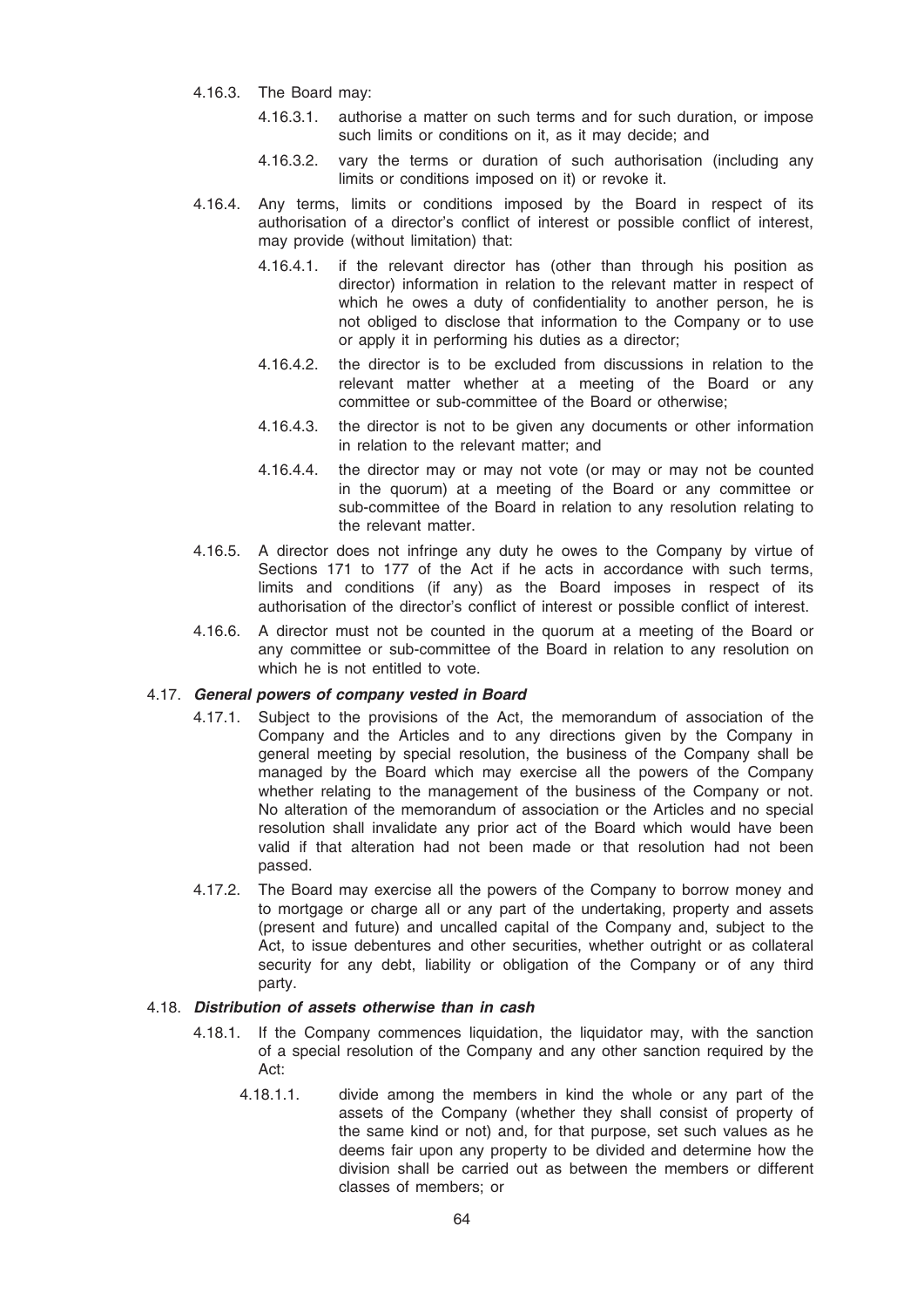4.18.1.2. vest the whole or any part of the assets in trustees upon such trusts for the benefit of the contributories as the liquidator, with the like sanction, shall think fit,

but no member shall be compelled to accept any shares or other assets upon which there is any liability.

### 5. Directors' Interests

5.1. The interests of each of the Directors in Ordinary Shares which have been or will be required to be notified to the Company pursuant to section 5 of the DTR or which will be required to be maintained under the provisions of section 808 of the Act, or which are interests of a person connected with any of the Directors (within the meaning of section 252 of the Act), which interests would be required to be disclosed pursuant to the DTR, and the existence of which is known to the Directors or could with reasonable diligence be ascertained by them as at 27 June 2013 (being the latest date practicable prior to the publication of this document) are as set out below:

|              |                    | Percentage of          | <b>Number of Options</b> |
|--------------|--------------------|------------------------|--------------------------|
|              | Number of Ordinary | <b>Ordinary Shares</b> | over Ordinary            |
| Director     | Shares held        | held                   | Shares held              |
| John Clarke  |                    | $0\%$                  | 0                        |
| Stephen Moon | 10                 | 100%                   | $\Omega$                 |
| Dawson Buck  | 0                  | $0\%$                  | 0                        |

5.2. The interests of each of the Directors in Ordinary Shares which have been or will be required to be notified to the Company pursuant to section 5 of the DTR or which will be required to be maintained under the provisions of section 808 of the Act, or which are interests of a person connected with any of the Directors (within the meaning of section 252 of the Act), which interests would be required to be disclosed pursuant to the DTR, and the existence of which is known to the Directors or could with reasonable diligence be ascertained by them as at Admission are as set out below:

|              |                           |                        | <b>Number of Options</b> |
|--------------|---------------------------|------------------------|--------------------------|
|              | <b>Number of Ordinary</b> | Percentage of          | over Ordinary            |
| Director     | <b>Shares</b>             | <b>Ordinary Shares</b> | <b>Shares held</b>       |
| John Clarke  | 178,500                   | 0.9%                   | ∩*                       |
| Stephen Moon | 199.107                   | 1.0%                   | $^{\wedge}$              |
| Dawson Buck  | 307.565                   | 1.6%                   | 0                        |

Following Admission, the Company intends to grant options over Ordinary Shares to both Mr Moon and Mr Clarke. The maximum number of options over Ordinary Shares that can be awarded to both Mr Moon and Mr Clarke are set out in paragraph 11.2.2 of this Part VI.

- 5.3. Stephen Moon holds 50,000 Redeemable Shares. Immediately following completion of the Demerger and prior to Admission the Redeemable Shares will be redeemed. No Redeemable Shares will exist as at Admission.
- 5.4. Save as disclosed in paragraph 5.2 above, none of the Directors has or will have any interest in the ordinary share capital or loan capital of the Company following Admission nor does any person connected with the Directors (within the meaning of section 252 of the Act) have any such interest whether beneficial or non-beneficial.
- 5.5. None of the Directors is or has been interested in any transaction which is or was unusual in its nature or conditions or significant to the business of the Company and which was effected by the Company and remains in any respect outstanding or unperformed.
- 5.6. There are no outstanding loans made or guarantees granted or provided by the Company to or for the benefit of any Director.
- 5.7. There is no Director or member of a Director's family who has a related financial product (as defined in the AIM Rules) referenced to the Ordinary Shares.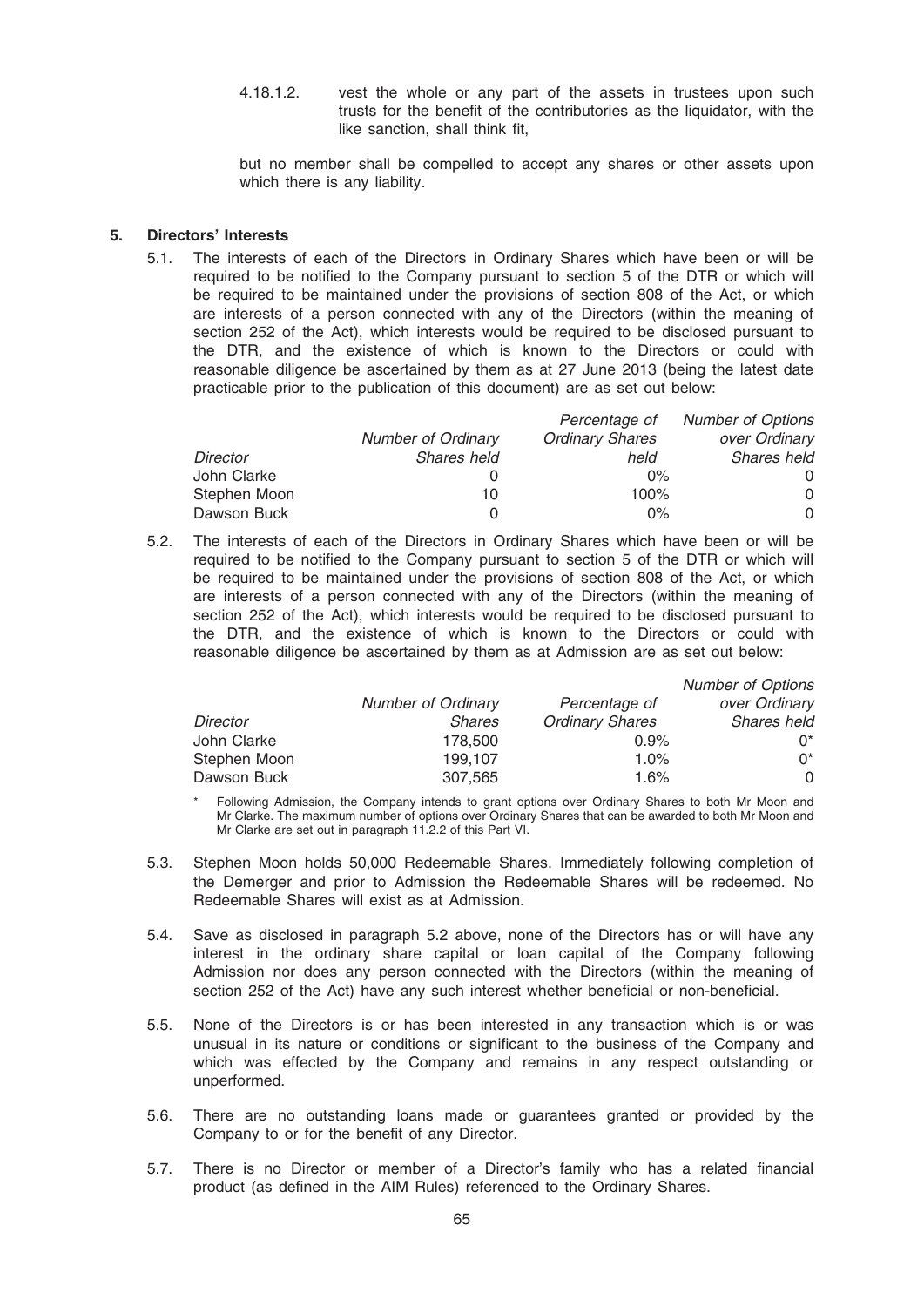## 6. Substantial Shareholders

6.1. As at 27 June 2013 (being the last practicable date prior to the publication of this document), save as set out below the Company was not aware of any person, who, directly or indirectly, had an interest representing 3 per cent. or more of the issued Ordinary Share capital (being the threshold at or above which, in accordance with the provisions of section 5 of the DTR, any interest must be disclosed by the Company):

|              | Number of | Percentage of                          |
|--------------|-----------|----------------------------------------|
| Name         |           | <b>Ordinary Shares Ordinary Shares</b> |
| Stephen Moon |           | 100%                                   |

- 6.2. Stephen Moon holds 50,000 Redeemable Shares. Immediately following completion of the Demerger and prior to Admission the Redeemable Shares will be redeemed. No Redeemable Shares will exist as at Admission.
- 6.3. As at Admission, save as set out below the Company is not aware of any person, who, directly or indirectly, will have an interest representing 3 per cent. or more of the issued Ordinary Share capital (being the threshold at or above which, in accordance with the provisions of section 5 of the DTR, any interest must be disclosed by the Company):

|             | Number of              | Percentage of   |
|-------------|------------------------|-----------------|
| Name        | <b>Ordinary Shares</b> | Ordinary Shares |
| Downing LLP | 3.125.000              | 16.1%           |
| <b>DSM</b>  | 1.437.693              | 7.4%            |
|             |                        |                 |

- 6.4. Following Admission, the Directors are not aware of any person who directly, or indirectly, jointly or severally, exercises or could exercise control over the Company.
- 6.5. Following Admission, the Company's shareholders listed in paragraphs 5.1 and 6.1 of this Part VI do not have voting rights preferential to other holders of Ordinary Shares.
- 6.6. The Directors are not aware of any arrangements in place or under negotiation which may, at a subsequent date, result in a change of control of the Company.

### 7. Additional Information on the Directors

7.1. In addition to directorships of the Company the Directors hold or have held the following directorships (including directorships of companies registered outside England and Wales) or have been partners in the following partnerships within the five years prior to the date of this Document:

| <b>Director</b> | <b>Current directorships and partnerships:</b>                                                                                                                                                                                                                                                 | <b>Previous directorships</b><br>and partnerships:                                                                                         |  |
|-----------------|------------------------------------------------------------------------------------------------------------------------------------------------------------------------------------------------------------------------------------------------------------------------------------------------|--------------------------------------------------------------------------------------------------------------------------------------------|--|
| Stephen Moon    | <b>Provexis Nutrition Limited</b><br>Stephen Moon Consulting Limited<br>Provexis plc<br><b>Provexis Natural Products Limited</b><br>Provexis (IBD) Limited<br>SiS (Science in Sport) Limited                                                                                                   | Altucea Limited                                                                                                                            |  |
| Dawson Buck     | <b>Provexis Nutrition Limited</b><br>Provexis plc<br>Provexis Natural Products Limited<br><b>McKinley Acquisitions Limited</b><br>McKinley Software Limited<br>Infonic Media Analysis Limited<br>lora Limited<br>Iora Software Limited<br>Lexalytics Limited<br>AlwaysOn Limited<br>Trakm8 plc | Cinofni Limited<br><b>Becatech Holdings Limited</b><br>Novolytics Limited<br>Ocorot 2011 Limited<br>Altucea Limited<br>Algorithmix Limited |  |
| John Clarke     | Provexis plc<br>Futura plc                                                                                                                                                                                                                                                                     | N/A                                                                                                                                        |  |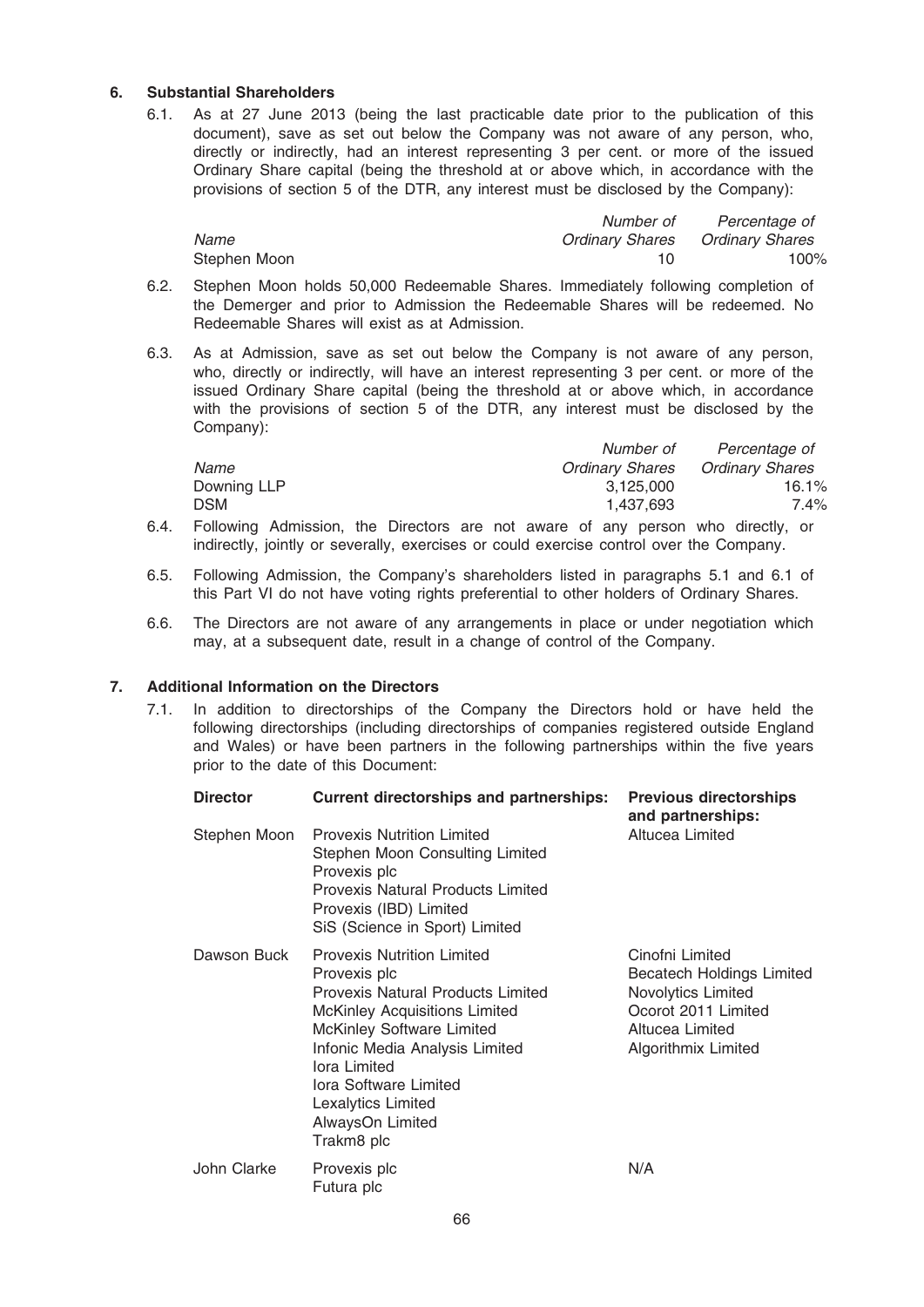- 7.2. Save as disclosed at paragraphs 7.3 and 7.4 below none of the Directors has:
	- 7.2.1. any unspent convictions in relation to indictable offences;
	- 7.2.2. had any bankruptcy order made against him or entered into any voluntary arrangements;
	- 7.2.3. been a director of a company which has been placed in receivership, compulsory liquidation, administration, been subject to a voluntary arrangement or any composition or arrangement with its creditors generally or any class of its creditors whilst he was a director of that company or within the 12 months after he ceased to be a director of that company;
	- 7.2.4. been a partner in any partnership which has been placed in compulsory liquidation, administration or been the subject of a partnership voluntary arrangement whilst he was a partner in that partnership or within the 12 months after he ceased to be a partner in that partnership;
	- 7.2.5. been the owner of any assets or a partner in any partnership which has been placed in receivership whilst he was a partner in that partnership or within the 12 months after he ceased to be a partner in that partnership;
	- 7.2.6. been publicly criticised by any statutory or regulatory authority (including recognised professional bodies); or
	- 7.2.7. been disqualified by a court from acting as a director of any company or from acting in the management or conduct of the affairs of a company.
- 7.3. On 10 December 2012 Dawson Buck was a director of Cinofni Limited when the company passed a special resolution to put the company into members' voluntary liquidation. Robert Stone of R Duncan Stone & Co. was appointed as Liquidator on 10 December 2012. The Liquidator's report is yet to be filed.
- 7.4. On 22 February 2011 Dawson Buck was a director of Ocorot 2011 Limited when the company passed a special resolution to put the company into administration. Jeremy Oddie and Paul Palmer of Mitchell Charlsworth as joint Administrators. On 26 August 2011 the company moved to creditor's voluntary liquidation. The Liquidation is ongoing. To date £125,000 has been realised from the Liquidation representing a dividend of approximately £0.09 in the £1.00.
- 7.5. There are no further disclosures to be made in accordance with schedule 2 (g) of the AIM Rules, save for information set out in paragraph 7.1, 7.2, 7.3 and 7.4 of this Part VI.

## 8. Directors' Remuneration

8.1. Save as disclosed below, there are no service agreement or letters of appointment, existing or proposed between any Director and the Company that have been entered into or varied within six months prior to the date of this document. There are no existing or proposed service agreements or letters of appointment between the Company and any of the Directors which do not expire or are not determinable by the Company without payment of compensation within 12 months immediately preceding the date of this document.

### 8.1.1. Stephen Moon

Subject to completion of the Demerger, Mr Moon will enter into a service agreement with the Company to act as the Chief Executive Officer of the Company. The agreement is terminable on not less than 12 months' written notice given by either party to the other. The agreement contains provisions for early termination, *inter alia*, in the event that he breaches any material term of the agreement. The basic salary payable to Mr Moon is £175,000 per annum. This is to be reviewed annually without any obligation to increase the same. In addition, Mr Moon is entitled to private medical insurance, death in service insurance and critical illness cover. The service agreement contains restrictive covenants for a period of six months following the termination of his employment.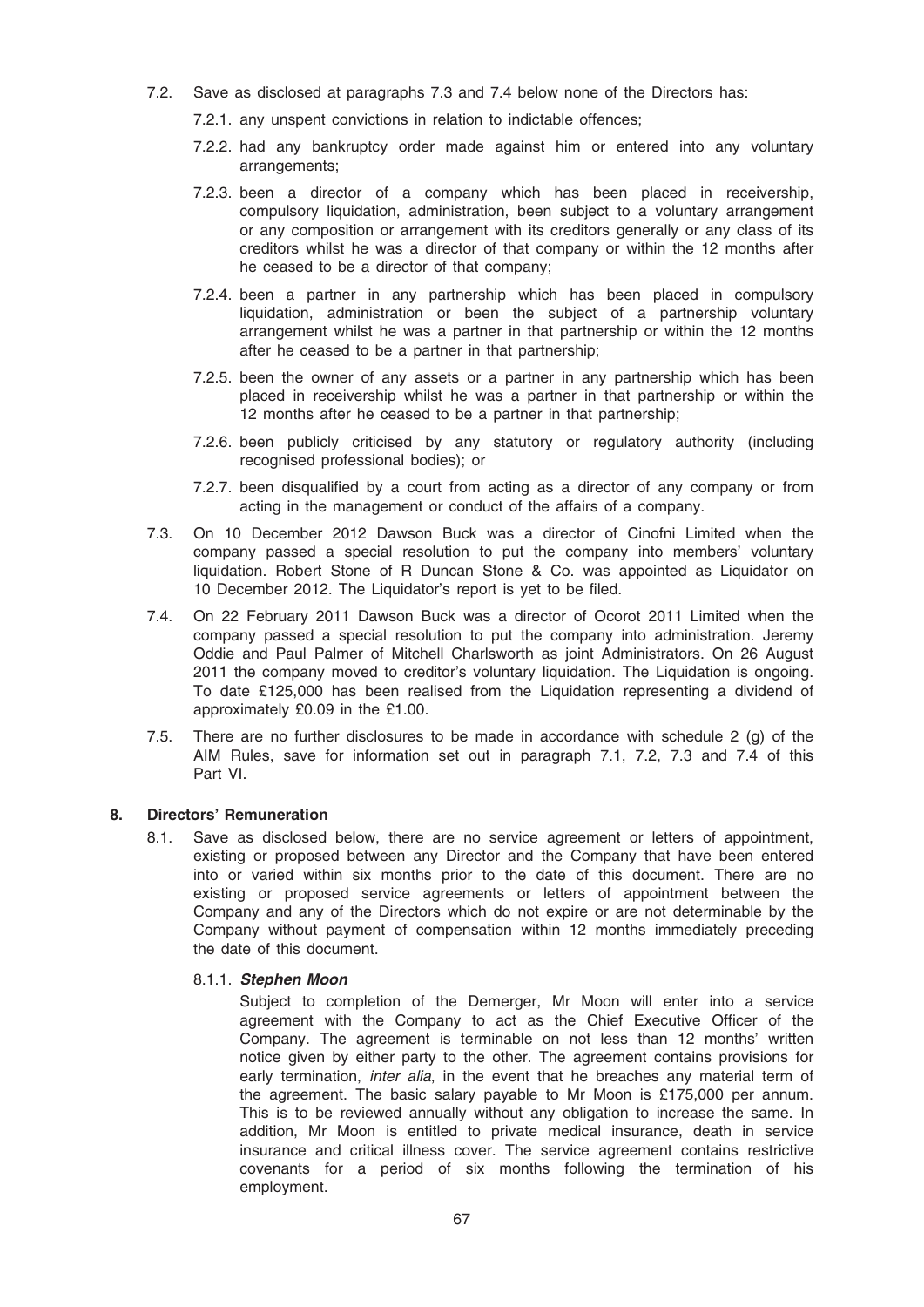## 8.1.2. Dawson Buck

Subject to completion of the Demerger, Mr Buck will enter into a non-executive letter of appointment with the Company. His appointment is terminable by and at the discretion of either party upon six months' notice in writing. The fee payable to Mr Buck is £1 per annum.

## 8.1.3. John Clarke

Subject to completion of the Demerger, Mr Clarke will enter into a non-executive letter of appointment with the Company to act as the Non-Executive Chairman of the Company. His appointment is terminable by and at the discretion of either party upon six months' notice in writing. The fee payable to Mr Clarke is £35,000 per annum.

## 9. Employees

- 9.1. Save for the Directors, as at the date of this document, the Company has no employees.
- 9.2. On Admission the Science in Sport Group will have approximately 50 employees. The Directors believe the Company will retain this employee level going forward and will look to increase the number of employees within the Company alongside forecasted growth of the Science in Sport Group.

## 10. Material Contracts

The following are the only contracts, not being contracts entered into in the ordinary course of business, which have been entered into by the Company (i) within the two years immediately preceding the date of this document and are, or may be material; or (ii) which contains any provision under which the Company has any obligation or entitlement which is material to the Company as at the date of this document:

- 10.1. On 28 June 2013 the Company and Provexis entered into the Demerger Agreement which set out the principal actions required in connection with the Demerger including the process for the transfer of the entire issued share capital of SiS by Provexis to the Company in consideration for the allotment and issue of Ordinary Shares to the holders of Provexis Ordinary Shares who will be registered on the Provexis share register on the 8 August 2013. Except as expressly set out in the Demerger Agreement, neither the Company nor Provexis made any warranty in connection with the Demerger.
- 10.2. On 28 June 2013 the Company and its directors entered into a placing agreement with Cenkos pursuant to which Cenkos agreed, subject to the conditions set out in the agreement, to use its reasonable endeavours, as agent for Science in Sport, to procure subscribers for Ordinary Shares. The agreement contains certain customary warranties and undertakings from Science in Sport in favour of Cenkos. In addition, Science in Sport agreed to indemnify Cenkos in relation to certain liabilities which Cenkos might have incurred in respect of the placing. Cenkos has the right to terminate the agreement in certain circumstances, in particular, in the event of a material breach of the warranties. In consideration of their services under the placing agreement, Science in Sport agreed to pay Cenkos (i) a corporate finance fee of £100,000 and (ii) a success fee of 5 per cent. of gross total monies raised in connection with the Placing payable in Ordinary Shares at the Placing Price. For the avoidance of doubt, there will be no commission payable to Cenkos on any money raised from individuals or companies connected to the Company (specifically monies raised from Stephen Moon, John Clarke and Dawson Buck).
- 10.3. On 28 June 2013 the Company entered into lock-in agreements with each of the Directors pursuant to which the Directors have undertaken not to sell, transfer or dispose of any Ordinary Shares held by them at Admission for a period of 12 months following Admission. Their restrictions are subject to certain exceptions including any sale or disposal with the prior consent of Cenkos. In addition, each of the Directors has agreed not to dispose of any Ordinary Shares during the 12 months from the first anniversary of Admission other than through Cenkos with a view to the maintenance of an orderly market for the Ordinary Shares.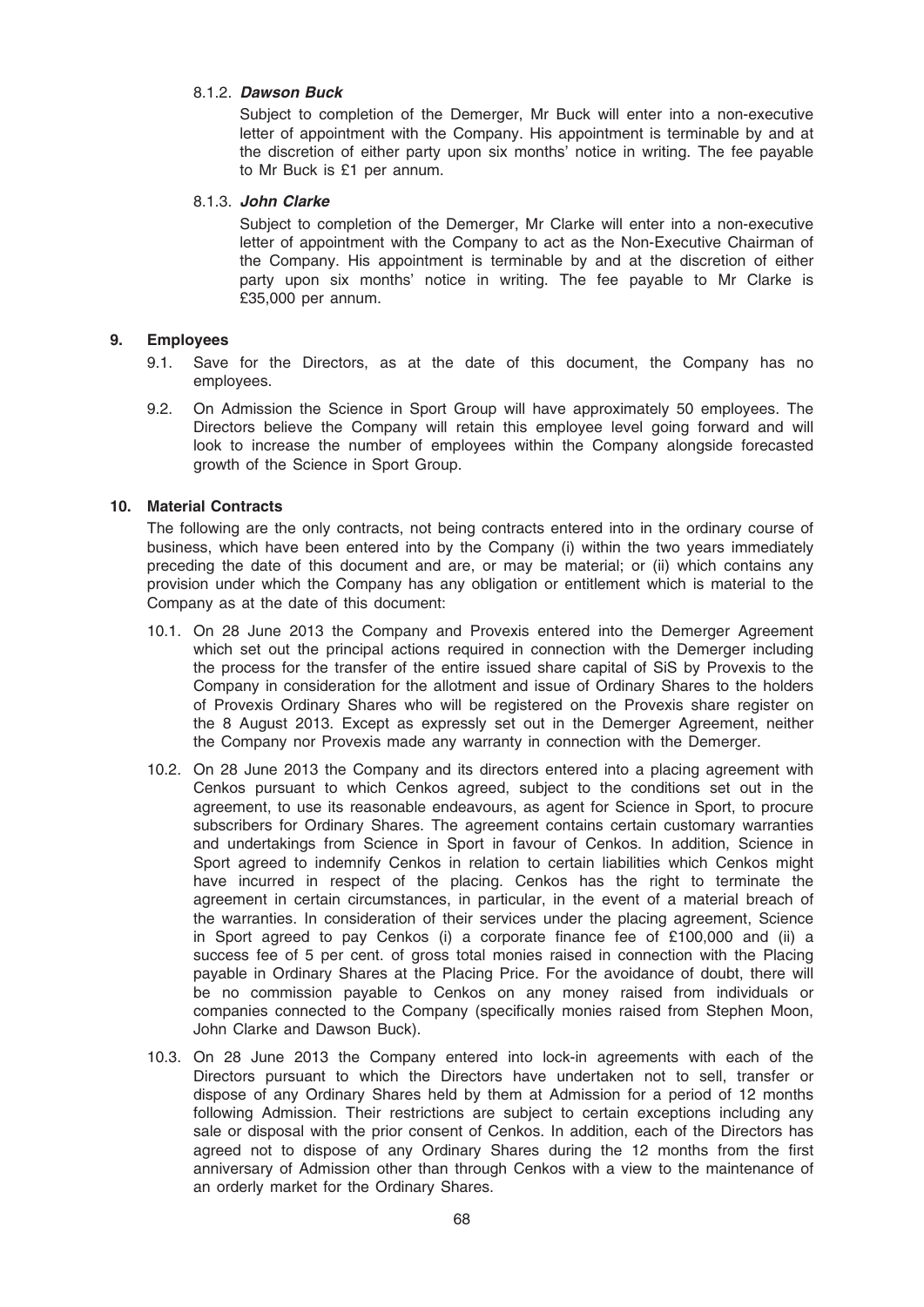10.4. On 28 June 2013 the Company entered into a nomad and broker agreement with Cenkos appointing Cenkos as its financial adviser and corporate broker in relation to the Demerger, the Placing and Admission. The Company has agreed to pay Cenkos a fee of £60,000 per annum for its services under this agreement. The agreement may be terminated by either party giving three months' notice.

## 11. Share Option Plan

## 11.1. Summary

- 11.1.1. The Company intends to adopt a Share Option Plan (''SOP'') to grant options over Ordinary Shares (each an ''Option'') to John Clarke, Stephen Moon and certain senior executives (''Participants''). The Company may make further grants to other employees in the future.
- 11.1.2. The Options to be granted will be a combination of tax-favoured Enterprise Management Incentive options up to the maximum allowed (currently £250,000 calculated using the market value of the Ordinary Shares at the date of grant of the Option) and, to the extent that the maximum is exceeded, unapproved options.
- 11.1.3. In each case the Options granted will be nil-cost options, meaning that the Participants will not be required to pay cash to exercise the Option (or relevant part of it). To enable the Company to grant nil-cost options the Company intends to establish an Employee Benefit Trust to purchase, hold and issue the Ordinary Shares to be allotted and issued pursuant to the Options.
- 11.1.4. The SOP will be managed by the Remuneration Committee on behalf of the Company. The Company will grant each Participant an Option subject to the terms and conditions of each Participant's individual option agreement (including performance conditions) and the SOP rules (''Rules''). Each individual option agreement may include an annual element or a long term element (on the third and fifth anniversary of Admission) or both.

### 11.2. Maximum award of Ordinary Shares

11.2.1. The maximum number of Ordinary Shares which may on any day be awarded under the SOP, when added to the number of Ordinary Shares which have been awarded since the date on which the SOP was adopted by the Company (and which may have been awarded under any other employees' share scheme adopted by the Company) shall not exceed twenty per cent. of the Company's issued Ordinary Share capital immediately prior to the date on which the SOP is adopted. For the purpose of calculating this limit any Ordinary Shares comprised in an Option or other right under any other employees' shares scheme adopted by the Company that has lapsed, been released or surrendered or which otherwise become incapable of exercise will be disregarded.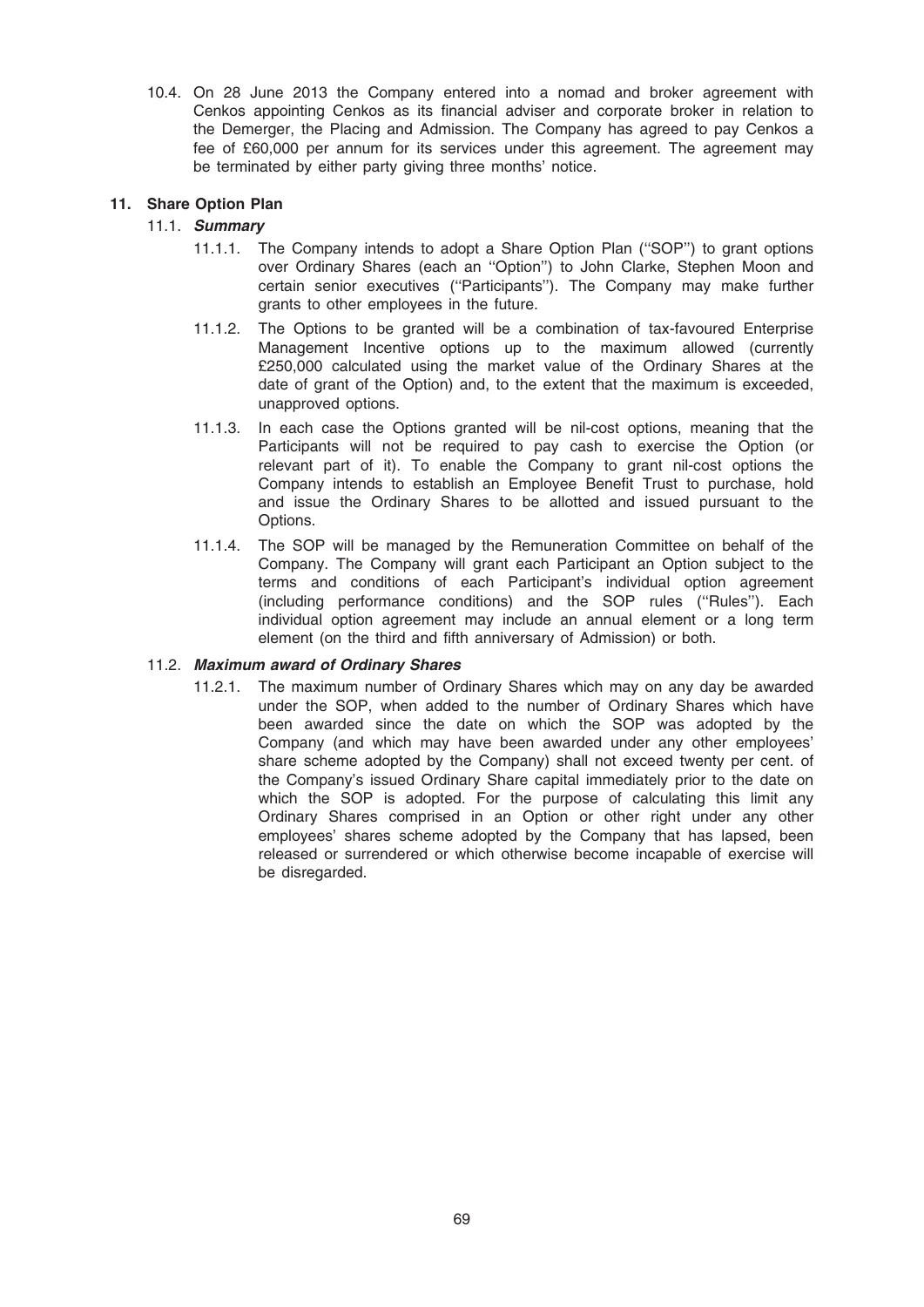11.2.2. The twenty per cent. overall cap on Ordinary Shares that may be awarded under the SOP will not be adjusted to take account of dilution caused to the Company's share capital by the issue of Ordinary Shares following the exercise of Options. The maximum awards under the SOP are set out below:

|                         | Maximum<br>award <sup>1</sup> | Proportion of<br>the enlarged<br>share capital<br>$\text{held}^2$ |
|-------------------------|-------------------------------|-------------------------------------------------------------------|
| Long term incentive:    |                               |                                                                   |
| Stephen Moon            | $6.00\%$                      | 5.66%                                                             |
| John Clarke             | 1.75%                         | 1.72%                                                             |
| Senior executives       | 7.25%                         | 6.76%                                                             |
| Subtotal                | 15.00%                        | 13.04%                                                            |
| Annual incentive        | 5.00%                         | 4.76%                                                             |
| Total restriction limit | 20.00%                        | 16.67%                                                            |

 $<sup>1</sup>$  – The maximum percentage of the Company's issued Ordinary Share capital that can be issued under</sup> the SOP immediately prior to the date on which the SOP will be adopted.

<sup>2</sup> – The dilution to Shareholders of the Company assuming the maximum number of Ordinary Shares under the SOP are awarded and exercised.

11.2.3. To the extent that Ordinary Shares awarded under the long term incentive element of the SOP are below the maximum stated above, the number of Ordinary Shares awarded under the short term incentive element may be increased, so long as the total restriction limit of 20 per cent. is not exceeded.

## 11.3. Annual incentive element

11.3.1. Stephen Moon

- 11.3.1.1. Stephen Moon will receive a bonus of between 0 and 195 per cent. of his base salary, with the relevant percentage to be applied being determined by reference to the annual sales growth and the attainment of personal objectives.
- 11.3.1.2. The number of Ordinary Shares vesting shall be determined by dividing the cash value of the bonus by the mid-market share price of an Ordinary Share on the day before the vesting date.

# 11.3.2. Senior executives

- 11.3.2.1. Certain senior executives will receive a bonus which will be calculated as a percentage of their base salary with the relevant percentage to be applied being determined by reference to specific personal objectives individual to each Participant. It is anticipated that the maximum bonus available to the majority of senior executives will be set at 40 per cent. of base salary.
- 11.3.2.2. The number of Ordinary Shares vesting shall be determined by dividing the cash value of the bonus by the mid-market share price of a Share on the day before the vesting date.

# 11.3.3. Cash alternative

11.3.3.1. For the annual incentive element of the SOP, where an Option (or part thereof) has vested, the Remuneration Committee may decide to pay a cash sum in substitution for the Participant's right to be awarded such number of Shares as the Remuneration Committee may decide.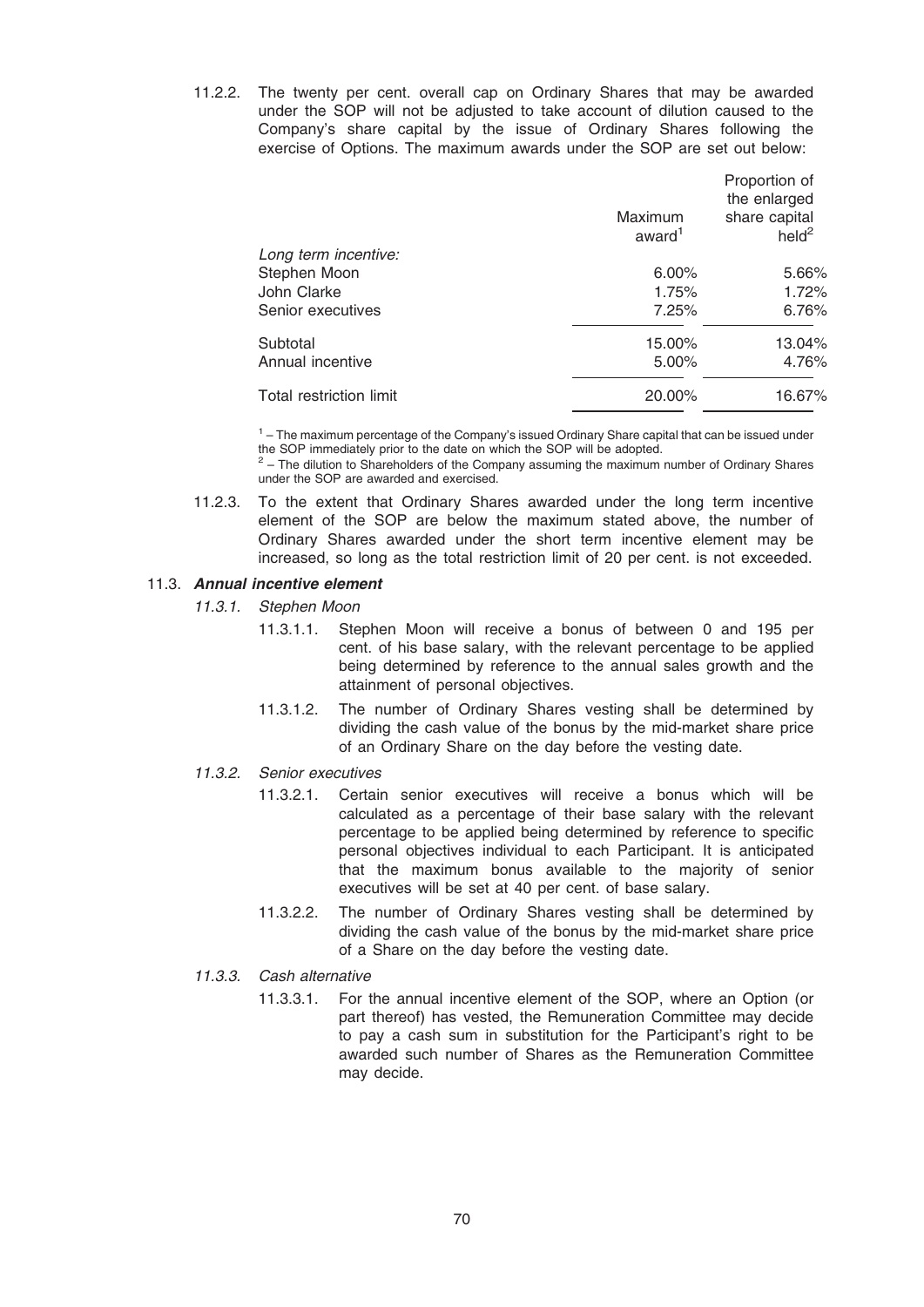## 11.4. Long term incentive element

- 11.4.1. The long term incentive element of the SOP is comprised of two parts, revenue and profit:
	- 11.4.1.1. the revenue growth incentive motivates management to grow revenue in years one to three by awarding between 4.00 per cent. and 8.65 per cent. of the Company's issued Ordinary Share capital immediately prior to the date on which the SOP will be adopted, based on a sliding scale for average annual sales growth in years one to three of between 10 and 20 per cent.
	- 11.4.1.2. The profit incentive motivates management to focus on profitability in year five by awarding between 3.00 per cent. and 6.35 per cent. of the Company's issued Ordinary Share capital immediately prior to the date on which the SOP will be adopted based on a sliding scale where the fifth year operating profit (after adding back amortisation of acquired goodwill and intangibles and share based payment charges) is between £1.5m and £3.0m.

## 11.5. Amendment of performance conditions

- 11.5.1. If in relation to an Option there occurs any event which causes the Remuneration Committee to consider that:
	- 11.5.1.1. an amended performance condition would be a fairer measure of the performance of the Company, any member of the Science in Sport Group or the relevant Participant (as the case may be); or
	- 11.5.1.2. an amended performance condition would provide a more effective incentive to the relevant Participant,

the Remuneration Committee may amend the performance condition provided that the amended performance condition is neither materially easier nor materially more difficult to achieve than the original performance condition.

11.5.2. The Remuneration Committee may determine that any Option shall be subject to such additional and/or modified terms and conditions relating to its making, vesting and/or exercise as may be necessary to comply with or take account of any securities, exchange control or tax laws, regulations or changes in legislation or practice of any territory which may have application to the relevant Participant or member of the Science in Sport Group.

### 11.6. Timing of grant

- 11.6.1. An Option may only be granted during:
	- 11.6.1.1. the period of 42 days after the date on which the SOP was adopted by the Company; or
	- 11.6.1.2. the period of 42 days after any date on which annual or half-yearly results of the Company are announced; or
	- 11.6.1.3. any other period which the Remuneration Committee has decided should be a period during which Options may be granted due to exceptional circumstances which justify such a decision.

## 11.7. Exercise of Options

- 11.7.1. When an Option (or part of an Option) vests, the Remuneration Committee shall notify the Participant of the vesting and the Participant shall then be entitled to exercise the Option or relevant part of it.
- 11.7.2. The Option (or part of an Option) is exercisable during its term only. All Options (or relevant parts thereof) must be exercised within the period of five years after the vesting date for that Option (or part thereof) and any Option (or part) not exercised with that time will automatically become void and lapse without compensation to the Participant.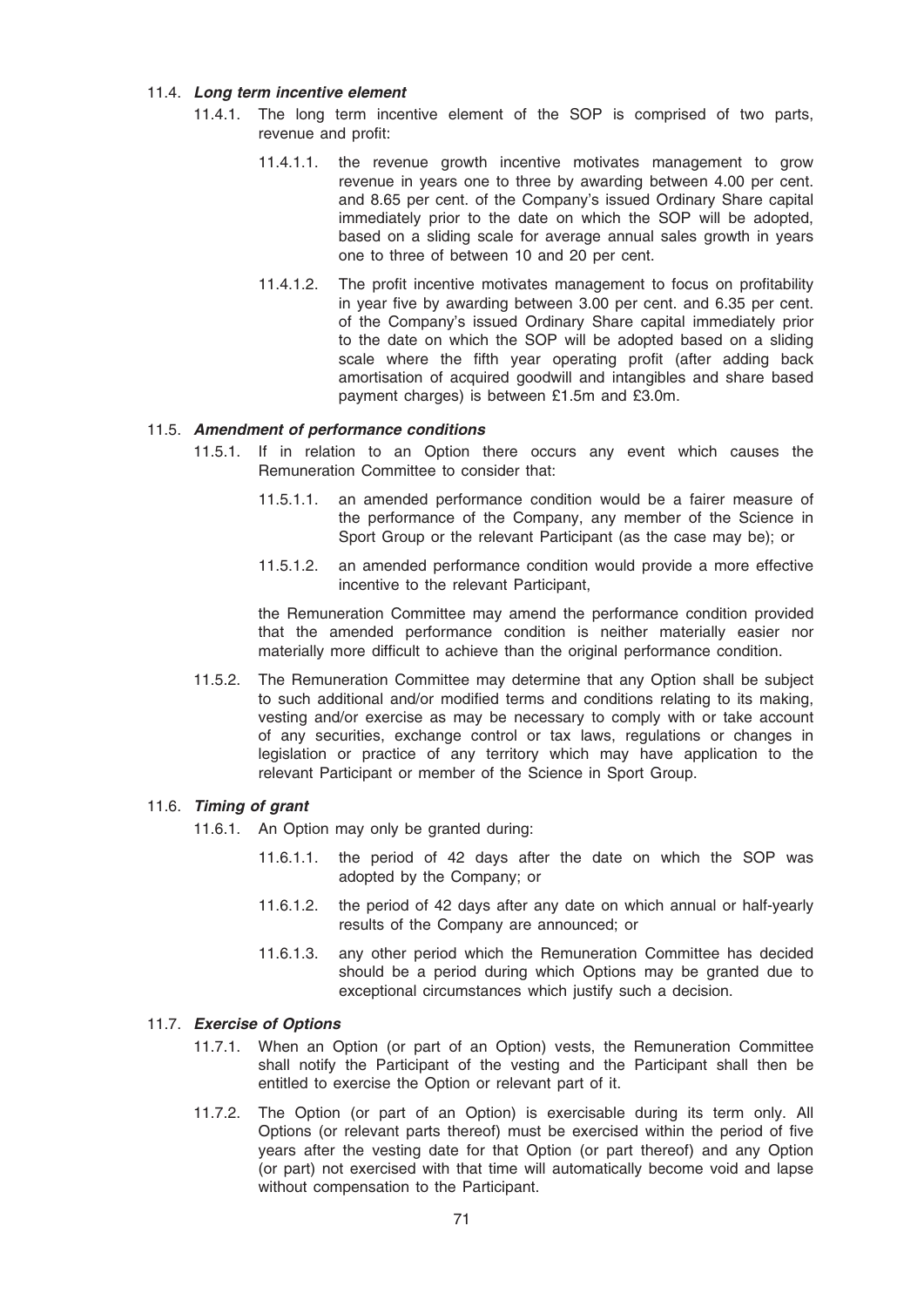## 11.8. Tax and national insurance contributions

- 11.8.1. Any liability of a Participant to tax or national insurance contributions (or the overseas equivalent) in respect of the grant or exercise of an Option, or in connection with the disposal of Shares acquired as a result of exercising an Option (the ''Option Tax''), shall be for the account of the relevant Participant.
- 11.8.2. For Shares awarded and exercised under the long term incentive element of the SOP, the Participant shall be liable to reimburse the Company for any employer's National Insurance contributions that might arise.
- 11.8.3. For Shares awarded and exercised under the annual incentive element of the SOP, the Participant shall not be liable to reimburse the Company for any employer's National Insurance contributions that might arise.
- 11.8.4. The exercise of an Option shall be conditional on the Participant complying with arrangements specified by the Company for the payment of the Option Tax (including deduction at source). The Company or any member of the Group shall be entitled to make arrangements for the sale of some or all of the Shares to satisfy the Participant's Option Tax liability within 90 days of exercising the Option (or relevant part of it).
- 11.8.5. If the vesting of Shares could be in contravention of the AIM Rules or any securities, tax or other laws of any territory which may be applicable to a member of the Science in Sport Group or the Participant that vesting shall be deferred until such time when the vesting would not be in contravention of the AIM Rules or any such securities, tax or other laws and the relevant Shares shall vest as soon as reasonably practicable following the first date on which the vesting would not be in such contravention.

### 11.9. Lapse of Options

- 11.9.1. An Option (or relevant part of it) will lapse immediately following the determination of the Remuneration Committee that the performance condition relating to the Option (or relevant part of it) is no longer capable of satisfaction.
- 11.9.2. If an Option is not exercised within ten years of it being granted, it will lapse automatically.

#### 11.10. Leavers

11.10.1. An Option will lapse immediately (regardless of whether or not it has vested and become exercisable) if a Participant ceases to be an employee or officer of the Company or any other member of the Science in Sport Group for any reason other than:

> death; ill health or disability; redundancy or retirement (with the agreement of the Remuneration Committee); or where the part of the business that the Participant is employed in is transferred outside of the Science in Sport Group;

> unless the Remuneration Committee determines in its absolute discretion that the Option (or such part of it as the Remuneration Committee may determine) may remain exercisable for a stated period.

### 11.11. Change in control and liquidation

- 11.11.1. On the occurrence of a change of control or liquidation event, the Remuneration Committee has the sole discretion to:
	- 11.11.1.1. require that the number of Shares to vest (if any) shall be reduced pro rata to the proportion of the vesting period remaining;
	- 11.11.1.2. decide not to pro rate an Option if it regards it as inappropriate in the circumstances;
	- 11.11.1.3. waive any performance condition if it regards it as appropriate to do so in the particular circumstances;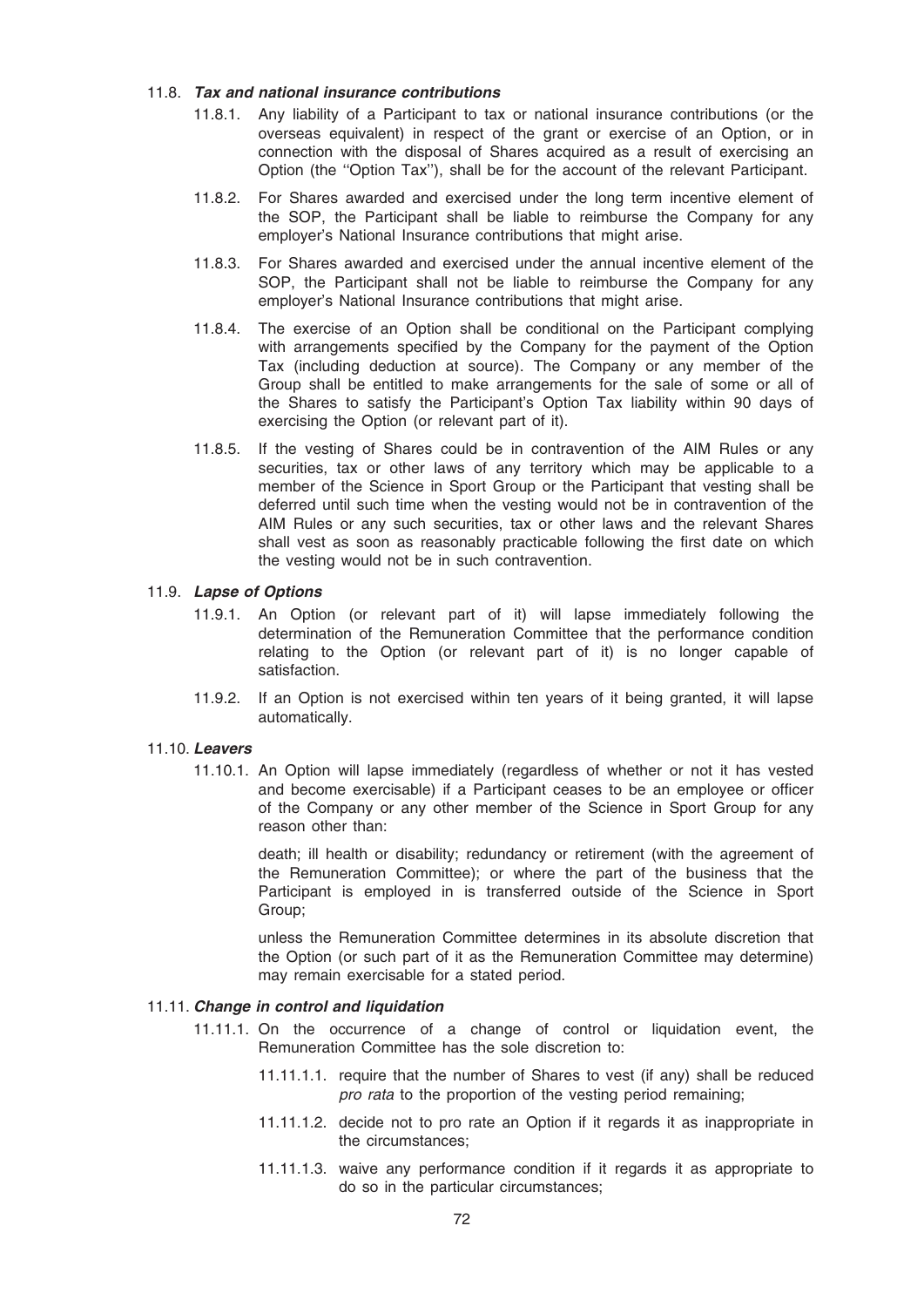- 11.11.1.4. require any Participant to relinquish his rights under his Option in consideration of the grant to him of new rights over shares in a different company.
- 11.11.2. Options will lapse at the end of the period of six months following a change of control or liquidation.

# 11.12. Adjustment of Options

11.12.1. Upon the occurrence of any capitalisation issue rights issue rights offer or any other variation in the share capital of the Company including (without limitation) any consolidation, sub-division or reduction of capital of the Company or any other event affecting the share capital of the Company or a demerger of the Company the number and/or nominal value of Shares comprised in an Option may be adjusted in such manner as the Remuneration Committee (with the written concurrence of the Company's auditors (acting as experts and not as arbitrators) that in their opinion the adjustments proposed are fair and reasonable) may deem appropriate.

## 12. Related Party Transactions

Save as referred to below, there were no other nor are there contemplated any related party transactions to which the Company was or will be a party:

- 12.1. On 20 June 2013, the Company allotted and issued 50,000 Redeemable Shares to Stephen Moon. Immediately following completion of the Demerger and prior to Admission the Redeemable Shares will be redeemed. No Redeemable Shares will exist as at Admission.
- 12.2. On completion of the Demerger, the Company will allot and issue the following Ordinary Shares to the Directors (not including any Placing Shares):
	- 12.2.1. John Clarke; 0 Ordinary Shares;
	- 12.2.2. Stephen Moon; 20,607 Ordinary Shares; and
	- 12.2.3. Dawson Buck; 129,065 Ordinary Shares.

## 13. Takeovers, Mandatory Bids, Squeeze-Out and Sell-Out Rules

- 13.1 Mandatory bid: The Takeover Code will apply to the Company from Admission. Under the Takeover Code, if an acquisition of Ordinary Shares were to increase the aggregate holding of the acquirer and its concert parties to Ordinary Shares carrying 30 per cent. or more of the voting rights in the Company, the acquirer and, depending on the circumstances, its concert parties, would be required (except with the consent of The Takeover Panel) to make a cash offer for the outstanding Ordinary Shares in the Company at a price not less than the highest price paid for Ordinary Shares by the acquirer or its concert parties during the previous 12 months. This requirement would also be triggered by any acquisition of Ordinary Shares by a person holding (together with its concert parties) Ordinary Shares carrying between 30 per cent. and 50 per cent. of the voting rights in the Company if the effect of such acquisition were to increase that person's percentage of the voting rights.
- 13.2 Squeeze-out: Under the Act, if an offeror were to acquire 90 per cent. of the Ordinary Shares within four months of making its offer, it could then compulsorily acquire the remaining 10 per cent. It would do so by sending a notice to outstanding Shareholders telling them that it would compulsorily acquire their Ordinary Shares. Six weeks later, it would be entitled to execute a transfer of the outstanding Ordinary Shares to it and pay the consideration to the Company, which would hold it on trust for outstanding shareholders. The consideration offered to the shareholders whose Ordinary Shares are compulsorily acquired under the Act must, in general, be the same as the consideration that was available under the takeover offer.
- 13.3 Sell-out: The Act would also give minority Shareholders a right to be bought out in certain circumstances by an offeror who had made a takeover offer. If a takeover offer related to all the Ordinary Shares in the Company and, at any time before the end of the period within which the offer could be accepted, the offeror held (or had agreed to acquire) not less than 90 per cent. of the Shares, any shareholder to which the offer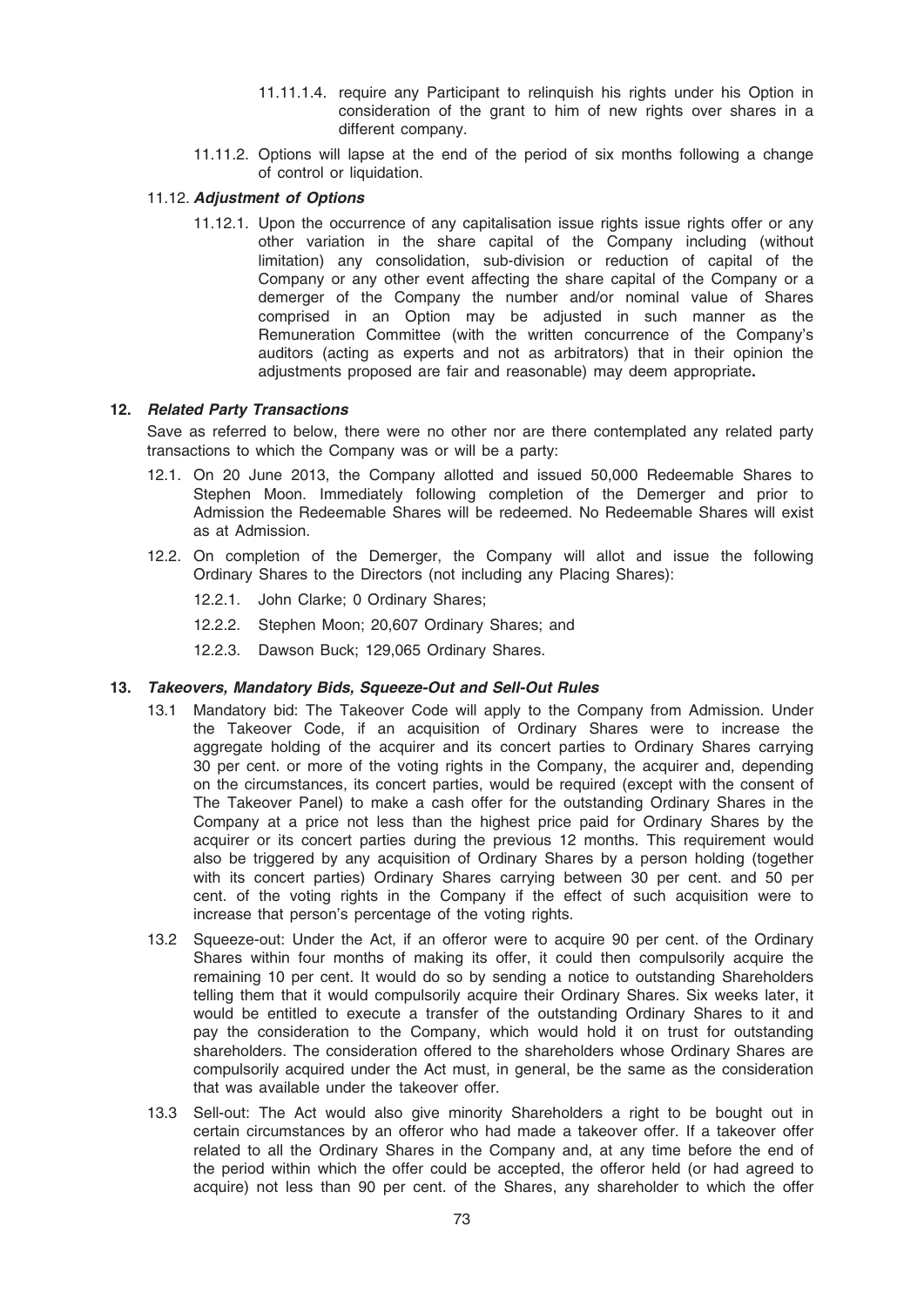related who had not accepted the offer could, by a written communication to the offeror, require it to acquire those Ordinary Shares. The offeror would be required to give any Shareholder notice of his right to be bought out within one month of that right arising. The offeror may impose a time limit on those rights of minority Shareholders to be bought out, but that period cannot end less than three months after the end of the acceptance period under the offer. If a Shareholder exercises his rights, the offeror is entitled and bound to acquire those Ordinary Shares on the terms of the offer or on such other terms as may be agreed.

13.4 Since its incorporation on 17 May 2013 there has not been a takeover offer (within the meaning of Part 28 of the Act) for any Ordinary Shares.

## 14. Working Capital

The Directors are of the opinion that, having made due and careful enquiry, the Company has sufficient working capital for its present requirements, that is for at least 12 months from the date of Admission.

## 15. Intellectual Property

Save as referred to below the Company does not own or otherwise have any interest in any intellectual property rights and there are no intellectual property rights which are material to the Company's business:

#### 15.1 Trademarks

| Catchword                         | Ctry | Appl. No. | Appl. Date | Reg. No. | Renewal    | <b>Status</b> |
|-----------------------------------|------|-----------|------------|----------|------------|---------------|
| <b>BURNER GEL</b>                 | GB   | 2546608   | 05/05/2010 | 2546608  | 05/05/2020 | Granted       |
| <b>ERGANIC</b>                    | EU   | 6130439   | 24/07/2007 | 6130439  | 24/07/2017 | Granted       |
| GO                                | EU   | 10689701  | 01/03/2012 |          |            | Pending       |
| GO                                | EU   | 11439585  | 01/03/2012 | 11439585 | 01/03/2022 | Granted       |
| GO (device)                       | EU   | 5881669   | 08/05/2007 | 5881669  | 08/05/2017 | Granted       |
| GO (device)                       | GB   | 2040964   | 11/10/1995 | 2040964  | 11/10/2015 | Granted       |
| <b>GO BAR</b>                     | GB   | 2454683B  | 05/05/2007 | 2454683B | 05/05/2017 | Granted       |
| GO BAR (device)                   | GB   | 2315287   | 14/11/2002 | 2315287  | 14/11/2022 | Granted       |
| <b>GO ELECTROLYTE</b>             | GB   | 2454683D  | 05/05/2007 | 2454683D | 05/05/2017 | Granted       |
| <b>GO ENERGY</b>                  | GB   | 2454683C  | 05/05/2007 | 2454683C | 05/05/2017 | Granted       |
| <b>GO GEL</b>                     | GB   | 2454683A  | 05/05/2007 | 2454683A | 05/05/2017 | Granted       |
| $GO \gt \gt$ BAR (device)         | GB   | 2454685C  | 05/05/2007 | 2454685C | 05/05/2017 | Granted       |
| $GO \gt \gt ELECTROLYTE$ (Device) | GB   | 2454685D  | 05/05/2007 | 2454685D | 05/05/2017 | Granted       |
| $GO \gt \gt \gt ENERGY$ (device)  | GB   | 2454685A  | 05/05/2007 | 2454685A | 05/05/2017 | Granted       |
| $GO \gt \gt \gt GEL$ (Device)     | GB   | 2454685B  | 05/05/2007 | 2454685B | 05/05/2017 | Granted       |
| <b>HEDSTART</b>                   | GB   | 2215327   | 25/11/1999 | 2215327  | 25/11/2019 | Granted       |
| <b>MY RITUAL</b>                  | GB   | 2527278B  | 29/09/2009 | 2527278B | 29/09/2019 | Granted       |
| NOCTE (series of 3)               | GB   | 2405203   | 29/10/2005 | 2405203  | 29/10/2015 | Granted       |
| PART OF YOUR RITUAL               | EU   | 10925238  | 01/03/2012 | 10925238 | 01/03/2022 | Granted       |
| PART OF YOUR RITUAL SINCE 1992    | EU   | 10700516  | 06/03/2012 | 10700516 | 06/03/2022 | Granted       |
| <b>REGO</b>                       | EU   | 5889613   | 10/05/2007 | 5889613  | 10/05/2017 | Granted       |
| REGO (device)                     | GB   | 1588602   | 19/10/1994 | 1588602  | 19/10/2021 | Granted       |
| S I S SCIENCE IN SPORT (device)   | EU   | 5881461   | 08/05/2007 | 5881461  | 08/05/2017 | Granted       |
| S I S SCIENCE IN SPORT (device)   | GB   | 2230402   | 25/04/2000 | 2230402  | 25/04/2020 | Granted       |
| SCIENCE IN SPORT                  | GB   | 2520336   | 06/07/2009 | 2520336  | 06/07/2019 | Granted       |
| SIS                               | GB   | 2520345C  | 06/07/2009 | 2520345C | 06/07/2019 | Granted       |
| SIS                               | GB   | 2520345D  | 06/07/2009 | 2520345D | 06/07/2019 | Granted       |
| SIS                               | GB   | 2520345E  | 06/07/2009 | 2520345E | 06/07/2019 | Granted       |
| SIS                               | GB   | 2520345F  | 06/07/2009 | 2520345F | 06/07/2019 | Granted       |
| SIS GO                            | EU   | 10689917  | 01/03/2012 | 10689917 | 01/03/2022 | Granted       |
| SIS PART OF THE RITUAL            | GB   | 2527278A  | 29/09/2009 | 2527278A | 29/09/2019 | Granted       |
| SMART 1                           | EU   | 5905187   | 14/05/2007 |          |            | Pending       |
| SMART 1                           | GB   | 2204442   | 30/07/1999 | 2204442  | 30/07/2019 | Granted       |
|                                   |      |           |            |          |            |               |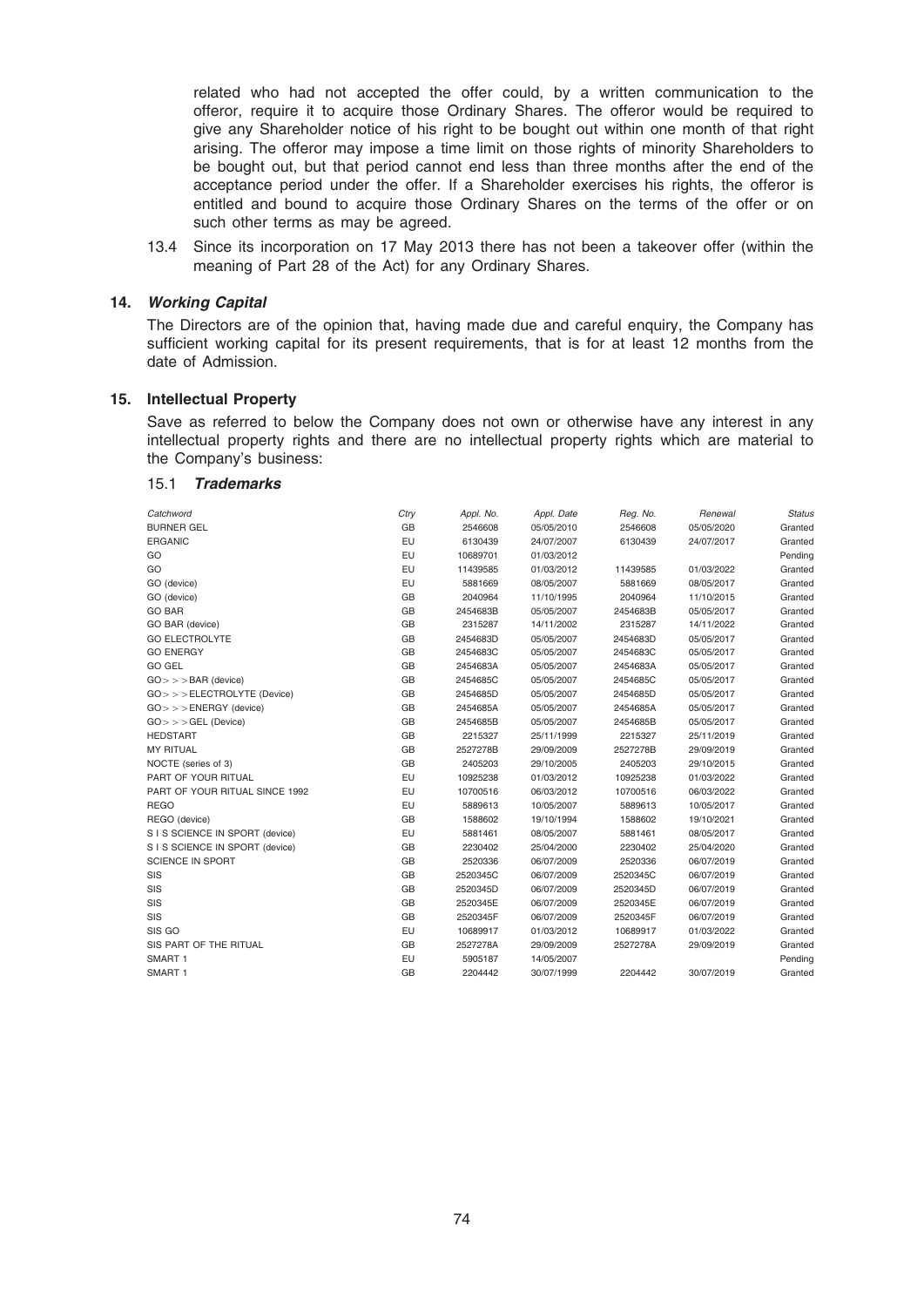#### Patents and Patent Applications

| Country                | Client Ref.       | <b>Application No</b> | <b>Application Date</b> | <b>Status</b>  | <b>Next Renewal</b> | <b>Expiry Date</b> |
|------------------------|-------------------|-----------------------|-------------------------|----------------|---------------------|--------------------|
| United kingdom         | <b>GO GEL</b>     | GB2434295             | 18/Jan/2006             | <b>GRANTED</b> | 18/Jan/2014         | 18/Jan/2026        |
| Europe                 | <b>GO GEL</b>     | EP2007704926.0        | 17/Jan/2007             | <b>GRANTED</b> | N/A                 |                    |
| France                 | <b>GO GEL</b>     |                       | 17/Jan/2007             | GRANTED        | 17/Jan/2014         | 17/Jan/2027        |
| Germany                | <b>GO GEL</b>     |                       | 17/Jan/2007             | <b>GRANTED</b> | 17/Jan/2014         | 17/Jan/2027        |
| Netherlands            | <b>GO GEL</b>     |                       | 17/Jan/2007             | GRANTED        | 17/Jan/2014         | 17/Jan/2027        |
| USA (Shumaker et al)   | <b>GO GEL</b>     | 12/161233             | 17/Jan/2007             | <b>PENDING</b> | N/A                 | 17/Jan/2027        |
| New Zealand (Baldwins) | <b>GO GEL</b>     | 569825                | 17/Jan/2007             | GRANTED        | 17/Jan/2014         | 17/Jan/2027        |
| Australia (DCC)        | <b>GO GEL</b>     | 2007206774            | 17/Jan/2007             | GRANTED        | 17/Jan/2014         | 17/Jan/2027        |
| United kingdom         | <b>REGO NIGHT</b> | GB2432772B            | 30/Nov/2005             | GRANTED        | 30/Nov/2013         | 30/Nov/2025        |
| Europe                 | <b>REGO NIGHT</b> | EP2006820364.5        | 29/Nov/2006             | <b>PENDING</b> | 29/Nov/2013         | 29/Nov/2026        |
| USA (Shumaker et al)   | <b>REGO NIGHT</b> | 13/545.519            | 29/Nov/2006             | <b>PENDING</b> | N/A                 | 29/Nov/2026        |
| United Kingdom         | SMART-1 GEL       | GB0709510.2           | 17/May/2007             | <b>PENDING</b> | 17/05/2014          | 17/May/2027        |
| United Kingdom         | <b>BURNER GEL</b> | GB1006592.8           | 20/Apr/2010             | <b>PENDING</b> | N/A                 | 20/Apr/2030        |

## 15.2 Domain Names

- 15.2.1. www.scienceinsport.com
- 15.2.2. www.scienceinsport.co.uk
- 15.2.3. www.scienceinsport.net

## 16. Litigation

There have been no governmental, legal or arbitration proceedings (including any such proceedings which are pending or threatened of which the Company is aware) during the period covering the last 12 months preceding the date of this document which may have, or have had in the recent past, a significant effect on the Company's financial position or profitability or that of SiS.

#### 17. General

- 17.1. The total expenses payable by the Company in connection with the Demerger Placing and Admission (including those fees and commissions referred to in paragraph 10.2 of this part VI) are estimated to amount to approximately £0.4 million (excluding VAT). Of the total expenses, £0.3 million is payable in cash and £0.1 million payable in Ordinary Shares.
- 17.2. Cenkos which is authorised by the FCA, has given and not withdrawn its written consent to the inclusion in this document of its name and the references thereto in the form and context in which they appear. Cenkos is acting exclusively for the Company in connection with Admission and not for any other persons. Cenkos will not be responsible to any persons other than the Company for providing the protections afforded to customers of Cenkos or for advising any such person in connection with Admission, this document or any matter, transaction or arrangement referred to in it.
- 17.3. Cenkos is registered in England and Wales (registered number 05210733) and has its registered office at 6.7.8 Tokenhouse Yard, London EC2R 7AS.
- 17.4. Chantrey Vellacott DFK LLP has given and not withdrawn its written consent to the inclusion in this document of the reports set out in Part III and Part IV of this document and has authorised the contents of its reports for the purposes of Schedule Two of the AIM Rules in the form and context in which they appear.
- 17.5. The Registrar of the Company is Equiniti Limited, Aspect House, Spencer Road, Lancing, West Sussex BN99 6DA.
- 17.6. Save as set out in paragraph 15 of this Part VI, there are no patents or intellectual property rights, licences or industrial, commercial or financial contracts which are of material importance to the Company's business or profitability.
- 17.7. As far as the Directors are aware, there are no environmental issues that may affect the Company's utilisation of its tangible fixed assets.
- 17.8. There are no employee share incentive arrangements involving a Ordinary Shares in place at the date of this document. Paragraph 11 above sets out details of the share option plan which the Company intends to adopt following Admission.